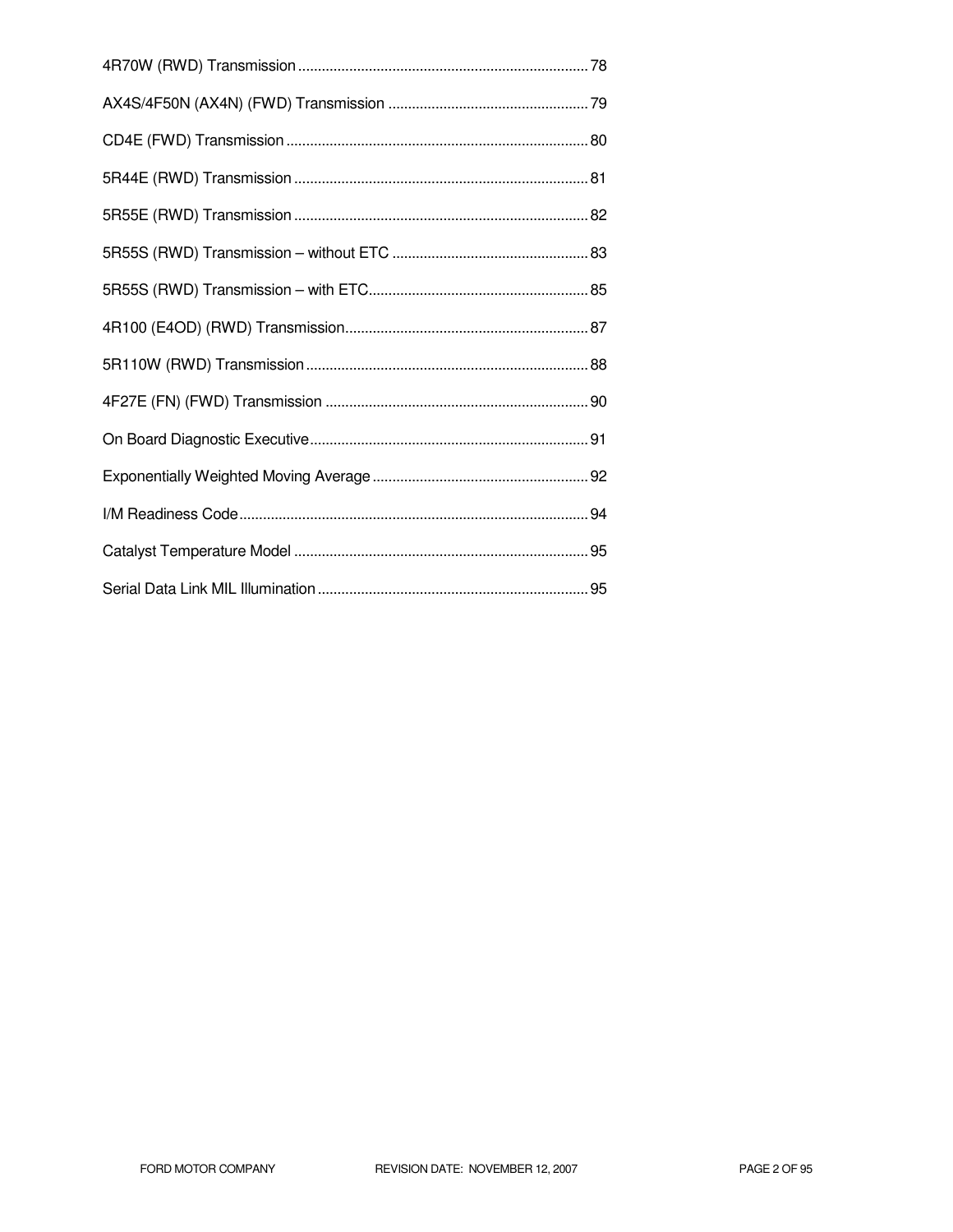# Introduction – OBD-I and OBD-II

#### OBD-II Systems

California OBD-II applies to all gasoline engine vehicles up to 14,000 lbs. Gross Vehicle Weight Rating (GVWR) starting in the 1996 MY and all diesel engine vehicles up to 14,000 lbs. GVWR starting in the 1997 MY.

"Green States" are states in the Northeast that chose to adopt California emission regulations, starting in the 1998 MY. At this time, Massachusetts, New York, Vermont and Maine are Green States. Green States receive California-certified vehicles for passenger cars and light trucks up to 6,000 lbs. GVWR.

The National LEV program (NLEV) requires compliance with California OBD-II, including 0.020" evaporative system monitoring requirements. The NLEV program apply to passenger cars and light trucks up to 6,000 lbs. GVWR nation-wide from 2001 MY through 2003 MY

Federal OBD applies to all gasoline engine vehicles up to 8,500 lbs. GVWR starting in the 1996 MY and all diesel engine vehicles up to 8,500 lbs. GVWR starting in the 1997 MY.

OBD-II system implementation and operation is described in the remainder of this document.

#### OBD-I Systems

If a vehicle is not required to comply with OBD-II requirements, it utilizes an OBD-I system. OBD-I systems are used on all over 8,500 lbs. GVWR Federal truck calibrations. With the exception of the 1996 MY carryover EEC-IV OBD-I systems, Federal > 8,500 lbs. OBD-I vehicles use that same PCM, J1850 serial data communication link, J1962 Data Link Connector, and PCM software as the corresponding OBD-II vehicle. The only difference is the possible removal of the rear oxygen sensor(s), fuel tank pressure sensor, canister vent solenoid, and a different PCM calibration.

The following list indicate what monitors and functions have been altered for OBD-I calibrations:

| <b>Monitor / Feature</b>   | <b>Calibration</b>                                                                                                                                                         |
|----------------------------|----------------------------------------------------------------------------------------------------------------------------------------------------------------------------|
| <b>Catalyst Monitor</b>    | Not required, monitor calibrated out, rear O2 sensors may be deleted.                                                                                                      |
| <b>Misfire Monitor</b>     | Calibrated in for service, all DTCs are non-MIL. Catalyst damage misfire criteria<br>calibrated out, emission threshold criteria set to 4%, enabled between 150 °F and 220 |
|                            | <sup>o</sup> F, 254 sec start-up delay.                                                                                                                                    |
| Oxygen Sensor Monitor      | Rear O2 sensor test calibrated out, rear O2 sensors may be deleted, front O2 sensor                                                                                        |
|                            | response test calibrated out, O2 heater current test calibrated out prior to 2002 MY, O2                                                                                   |
|                            | heater voltage test used for all model years.                                                                                                                              |
| <b>EGR Monitor</b>         | Same as OBD-II calibration except that P0402 test uses slightly higher threshold.                                                                                          |
| <b>Fuel System Monitor</b> | Same as OBD-II calibration starting in 2002 MY, earlier calibrations used +/- 40%<br>thresholds.                                                                           |
| Secondary Air Monitor      | Functional (low flow) test calibrated out, circuit codes are same as OBD-II calibration.                                                                                   |
| Evap System Monitor        | Evap system leak check calibrated out, fuel level input circuit checks retained as non-<br>MIL. Fuel tank pressure sensor and canister vent solenoid may be deleted.       |
| <b>PCV Monitor</b>         | Same hardware and function as OBD-II.                                                                                                                                      |
| <b>Thermostat Monitor</b>  | Thermostat monitor calibrated out.                                                                                                                                         |
| Comprehensive              | All circuit checks same as OBD-II. Some rationality and functional tests calibrated out.                                                                                   |
| <b>Component Monitor</b>   | (MAF/TP rationality, IAC functional)                                                                                                                                       |
| Communication              | Same as OBD-II, all generic and enhanced scan tool modes work the same as OBD-II                                                                                           |
| Protocol and DLC           | but reflect the OBD-I calibration that contains fewer supported monitors. "OBD                                                                                             |
|                            | Supported" PID indicates OBD-I.                                                                                                                                            |
| <b>MIL Control</b>         | Same as OBD-II, it takes 2 driving cycles to illuminate the MIL.                                                                                                           |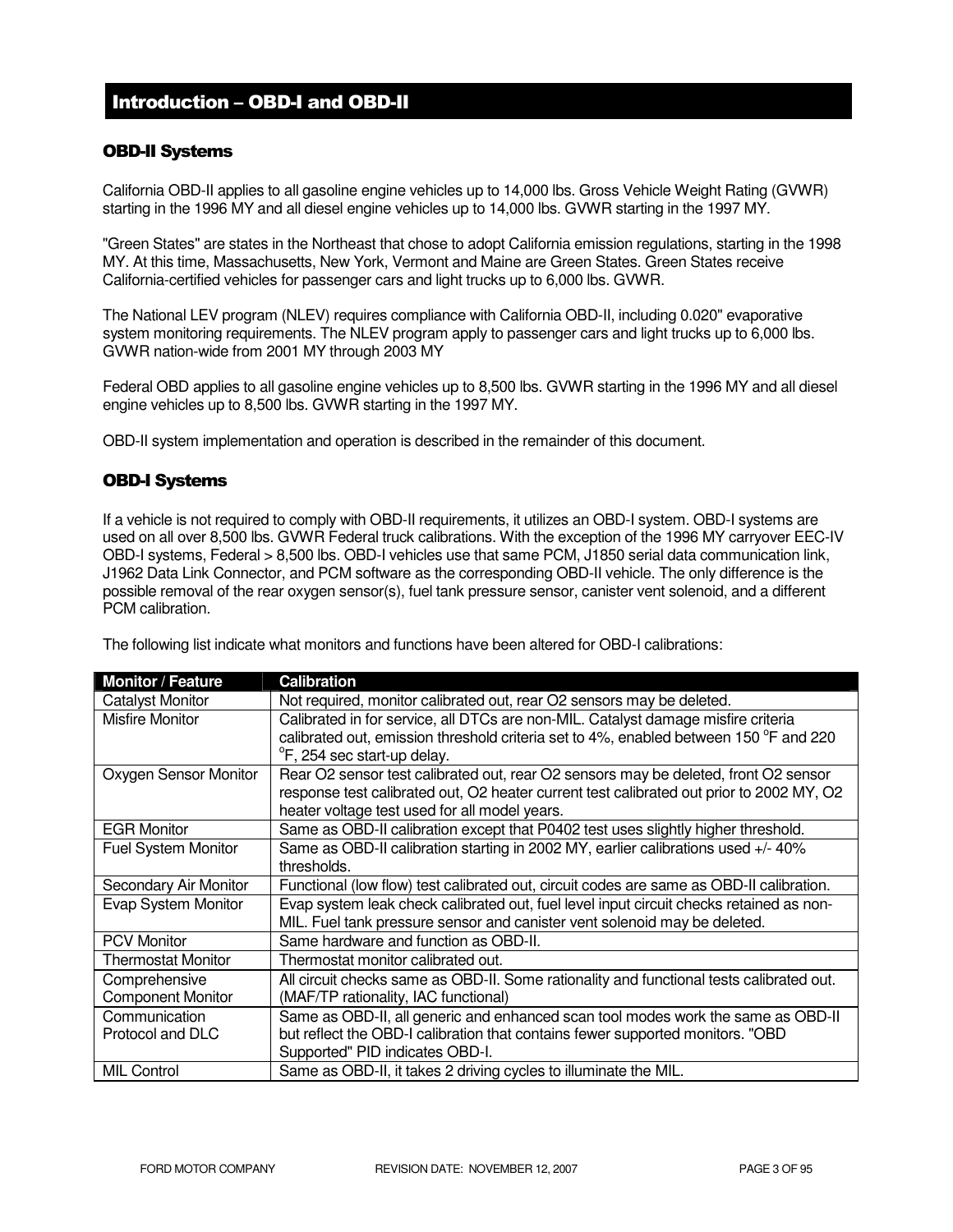# Catalyst Efficiency Monitor

The Catalyst Efficiency Monitor uses an oxygen sensor before and after the catalyst to infer the hydrocarbon efficiency based on oxygen storage capacity of the ceria and precious metals in the washcoat. Under normal, closed-loop fuel conditions, high efficiency catalysts have significant oxygen storage. This makes the switching frequency of the rear HO2S very slow and reduces the amplitude of those switches as compared to the switching frequency and amplitude of the front HO2S. As catalyst efficiency deteriorates due to thermal and/or chemical deterioration, its ability to store oxygen declines. The post-catalyst HO2S signal begins to switch more rapidly with increasing amplitude, approaching the switching frequency and amplitude of the pre-catalyst HO2S. The predominant failure mode for high mileage catalysts is chemical deterioration (phosphorus deposition on the front brick of the catalyst), not thermal deterioration.

All applications utilize an FTP-based (Federal Test Procedure) catalyst monitor. This simply means that the catalyst monitor must run during a standard FTP emission test as opposed to the 20-second steady-state catalyst monitor used in 1994 through some 1996 vehicles. Two slightly different versions of the catalyst monitor are used for 2001 MY and beyond vehicles. Both versions will continue to be used in subsequent model years.

#### Switch Ratio Method (1996 - 2003)

In order to assess catalyst oxygen storage, the monitor counts front and rear HO2S switches during part-throttle, closed-loop fuel conditions after the engine is warmed-up and inferred catalyst temperature is within limits. Front switches are accumulated in up to nine different air mass regions or cells although 3 air mass regions is typical. Rear switches are counted in a single cell for all air mass regions. When the required number of front switches has accumulated in each cell (air mass region), the total number of rear switches is divided by the total number of front switches to compute a switch ratio. A switch ratio near 0.0 indicates high oxygen storage capacity, hence high HC efficiency. A switch ratio near 1.0 indicates low oxygen storage capacity, hence low HC efficiency. If the actual switch ratio exceeds the threshold switch ratio, the catalyst is considered failed.

#### Index Ratio Method (some 2001 and beyond)

In order to assess catalyst oxygen storage, the catalyst monitor counts front HO2S switches during part-throttle, closed-loop fuel conditions after the engine is warmed-up and inferred catalyst temperature is within limits. Front switches are accumulated in up to three different air mass regions or cells. While catalyst monitoring entry conditions are being met, the front and rear HO2S signal lengths are continually being calculated. When the required number of front switches has accumulated in each cell (air mass region), the total signal length of the rear HO2S is divided by the total signal length of front HO2S to compute a catalyst index ratio. An index ratio near 0.0 indicates high oxygen storage capacity, hence high HC efficiency. An index ratio near 1.0 indicates low oxygen storage capacity, hence low HC efficiency. If the actual index ratio exceeds the threshold index ratio, the catalyst is considered failed.

#### General Catalyst Monitor Operation

If the catalyst monitor does not complete during a particular driving cycle, the already-accumulated switch/signallength data is retained in Keep Alive Memory and is used during the next driving cycle to allow the catalyst monitor a better opportunity to complete, even under short or transient driving conditions.

Rear HO2S sensors can be located in various ways to monitor different kinds of exhaust systems. In-line engines and many V-engines are monitored by individual bank. A rear HO2S sensor is used along with the front, fuelcontrol HO2S sensor for each bank. Two sensors are used on an in-line engine; four sensors are used on a Vengine. Some V-engines have exhaust banks that combine into a single underbody catalyst. These systems are referred to as Y-pipe systems. They use only one rear HO2S sensor along with the two front, fuel-control HO2S sensors. Y-pipe system use three sensors in all. For Y-pipe systems, the two front HO2S sensor signals are combined by the software to infer what the HO2S signal would have been in front of the monitored catalyst. The inferred front HO2S signal and the actual single, rear HO2S signal is then used to calculate the switch ratio.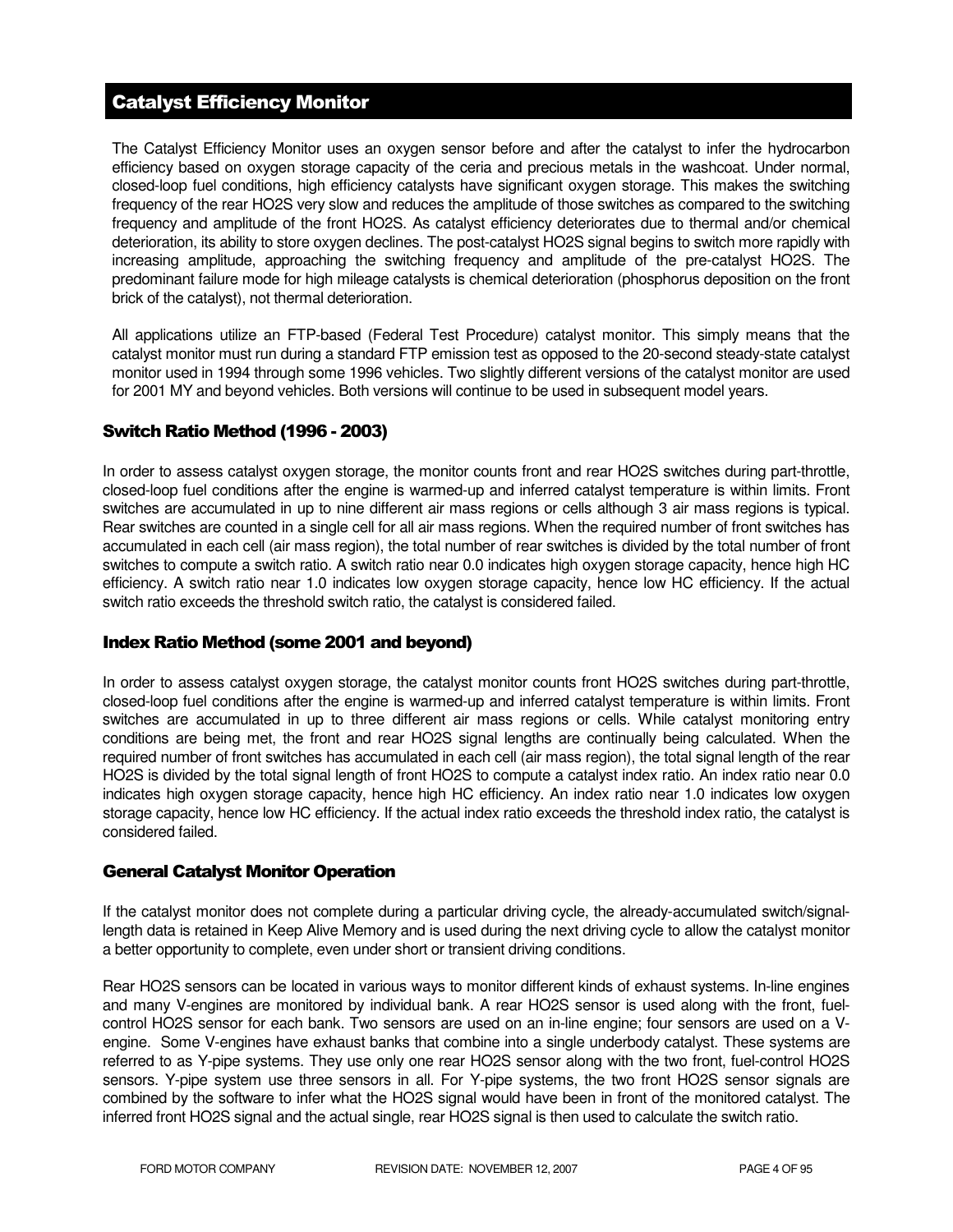Most vehicles that are part of the "LEV" catalyst monitor phase-in will monitor less than 100% of the catalyst volume – often the first catalyst brick of the catalyst system. Partial volume monitoring is done on LEV and ULEV vehicles in order to meet the 1.75<sup>\*</sup> emission-standard. The rationale for this practice is that the catalysts nearest the engine deteriorate first, allowing the catalyst monitor to be more sensitive and illuminate the MIL properly at lower emission standards.

Many applications that utilize partial-volume monitoring place the rear HO2S sensor after the first light-off catalyst can or, after the second catalyst can in a three-can per bank system. (A few applications placed the HO2S in the middle of the catalyst can, between the first and second bricks.)

Index ratios for ethanol (Flex fuel) vehicles vary based on the changing concentration of alcohol in the fuel. The malfunction threshold typically increases as the percent alcohol increases. For example, a malfunction threshold of 0.5 may be used at E10 (10% ethanol) and 0.9 may be used at E85 (85% ethanol). The malfunction thresholds are therefore adjusted based on the % alcohol in the fuel. (Note: Normal gasoline is allowed to contain up to 10% ethanol (E10)).

All vehicles employ an Exponentially Weighted Moving Average (EWMA) algorithm to improve the robustness of the FTP catalyst monitor. During normal customer driving, a malfunction will illuminate the MIL, on average, in 3 to 6 driving cycles. If KAM is reset (battery disconnected), a malfunction will illuminate the MIL in 2 driving cycles. See the section on EWMA for additional information.

| <b>CATALYST MONITOR OPERATION:</b> |                                                                                                                                                                                |  |  |
|------------------------------------|--------------------------------------------------------------------------------------------------------------------------------------------------------------------------------|--|--|
| <b>DTCs</b>                        | P0430 Bank 2<br>P0420 Bank 1 (or Y-pipe),                                                                                                                                      |  |  |
| Monitor execution                  | once per driving cycle                                                                                                                                                         |  |  |
| <b>Monitor Sequence</b>            | HO2S response test complete and no DTCs (P0133/P0153) prior to<br>calculating switch ratio, no SAIR pump stuck on DTCs (P0412/P1414), no<br>evap leak check DTCs (P0442/P0456) |  |  |
| Sensors OK                         | ECT, IAT, TP, VSS, CKP                                                                                                                                                         |  |  |
| <b>Monitoring Duration</b>         | Approximately 700 seconds during appropriate FTP conditions<br>(approximately 100 to 200 oxygen sensor switches are collected)                                                 |  |  |

| TYPICAL SWITCH RATIO CATALYST MONITOR ENTRY CONDITIONS:                                                                                   |                      |                      |  |
|-------------------------------------------------------------------------------------------------------------------------------------------|----------------------|----------------------|--|
| Entry condition                                                                                                                           | Minimum              | Maximum              |  |
| Time since engine start-up (70 °F start)                                                                                                  | 330 seconds          |                      |  |
| <b>Engine Coolant Temp</b>                                                                                                                | $170^{\circ}$ F      | 230 °F               |  |
| Intake Air Temp                                                                                                                           | $20^{\circ}$ F       | 180 °F               |  |
| Engine Load                                                                                                                               | 10%                  |                      |  |
| <b>Throttle Position</b>                                                                                                                  | <b>Part Throttle</b> | <b>Part Throttle</b> |  |
| Time since entering closed loop fuel                                                                                                      | 30 sec               |                      |  |
| <b>Vehicle Speed</b>                                                                                                                      | 5 mph                | 70 mph               |  |
| Inferred Catalyst Mid-bed Temperature                                                                                                     | 900 °F               |                      |  |
| EGR flow (Note: an EGR fault disables EGR)                                                                                                | $1\%$                | 12%                  |  |
| <b>Fuel Level</b>                                                                                                                         | 15%                  |                      |  |
| Steady Air Mass Flow for each Air Mass cell (typically three cells)                                                                       | 1.0 $lb/min$         | 5.0 lb/min           |  |
| (Note: FTP cycle is biased towards the low air mass range, 25 - 35 mph steady state driving must be<br>performed to complete the monitor) |                      |                      |  |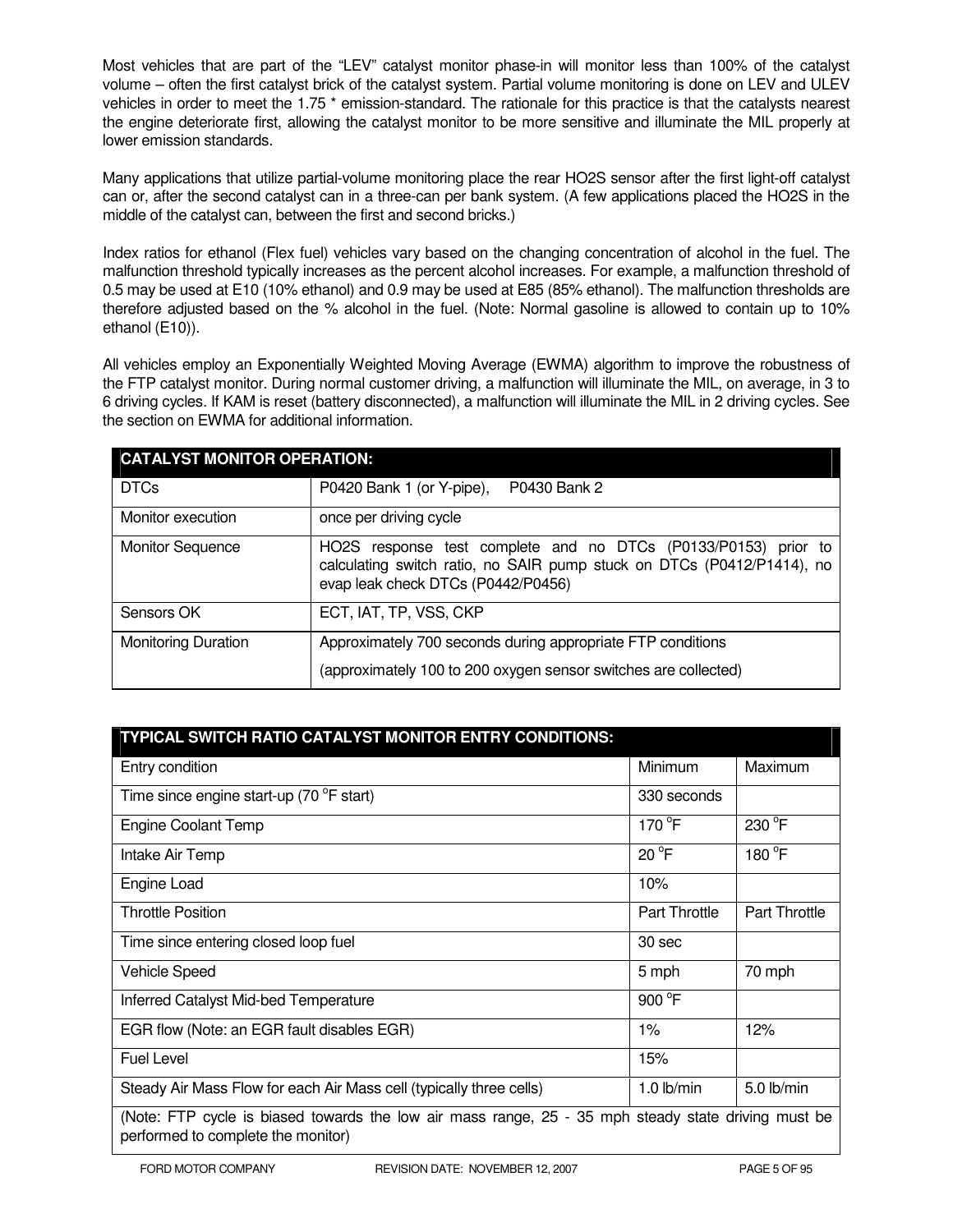| TYPICAL INDEX RATIO CATALYST MONITOR ENTRY CONDITIONS:                                                                                                                       |               |                              |
|------------------------------------------------------------------------------------------------------------------------------------------------------------------------------|---------------|------------------------------|
| Entry condition                                                                                                                                                              | Minimum       | Maximum                      |
| Time since engine start-up (70 °F start)                                                                                                                                     | 330 seconds   |                              |
| <b>Engine Coolant Temp</b>                                                                                                                                                   | 170 °F        | 230 °F                       |
| Intake Air Temp                                                                                                                                                              | $20^{\circ}F$ | 180 °F                       |
| Time since entering closed loop fuel                                                                                                                                         | 30 sec        |                              |
| Inferred Rear HO2S sensor Temperature                                                                                                                                        | 900 °F        |                              |
| EGR flow (Note: an EGR fault disables EGR)                                                                                                                                   | 1%            | 12%                          |
| <b>Throttle Position</b>                                                                                                                                                     | Part Throttle | Part Throttle                |
| Rate of Change of Throttle Position                                                                                                                                          |               | $0.2$ volts /<br>$0.050$ sec |
| Vehicle Speed                                                                                                                                                                | 5 mph         | 70 mph                       |
| <b>Fuel Level</b>                                                                                                                                                            | 15%           |                              |
| First Air Mass Cell                                                                                                                                                          | $1.0$ lb/min  | 2.0 lb/min                   |
| Engine RPM for first air mass cell                                                                                                                                           | 1,000 rpm     | 1,300 rpm                    |
| Engine Load for first air mass cell                                                                                                                                          | 15%           | 35%                          |
| Monitored catalyst mid-bed temp. (inferred) for first air mass cell                                                                                                          | 850 °F        | 1,200 °F                     |
| Number of front O2 switches required for first air mass cell                                                                                                                 | 50            |                              |
| Second Air Mass Cell                                                                                                                                                         | $2.0$ lb/min  | 3.0 lb/min                   |
| Engine RPM for second air mass cell                                                                                                                                          | 1,200 rpm     | 1,500 rpm                    |
| Engine Load for second air mass cell                                                                                                                                         | 20%           | 35%                          |
| Monitored catalyst mid-bed temp. (inferred) for second air mass cell                                                                                                         | 900 °F        | 1,250 °F                     |
| Number of front O2 switches required for second air mass cell                                                                                                                | 70            |                              |
| <b>Third Air Mass Cell</b>                                                                                                                                                   | 3.0 lb/min    | 4.0 lb/min                   |
| Engine RPM for third air mass cell                                                                                                                                           | 1,300 rpm     | 1,600 rpm                    |
| Engine Load for third air mass cell                                                                                                                                          | 20%           | 40%                          |
| Monitored catalyst mid-bed temp. (inferred) for third air mass cell                                                                                                          | 950 °F        | 1,300 $^{\circ}$ F           |
| Number of front O2 switches required for third air mass cell                                                                                                                 | 30            |                              |
| (Note: Engine rpm and load values for each air mass cell can vary as a function of the power-to-weight ratio<br>of the engine, transmission and axle gearing and tire size.) |               |                              |

# **TYPICAL MALFUNCTION THRESHOLDS:**

Rear-to-front O2 sensor switch/index-ratio > 0.75 (bank monitor)

Rear-to-front O2 sensor switch/index-ratio > 0.60 (Y-pipe monitor)

Rear-to-front O2 sensor switch/index ratio > 0.50 for E10 to > 0.90 for E85 (flex fuel vehicles)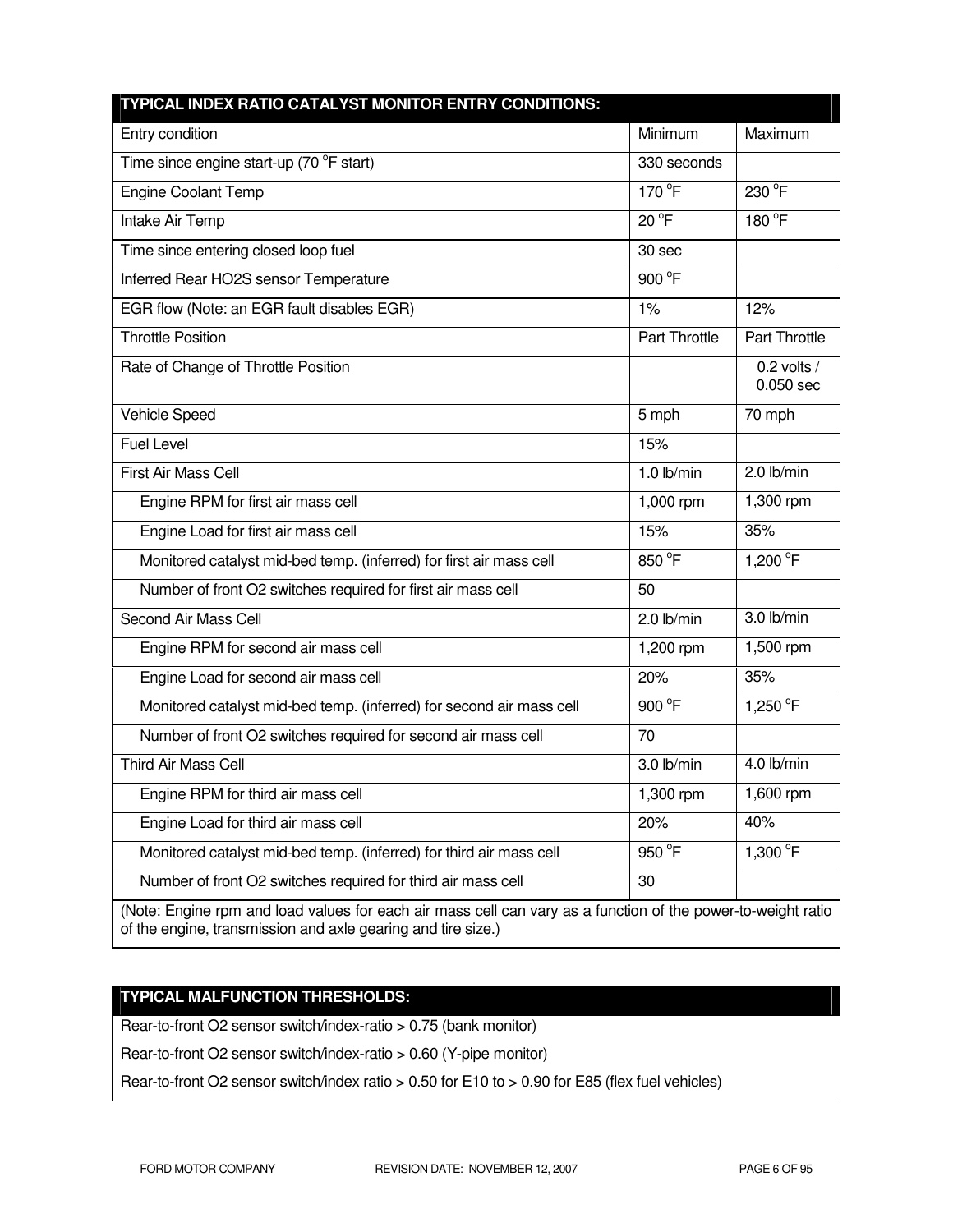| J1979 CATALYST MONITOR MODE \$06 DATA                                              |         |                                    |          |
|------------------------------------------------------------------------------------|---------|------------------------------------|----------|
| Test ID                                                                            | Comp ID | Description for J1850              | Units    |
| \$10                                                                               | \$11    | Bank 1 switch-ratio and max. limit | unitless |
| \$10                                                                               | \$21    | Bank 2 switch-ratio and max. limit | unitless |
| \$10                                                                               | \$10    | Bank 1 index-ratio and max. limit  | unitless |
| \$10                                                                               | \$20    | Bank 2 index-ratio and max. limit  | unitless |
| Monitor ID                                                                         | Test ID | Description for CAN                |          |
| \$21                                                                               | \$80    | Bank 1 index-ratio and max. limit  | unitless |
| \$22                                                                               | \$80    | Bank 2 index-ratio and max. limit  | unitless |
| Conversion for J1850 Test ID \$10: multiply by 0.0156 to get a value from 0 to 1.0 |         |                                    |          |

\*\* NOTE: In this document, a monitor or sensor is considered OK if there are no DTCs stored for that component or system at the time the monitor is running.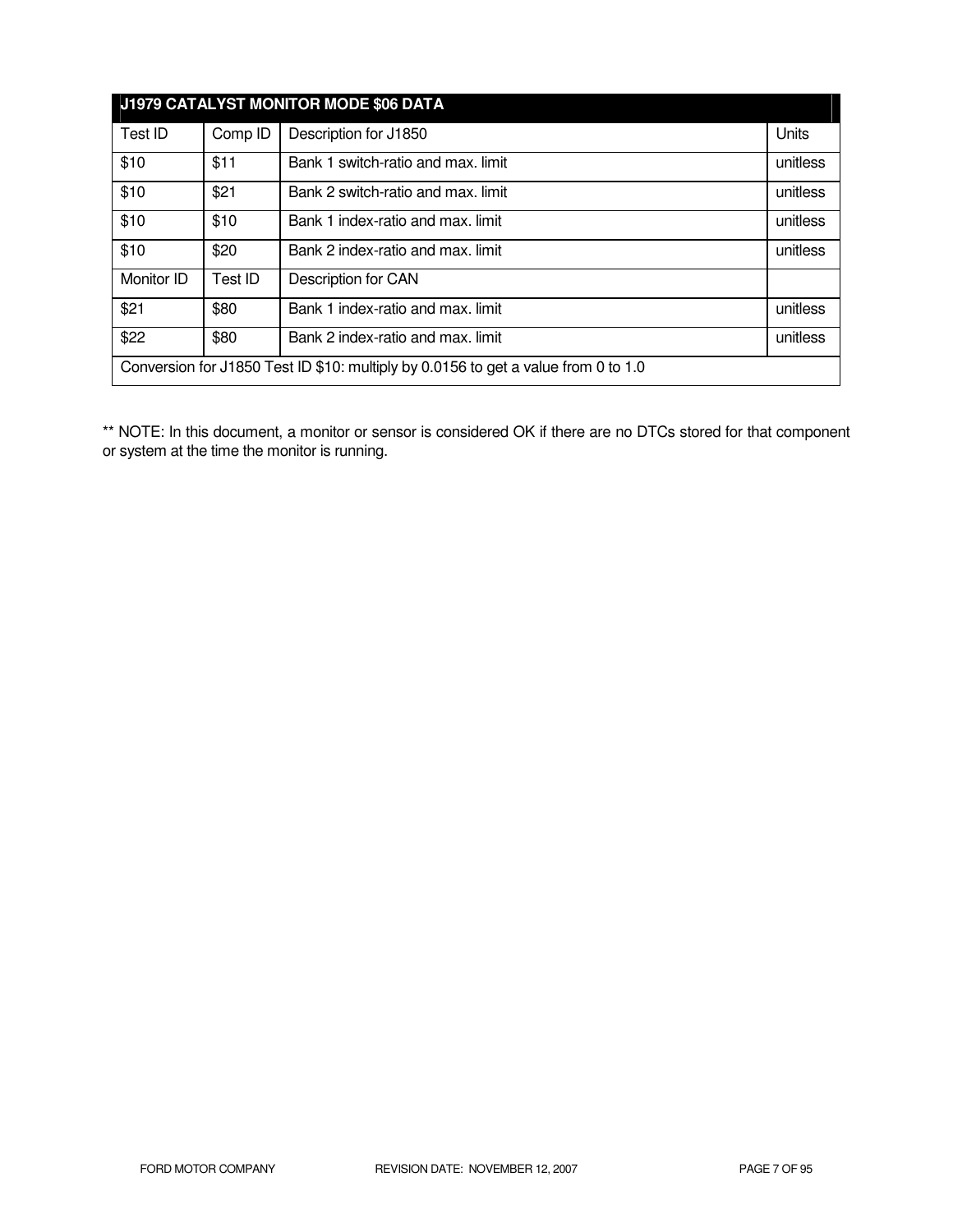# Misfire Monitor

There are two different misfire monitoring technologies used in the 2003 MY. They are Low Data Rate (LDR) and High Data Rate (HDR). The LDR system is capable of meeting the FTP monitoring requirements on most engines and is capable of meeting "full-range" misfire monitoring requirements on 4-cylinder engines. The HDR system is capable of meeting "full-range" misfire monitoring requirements on 6 and 8 cylinder engines. HDR is being phased in on these engines to meet the" full-range" misfire phase-in requirements specified in the OBD-II regulations. By the 2003 MY all engines except the 6.8L V-10 will be "full-range" capable. 2003 MY software has been modified to allow for detection of any misfires that occur 6 engine revolutions after initially cranking the engine. This meets the new OBD-II requirement to identify misfires within 2 engine revolutions after exceeding the warm drive, idle rpm.

#### Low Data Rate System

The LDR Misfire Monitor uses a low-data-rate crankshaft position signal, (i.e. one position reference signal at 10 deg BTDC for each cylinder event). The PCM calculates crankshaft rotational velocity for each cylinder from this crankshaft position signal. The acceleration for each cylinder can then be calculated using successive velocity values. The changes in overall engine rpm are removed by subtracting the median engine acceleration over a complete engine cycle. The resulting deviant cylinder acceleration values are used in evaluating misfire in the "General Misfire Algorithm Processing" section below.

"Profile correction" software is used to "learn" and correct for mechanical inaccuracies in crankshaft tooth spacing under de-fueled engine conditions (requires three 60 to 40 mph no-braking decels after Keep Alive Memory has been reset). These learned corrections improve the high-rpm capability of the monitor for most engines. The misfire monitor is not active until a profile has been learned.

#### High Data Rate System

The HDR Misfire Monitor uses a high data rate crankshaft position signal, (i.e. 18 position references per crankshaft revolution [20 on a V-10]). This high-resolution signal is processed using two different algorithms. The first algorithm, called pattern cancellation, is optimized to detect low rates of misfire. The algorithm learns the normal pattern of cylinder accelerations from the mostly good firing events and is then able to accurately detect deviations from that pattern. The second algorithm is optimized to detect "hard" misfires, i.e. one or more continuously misfiring cylinders. This algorithm filters the high-resolution crankshaft velocity signal to remove some of the crankshaft torsional vibrations that degrade signal to noise. This significantly improves detection capability for continuous misfires. Both algorithms produce a deviant cylinder acceleration value, which is used in evaluating misfire in the "General Misfire Algorithm Processing" section below.

Due to the high data processing requirements, the HDR algorithms could not be implemented in the PCM microprocessor. They are implemented in a separate chip in the PCM called an "AICE" chip. The PCM microprocessor communicates with the AICE chip using a dedicated serial communication link. The output of the AICE chip (the cylinder acceleration values) is sent to the PCM microprocessor for additional processing as described below. Lack of serial communication between the AICE chip and the PCM microprocessor, or an inability to synchronize the crank or cam sensors inputs sets a P1309 DTC. For 2003 MY software, the P1309 DTC is being split into two separate DTCs. A P0606 will be set if there is a lack of serial communication between the AICE chip and the PCM microprocessor. A P1336 will be set if there is an inability to synchronize the crank or cam sensors inputs. This change was made to improve serviceability. A P0606 generally results in PCM replacement while a P1336 points to a cam sensor that is out of synchronization with the crank.

"Profile correction" software is used to "learn" and correct for mechanical inaccuracies in crankshaft tooth spacing under de-fueled engine conditions (requires three 60 to 40 mph no-braking decels after Keep Alive Memory has been reset). If KAM has been reset, the PCM microprocessor initiates a special routine which computes correction factors for each of the 18 (or 20) position references and sends these correction factors back to the AICE chip to be used for subsequent misfire signal processing. These learned corrections improve the high rpm capability of the monitor. The misfire monitor is not active until a profile has been learned.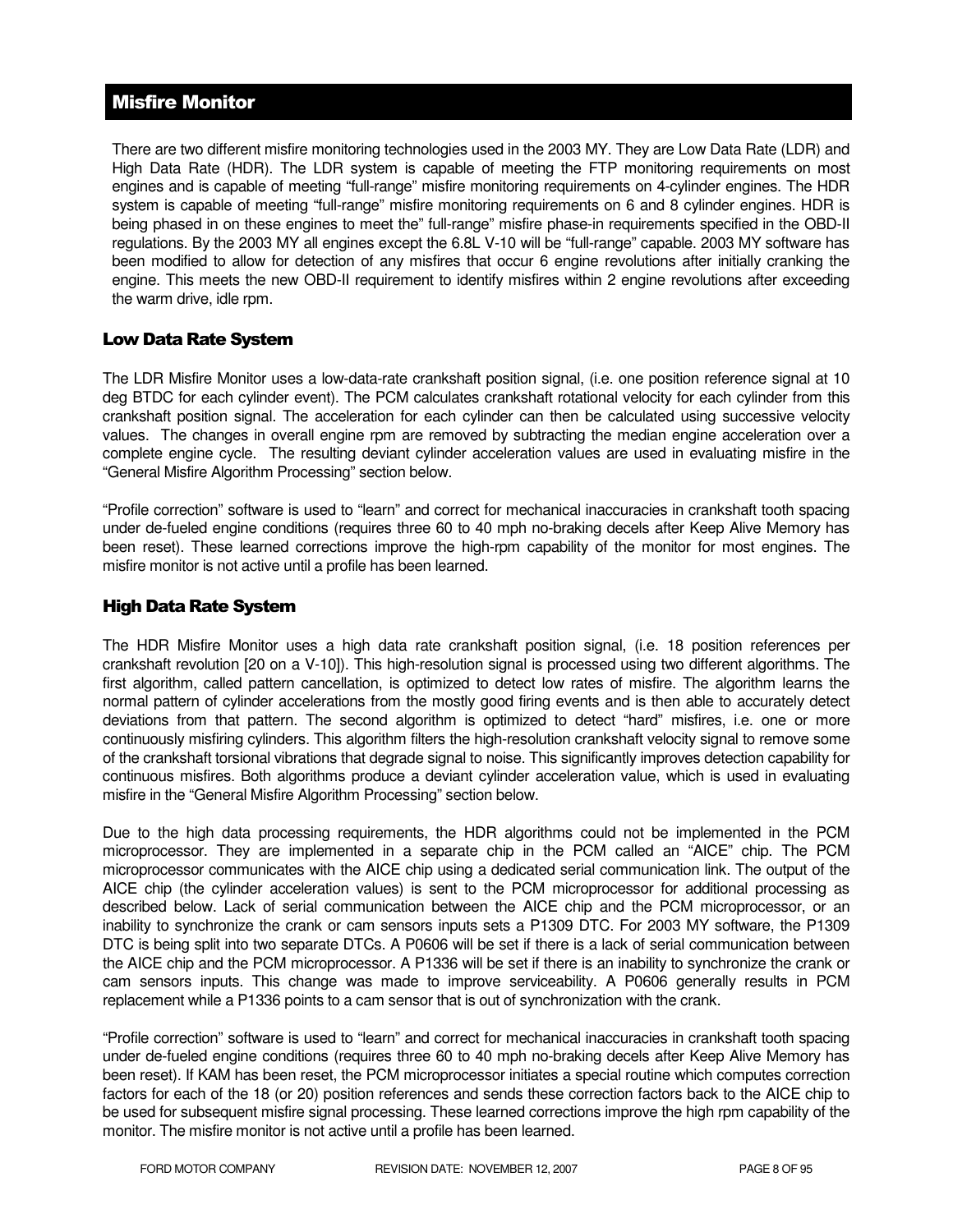#### Generic Misfire Algorithm Processing

The acceleration that a piston undergoes during a normal firing event is directly related to the amount of torque that cylinder produces. The calculated piston/cylinder acceleration value(s) are compared to a misfire threshold that is continuously adjusted based on inferred engine torque. Deviant accelerations exceeding the threshold are conditionally labeled as misfires.

The calculated deviant acceleration value(s) are also evaluated for noise. Normally, misfire results in a nonsymmetrical loss of cylinder acceleration. Mechanical noise, such as rough roads or high rpm/light load conditions, will produce symmetrical acceleration variations. Cylinder events that indicate excessive deviant accelerations of this type are considered noise. Noise-free deviant acceleration exceeding a given threshold is labeled a misfire.

The number of misfires are counted over a continuous 200 revolution and 1000 revolution period. (The revolution counters are not reset if the misfire monitor is temporarily disabled such as for negative torque mode, etc.) At the end of the evaluation period, the total misfire rate and the misfire rate for each individual cylinder is computed. The misfire rate evaluated every 200 revolution period (Type A) and compared to a threshold value obtained from an engine speed/load table. This misfire threshold is designed to prevent damage to the catalyst due to sustained excessive temperature (1600°F for Pt/Pd/Rh conventional washcoat, 1650°F for Pt/Pd/Rh advanced washcoat and 1800°F for Pd-only high tech washcoat). If the misfire threshold is exceeded and the catalyst temperature model calculates a catalyst mid-bed temperature that exceeds the catalyst damage threshold, the MIL blinks at a 1 Hz rate while the misfire is present. If the misfire occurs again on a subsequent driving cycle, the MIL is illuminated.

If a single cylinder is determoned to be consistently misfiring in excess of the catalyst damage criteria, the fuel injector to that cylinder may be shut off for 30 seconds to prevent catalyst damage. Up to two cylinders may be disabled at the same time. This fuel shut-off feature is used on many 8-cylinder engine and some 6-cylinder engines. It is never used on a 4-cylinder engine. After 30 seconds, the injector is re-enabled. If misfire on that cylinder is again detected after 200 revs (about 5 to 10 seconds), the fuel injector will be shut off again and the process will repeat until the misfire is no longer present. Note that ignition coil primary circuit failures (see CCM section) will trigger the same type of fuel injector disablement.

Next, the misfire rate is evaluated every 1000 rev period and compared to a single (Type B) threshold value to indicate an emission-threshold malfunction, which can be either a single 1000 rev exceedence from startup or four subsequent 1000 rev exceedences on a drive cycle after start-up. Many 2003 MY vehicles will set a P0316 DTC if the Type B malfunction threshold is exceeded during the first 1,000 revs after engine startup. This DTC is stored in addition to the normal P03xx DTC that indicates the misfiring cylinder(s).

#### Profile Correction

"Profile correction" software is used to "learn" and correct for mechanical inaccuracies in the crankshaft position wheel tooth spacing. Since the sum of all the angles between crankshaft teeth must equal 360 $^{\circ}$ , a correction factor can be calculated for each misfire sample interval that makes all the angles between individual teeth equal. To prevent any fueling or combustion differences from affecting the correction factors, learning is done during decelfuel cutout.

The correction factors are learned during closed-throttle, non-braking, de-fueled decelerations in the 60 to 40 mph range after exceeding 60 mph (likely to correspond to a freeway exit condition). In order to minimize the learning time for the correction factors, a more aggressive decel-fuel cutout strategy may be employed when the conditions for learning are present. The corrections are typically learned in a single deceleration, but can be learned during up to 3 such decelerations. The "mature" correction factors are the average of a selected number of samples. A low data rate misfire system will typically learn 4 such corrections in this interval, while a high data rate system will learn 36 or 40 in the same interval (data is actually processed in the AICE chip). In order to assure the accuracy of these corrections, a tolerance is placed on the incoming values such that an individual correction factor must be repeatable within the tolerance during learning This is to reduce the possibility of learning corrections on rough road conditions which could limit misfire detection capability.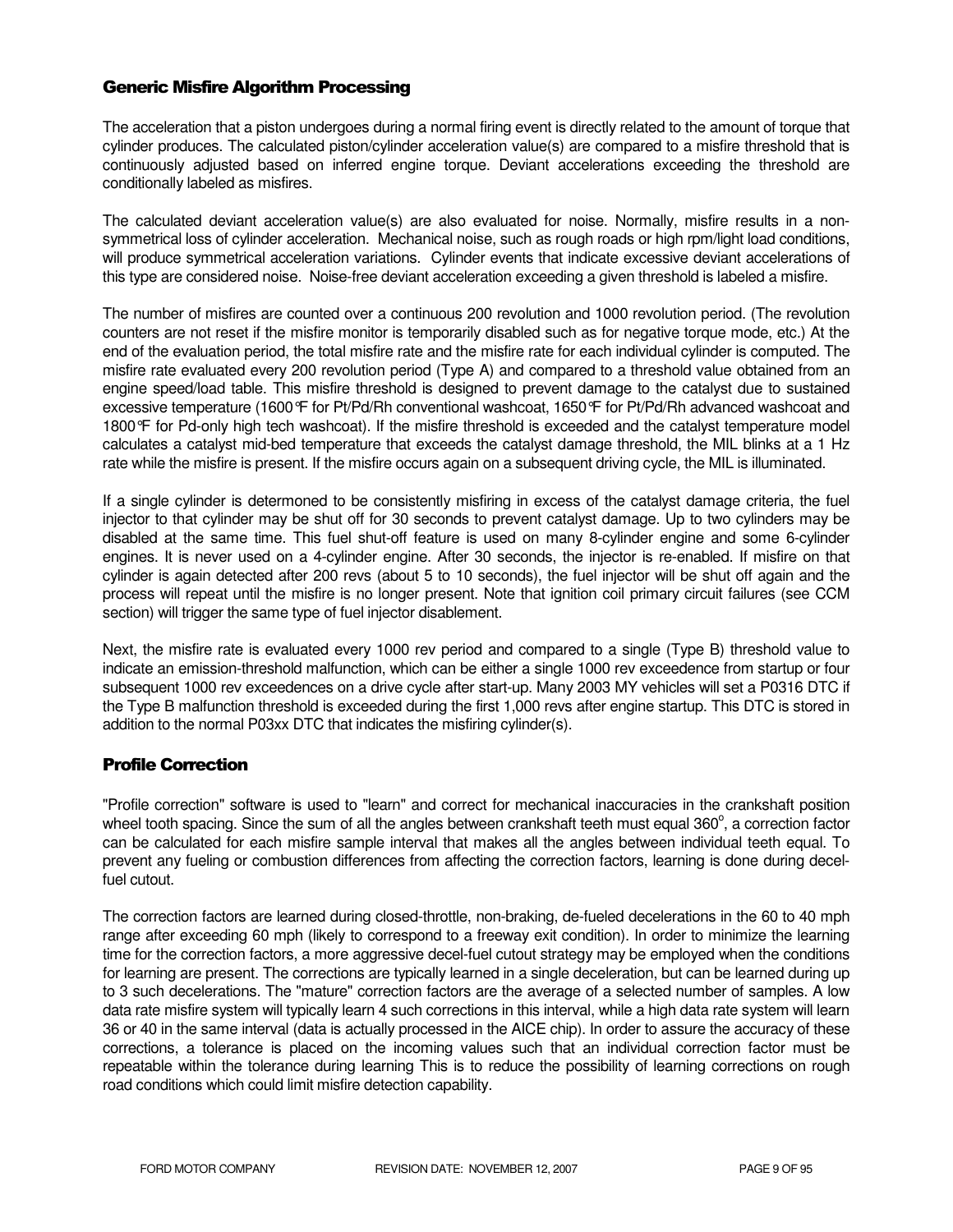Since inaccuracies in the wheel tooth spacing can produce a false indication of misfire, the misfire monitor is not active until the corrections are learned. In the event of battery disconnection or loss of Keep Alive Memory the correction factors are lost and must be relearned. If the software is unable to learn a profile after three 60 to 40 mph decels, a P0315 DTC is set.

| <b>Misfire Monitor Operation:</b> |                                                             |
|-----------------------------------|-------------------------------------------------------------|
| <b>DTCs</b>                       | P0300 to P0310 (general and specific cylinder misfire)      |
|                                   | P1309 (no cam/crank synchronization, AICE chip malfunction) |
|                                   | P1336 (no cam/crank synchronization)                        |
|                                   | P0606 (AICE chip malfunction)                               |
|                                   | P0315 (unable to learn profile)                             |
|                                   | P0316 (misfire during first 1,000 revs after start-up)      |
| Monitor execution                 | Continuous, misfire rate calculated every 200 or 1000 revs  |
| <b>Monitor Sequence</b>           | None                                                        |
| Sensors OK                        | CKP, CMP                                                    |
| <b>Monitoring Duration</b>        | Entire driving cycle (see disablement conditions below)     |

| <b>Typical misfire monitor entry conditions:</b>              |                                                             |                                   |  |  |
|---------------------------------------------------------------|-------------------------------------------------------------|-----------------------------------|--|--|
| Entry condition                                               | Minimum                                                     | Maximum                           |  |  |
| Time since engine start-up                                    | 0 seconds                                                   | 0 seconds                         |  |  |
| <b>Engine Coolant Temperature</b>                             | $20^{\circ}$ F                                              | $250^{\circ}$ F                   |  |  |
| RPM Range (Full-Range Misfire certified, with 2 rev<br>delay) | 2 revs after exceeding<br>150 rpm below "drive"<br>idle rpm | redline on tach or fuel<br>cutoff |  |  |
| Profile correction factors learned in KAM                     | Yes                                                         |                                   |  |  |
| Fuel tank level                                               | 15%                                                         |                                   |  |  |

#### **Typical misfire temporary disablement conditions:**

Temporary disablement conditions:

Closed throttle decel (negative torque, engine being driven)

Fuel shut-off due to vehicle-speed limiting or engine-rpm limiting mode

Accessory load-state change (A/C, power steering), (used on some applications)

High rate of change of torque (heavy throttle tip-in or tip out)

#### **Typical misfire monitor malfunction thresholds:**

Type A (catalyst damaging misfire rate): misfire rate is an rpm/load table ranging from 40% at idle to 4% at high rpm and loads

Type B (emission threshold rate): 1% to 2%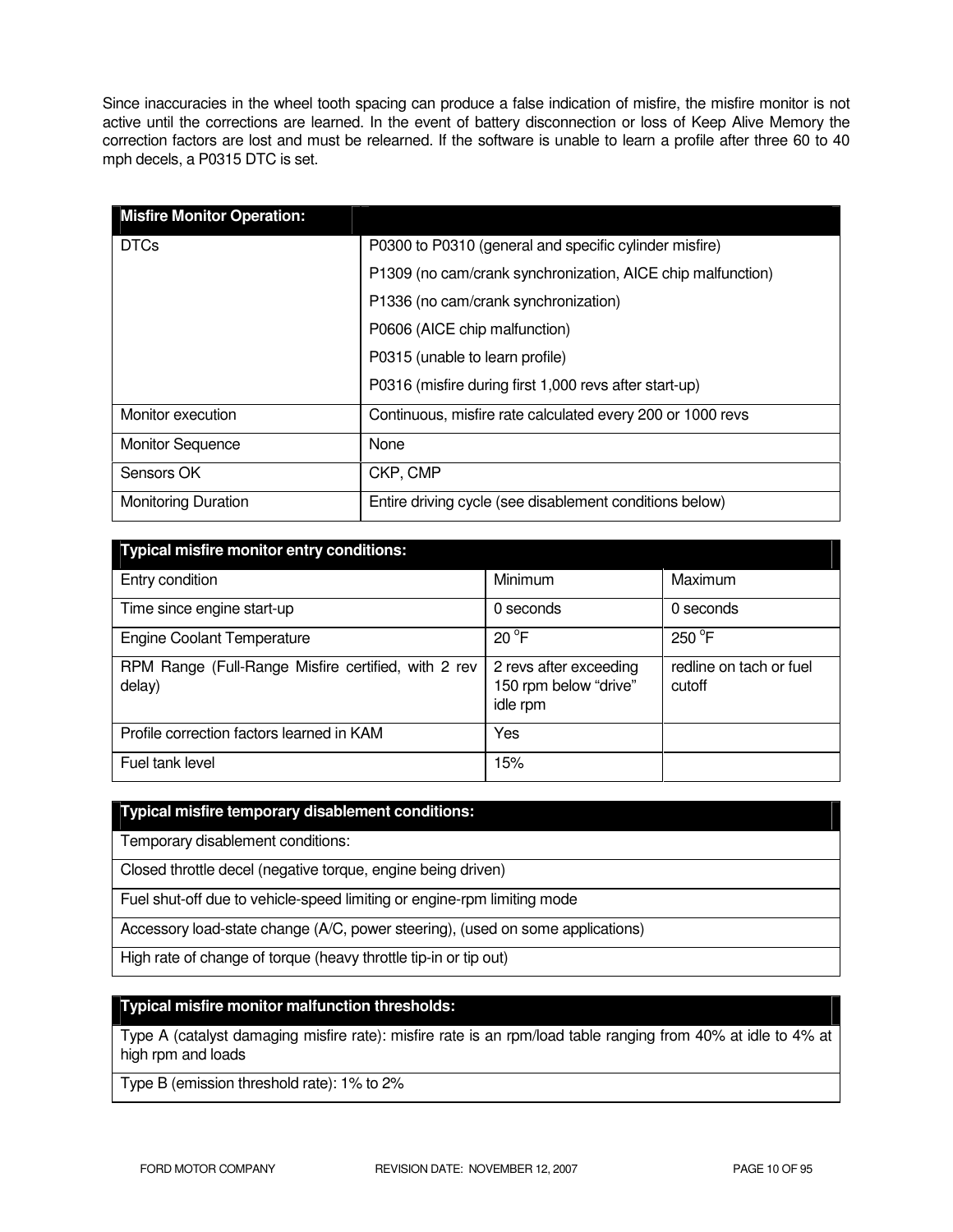| J1979 Misfire Mode \$06 Data                                                   |                  |                                                                                                                                                       |                |
|--------------------------------------------------------------------------------|------------------|-------------------------------------------------------------------------------------------------------------------------------------------------------|----------------|
| Test ID                                                                        | Comp ID          | Description for J1850                                                                                                                                 | Units          |
| \$50                                                                           | \$00             | Total engine misfire and emission threshold misfire rate (updated<br>every 1,000 revolutions)                                                         | percent        |
| \$53                                                                           | $$00 - $0A$      | Cylinder-specific misfire and catalyst damage threshold misfire rate<br>(either cat damage or emission threshold) (updated when DTC set or<br>clears) | percent        |
| \$54                                                                           | \$00             | Highest catalyst-damage misfire and catalyst damage threshold misfire<br>rate (updated when DTC set or clears)                                        | percent        |
| \$55                                                                           | \$00             | Highest emission-threshold misfire and emission threshold misfire rate<br>(updated when DTC set or clears)                                            | percent        |
| \$56                                                                           | \$00             | Cylinder events tested and number of events required for a 1000 rev<br>test                                                                           | events         |
| Monitor ID                                                                     | Test ID          | Description for CAN                                                                                                                                   |                |
| A <sub>1</sub>                                                                 | \$80             | Total engine misfire and catalyst damage misfire rate (updated every<br>200 revolutions)                                                              | percent        |
| A1                                                                             | \$81             | Total engine misfire and emission threshold misfire rate (updated<br>every 1,000 revolutions)                                                         | percent        |
| A1                                                                             | \$82             | Highest catalyst-damage misfire and catalyst damage threshold misfire<br>rate (updated when DTC set or clears)                                        | percent        |
| A1                                                                             | \$83             | Highest emission-threshold misfire and emission threshold misfire rate<br>(updated when DTC set or clears)                                            | percent        |
| A1                                                                             | \$84             | Inferred catalyst mid-bed temperature                                                                                                                 | $\overline{C}$ |
| $A2 - AD$                                                                      | \$0 <sub>B</sub> | EWMA misfire counts for last 10 driving cycles                                                                                                        | events         |
| $A2 - AD$                                                                      | \$0C             | Misfire counts for last/current driving cycle                                                                                                         | events         |
| $A2 - AD$                                                                      | \$80             | Cylinder X misfire rate and catalyst damage misfire rate (updated<br>every 200 revolutions)                                                           | percent        |
| $A2 - AD$                                                                      | \$81             | Cylinder X misfire rate and emission threshold misfire rate (updated<br>every 1,000 revolutions)                                                      | percent        |
| Conversion for Test IDs \$50 through \$55: multiply by 0.000015 to get percent |                  |                                                                                                                                                       |                |
| Conversion for Test ID \$56: multiply by 1 to get ignition events              |                  |                                                                                                                                                       |                |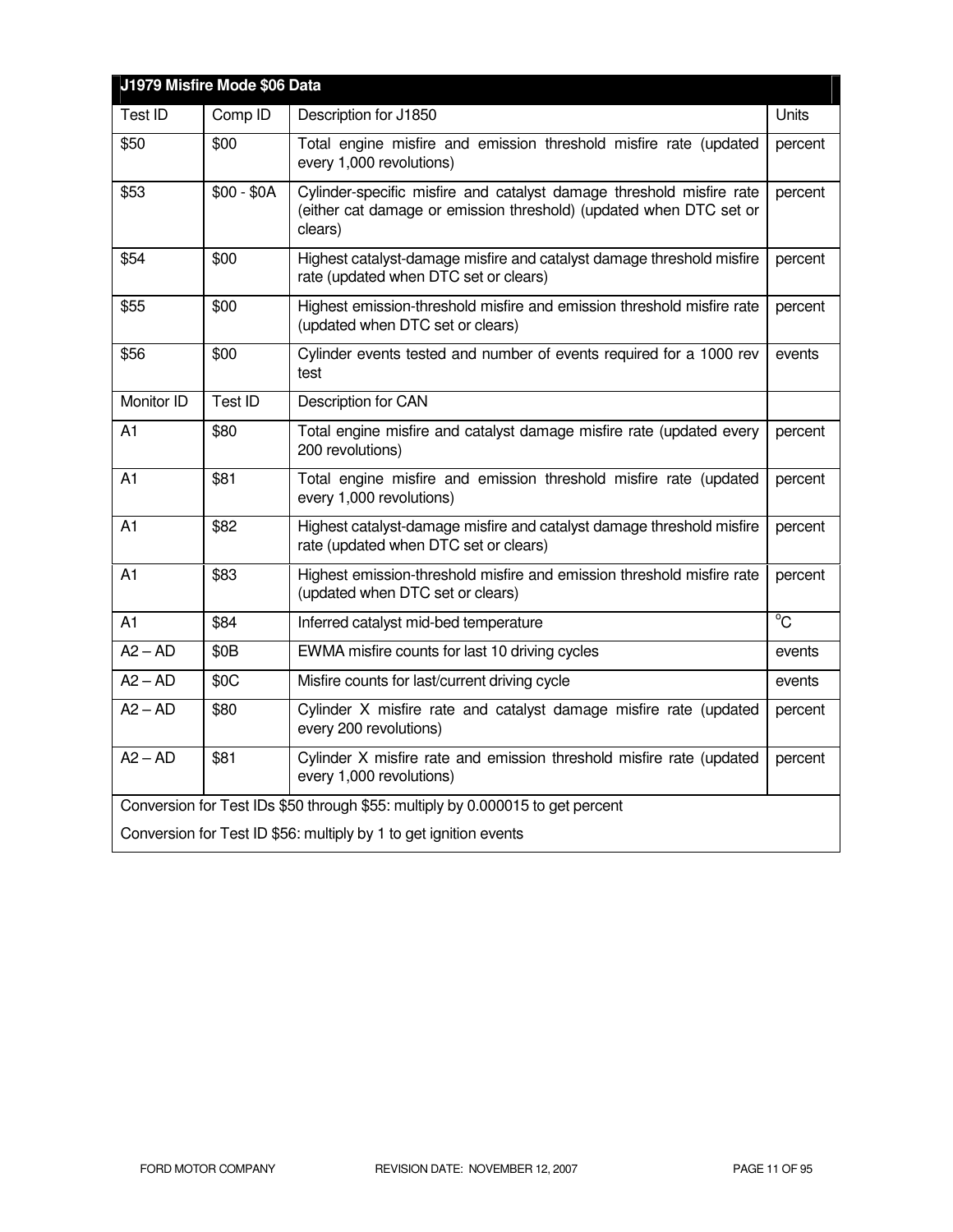| <b>Profile Correction Operation</b> |                                                              |
|-------------------------------------|--------------------------------------------------------------|
| <b>DTCs</b>                         | P0315 - unable to learn profile in three 60 to 40 mph decels |
|                                     | P1309 - AICE chip communication failure                      |
| <b>Monitor Execution</b>            | once per KAM reset.                                          |
| Monitor Sequence:                   | Profile must be learned before misfire monitor is active.    |
| Sensors OK:                         | CKP, CMP, no AICE communication errors, CKP/CMP in synch     |
| Monitoring Duration;                | 10 cumulative seconds in conditions                          |
|                                     | (a maximum of three 60-40 mph defueled decels)               |

| <b>Typical profile learning entry conditions:</b>    |          |                            |  |  |
|------------------------------------------------------|----------|----------------------------|--|--|
| Entry condition                                      | Minimum  | Maximum                    |  |  |
| Engine in decel-fuel cutout mode for 4 engine cycles |          |                            |  |  |
| <b>Brakes</b> applied                                | No       | <b>No</b>                  |  |  |
| Engine RPM                                           | 1300 rpm | 3700 rpm                   |  |  |
| Change in RPM                                        |          | 600 rpm/background<br>loop |  |  |
| <b>Vehicle Speed</b>                                 | 30 mph   | 75 mph                     |  |  |
| Learning tolerance                                   |          | $1\%$                      |  |  |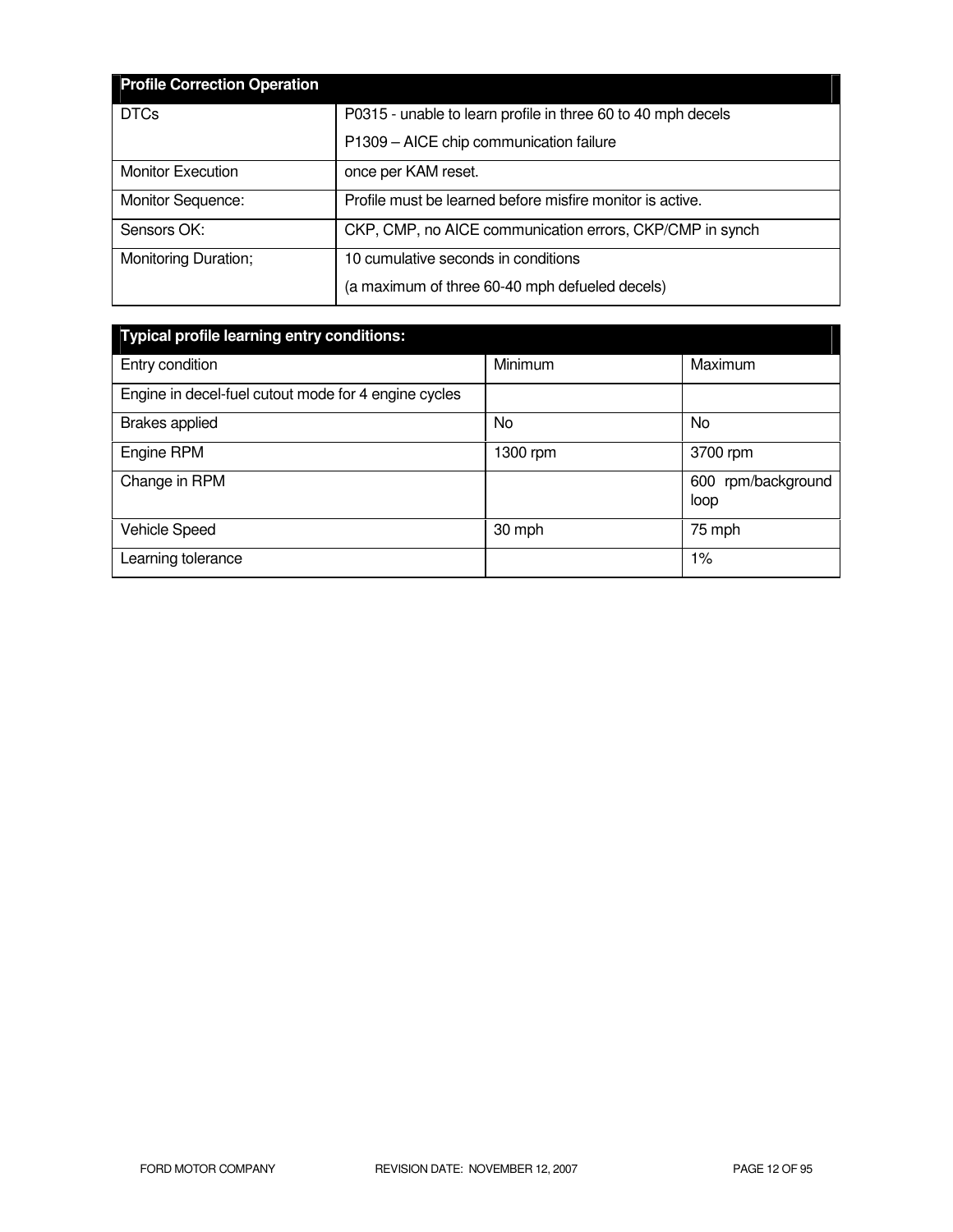# AIR System Monitor

Secondary air systems typically utilize an electric air pump as well as one or two electrically controlled check valves to deliver air into the exhaust manifold.

The only vehicle which uses secondary air in the 2003 MY is the 2.3L PZEV Focus. The Focus uses a system with ported air. This means that airflow is delivered to each individual exhaust port. The secondary air pump is energized soon after start-up while the fuel system is in open loop and icing conditions are not likely. After the O2 sensors warm up, the secondary air pump continues to be energized while the fuel system goes into closed loop fuel. The secondary air system continues to run in closed loop fuel until the air pump is de-energized. The typical time period in which the air pump is energized is approximately 12 seconds.

The AIR pump flow check monitors the HO2S signal at idle to determine if secondary air is being delivered into the exhaust system. The air/fuel ratio is commanded open-loop rich, the AIR pump is turned on and the time required for the HO2S signal to go lean is monitored. If the HO2S signal does not go lean within the allowable time limit, a low/no flow malfunction is indicated. (P0411)

The electric air pump draws high current and must be energized through a separate relay. Both the primary and secondary circuits are checked for opens and shorts. First, the output driver within the PCM (primary circuit) is checked for circuit continuity (P0412). This circuit energizes the relay and the vacuum-operated check and control valve(s). Next, a feedback circuit from the secondary side of the relay to the PCM is used to check secondary circuit continuity (P2257, P2258).



# **PZEV Port Oxidation System**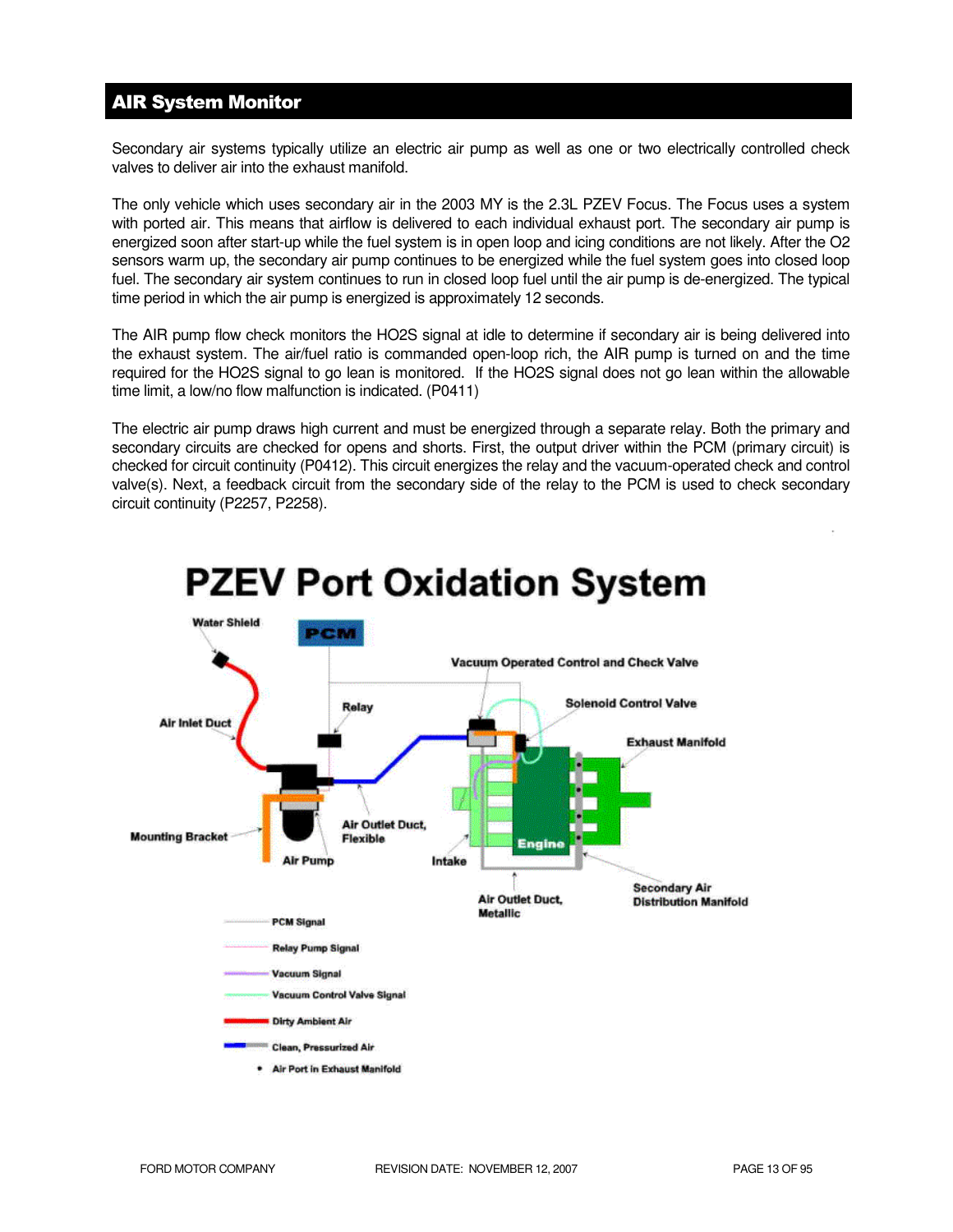| <b>AIR Monitor Operation:</b> |                                                                  |
|-------------------------------|------------------------------------------------------------------|
| <b>DTCs</b>                   | P0411 functional check,                                          |
|                               | P0412 primary side circuit check                                 |
|                               | P2257and P2258 secondary side circuit checks                     |
| Monitor execution             | Functional - once per driving cycle, circuit checks - continuous |
| <b>Monitor Sequence</b>       | Oxygen sensor monitor complete and OK                            |
| Sensors OK                    | ECT, IAT, no fuel system DTCs                                    |
| <b>Monitoring Duration</b>    | 20 seconds at idle                                               |

| Typical AIR functional check entry conditions: |  |
|------------------------------------------------|--|
|                                                |  |
|                                                |  |
|                                                |  |

| Entry condition                                                                                                                                                                       | Minimum         | Maximum      |
|---------------------------------------------------------------------------------------------------------------------------------------------------------------------------------------|-----------------|--------------|
| Time since engine start-up                                                                                                                                                            | 600 seconds     |              |
| <b>Engine Coolant Temperature</b>                                                                                                                                                     | $150^{\circ}$ F |              |
| Short Term Fuel Trim not too lean                                                                                                                                                     |                 | 5.0%         |
| <b>Fuel Tank Pressure</b>                                                                                                                                                             |                 | 4.5 in $H2O$ |
| <b>Closed Throttle</b>                                                                                                                                                                | at idle rpm     | at idle rpm  |
| Purge Duty Cycle                                                                                                                                                                      |                 | 20%          |
| Purge Fuel Flow                                                                                                                                                                       | $0$ lb/min      | $0.2$ lb/min |
| <b>Battery Voltage</b>                                                                                                                                                                | 11 volts        |              |
| Note: No P0411 DTC is stored if IAT < 20 $^{\circ}$ F at the start of the functional test although the test runs.<br>(Precludes against identifying a temporary, frozen check valve.) |                 |              |

# **Typical AIR functional check malfunction thresholds:**

Minimum time allowed for HO2S sensor to indicate lean: < 4 seconds

| J1979 Secondary Air Mode \$06 Data                            |         |                                                               |         |
|---------------------------------------------------------------|---------|---------------------------------------------------------------|---------|
| Test ID                                                       | Comp ID | Description for J1850                                         | Units   |
| \$30                                                          | \$11    | HO2S11 voltage for upstream flow test and rich limit          | volts   |
| \$30                                                          | \$21    | HO2S21 voltage for upstream flow test and rich limit          | volts   |
| \$31                                                          | \$00    | HO2S lean time for upstream flow test and time limit          | seconds |
| Monitor ID                                                    | Test ID | Description for CAN                                           | Units   |
| \$71                                                          | \$80    | HO2S11 voltage for upstream flow test and rich limit          | volts   |
| \$71                                                          | \$81    | HO2S21 voltage for upstream flow test and rich limit          | volts   |
| \$71                                                          | \$82    | HO2S lean time for upstream flow test and time limit          | seconds |
| Conversion for Test ID \$30: multiply by 0.00098 to get volts |         |                                                               |         |
|                                                               |         | Conversion for Test ID \$31: multiply by 0.125 to get seconds |         |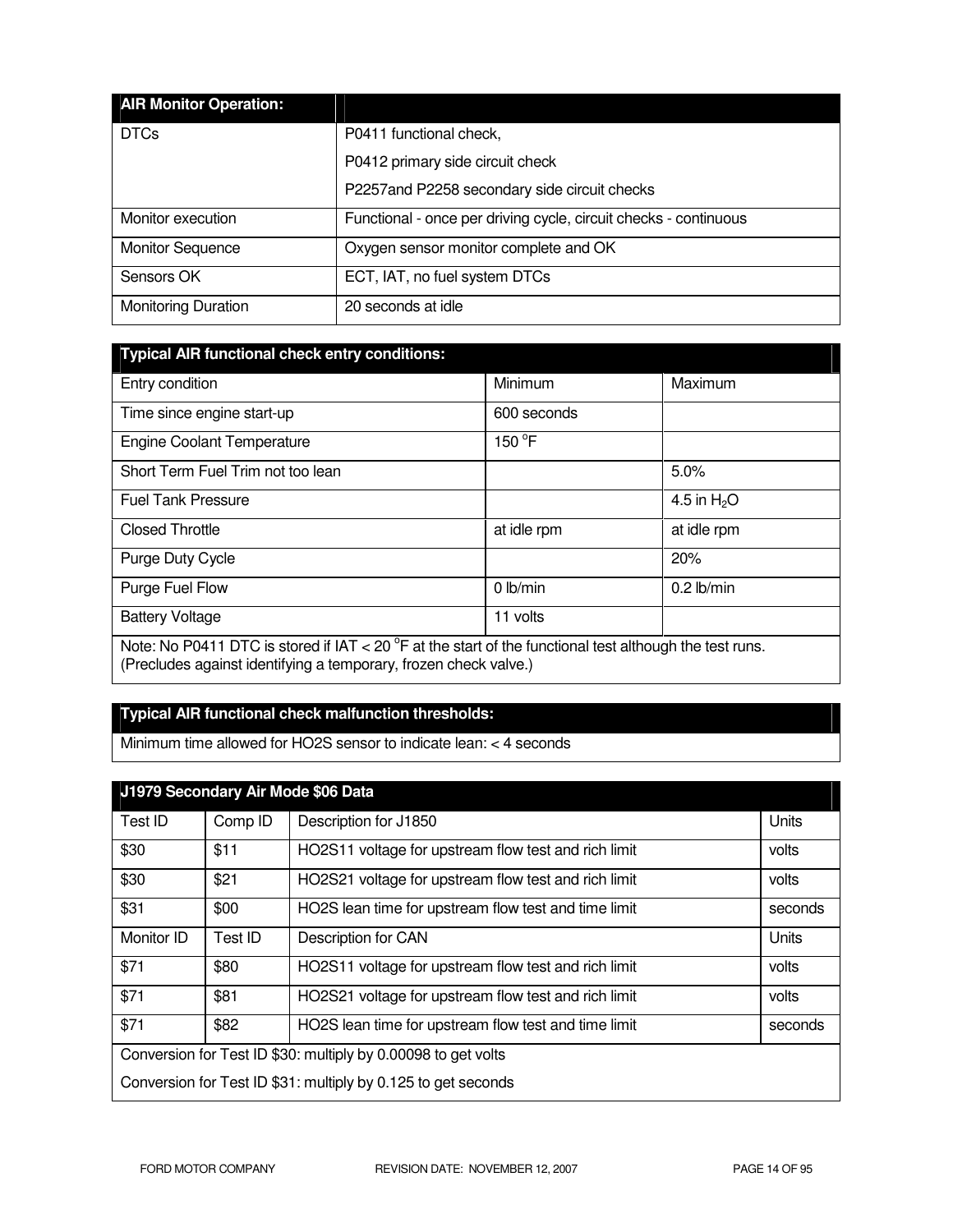# EVAP System Monitor - 0.040" dia. leak check

Vehicles that meet enhanced evaporative requirements utilize a vacuum-based evaporative system integrity check. The evap system integrity check uses a Fuel Tank Pressure Transducer (FTPT), a Canister Vent Solenoid (CVS) and Fuel Level Input (FLI) along with the Vapor Management Valve (VMV) to find 0.040" diameter or larger evap system leaks.



The evap system integrity test is done under conditions that minimize vapor generation and fuel tank pressure changes due to fuel slosh since these could result in false MIL illumination. The check is run after a 6 hour cold engine soak (engine-off timer), during steady highway speeds at ambient air temperatures (inferred by IAT) between 40 and  $100^{\circ}$ F.

A check for refueling events is done at engine start. A refuel flag is set in KAM if the fuel level at start-up is at least 20% greater than fuel fill at engine-off. It stays set until the evap monitor completes Phase 0 of the test as described below.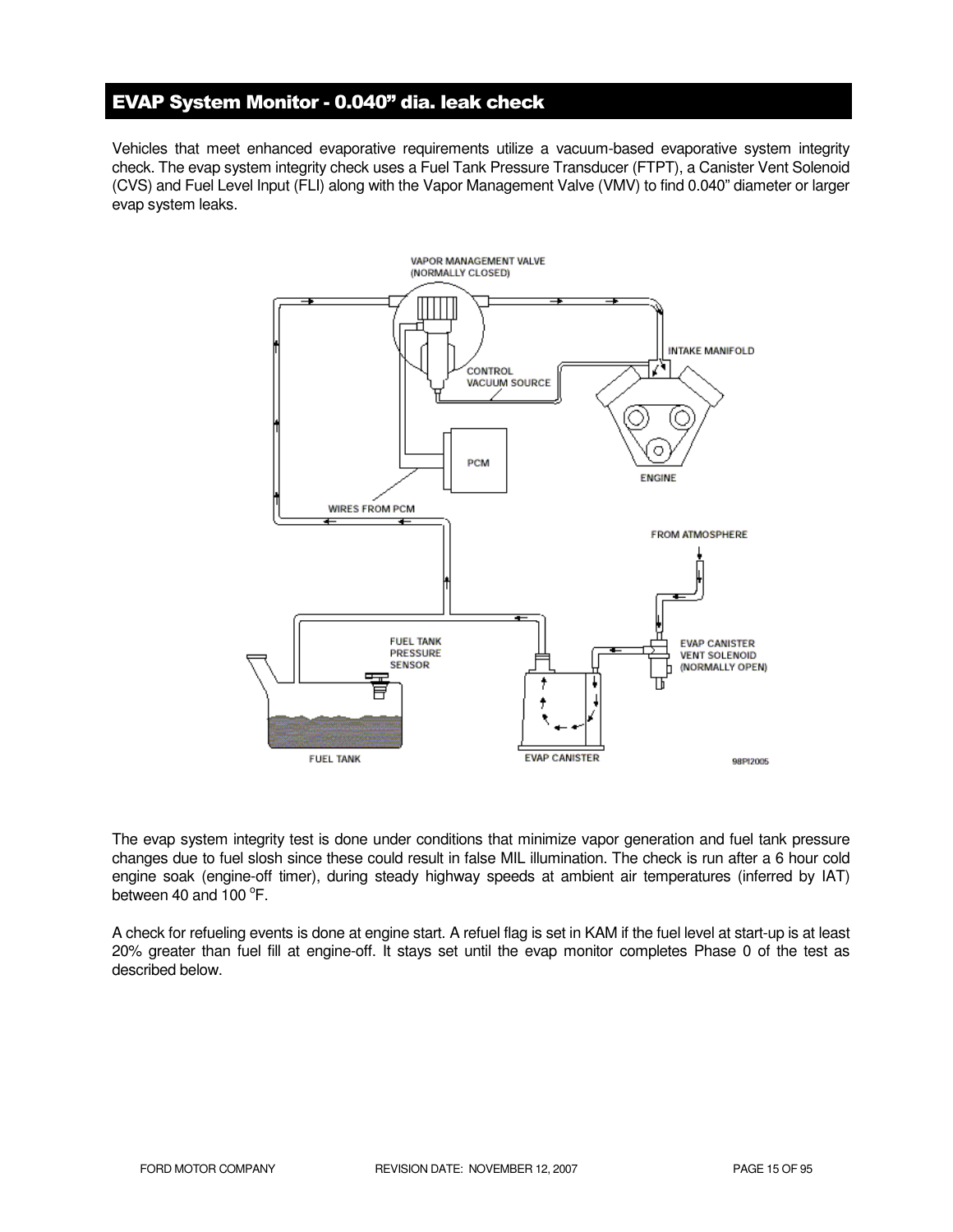The evap system integrity test is done in four phases.

#### (Phase 0 - initial vacuum pulldown):

First, the Canister Vent Solenoid is closed to seal the entire evap system, then the VMV is opened to pull a 7" H2O vacuum. If the initial vacuum could not be achieved, a large system leak is indicated (P0455). This could be caused by a fuel cap that was not installed properly, a large hole, an overfilled fuel tank, disconnected/kinked vapor lines, a Canister Vent Solenoid that is stuck open, a VMV that is stuck closed, or a disconnected/blocked vapor line between the VMV and the FTPT

If the initial vacuum could not be achieved after a refueling event, a gross leak, fuel cap off (P0457) is indicated and the recorded minimum fuel tank pressure during pulldown is stored in KAM. A "Check Fuel Cap" light may also be illuminated.

If the initial vacuum is excessive, a vacuum malfunction is indicated (P1450). This could be caused by kinked vapor lines or a stuck open VMV. If a P0455, P0457, or P1450 code is generated, the evap test does not continue with subsequent phases of the small leak check, phases 1-4.

Note: Not all vehicles will have the P0457 test or the Check Fuel Cap light implemented. These vehicles will continue to generate only a P0455. After the customer properly secures the fuel cap, the P0457, Check Fuel Cap and/or MIL will be cleared as soon as normal purging vacuum exceeds the P0457 vacuum level stored in KAM.

#### Phase 1 - Vacuum stabilization

If the target vacuum is achieved, the VMV is closed and vacuum is allowed to stabilize for a fixed time. If the pressure in the tank immediately rises, the stabilization time us bypassed and Phase 2 of the test is entered.

Some 2003 MY software has incorporated a "leaking" VMV test, which will also set a P1450 (excessive vacuum) DTC. This test is intended to identify a VMV that does not seal properly, but is not fully stuck open. If more than 1 " H<sub>2</sub>O of additional vacuum is developed in Phase 1, the evap monitor will bypass Phase 2 and go directly to Phase 3 and open the canister vent solenoid to release the vacuum. Then, it will proceed to Phase 4, close the canister vent solenoid and measure the vacuum that develops. If the vacuum exceeds approximately 4 " $H<sub>2</sub>O$ , a P1450 DTC will be set.

#### Phase 2 - Vacuum hold and decay

Next, the vacuum is held for a calibrated time and the vacuum level is again recorded at the end of this time period. The starting and ending vacuum levels are checked to determine if the change in vacuum exceeds the vacuum bleed up criteria. Fuel Level Input is used to adjust the vacuum bleed-up criteria for the appropriate fuel tank vapor volume. Steady state conditions must be maintained throughout this bleed up portion of the test. The monitor will abort if there is an excessive change in load, fuel tank pressure or fuel level input since these are all indicators of impending or actual fuel slosh. If the monitor aborts, it will attempt to run again (up to 20 or more times). If the vacuum bleed-up criteria is not exceeded, the small leak test is considered a pass. If the vacuum bleed-up criteria is exceeded on three successive monitoring events, a 0.040 " dia. leak is likely and a final vapor generation check is done to verify the leak, phases 3-4. Excessive vapor generation can cause a false MIL.

#### Phase 3 - Vacuum release

The vapor generation check is done by releasing any vacuum, then closing the VMV, waiting for a period of time, and determining if tank pressure remains low or if it is rising due to excessive vapor generation

#### Phase 4 - Vapor generation

If the pressure rise due to vapor generation is below the threshold limit for absolute pressure and change in pressure, a P0442 DTC is stored.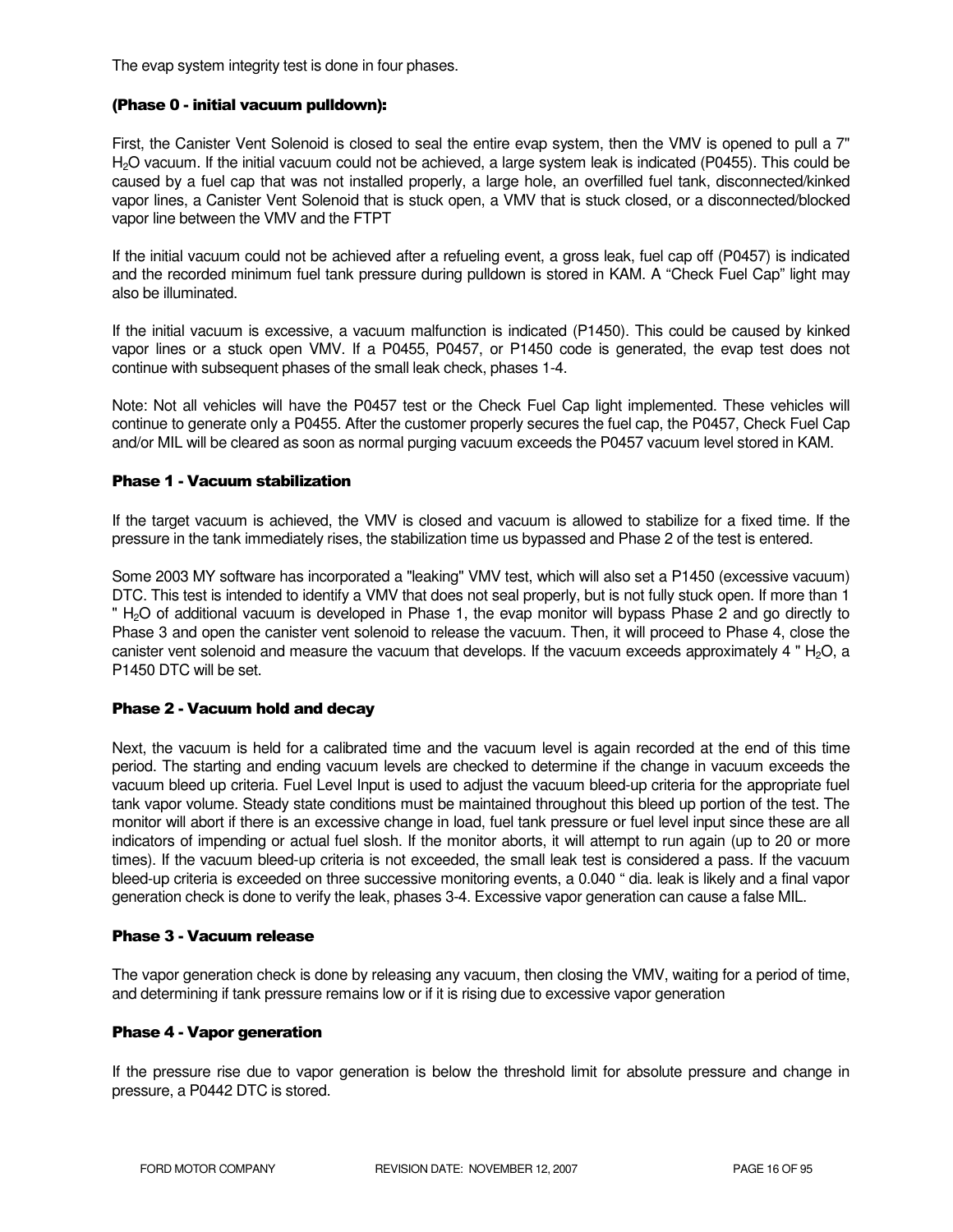| 0.040" EVAP<br>Monitor<br><b>Operation:</b> |                                                |
|---------------------------------------------|------------------------------------------------|
| <b>DTCs</b>                                 | P0455 (gross leak),                            |
|                                             | P1450 (excessive vacuum),                      |
|                                             | P0457 (gross leak, cap off),                   |
|                                             | P1443 (gross leak, no flow),                   |
|                                             | P0442 (0.040" leak)                            |
| Monitor execution                           | once per driving cycle                         |
| <b>Monitor Sequence</b>                     | HO2S monitor completed and OK                  |
| Sensors/Components OK                       | MAF, IAT, VSS, ECT, CKP, TP, FTP, VMV, CVS     |
| <b>Monitoring Duration</b>                  | 360 seconds (see disablement conditions below) |

| Typical 0.040" EVAP monitor entry conditions, Phases 0 through 4: |                 |                      |
|-------------------------------------------------------------------|-----------------|----------------------|
| Entry condition                                                   | Minimum         | Maximum              |
| Engine off (soak) time                                            | 6 hours         |                      |
| Time since engine start-up                                        | 330 seconds     | 1800 seconds         |
| Intake Air Temp                                                   | 40 $^{\circ}$ F | 90 - 100 $\degree$ F |
| BARO (<8,000 ft altitude)                                         | 22.0 "Hg        |                      |
| Engine Load                                                       | 20%             | 70%                  |
| <b>Vehicle Speed</b>                                              | 40 mph          | 80 mph               |
| Purge Dutycycle                                                   | 75%             | 100%                 |
| Fuel Fill Level                                                   | 15%             | 85%                  |
| <b>Fuel Tank Pressure Range</b>                                   | $-17H2O$        | 1.5 $H_2O$           |

#### **Typical 0.040" EVAP abort (fuel slosh) conditions for Phase 2:**

Change in load: > 20%

Change in tank pressure:  $> 1$  "  $H<sub>2</sub>O$ 

Change in fuel fill level: > 15%

Number of aborts: > 20 (may be up to 255)

#### **Typical 0.040 EVAP monitor malfunction thresholds:**

P1450 (Excessive vacuum):  $<$  -8.0 in H<sub>2</sub>O over a 30 second evaluation time or  $>$  -4. in H<sub>2</sub>O vapor generation

P0455 (Gross leak):  $> -8.0$  in H<sub>2</sub>O over a 30 second evaluation time.

P0457 (Gross leak, cap off):  $> -8.0$  in H<sub>2</sub>O over a 30 second evaluation time after a refueling event.

P0442 (0.040" leak):  $> 2.5$  in H<sub>2</sub>O bleed-up over a 15 second evaluation time at 75% fuel fill. (Note: bleed-up and evaluation times vary as a function of fuel fill level)

P0442 vapor generation limit:  $< 2.5$  in H<sub>2</sub>O over a 120 second evaluation time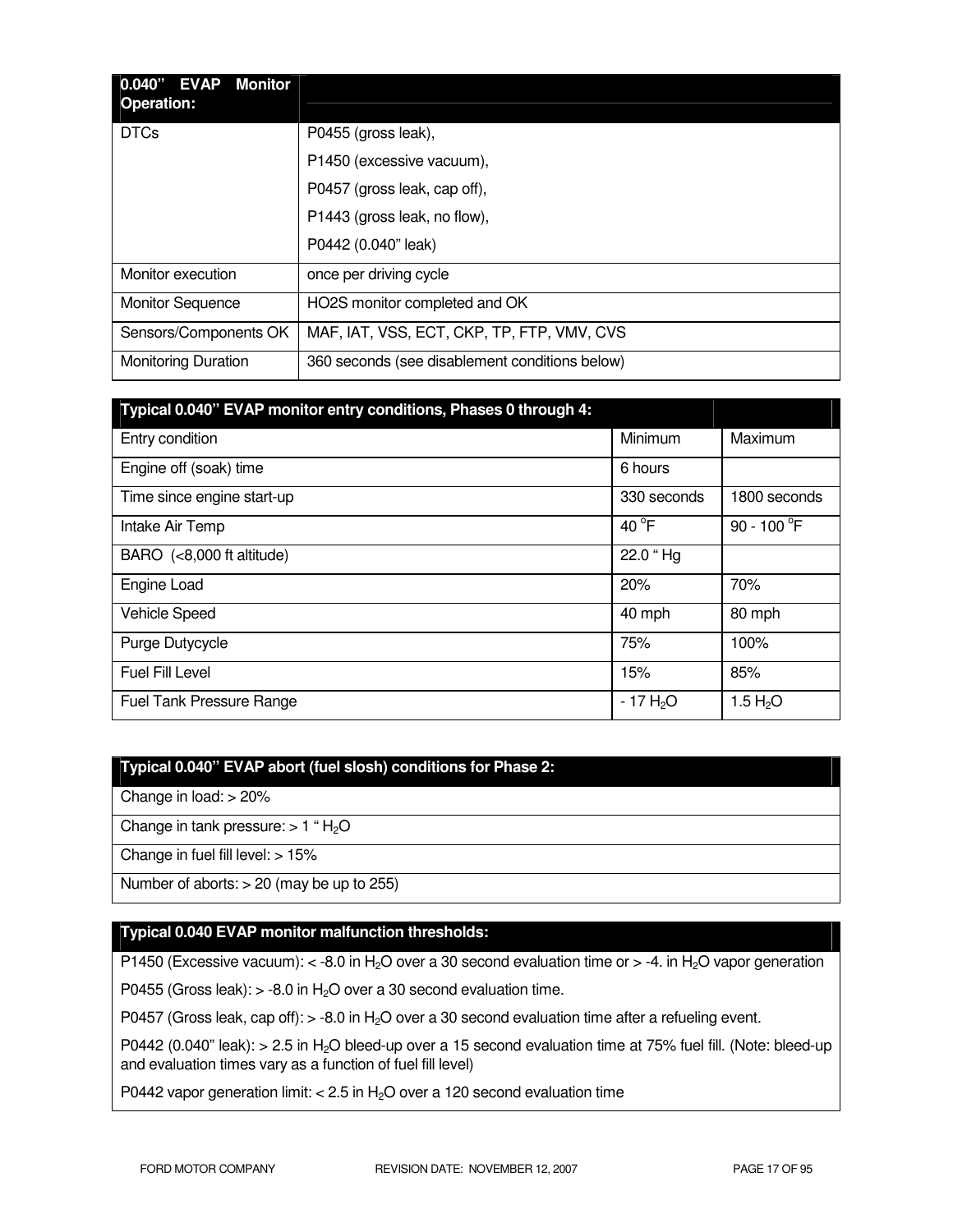|                                                                                                                                                                                                                                                                                               |         | J1979 Evaporative System Mode \$06 Data                                      |          |
|-----------------------------------------------------------------------------------------------------------------------------------------------------------------------------------------------------------------------------------------------------------------------------------------------|---------|------------------------------------------------------------------------------|----------|
| Test ID                                                                                                                                                                                                                                                                                       | Comp ID | Description                                                                  | Units    |
| \$26                                                                                                                                                                                                                                                                                          | \$00    | Phase 0 Initial tank vacuum and minimum limit                                | in $H20$ |
| \$26                                                                                                                                                                                                                                                                                          | \$00    | Phase 0 Initial tank vacuum and maximum limit                                | in $H20$ |
| \$27                                                                                                                                                                                                                                                                                          | \$00    | Phase 2 0.040" cruise leak check vacuum bleed-up and max<br>threshold        | in $H20$ |
| \$2A                                                                                                                                                                                                                                                                                          | \$00    | Phase 4 Vapor generation maximum change in pressure and max<br>threshold     | in $H20$ |
| \$2B                                                                                                                                                                                                                                                                                          | \$00    | Phase 4 Vapor generation maximum absolute pressure rise and max<br>threshold | in $H20$ |
| Conversion for Test IDs \$26 through \$2B: Take value, subtract 32,768, and then multiply result by 0.00195 to<br>get inches of $H_2O$ . The result can be positive or negative.                                                                                                              |         |                                                                              |          |
| Note: Default values (-64 in $H_2$ 0) will be display for all the above TIDs if the evap monitor has never<br>completed. If all or some phases of the monitor have completed on the current or last driving cycle, default<br>values will be displayed for any phases that had not completed. |         |                                                                              |          |
| Test ID                                                                                                                                                                                                                                                                                       | Comp ID | Description (new 2003 MY strategies)                                         | Units    |

| Test ID | Comp ID | Description (new 2003 MY strategies)                                                                             | Units    |
|---------|---------|------------------------------------------------------------------------------------------------------------------|----------|
| \$61    | \$00    | Phase 0 Initial tank vacuum and minimum vacuum limit (data for<br>P1450 - excessive vacuum)                      | in $H20$ |
| \$62    | \$00    | Phase 4 Vapor generation minimum change in pressure and<br>minimum vacuum limit (data for P1450, VMV stuck open) | in $H20$ |
| \$63    | \$00    | Phase 0 Initial tank vacuum and gross leak maximum vacuum limit<br>(data for P0455/P0457 – gross leak/cap off)   | in $H20$ |
| \$64    | \$00    | Phase 2 0.040" cruise leak check vacuum bleed-up and maximum<br>vacuum limit (data for $P0442 - 0.040$ " leak)   | in $H20$ |

Conversion for Test IDs \$61 through \$64: Take value, subtract 32,768, and then multiply result by 0.00195 to get inches of  $H_2O$ . The result can be positive or negative.

Note: Default values (0.0 in  $H_2$ 0) will be displayed for all the above TIDs if the evap monitor has never completed. Each TID is associated with a particular DTC. The TID for the appropriate DTC will be updated based on the current or last driving cycle, default values will be displayed for any phases that have not completed.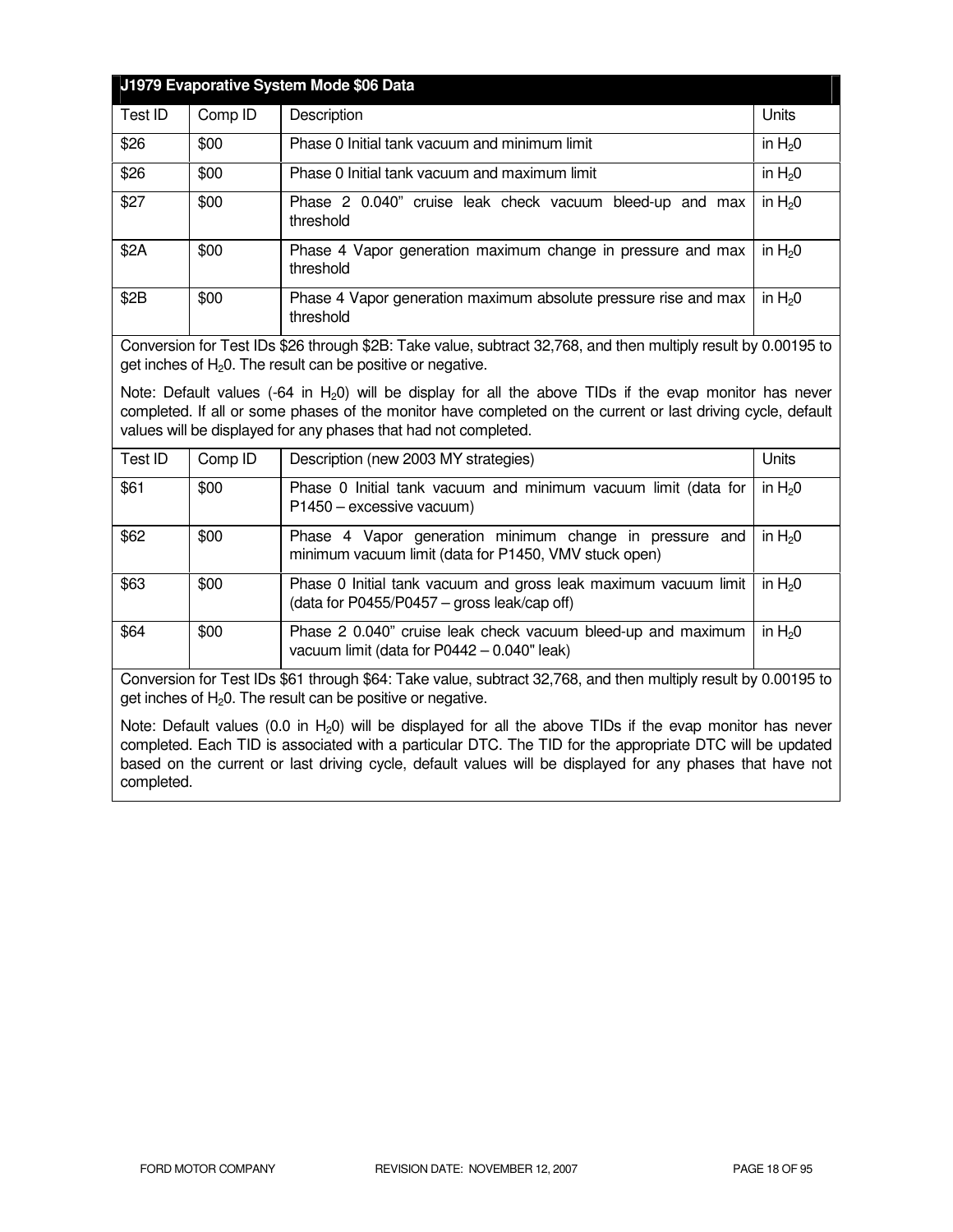## EVAP System Monitor - 0.020" dia. leak check

Some vehicles that meet enhanced evaporative requirements utilize a vacuum-based evaporative system integrity check that checks for 0.020" dia leaks. The evap system integrity check uses a Fuel Tank Pressure Transducer (FTPT), a Canister Vent Solenoid (CVS) and Fuel Level Input (FLI) along with the Vapor Management Valve (VMV) to find 0.020" diameter, 0.040" diameter, or larger evap system leaks.



The evap system integrity test is done under two different sets of conditions - first a cruise test is performed to detect 0.040" dia leaks and screen for 0.020" leaks. If a 0.020" dia leak is suspected during the cruise test, an idle test is performed to verify the leak under more restrictive, but reliable, cold-start-idle conditions.

The cruise test is done under conditions that minimize vapor generation and fuel tank pressure changes due to fuel slosh since these could result in false MIL illumination. The check is run after a 6 hour cold engine soak (engine-off timer), during steady highway speeds at ambient air temperatures (inferred by IAT) between 40 and  $100^{\circ}$ F.

A check for refueling events is done at engine start. A refuel flag is set in KAM if the fuel level at start-up is at least 20% greater than fuel fill at engine-off. It stays set until the evap monitor completes Phase 0 of the test as described below. The refueling flag is used to prohibit the 0.020" idle test until the gross leak check is done during cruise conditions. This is done to prevent potential idle concerns resulting from the high fuel vapor concentrations present with a fuel cap off/gross leak condition.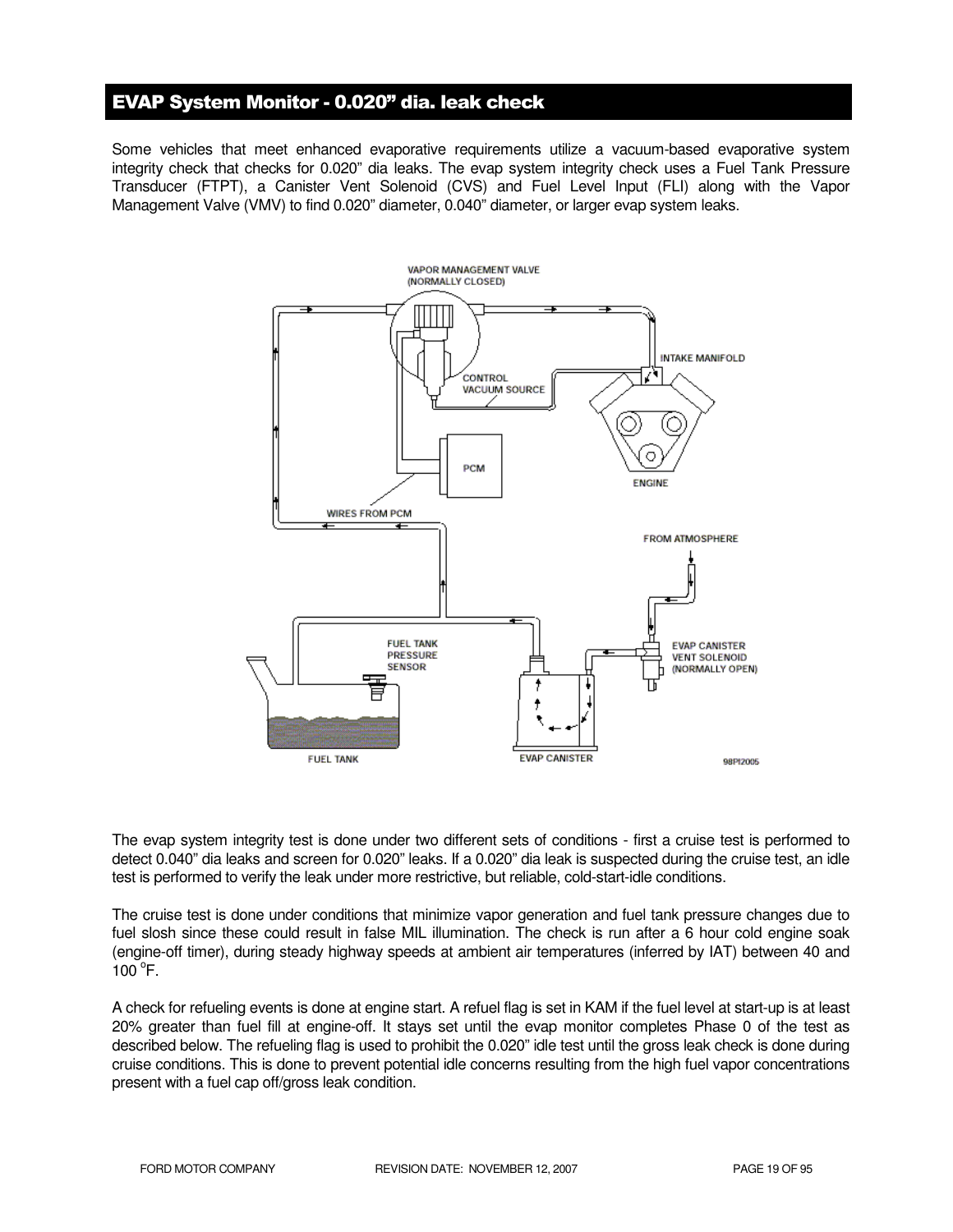The cruise test is done in four phases.

#### Phase 0 - initial vacuum pulldown

First, the Canister Vent Solenoid is closed to seal the entire evap system, then the VMV is opened to pull a 7" H2O vacuum.

If the initial vacuum could not be achieved, a large system leak is indicated (P0455). This could be caused by a fuel cap that was not installed properly, a large hole, an overfilled fuel tank, disconnected/kinked vapor lines, a Canister Vent Solenoid that is stuck open, a VMV that is stuck closed, or a disconnected/blocked vapor line between the VMV and the FTPT.

If the initial vacuum could not be achieved after a refueling event, a gross leak, fuel cap off (P0457) is indicated and the recorded minimum fuel tank pressure during pulldown is stored in KAM. A "Check Fuel Cap" light may also be illuminated.

If the initial vacuum is excessive, a vacuum malfunction is indicated (P1450). This could be caused by blocked vapor lines between the FTPT and the Canister Vent Solenoid, or a stuck open VMV. If a P0455, P0457, P1443, or P1450 code is generated, the evap test does not continue with subsequent phases of the small leak check, phases 1-4. These codes also prevent the idle portion of the 0.020" dia leak check from executing.

Note: Not all vehicles will have the P0457 test or the Check Fuel Cap light implemented. These vehicles will continue to generate only a P0455. After the customer properly secures the fuel cap, the P0457, Check Fuel Cap and/or MIL will be cleared as soon as normal purging vacuum exceeds the P0457 vacuum level stored in KAM.

#### Phase 1 - Vacuum stabilization

If the target vacuum is achieved, the VMV is closed and vacuum is allowed to stabilize for a fixed time. If the pressure in the tank immediately rises, the stabilization time is bypassed and Phase2 of the test is entered.

Some 2003 MY software has incorporated a "leaking" VMV test, which will also set a P1450 (excessive vacuum) DTC. This test is intended to identify a VMV that does not seal properly, but is not fully stuck open. If more than 1 " H<sub>2</sub>O of additional vacuum is developed in Phase 1, the evap monitor will bypass Phase 2 and go directly to Phase 3 and open the canister vent solenoid to release the vacuum. Then, it will proceed to Phase 4, close the canister vent solenoid and measure the vacuum that develops. If the vacuum exceeds approximately 4 "  $H_2O$ , a P1450 DTC will be set.

#### Phase 2 - Vacuum hold and decay

Next, the vacuum is held for a calibrated time. Two test times are calculated based on the Fuel Level Input. The first (shorter) time is used to detect 0.040" dia leaks, the second (longer) time is used to detect 0.020" dia leaks. The initial vacuum is recorded upon entering Phase 2. At the end of the 0.040" dia test time, the vacuum level is recorded. The starting and ending vacuum levels are checked to determine if the change in vacuum exceeds the 0.040" dia vacuum bleed up criteria. If the 0.040" dia vacuum bleed-up criteria is exceeded on three successive monitoring attempts, a 0.040" dia leak is likely and a final vapor generation check is done to verify the leak (phases 3 and 4).

If the 0.040" dia bleed-up criteria is not exceeded, the test is allowed to continue until the 0.020" dia leak test time expires. The starting and ending vacuum levels are checked to determine if the change in vacuum exceed the 0.020" dia vacuum bleed-up criteria. If the 0.020" dia vacuum bleed-up is exceed on a single monitoring attempt, a 0.020" dia leak is likely and a final vapor generation check is done to verify the leak (phases 3 and 4).

If the vacuum bleed-up criteria is not exceeded, the leak test (either 0.040" or 0.020" dia is considered a pass. For both the 0.040" and 0.020" dia leak check, Fuel Level Input and Intake Air Temperature is used to adjust the vacuum bleed-up criteria for the appropriate fuel tank vapor volume and temperature. Steady state conditions must be maintained throughout this bleed up portion of the test. The monitor will abort if there is an excessive change in load, fuel tank pressure or fuel level input since these are all indicators of impending or actual fuel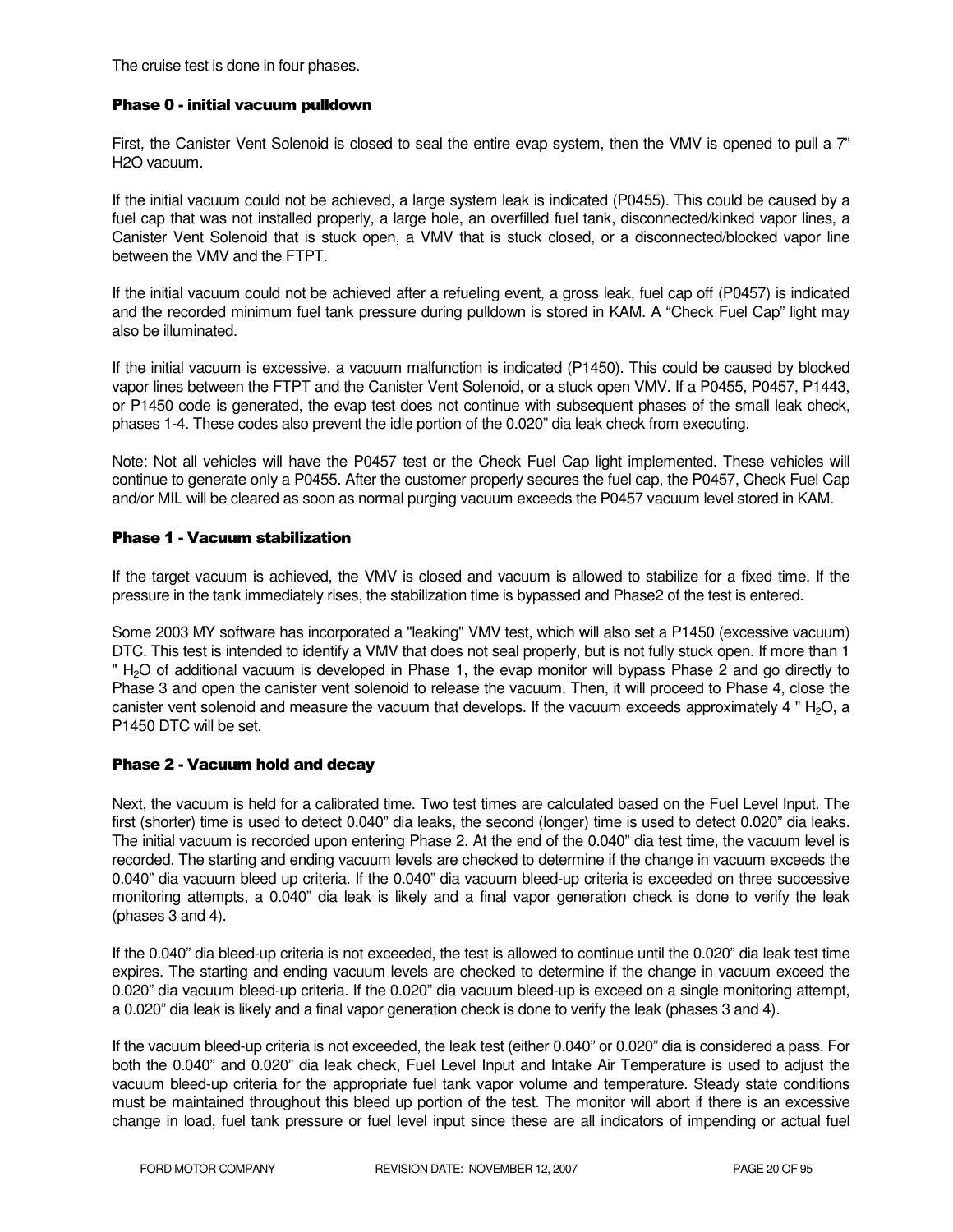slosh. If the monitor aborts, it will attempt to run again (up to 20 or more times) until the maximum time-after-start is reached.

#### Phase 3 - Vacuum release

The vapor generation check is initiated by opening the Canister Vent Solenoid for a fixed period of time and releasing any vacuum. The VMV remains closed.

#### Phase 4 - Vapor generation

In this phase, the sealed system is monitored to determine if tank pressure remains low or if it is rising due to excessive vapor generation The initial tank pressure is recorded. The pressure is monitored for a change from the initial pressure, and for absolute pressure. If the pressure rise due to vapor generation is below the threshold limit for absolute pressure and for the change in pressure, and a 0.040" dia leak was indicated in phase 2, a P0442 DTC is stored. If the pressure rise due to vapor generation is below the threshold limit for absolute pressure and for the change in pressure, and a 0.020" dia leak was indicated in phase 2, a 0.020" idle check flag is set to run the 0.020" leak check during idle conditions.

#### Idle Check

The long test times required to detect a 0.020" dia leak in combination with typical road grades can lead to false 0.020" leak indications while the vehicle is in motion. The Idle Check repeats Phases 0 and 2 with the vehicle stationary to screen out leak indications caused by changes in altitude. The 0.020" idle check is done under coldstart conditions to ensure that the fuel is cool and cannot pick up much heat from the engine, fuel rail, or fuel pump. This minimizes vapor generation. The 0.020" idle check is, therefore, conducted only during the first 10 minutes after engine start.

The 0.020" dia leak test entry conditions, test times and thresholds are used. Unique criteria for excessive changes in load, fuel tank pressure and fuel level are used to indicate fuel slosh. The test is aborted if vehicle speed exceeds a calibrated threshold, approx. 10 mph. The initial vacuum pull-down (phase 0) can start with the vehicle in motion in order to minimize the required time at idle to complete the test. If the vacuum bleed-up is greater than the 0.020" dia max. criteria during a single monitoring event, a P0456 DTC is stored. If the vacuum bleed-up is less than the 0.020" dia min. criteria, the pending P0456 DTC may be cleared. If the vacuum bleed-up is in between, no leak assessment is made. A flowchart of the entire 0.020" test sequence is provided below, on a subsequent page.

Ford's 0.020" evaporative system monitor is designed to run during extended, cold-start idle conditions where the fuel is cool and not likely to generate excessive vapors. These conditions will typically occur at traffic lights or immediately after start-up, (e.g. idle in the driveway).

As indicated previously, the 0.020" idle test uses two sets of malfunction thresholds to screen out test results in the area where "leak" and "no-leak" distributions overlap. Loss of vacuum greater than the 0.020" malfunction criteria is designated as a failure. No/low vacuum loss below the pass criteria is designated a pass. Vacuum loss that is greater than the pass criteria but less that the failure criteria is indeterminate and does not count as a pass or a fail.

Test results in this overlap area can stem from high volatility fuel at high ambient temperatures. These situations are not expected to be encountered routinely by customers. Therefore, this strategy will only temporarily hamper monitor performance, while effectively preventing false MIL illumination.

A more detailed description of the functional characteristics of the Evaporative Monitor is provided in the representative calibration submissions to the agency. Additional calibration information is contained on file by Ford Motor Company and may be obtained via agency request.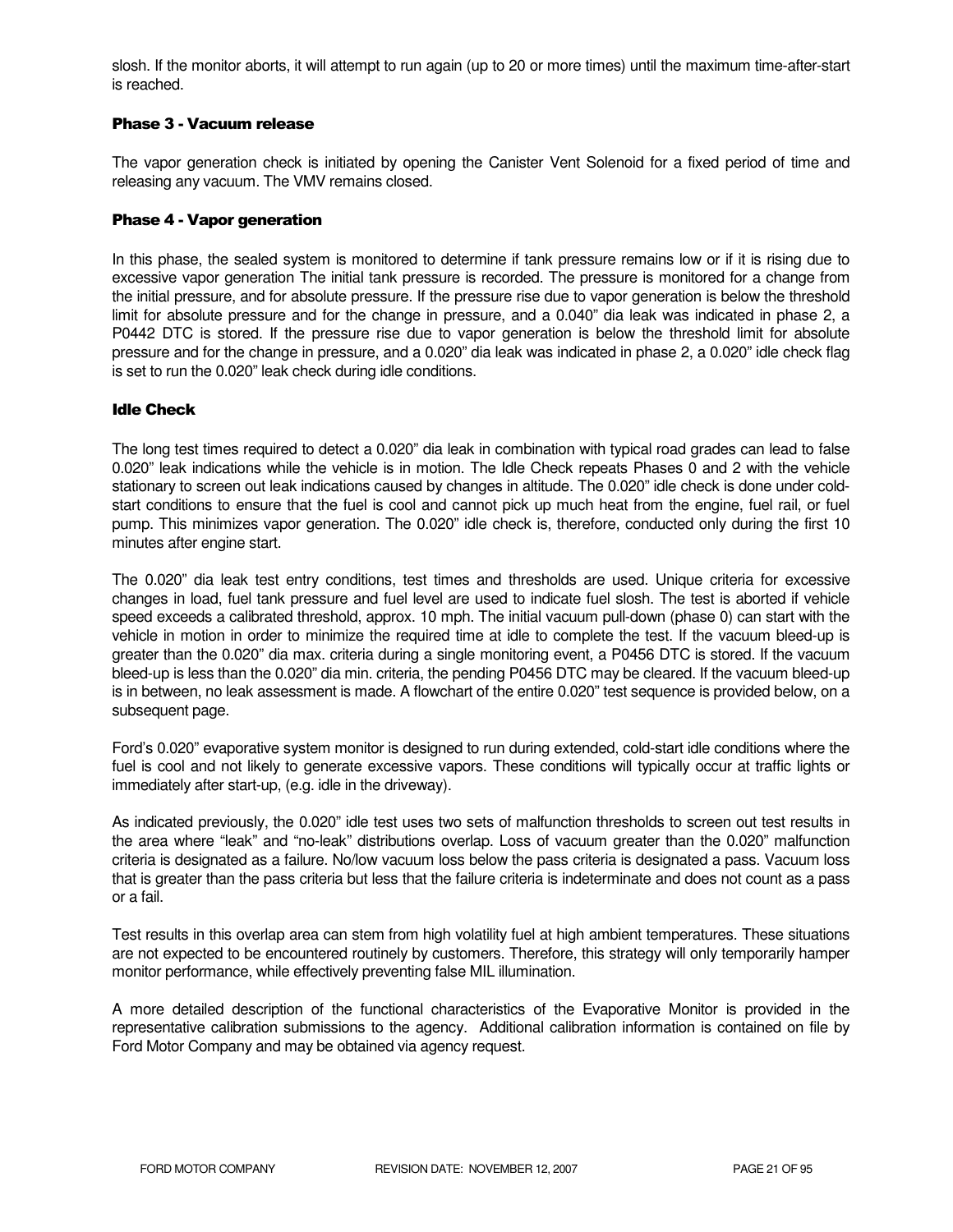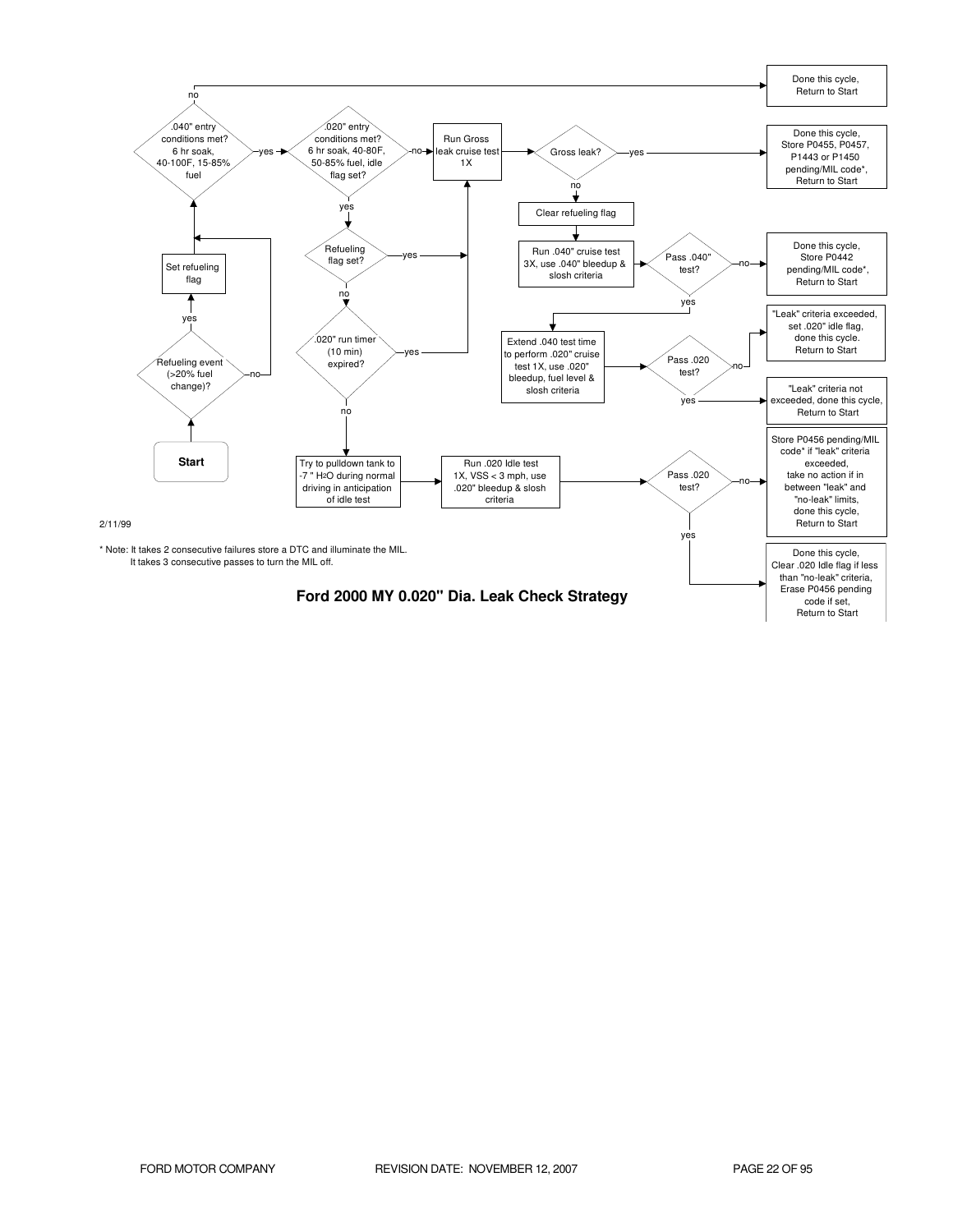| 0.020" EVAP Monitor Operation: |                                                                |  |
|--------------------------------|----------------------------------------------------------------|--|
| <b>DTCs</b>                    | P0455 (gross leak),                                            |  |
|                                | P1450, (excessive vacuum),                                     |  |
|                                | P0457 (gross leak, cap off),                                   |  |
|                                | P1443 (gross leak, no flow),                                   |  |
|                                | P0442 (0.040" leak),                                           |  |
|                                | P0456 (0.020" leak)                                            |  |
| Monitor execution              | once per driving cycle for 0.040" dia leak                     |  |
|                                | once per driving cycle, no refueling event for 0.020" dia leak |  |
| <b>Monitor Sequence</b>        | HO2S monitor for front sensors completed and OK                |  |
| Sensors/Components OK          | MAF, IAT, VSS, ECT, CKP, TP, FTP, VMV, CVS                     |  |
| <b>Monitoring Duration</b>     | 360 seconds for 0.040" (see disablement conditions below)      |  |
|                                | 60 seconds for 0.020" (see disablement conditions below)       |  |

| Typical 0.020" EVAP monitor entry conditions, Phases 0 through 4: |                |                |
|-------------------------------------------------------------------|----------------|----------------|
| Entry condition                                                   | Minimum        | Maximum        |
| Engine off (soak) time                                            | 6 hours        |                |
| Time since engine start-up for 0.040"                             | 330 seconds    | 1800 seconds   |
| Time since engine start-up for 0.020" idle test                   | 30 seconds     | 600 seconds    |
| Refueling event (for 0.020" idle test only)                       | none           |                |
| Intake Air Temp for 0.040"                                        | $40^{\circ}$ F | 90 - 100 °F    |
| Intake Air Temp for 0.020"                                        | $40^{\circ}$ F | $90^{\circ}$ F |
| Vehicle Speed for cruise test, 0.040 and 0.020"                   | 40 mph         | 80 mph         |
| Vehicle Speed for idle test, 0.020"                               |                | 3 mph          |
| Fuel Fill Level for 0.040"                                        | 15%            | 85%            |
| Fuel Fill Level for 0.020"                                        | 40%            | 85%            |
| BARO (<8,000 ft altitude)                                         | 22.0 "Hg       |                |
| Engine Load                                                       | 20%            | 70%            |
| Purge Dutycycle                                                   | 75%            | 100%           |
| <b>Fuel Tank Pressure Range</b>                                   | $-17H2O$       | 1.5 $H_2O$     |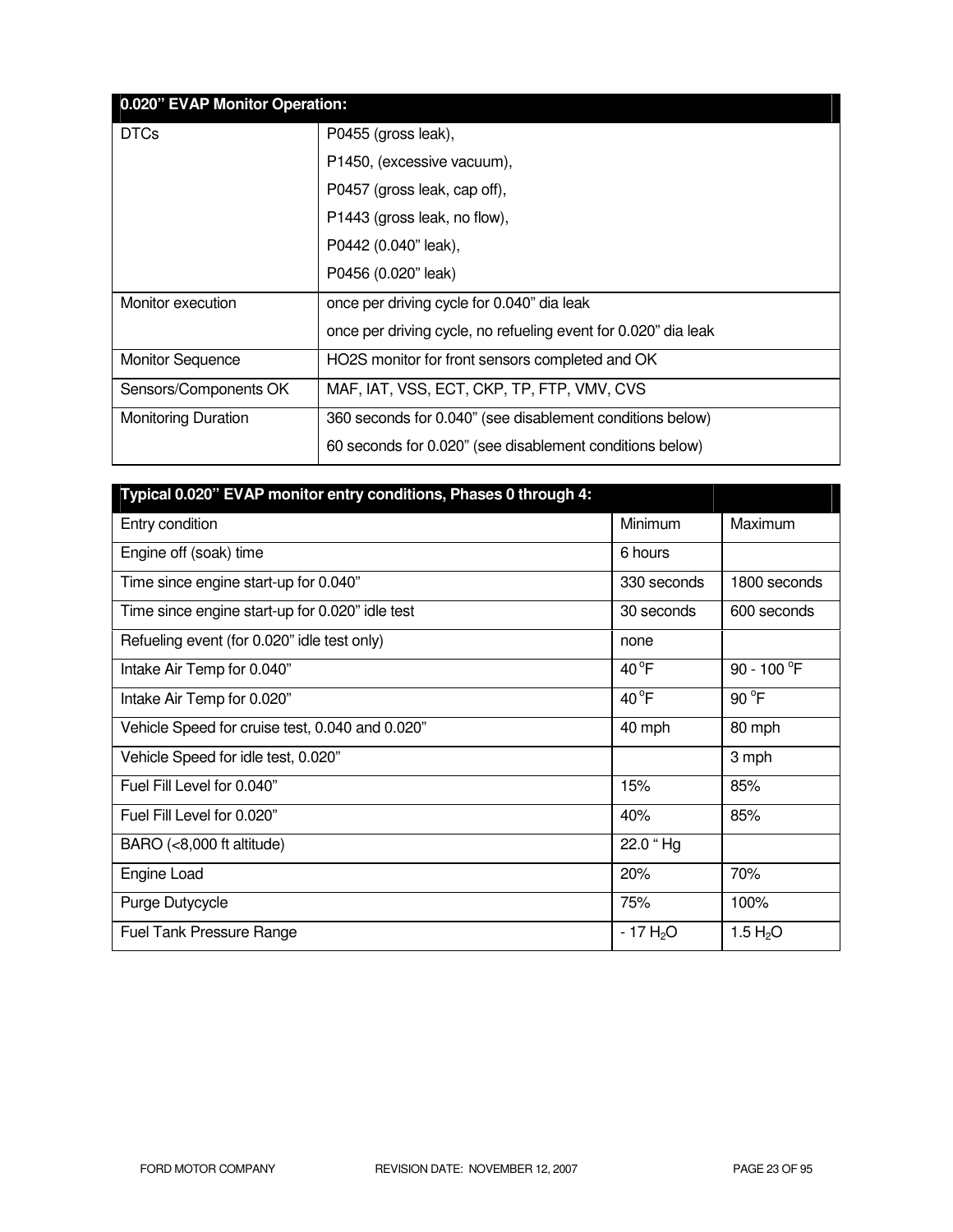#### **Typical 0.020" EVAP abort (fuel slosh) conditions for Phase 2:**

#### Change in load: > 20% for 0.040"

#### Change in load: > 10% for 0.020"

Change in tank pressure:  $> 1$  " H<sub>2</sub>O for 0.040"

Change in tank pressure:  $> 1$  "H<sub>2</sub>O for 0.020"

Change in fuel fill level: > 15% for 0.040"

Change in fuel fill level: > 8% for 0.020"

Number of aborts: > 20 (may be up to 255)

#### **Typical 0.020 EVAP monitor malfunction thresholds:**

P1450 (Excessive vacuum):  $\lt$  -8.0 in H<sub>2</sub>O over a 30 second evaluation time or  $>$  -4. in H<sub>2</sub>O vapor generation.

P0455 (Gross leak):  $> -8.0$  in H<sub>2</sub>O over a 30 second evaluation time.

P0457 (Gross leak, cap off):  $>$  -8.0 in H<sub>2</sub>O over a 30 second evaluation time after a refueling event.

P0442 (0.040" leak):  $> 2.5$  in H<sub>2</sub>O bleed-up over a 15 sec. evaluation time at 75% fuel fill.

(Note: bleed-up and evaluation times vary as a function of fuel fill level).

P0456 (0.020" leak):  $> 2.5$  in H<sub>2</sub>O bleed-up over a 30 sec. evaluation time at 75% fuel fill.

(Note: bleed-up and evaluation times vary as a function of fuel fill level)

P0442 vapor generation limit:  $< 2.5$  in H<sub>2</sub>O over a 100 second evaluation time.

| J1979 Evaporative System Mode \$06 Data                                                                        |         |                                                                                       |          |
|----------------------------------------------------------------------------------------------------------------|---------|---------------------------------------------------------------------------------------|----------|
| Test ID                                                                                                        | Comp ID | Description for J1850                                                                 | Units    |
| \$26                                                                                                           | \$00    | Phase 0 Initial tank vacuum and minimum limit                                         | in $H20$ |
| \$26                                                                                                           | \$00    | Phase 0 Initial tank vacuum and maximum limit                                         | in $H20$ |
| \$27                                                                                                           | \$00    | Phase 2 0.040" cruise leak check vacuum bleed-up and<br>maximum 0.040" leak threshold | in $H20$ |
| \$28                                                                                                           | \$00    | Phase 2 0.020" cruise leak check vacuum bleed-up and max<br>leak threshold            | in $H20$ |
| \$2A                                                                                                           | \$00    | Phase 4 Vapor generation maximum change in pressure and<br>max threshold              | in $H20$ |
| \$2B                                                                                                           | \$00    | Phase 4 Vapor generation maximum absolute pressure rise and<br>max threshold          | in $H20$ |
| \$2C                                                                                                           | \$00    | Phase 2 0.020" idle leak check vacuum bleed-up and maximum<br>"leak" threshold        | in $H20$ |
| \$2D                                                                                                           | \$00    | Phase 2 0.020" idle leak check vacuum bleed-up and max "no-<br>leak" threshold        | in $H20$ |
| Communicated Text IDe 000 through 00D; Teles unline authorized 00,700 and then multiply requisit by 0,0010F to |         |                                                                                       |          |

Conversion for Test IDs \$26 through \$2D: Take value, subtract 32,768, and then multiply result by 0.00195 to get inches of H20. The result can be positive or negative.

Note: Default values  $(-64 \text{ in } H_20)$  will be display for all the above TIDs if the evap monitor has never completed. If all or some phases of the monitor have completed on the current or last driving cycle, default values will be displayed for any phases that had not completed.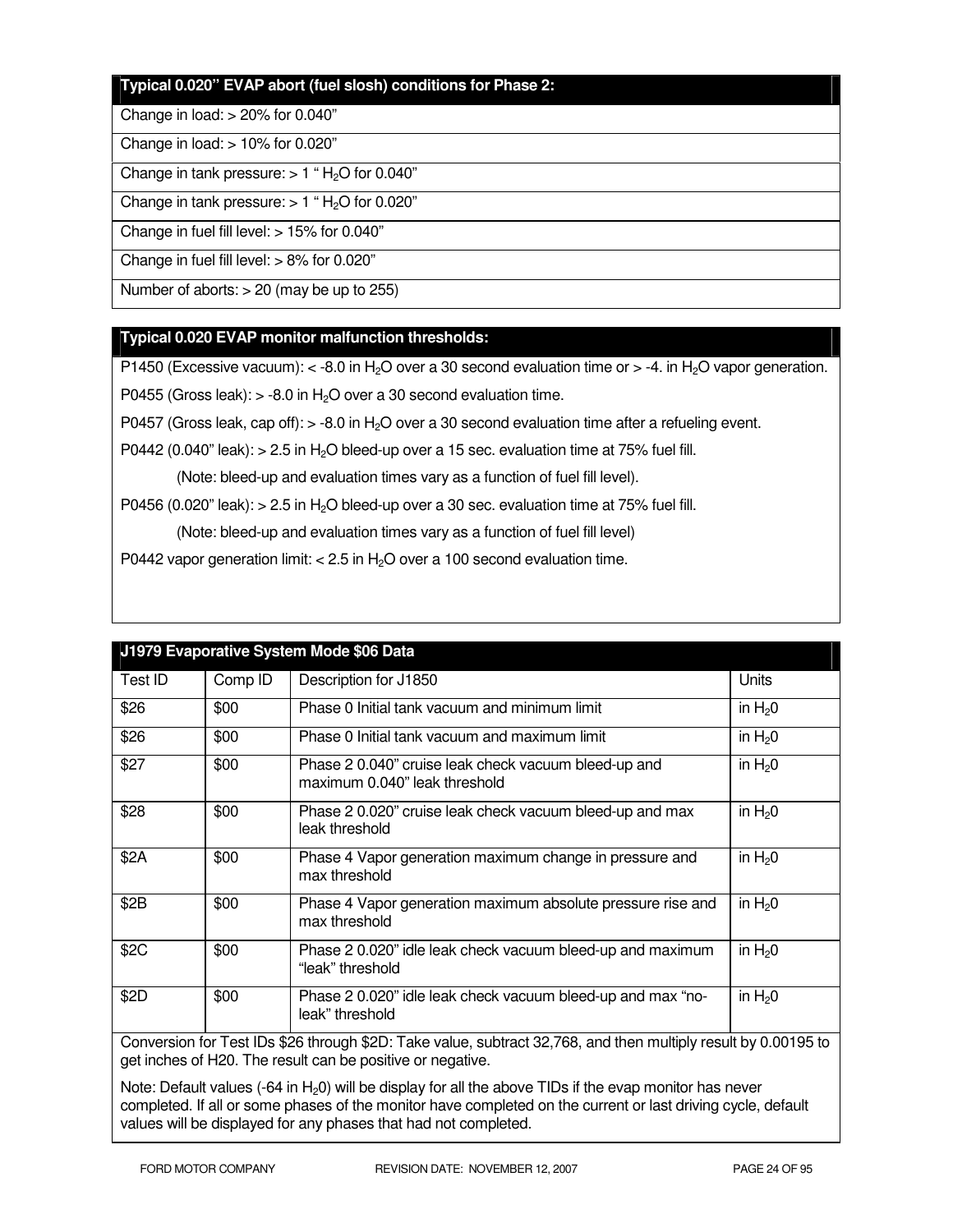| Test ID | Comp ID | Description for J1850 (new 2003 MY strategies)                                                                   | Units    |
|---------|---------|------------------------------------------------------------------------------------------------------------------|----------|
| \$61    | \$00    | Phase 0 Initial tank vacuum and minimum vacuum limit (data for<br>P1450 - excessive vacuum)                      | in $H20$ |
| \$62    | \$00    | Phase 4 Vapor generation minimum change in pressure and<br>minimum vacuum limit (data for P1450, VMV stuck open) | in $H20$ |
| \$63    | \$00    | Phase 0 Initial tank vacuum and gross leak maximum vacuum<br>limit (data for P0455/P0457 – gross leak/cap off)   | in $H20$ |
| \$64    | \$00    | Phase 2 0.040" cruise leak check vacuum bleed-up and<br>maximum vacuum limit (data for P0442 - 0.040" leak)      | in $H20$ |
| \$65    | \$00    | Phase 2 0.020" idle leak check vacuum bleed-up and maximum<br>vacuum limit (data for P0456 - 0.020" leak)        | in $H20$ |

Conversion for Test IDs \$61 through \$65: Take value, subtract 32,768, and then multiply result by 0.00195 to get inches of  $H<sub>2</sub>0$ . The result can be positive or negative.

Note: Default values (0.0 in  $H_2$ 0) will be displayed for all the above TIDs if the evap monitor has never completed. Each TID is associated with a particular DTC. The TID for the appropriate DTC will be updated based on the current or last driving cycle, default values will be displayed for any phases that have not completed.

| Monitor ID                                                                                                                                                                                                                                                                                                                                                                                                                                             | Test ID | Description for CAN (new 2003 MY strategies)                                                                     | Units   |
|--------------------------------------------------------------------------------------------------------------------------------------------------------------------------------------------------------------------------------------------------------------------------------------------------------------------------------------------------------------------------------------------------------------------------------------------------------|---------|------------------------------------------------------------------------------------------------------------------|---------|
| \$3A                                                                                                                                                                                                                                                                                                                                                                                                                                                   | \$80    | Phase 0 Initial tank vacuum and minimum vacuum limit (data for<br>P1450 - excessive vacuum)                      | Pascals |
| \$3A                                                                                                                                                                                                                                                                                                                                                                                                                                                   | \$81    | Phase 4 Vapor generation minimum change in pressure and<br>minimum vacuum limit (data for P1450, VMV stuck open) | Pascals |
| \$3A                                                                                                                                                                                                                                                                                                                                                                                                                                                   | \$82    | Phase 0 Initial tank vacuum and gross leak maximum vacuum<br>limit (data for P0455/P0457 - gross leak/cap off)   | Pascals |
| \$3B                                                                                                                                                                                                                                                                                                                                                                                                                                                   | \$80    | Phase 2 0.040" cruise leak check vacuum bleed-up and<br>maximum vacuum limit (data for $P0442 - 0.040$ " leak)   | Pascals |
| \$3C                                                                                                                                                                                                                                                                                                                                                                                                                                                   | \$80    | Phase 2 0.020" idle leak check vacuum bleed-up and maximum<br>vacuum limit (data for $P0456 - 0.020$ " leak)     | Pascals |
| $M = 1$ $\mathbb{R}$ $\mathbb{R}$ $\mathbb{R}$ $\mathbb{R}$ $\mathbb{R}$ $\mathbb{R}$ $\mathbb{R}$ $\mathbb{R}$ $\mathbb{R}$ $\mathbb{R}$ $\mathbb{R}$ $\mathbb{R}$ $\mathbb{R}$ $\mathbb{R}$ $\mathbb{R}$ $\mathbb{R}$ $\mathbb{R}$ $\mathbb{R}$ $\mathbb{R}$ $\mathbb{R}$ $\mathbb{R}$ $\mathbb{R}$ $\mathbb{R}$ $\mathbb{R}$<br>$(0,0,1)$ . If $(0,1,1)$ if the contract of the contract of $\mathbb{R} \setminus \{0,1\}$ is a contract of $(0,1)$ |         |                                                                                                                  |         |

Note: Default values (0.0 in  $H_2$ 0) will be displayed for all the above TIDs if the evap monitor has never completed. Each TID is associated with a particular DTC. The TID for the appropriate DTC will be updated based on the current or last driving cycle, default values will be displayed for any phases that have not completed.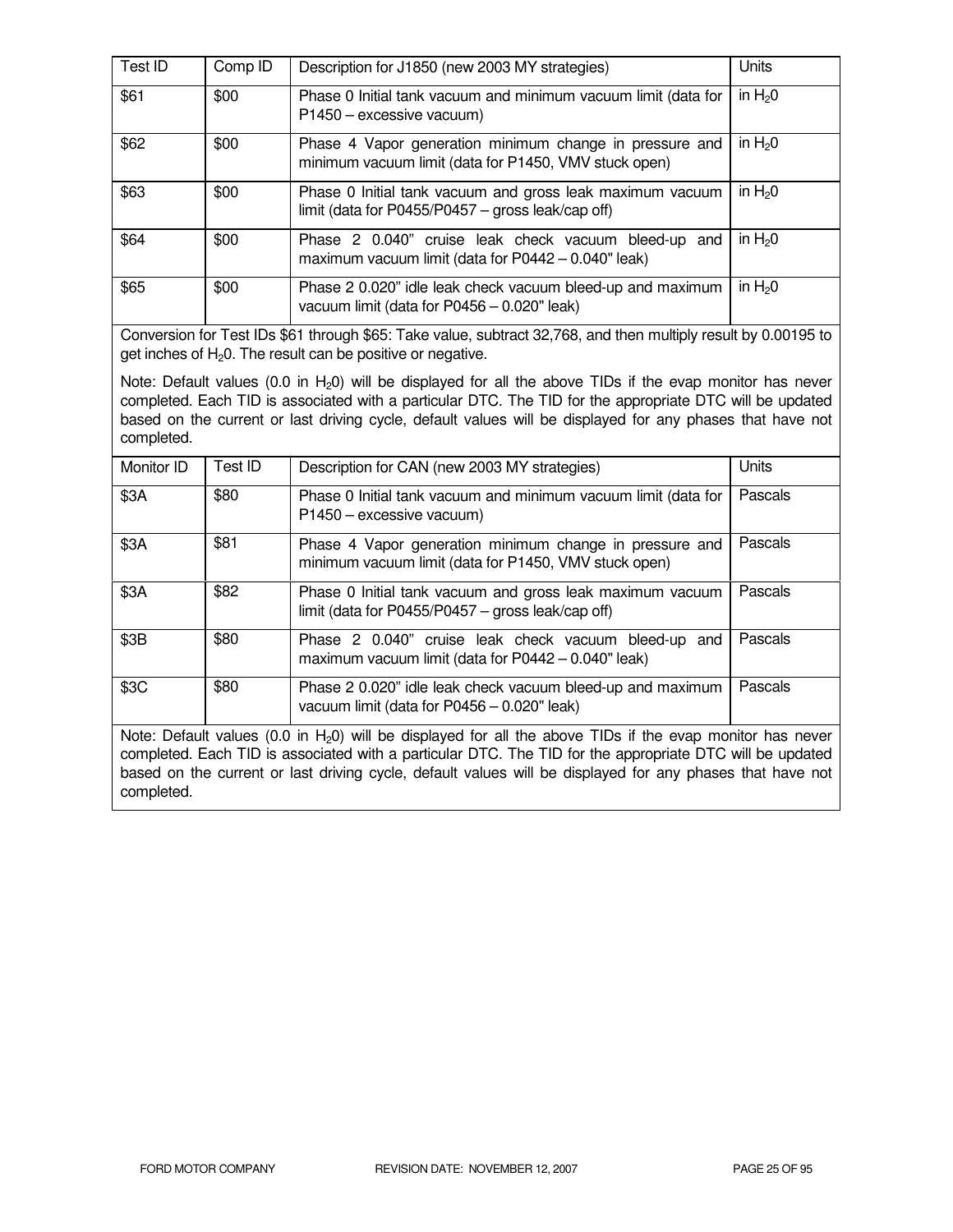Additional malfunctions that are be identified during the evaporative system integrity check are as follows:

- The Vapor Management Valve (purge solenoid) output circuit is checked for opens and shorts (P0443), a stuck closed VMV generates a P0455, a leaking or stuck open VMV generates a P1450.
- The Fuel Tank Pressure Transducer input circuit is checked for out of range values (P0452 short, P0453 open) as well as noisy readings (P0451 noisy). An open power input circuit or stuck check valve generates a P1450.

| <b>Fuel Tank Pressure Sensor Transfer Function</b>               |                   |                                             |  |
|------------------------------------------------------------------|-------------------|---------------------------------------------|--|
| FTP volts = [ Vref * (0.14167 * Tank Pressure) + 2.6250 ] / 5.00 |                   |                                             |  |
| <b>Volts</b>                                                     | A/D Counts in PCM | Fuel Tank Pressure, Inches H <sub>2</sub> O |  |
| 0.100                                                            | 20                | $-17.82$                                    |  |
| 0.500                                                            | 102               | $-15.0$                                     |  |
| 1.208                                                            | 247               | $-10.0$                                     |  |
| 2.625                                                            | 464               | 0                                           |  |
| 3.475.                                                           | 712               | 6.0                                         |  |
| 4.750                                                            | 973               | 15.0                                        |  |
| 4.90                                                             | 1004              | 16.06                                       |  |

- The Canister Vent Solenoid output circuit is checked for opens and shorts (P1451 or P0446), a stuck closed CVS generates a P1450, a leaking or stuck open CVS generates a P0455.
- The Fuel Level Input is checked for out of range values (opens/ shorts). The FLI input can be hardwired to the PCM or be obtained from the serial data link, typically from the instrument cluster. If the FLI signal is open or shorted, a P0460 is set. Some 2003 MY software will be able to discriminate between an open and short and set the appropriate DCT (P0462 circuit low and P0463 circuit high). The FLI signal is also checked to determine if it is stuck. If the PCM calculates the amount of fuel being consumed by accumulating fuel pulsewidth. If the there is an insufficient corresponding change in fuel tank level, a P0460 DTC is set. Finally, the Fuel Level Input is checked for noisy readings. If the FLI input changes from an in-range to out-of-range value repeatedly, a P0461 DTC is set.

The requirement to clear the I/M readiness bit for the evap system monitor after 2 driving cycles was phased in starting in the 1999 MY. (See Readiness Code section below.)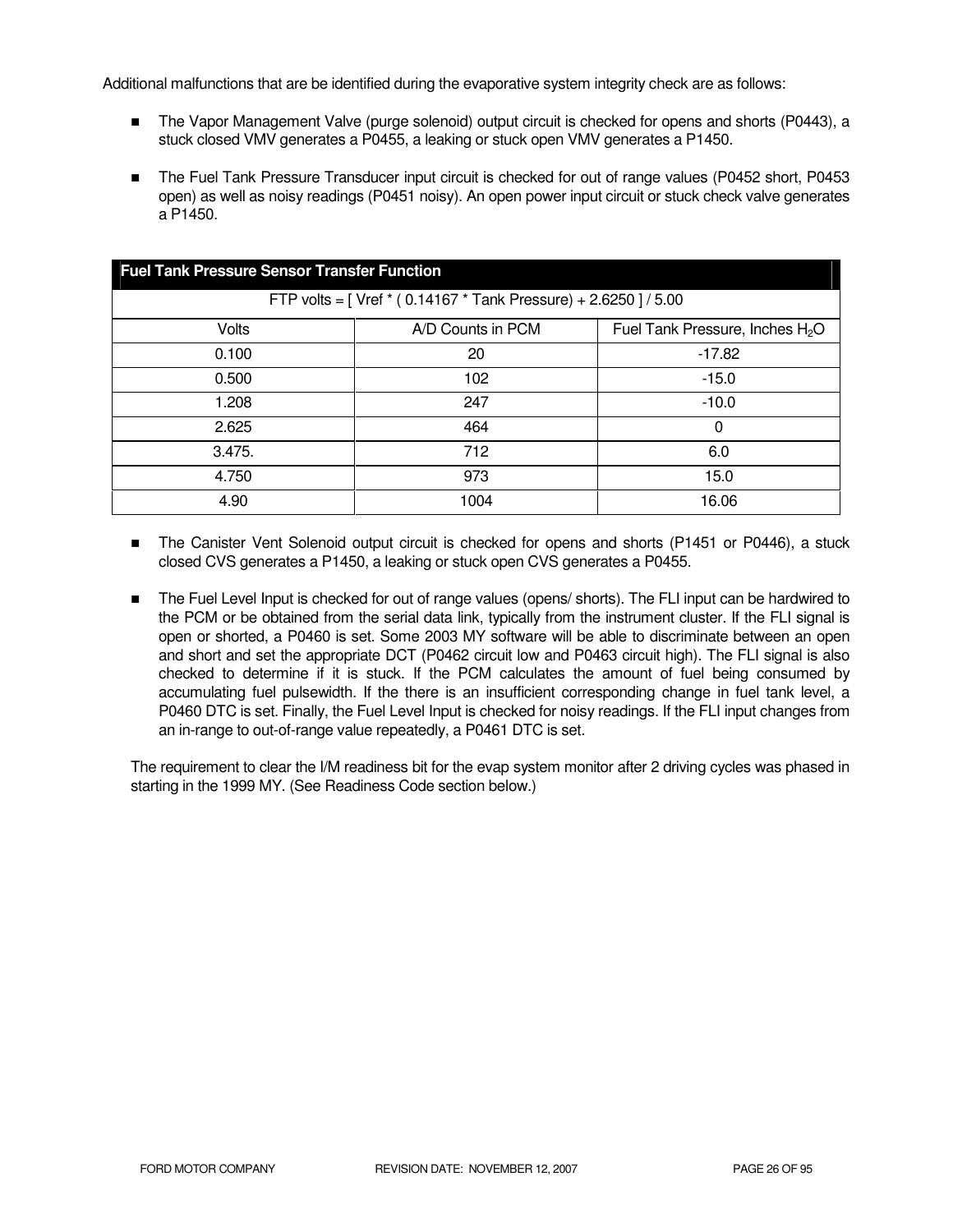| <b>EVAP Component Monitor Operation:</b> |                                                                              |  |  |
|------------------------------------------|------------------------------------------------------------------------------|--|--|
| <b>DTCs</b>                              | P0443, P1451 or P0446, P0452, P0453, P0460, P0461, P0462, P0463              |  |  |
| Monitor execution                        | continuous (5 seconds to identify malfunction or obtain smart driver status) |  |  |
| <b>Monitor Sequence</b>                  | None                                                                         |  |  |
| Sensors OK                               | not applicable                                                               |  |  |
| <b>Monitoring Duration</b>               | 5 seconds for electrical malfunctions                                        |  |  |

#### **Typical evap component malfunction thresholds:**

P0443 (Vapor Management Valve Circuit): open/shorted at 0 and 100% duty cycle

P1451 or P0446 (Canister Vent Solenoid Circuit): open/shorted

P0452 (Fuel Tank Pressure Sensor Circuit Low): < -17.82 in H<sub>2</sub>O

P0453 (Fuel Tank Pressure Sensor Circuit High): > 16.06 in H<sub>2</sub>O

P0451 (Fuel Tank Pressure Sensor Circuit Noisy): > 14 in H<sub>2</sub>O change between samples, sampled every 10 seconds, more than 100 fault occurrences

P0460 or P0462 (Fuel Level Input Circuit Low): < 5 ohms

P0460 or P0463 (Fuel Level Input Circuit High): > 200 ohms

P0460 (Fuel Level Input Stuck): > 20% difference in calculated fuel tank capacity consumed versus change in fuel level input reading)

P0461 (Fuel Level Input Noisy): > 100 circuit low or circuit high exceedences, sampled every 0.100 seconds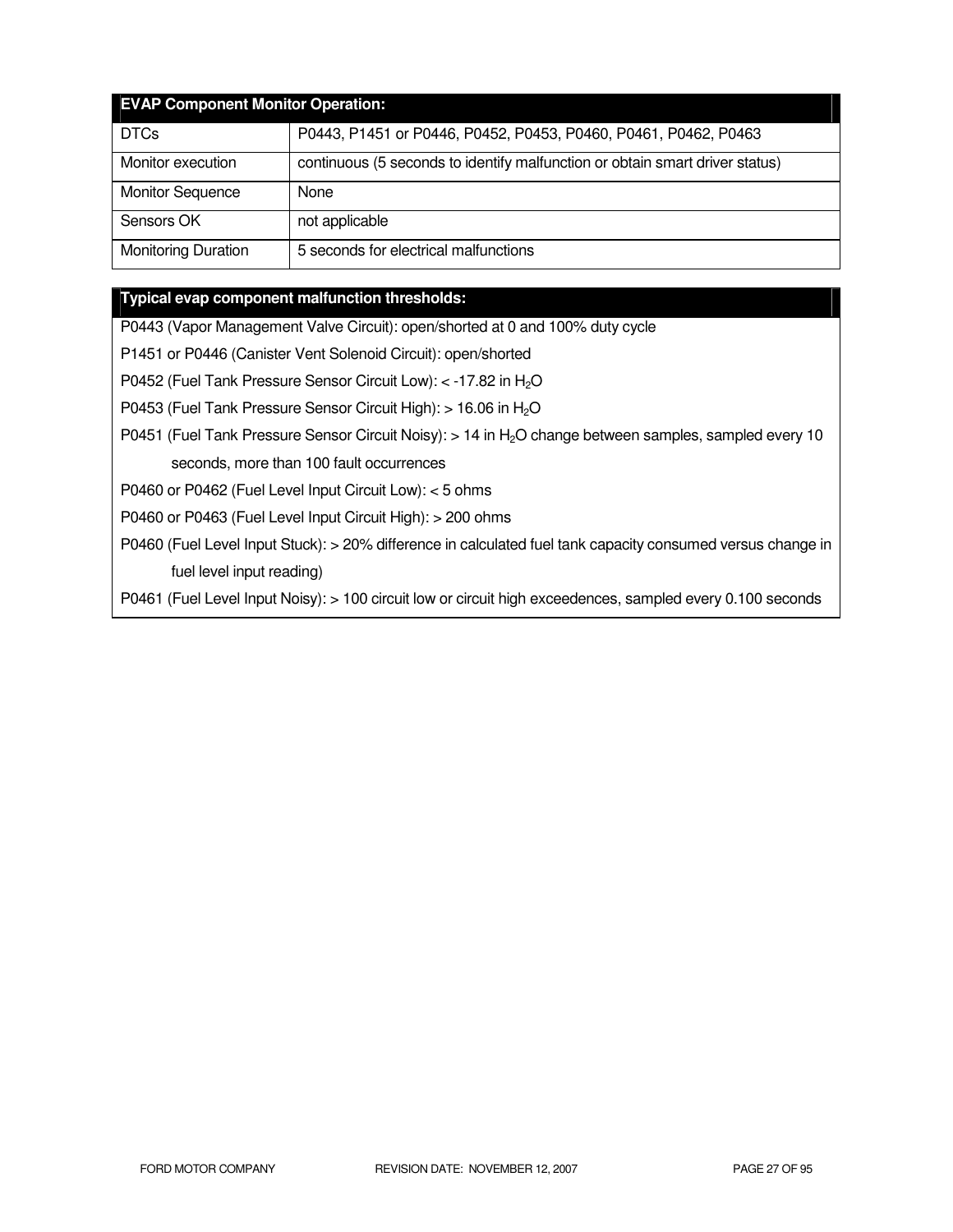# Fuel System Monitor

As fuel system components age or otherwise change over the life of the vehicle, the adaptive fuel strategy learns deviations from stoichiometry while running in closed loop fuel. These learned corrections are stored in Keep Alive Memory as long term fuel trim corrections. They may be stored into an 8x10 rpm/load table or they may be stored as a function of air mass. As components continue to change beyond normal limits or if a malfunction occurs, the long-term fuel trim values will reach a calibratable rich or lean limit where the adaptive fuel strategy is no longer allowed to compensate for additional fuel system changes. Long term fuel trim corrections at their limits, in conjunction with a calibratable deviation in short term fuel trim, indicate a rich or lean fuel system malfunction.

Note that in the PCM, both long and short-term fuel trim are multipliers in the fuel pulse width equation. Scan tools normally display fuel trim as percent adders. If there were no correction required, a scan tool would display 0% even though the PCM was actually using a multiplier of 1.0 in the fuel pulse width equation.

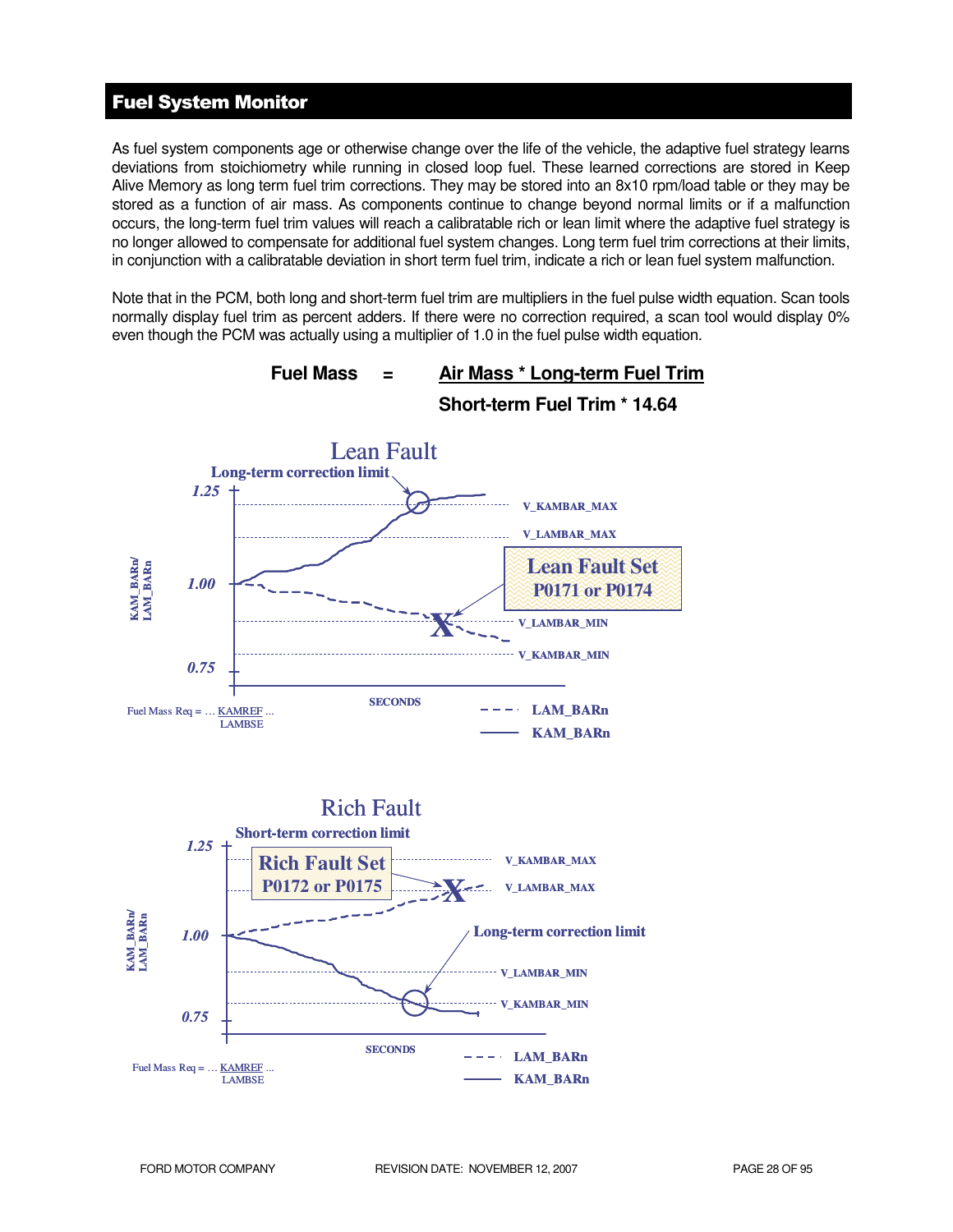| <b>Fuel Monitor Operation:</b> |                                      |
|--------------------------------|--------------------------------------|
| <b>DTCs</b>                    | P0171 Bank 1 Lean, P0174 Bank 2 Lean |
|                                | P0172 Bank 1 Rich, P0175 Bank 2 Rich |
| Monitor execution              | continuous while in closed loop fuel |
| <b>Monitor Sequence</b>        | none                                 |
| Sensors OK                     | Fuel Rail Pressure (if available)    |
| <b>Monitoring Duration</b>     | 2 seconds to register malfunction    |

| Typical fuel monitor entry conditions: |               |           |
|----------------------------------------|---------------|-----------|
| Entry condition                        | Minimum       | Maximum   |
| <b>RPM Range</b>                       | idle          | 4,000 rpm |
| Air Mass Range                         | $0.75$ lb/min |           |
| Purge Dutycycle                        | 0%            | 0%        |

# **Typical fuel monitor malfunction thresholds:**

Long Term Fuel Trim correction cell currently being utilized in conjunction with Short Term Fuel Trim:

Lean malfunction: LONGFT > 25%, SHRTFT > 5%

Rich malfunction: LONGFT < 25%, SHRTFT < 10%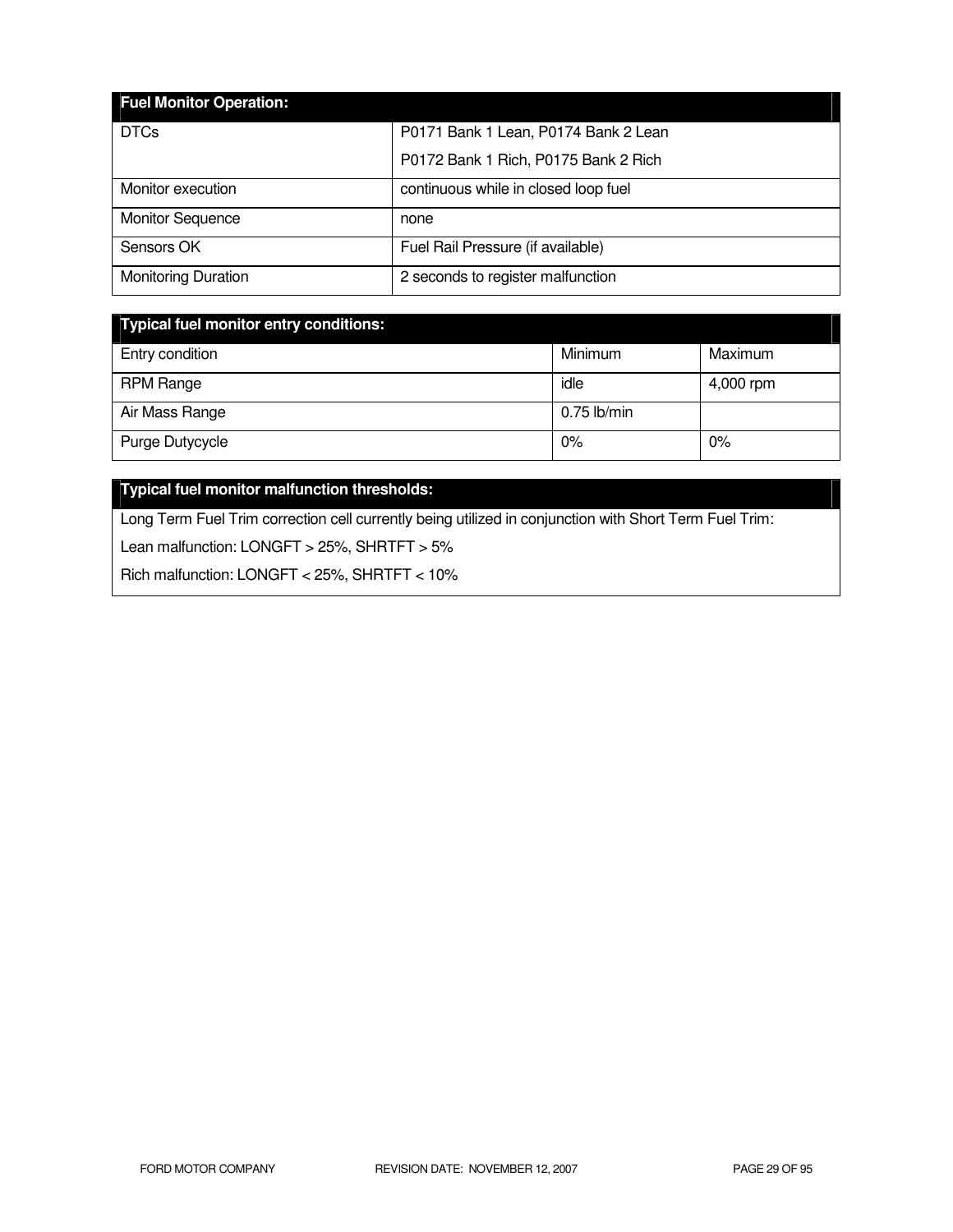### Front HO2S Signal

The time between HO2S switches is monitored after vehicle startup and during closed loop fuel conditions. Excessive time between switches or no switches since startup indicate a malfunction. Since "lack of switching" malfunctions can be caused by HO2S sensor malfunctions or by shifts in the fuel system, DTCs are stored that provide additional information for the "lack of switching" malfunction. Different DTCs indicate whether the sensor was always indicates lean/disconnected (P1131 or P2195, P1151 or P2197), or always indicates rich (P1132 or P2196, P1152 or P2198).

2003 MY vehicles will monitor the HO2S signal for high voltage, in excess of 1.5 volts and store a unique DTC. (P0132, P0152). An over voltage condition is caused by a HO2S heater or battery power short to the HO2S signal line.

| HO2S "Lack of Switching" Operation: |                                                                   |  |  |  |
|-------------------------------------|-------------------------------------------------------------------|--|--|--|
| <b>DTCs</b>                         | P1131 or P2195 - Lack of switching, sensor indicates lean, Bank 1 |  |  |  |
|                                     | P1132 or P2196 - Lack of switching, sensor indicates rich, Bank 1 |  |  |  |
|                                     | P0132 Over voltage, Bank 1                                        |  |  |  |
|                                     | P1151 or P2197 - Lack of switching, sensor indicates lean, Bank 2 |  |  |  |
|                                     | P1152 or P2198 - Lack of switching, sensor indicates rich, Bank 2 |  |  |  |
|                                     | P0152 Over voltage, Bank 2                                        |  |  |  |
| Monitor execution                   | continuous, from startup and while in closed loop fuel            |  |  |  |
| <b>Monitor Sequence</b>             | None                                                              |  |  |  |
| Sensors OK                          | TP, MAF, ECT, IAT, FTP                                            |  |  |  |
| <b>Monitoring Duration</b>          | 30 to 60 seconds to register a malfunction                        |  |  |  |

| Typical HO2S "Lack of Switching" entry conditions: |                                |             |  |  |
|----------------------------------------------------|--------------------------------|-------------|--|--|
| Entry condition                                    | Minimum                        | Maximum     |  |  |
| <b>Closed Loop Requested</b>                       |                                |             |  |  |
| Engine Load                                        | 20%                            | 60%         |  |  |
| <b>Short Term Fuel Trim</b>                        | At limits (up to $+/- 25 \%$ ) |             |  |  |
| Time since engine start-up                         | 180 seconds                    |             |  |  |
| <b>Fuel Tank Pressure</b>                          |                                | 10 in $H2O$ |  |  |
| <b>Fuel Level</b>                                  | 15%                            |             |  |  |
| Inferred Exhaust Temperature                       | 800 °F                         |             |  |  |

#### **Typical HO2S "Lack of Switching" malfunction thresholds:**

- < 5 switches since startup after 30 seconds in test conditions
- > 60 seconds since last switch while closed loop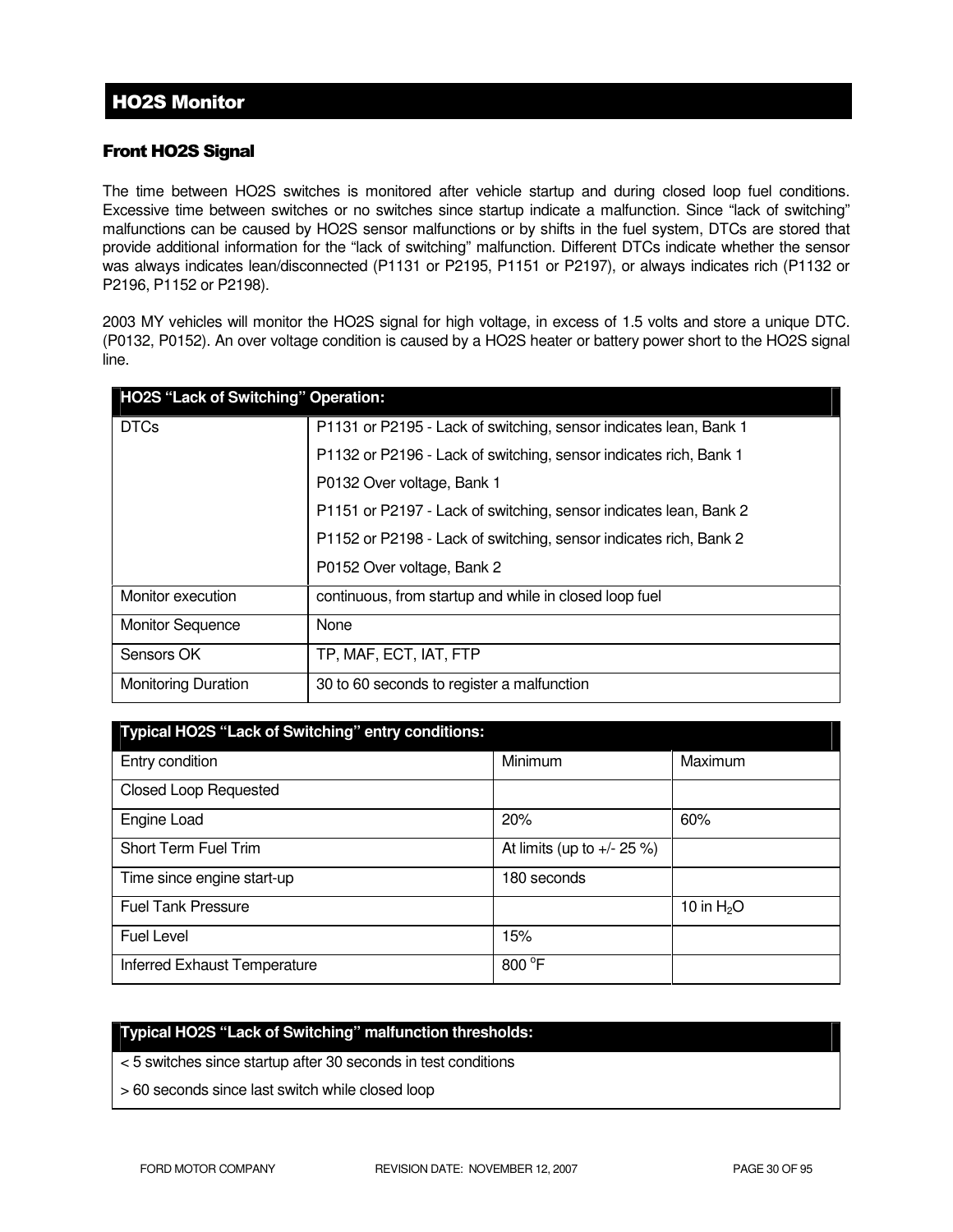The HO2S is also tested functionally. The response rate is evaluated by entering a special 1.5 Hz. square wave, fuel control routine. This routine drives the air/fuel ratio around stoichiometry at a calibratable frequency and magnitude, producing predictable oxygen sensor signal amplitude. A slow sensor will show reduced amplitude. Oxygen sensor signal amplitude below a minimum threshold indicates a slow sensor malfunction. (P0133 Bank 1,, P0153 Bank 2). If the calibrated frequency was not obtained while running the test because of excessive purge vapors, etc., the test will be run again until the correct frequency is obtained.

| <b>HO2S Response Rate Operation:</b> |                                                        |
|--------------------------------------|--------------------------------------------------------|
| <b>DTCs</b>                          | P0133 (slow response Bank 1)                           |
|                                      | P0153 (slow response Bank 2)                           |
| Monitor execution                    | once per driving cycle                                 |
| <b>Monitor Sequence</b>              |                                                        |
| Sensors OK                           | ECT, IAT, MAF, VSS, CKP, TP, CMP, no misfire DTCs, FRP |
| <b>Monitoring Duration</b>           | 4 seconds                                              |

| Typical HO2S response rate entry conditions: |            |          |
|----------------------------------------------|------------|----------|
| Entry condition                              | Minimum    | Maximum  |
| Short Term Fuel Trim Range                   | 70%        | 130%     |
| <b>Engine Coolant Temp</b>                   | 150 °F     | 240 °F   |
| Intake Air Temp                              |            | 140 °F   |
| Engine Load                                  | 20%        | 50%      |
| Vehicle Speed                                | 30 mph     | 60 mph   |
| Engine RPM                                   | 1000 rpm   | 2000 rpm |
| Fuel Level                                   | 15%        |          |
| Time since entering closed loop fuel         | 10 seconds |          |

#### **Typical HO2Sresponse rate malfunction thresholds:**

Voltage amplitude: < 0.5 volts

None

| J1979 Front HO2S Mode \$06 Data                                             |         |                                                |              |
|-----------------------------------------------------------------------------|---------|------------------------------------------------|--------------|
| Test ID                                                                     | Comp ID | Description for J1850                          | <b>Units</b> |
|                                                                             |         |                                                |              |
| \$01                                                                        | \$11    | HO2S11 voltage amplitude and voltage threshold | Volts        |
| \$01                                                                        | \$21    | HO2S21 voltage amplitude and voltage threshold | Volts        |
| \$03                                                                        | \$01    | Upstream O2 sensor switch-point voltage        | Volts        |
| Monitor ID                                                                  | Test ID | Description for CAN                            |              |
| \$01                                                                        | \$80    | HO2S11 voltage amplitude and voltage threshold | Volts        |
| \$01                                                                        | \$01    | H02S11 sensor switch-point voltage             | Volts        |
| \$05                                                                        | \$80    | HO2S21 voltage amplitude and voltage threshold | Volts        |
| \$05                                                                        | \$01    | H02S21 sensor switch-point voltage             | Volts        |
| Conversion for Test IDs \$01 through \$03: multiply by 0.00098 to get volts |         |                                                |              |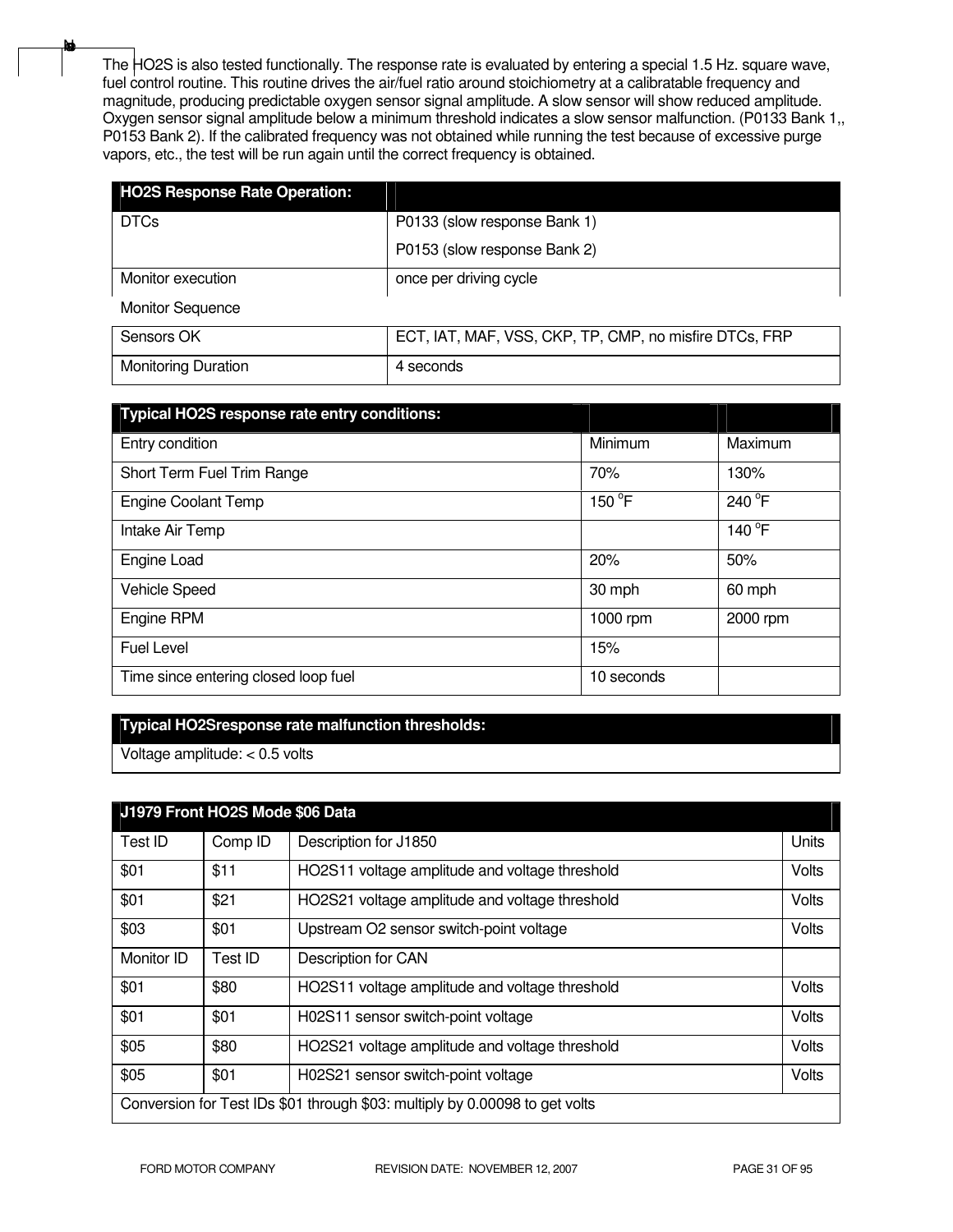#### Rear HO2S Signal

A functional test of the rear HO2S sensors is done during normal vehicle operation. The peak rich and lean voltages are continuously monitored. Voltages that exceed the calibratable rich and lean thresholds indicate a functional sensor. If the voltages have not exceeded the thresholds after a long period of vehicle operation, the air/fuel ratio may be forced rich or lean in an attempt to get the rear sensor to switch. This situation normally occurs only with a green catalyst (< 500 miles). If the sensor does not exceed the rich and lean peak thresholds, a malfunction is indicated.

2003 MY vehicles will monitor the rear HO2S signal for high voltage, in excess of 1.5 volts and store a unique DTC. (P0138, P0158). An over voltage condition is caused by a HO2S heater or battery power short to the HO2S signal line.

Some 2003 Partial Zero Emission Vehicles (PZEV) will utilize three sets of HO2S sensors. The front sensors (HO2S11/HO2S21) are the primary fuel control sensors. The next sensors downstream in the exhaust are utilized to monitor the light-off catalyst (HO2S12/HO2S22). The last sensors downstream in the exhaust (HO2S13/Ho2S23) are utilized for very long term fuel trim in order to optimize catalyst efficiency (Fore Aft Oxygen Sensor Control). Ford's first PZEV vehicle uses a 4-cylinder engine so only the Bank 1 DTCs are utilized.

| <b>Rear HO2S Check Operation:</b> |                                                                            |
|-----------------------------------|----------------------------------------------------------------------------|
| DTCs Sensor 2                     | P0136 HO2S12 No activity or                                                |
|                                   | P2270 HO2S12 Signal Stuck Lean                                             |
|                                   | P2271 HO2S12 Signal Stuck Rich                                             |
|                                   | P0138 HO2S12 Over voltage                                                  |
|                                   | P0156 HO2S22 No activity or                                                |
|                                   | P2272 HO2S22 Signal Stuck Lean                                             |
|                                   | P2273 HO2S22 Signal Stuck Rich                                             |
|                                   | P0158 HO2S22 Over voltage                                                  |
|                                   |                                                                            |
| DTCs Sensor 3                     | P2274 HO2S13 Signal Stuck Lean                                             |
|                                   | P2275 HO2S13 Signal Stuck Rich                                             |
|                                   | P0144 HO2S13 Over voltage                                                  |
|                                   | P2276 HO2S23 Signal Stuck Lean                                             |
|                                   | P2277 HO2S23 Signal Stuck Rich                                             |
|                                   | P0164 HO2S23 Over voltage                                                  |
| Monitor execution                 | once per driving cycle for activity test, continuous for over voltage test |
| <b>Monitor Sequence</b>           | none                                                                       |
| Sensors OK                        |                                                                            |
| Monitoring Duration               | continuous until monitor completed                                         |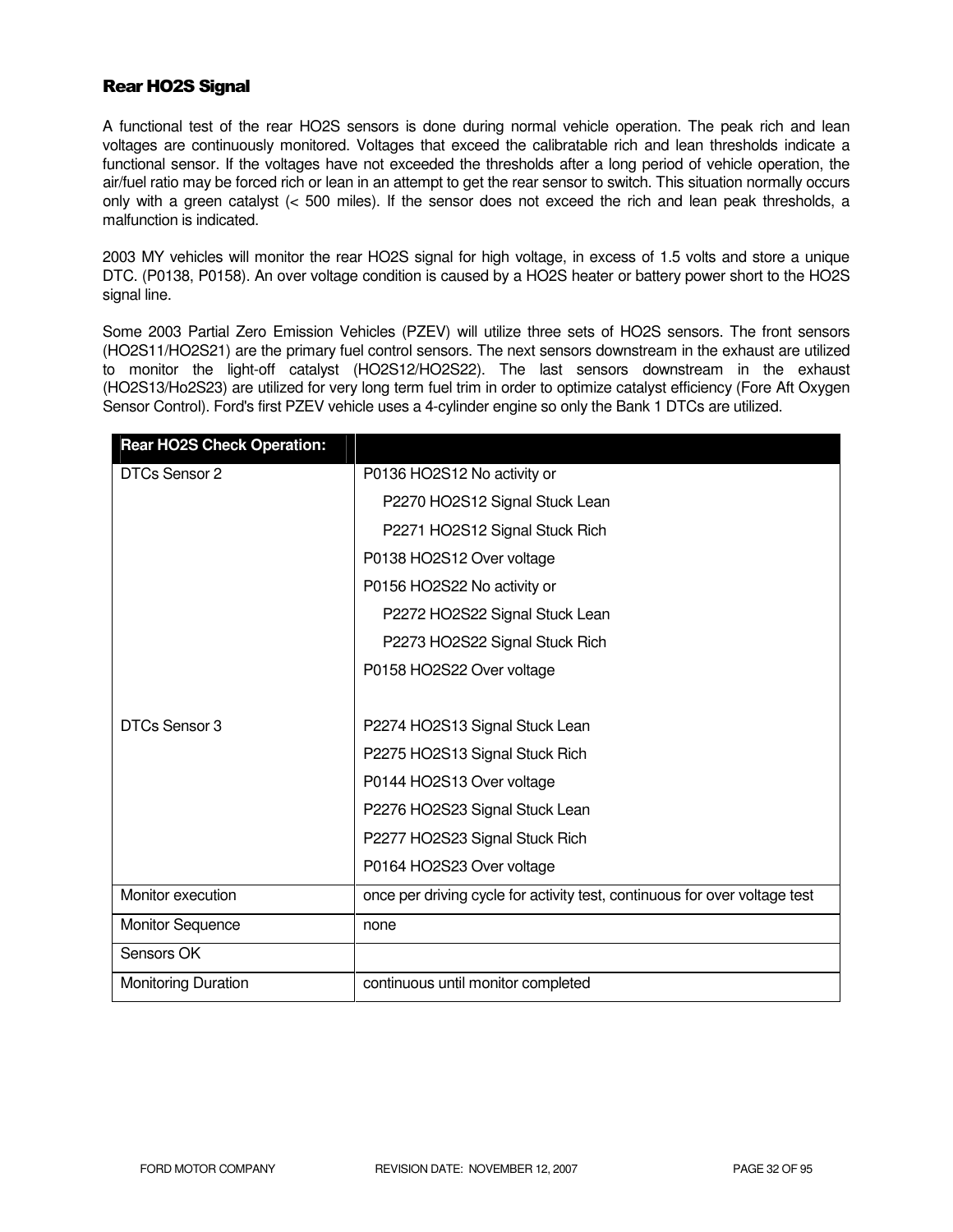| <b>Typical Rear HO2S check entry conditions:</b> |                  |                     |
|--------------------------------------------------|------------------|---------------------|
| Entry condition                                  | Minimum          | Maximum             |
| Inferred exhaust temperature range               | 400 $^{\circ}$ F | 1400 <sup>°</sup> F |
| Rear HO2S heater-on time                         | 120 seconds      |                     |
| Throttle position                                | Part throttle    |                     |
|                                                  |                  |                     |
| Engine RPM (forced excursion only)               | 1000 rpm         | 2000 rpm            |

# **Typical Rear HO2S check malfunction thresholds:**

Does not exceed rich and lean threshold envelope:

Rich < 0.25 to 0.50 volts

Lean  $> 0.40$  to 0.65 volts

| J1979 Rear HO2S Mode \$06 Data                                |         |                                           |       |  |  |  |
|---------------------------------------------------------------|---------|-------------------------------------------|-------|--|--|--|
| Test ID                                                       | Comp ID | Description for J1850                     | Units |  |  |  |
| \$03                                                          | \$02    | Downstream O2 sensor switch-point voltage | volts |  |  |  |
| Conversion for Test ID \$03: multiply by 0.00098 to get volts |         |                                           |       |  |  |  |
| Monitor ID                                                    | Test ID | Description for CAN                       |       |  |  |  |
| \$02                                                          | \$01    | HO2S12 sensor switch-point voltage        | volts |  |  |  |
| \$06                                                          | \$01    | HO2S22 sensor switch-point voltage        | volts |  |  |  |
| \$03                                                          | \$01    | HO2S13 sensor switch-point voltage        | volts |  |  |  |
| \$07                                                          | \$01    | HO2S23 sensor switch-point voltage        | volts |  |  |  |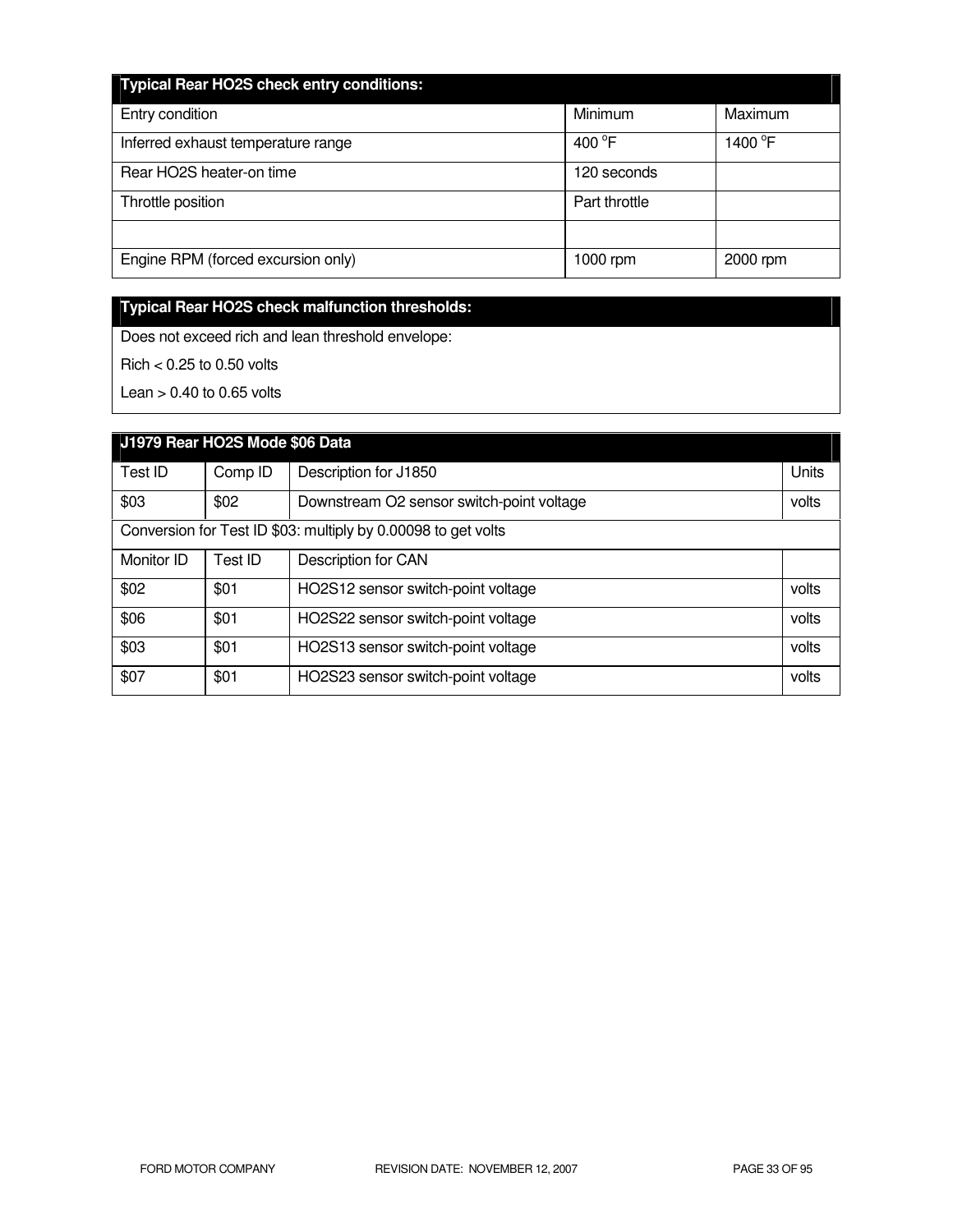#### HO2S Heaters, front and rear

The HO2S heaters are monitored for proper voltage and current. A HO2S heater voltage fault is determined by turning the heater on and off and looking for corresponding voltage change in the heater output driver circuit in the PCM.

A separate current-monitoring circuit monitors heater current once per driving cycle. The heater current is actually sampled three times. If the current value for two of the three samples falls below a calibratable threshold, the heater is assumed to be degraded or malfunctioning. (Multiple samples are taken for protection against noise on the heater current circuit.)

| <b>HO2S Heater Monitor Operation:</b> |                                                                              |  |  |  |
|---------------------------------------|------------------------------------------------------------------------------|--|--|--|
| <b>DTCs</b>                           | Sensor 1 - P0135 Bank 1, P0155 Bank 2                                        |  |  |  |
|                                       | Sensor 2 - P0141 Bank 1, P0161 Bank2                                         |  |  |  |
|                                       | Sensor 3 - P0055 Bank 1, P0061 Bank 2                                        |  |  |  |
| Monitor execution                     | once per driving cycle for heater current, continuous for voltage monitoring |  |  |  |
| <b>Monitor Sequence</b>               | heater voltage check is done prior to heater current check                   |  |  |  |
| Sensors OK                            |                                                                              |  |  |  |
| <b>Monitoring Duration</b>            | $<$ 5 seconds                                                                |  |  |  |

| <b>Typical HO2S heater monitor entry conditions:</b> |                 |                     |
|------------------------------------------------------|-----------------|---------------------|
| Entry condition                                      | Minimum         | Maximum             |
| Inferred exhaust temperature range                   | $250^{\circ}$ F | 1400 <sup>°</sup> F |
| HO2S heater-on time                                  | 120 seconds     |                     |

| Typical HO2S heater check malfunction thresholds: |                                                      |  |  |  |  |  |
|---------------------------------------------------|------------------------------------------------------|--|--|--|--|--|
| Smart driver status indicated malfunction         |                                                      |  |  |  |  |  |
| Heater current outside limits:                    | $<$ 0.220 amps or $>$ 3 amps, (NTK)                  |  |  |  |  |  |
|                                                   | $< 0.400$ amps or $> 3$ amps, (Bosch)                |  |  |  |  |  |
|                                                   | $< 0.465$ amps or $> 3$ amps, (NTK Fast Light Off)   |  |  |  |  |  |
|                                                   | $<$ 0.230 amps or $>$ 3 amps, (Bosch Fast Light Off) |  |  |  |  |  |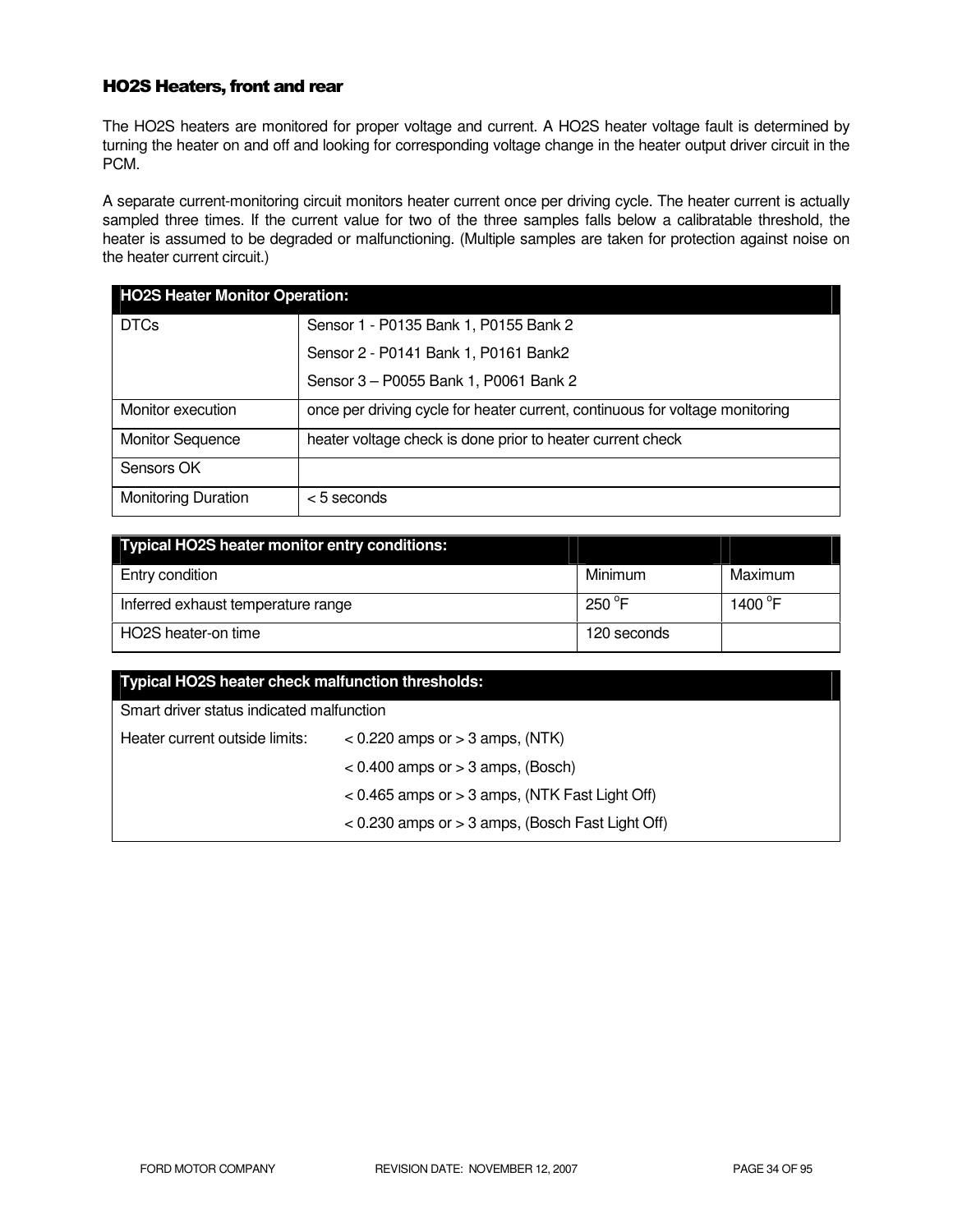| J1979 HO2S Heater Mode \$06 Data                               |         |                               |       |  |  |  |
|----------------------------------------------------------------|---------|-------------------------------|-------|--|--|--|
| Test ID                                                        | Comp ID | Description for J1850         | Units |  |  |  |
| \$04                                                           | \$11    | Maximum HO2S11 Heater Current | Amps  |  |  |  |
| \$04                                                           | \$11    | Minimum HO2S11 Heater Current | Amps  |  |  |  |
| \$04                                                           | \$21    | Maximum HO2S21 Heater Current | Amps  |  |  |  |
| \$04                                                           | \$21    | Minimum HO2S21 Heater Current | Amps  |  |  |  |
| \$04                                                           | \$12    | Maximum HO2S12 Heater Current | Amps  |  |  |  |
| \$04                                                           | \$12    | Minimum HO2S12 Heater Current | Amps  |  |  |  |
| \$04                                                           | \$22    | Maximum HO2S22 Heater Current | Amps  |  |  |  |
| \$04                                                           | \$22    | Minimum HO2S22 Heater Current | Amps  |  |  |  |
| Conversion for Test IDs \$04: multiply by 0.003906 to get amps |         |                               |       |  |  |  |
| Monitor ID                                                     | Test ID | Description for CAN           | Units |  |  |  |
| \$01                                                           | \$81    | <b>HO2S11 Heater Current</b>  | Amps  |  |  |  |
| \$05                                                           | \$81    | <b>HO2S21 Heater Current</b>  | Amps  |  |  |  |
| \$02                                                           | \$81    | <b>HO2S12 Heater Current</b>  | Amps  |  |  |  |
| \$06                                                           | \$81    | <b>HO2S22 Heater Current</b>  | Amps  |  |  |  |
| \$03                                                           | \$81    | <b>HO2S13 Heater Current</b>  | Amps  |  |  |  |
| \$07                                                           | \$81    | HO2S23 Heater Current         | Amps  |  |  |  |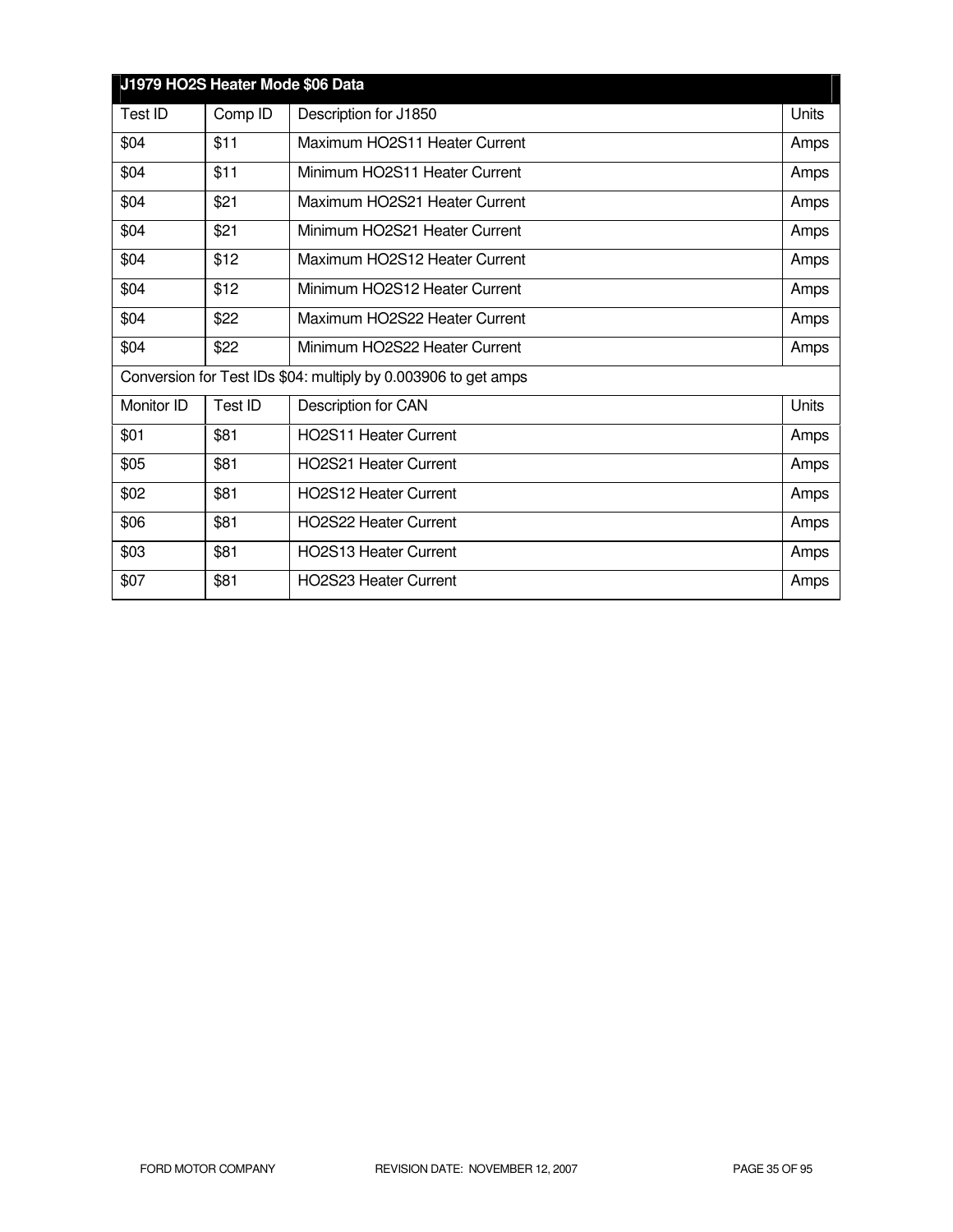# DPFE EGR System Monitor

The Delta Pressure Feedback EGR system is a closed loop EGR control system that uses Delta Pressure Feedback EGR sensor (DPFE) to measure EGR flow across an orifice in the EGR tube. When the EGR valve is open, a pressure differential is created across the orifice and measured by the DPFE sensor. This DPFE measurement is used to control the EGR vacuum regulator (EVR), which provides vacuum to open and modulate the EGR valve itself.

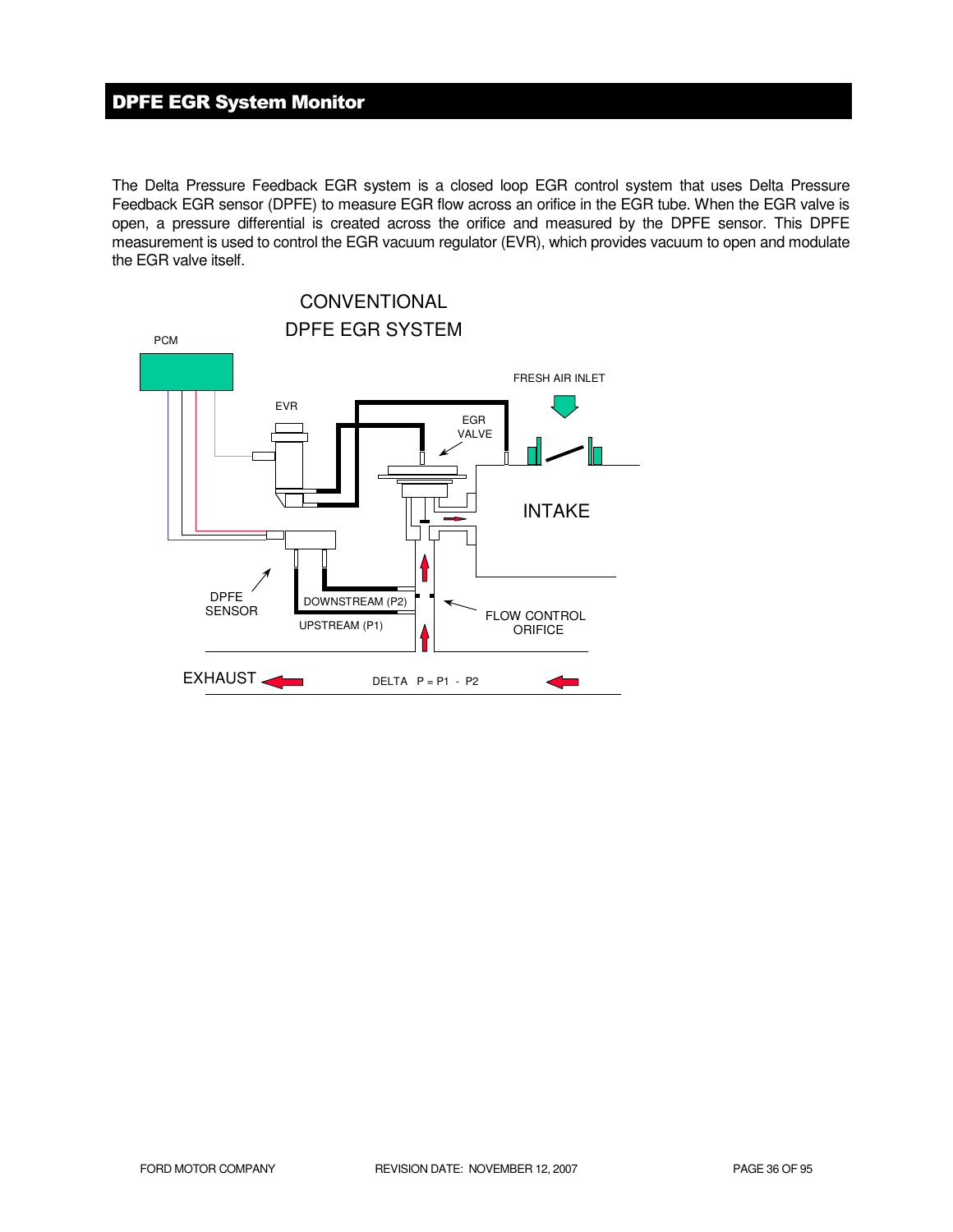The Delta Pressure Feedback EGR Monitor is a series of electrical tests and functional tests that monitor various aspects of EGR system operation.

First, the Delta Pressure Feedback EGR (DPFE) sensor input circuit is checked for out of range values (P1400 or P0405, P1401 or P0406). The Electronic Vacuum Regulator (EVR) output circuit is checked for opens and shorts (P1409 or P0403).

| <b>DPFE EGR Electrical Check Operation:</b> |                                              |  |
|---------------------------------------------|----------------------------------------------|--|
| <b>DTCs</b>                                 | P1400 or P0405 - DPFE Circuit Low            |  |
|                                             | P1401 or P0406 - DPFE Circuit High           |  |
|                                             | P1409 or P0403 - EVR circuit open or shorted |  |
| Monitor execution                           | Continuous, during EGR monitor               |  |
| <b>Monitor Sequence</b>                     | None                                         |  |
| Sensors OK                                  |                                              |  |
| <b>Monitoring Duration</b>                  | 4 seconds to register a malfunction          |  |

## **Typical DPFE EGR electrical check entry conditions:**

EGR system enabled

## **Typical DPFE EGR electrical check malfunction thresholds:**

DPFE sensor outside voltage: > 4.96 volts, < 0.0489 volts

EVR solenoid smart driver status indicates open/short

The DPFE sensor is a ceramic, capacitive-type pressure transducer that monitors the differential pressure across a metering orifice located in the orifice tube assembly. The differential pressure feedback sensor receives this signal through two hoses referred to as the downstream pressure hose (REF SIGNAL) and upstream pressure hose (HI SIGNAL). The HI and REF hose connections are marked on the aluminum DPFE sensor housing for identification (note that the HI signal uses a larger diameter hose). There are two styles of DPFE sensors. The newer, plastic housing utilizes a 1.0-volt offset (zero reading) whereas the older, aluminum housing utilizes either a 0.5-volt or 1.0-volt offset. See the ESM EGR section for the 0.5-volt offset transfer function. The slopes for either offset are identical.

| <b>DPFE Sensor Transfer Function</b>                    |                   |                                         |
|---------------------------------------------------------|-------------------|-----------------------------------------|
| DPFE volts = Vref $[(0.683 * Delta Pressure) + 20]/100$ |                   |                                         |
| Volts                                                   | A/D Counts in PCM | Delta Pressure, Inches H <sub>2</sub> O |
| 0.0489                                                  | 10                | $-27.9$                                 |
| 0.76                                                    | 156               | $-7.0$                                  |
| 1.0                                                     | 204               | 0                                       |
| 1.24                                                    | 254               | 7.0                                     |
| 2.02                                                    | 415               | 30                                      |
| 3.05                                                    | 624               | 60                                      |
| 4.07                                                    | 834               | 90                                      |
| 4.96                                                    | 1015              | 116                                     |

Note: EGR normally has large amounts of water vapor that are the result of the engine combustion process. During cold ambient temperatures, under some circumstances, water vapor can freeze in the DPFE sensor, hoses, as well as other components in the EGR system. In order to prevent MIL illumination for temporary freezing, the following logic is used: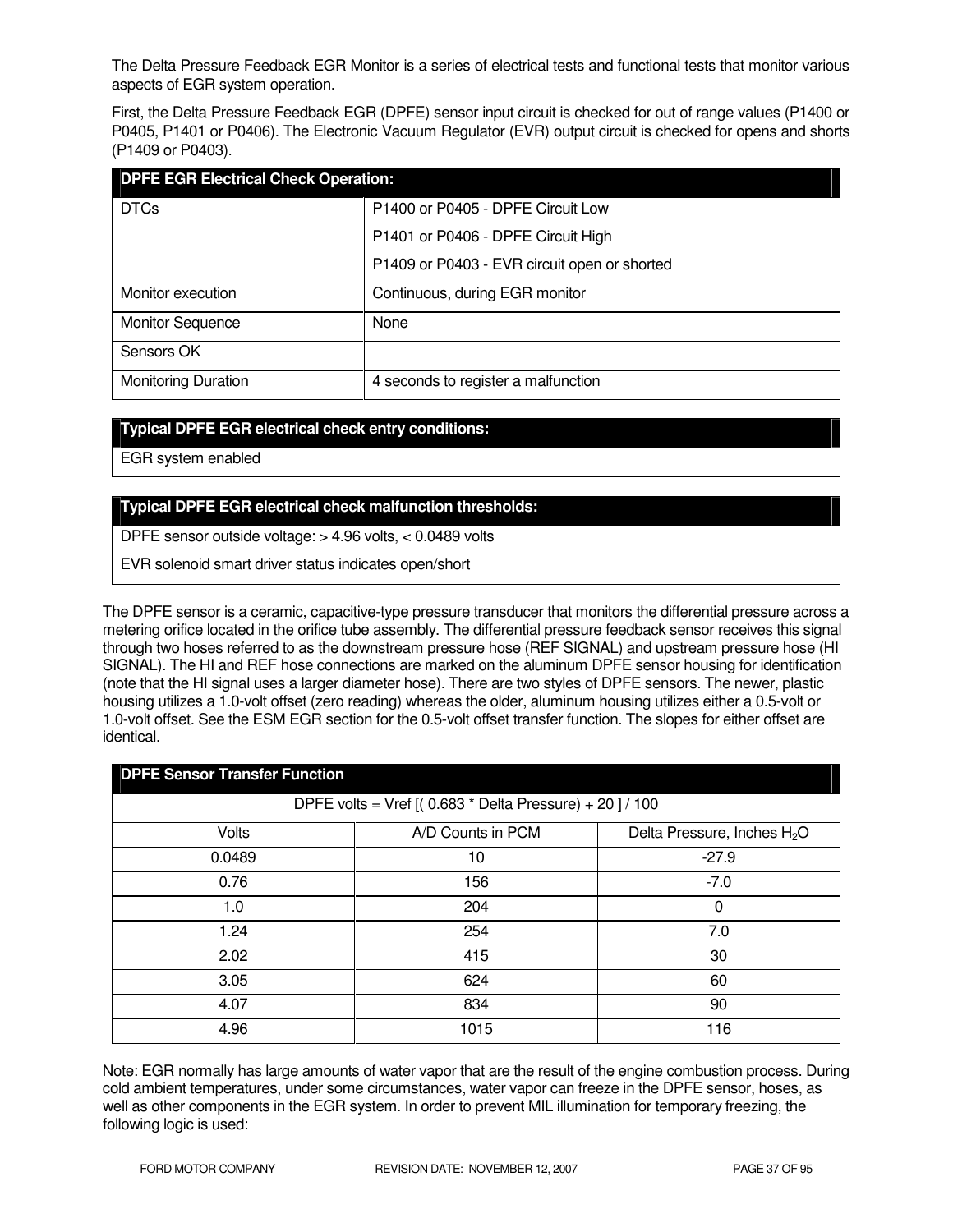If an EGR system malfunction is detected above 32  $\degree$ F, the EGR system and the EGR monitor is disabled for the current driving cycle. A DTC is stored and the MIL is illuminated if the malfunction has been detected on two consecutive driving cycles.

If an EGR system malfunction is detected below 32  $\degree$ F, only the EGR system is disabled for the current driving cycle. A DTC is not stored and the I/M readiness status for the EGR monitor will not change. The EGR monitor, however, will continue to operate. If the EGR monitor determined that the malfunction is no longer present (i.e., the ice melts), the EGR system will be enabled and normal system operation will be restored.

The differential pressure indicated by the DPFE sensor is also checked at idle with zero requested EGR flow to perform the high flow check. If the differential pressure exceeds a calibratable limit, it indicates a stuck open EGR valve or debris temporarily lodged under the EGR valve seat (P0402).

| <b>DPFE EGR Stuck open Check Operation:</b> |                                      |  |
|---------------------------------------------|--------------------------------------|--|
| <b>DTCs</b>                                 | P0402                                |  |
| Monitor execution                           | once per driving cycle               |  |
| <b>Monitor Sequence</b>                     | Done after electrical tests          |  |
| Sensors OK                                  | CPS, ECT, IAT, MAF, TP               |  |
| <b>Monitoring Duration</b>                  | 10 seconds to register a malfunction |  |

| Typical DPFE EGR stuck open check entry conditions: |         |         |
|-----------------------------------------------------|---------|---------|
| <b>Entry Condition</b>                              | Minimum | Maximum |
| EVR dutycycle (EGR commanded off)                   | 0%      | $0\%$   |
| Engine RPM (after EGR enabled)                      | at idle | Idle    |

## **Typical DPFE EGR stuck open check malfunction thresholds:**

DPFE sensor voltage at idle versus engine-off signal: > 0.6 volts

| J1979 DPFE EGR Stuck Open Mode \$06 Data                                                               |         |                                                  |       |
|--------------------------------------------------------------------------------------------------------|---------|--------------------------------------------------|-------|
| Test ID                                                                                                | Comp ID | Description for J1850                            | Units |
| \$45                                                                                                   | \$20    | Delta pressure for stuck open test and threshold | volts |
| Conversion for Test ID \$45: Multiply by 0.0156 to get A/D counts (0-1024) or 0.0000763 to get voltage |         |                                                  |       |
| Monitor ID                                                                                             | Test ID | Description for CAN Conventional DPFE            | Units |
| \$31                                                                                                   | \$84    | Delta pressure for stuck open test and threshold | kPa   |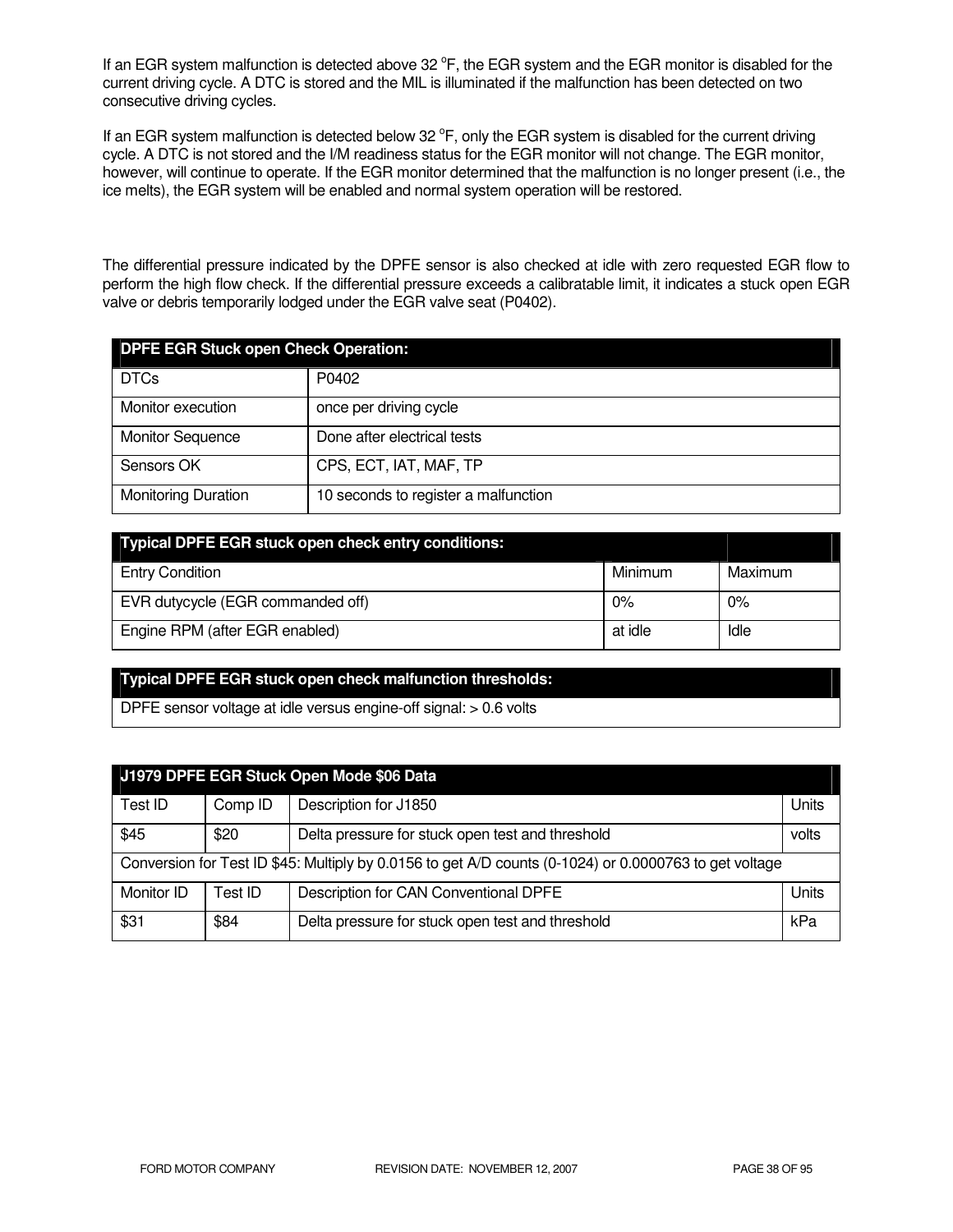On conventional Delta PFE systems, after the vehicle is started, during vehicle acceleration, the differential pressure indicated by the DPFE sensor at zero EGR flow is checked to ensure that both hoses to the DPFE sensor are connected. Under this condition, the differential pressure should be zero. If the differential pressure indicated by the DPFE sensor exceeds a maximum positive threshold, a downstream DPFE hose malfunction is indicated (P1406). If the differential pressure falls below a minimum negative threshold, an upstream DPFE hose malfunction is indicated (P1405).

| <b>DPFE EGR Hose Check Operation:</b> |                                        |  |
|---------------------------------------|----------------------------------------|--|
| <b>DTCs</b>                           | P1405 - Upstream Hose Off or Plugged   |  |
|                                       | P1406 - Downstream Hose Off or Plugged |  |
| Monitor execution                     | once per driving cycle                 |  |
| <b>Monitor Sequence</b>               | After P0402 test completed             |  |
| Sensors OK                            | MAF                                    |  |
| <b>Monitoring Duration</b>            | 4 seconds to register a malfunction    |  |

| <b>Typical DPFE EGR hose check entry conditions:</b> |             |          |
|------------------------------------------------------|-------------|----------|
| <b>Entry Condition</b>                               | Minimum     | Maximum  |
| EVR dutycycle (EGR commanded off)                    | $0\%$       | $0\%$    |
| Mass Air Flow                                        |             | 8 lb/min |
| Inferred exhaust backpressure                        | 13 in $H2O$ |          |

## **Typical DPFE EGR hose check malfunction thresholds:**

DPFE sensor voltage:  $<$  7 in H<sub>2</sub>O,  $>$  7 in H<sub>2</sub>O

| J1979 DPFE EGR Hose Check Mode \$06 Data                                                                                                                         |         |                                                       |           |
|------------------------------------------------------------------------------------------------------------------------------------------------------------------|---------|-------------------------------------------------------|-----------|
| Test ID                                                                                                                                                          | Comp ID | Description for J1850                                 | Units     |
| \$42                                                                                                                                                             | \$11    | Delta pressure for upstream hose test and threshold   | in. $H20$ |
| \$42                                                                                                                                                             | \$12    | Delta pressure for downstream hose test and threshold | in. $H20$ |
| Conversion for Test ID \$42: Take value, subtract 32,768, and then multiply result by 0.0078 to get inches of<br>$H20$ . The result can be positive or negative. |         |                                                       |           |
| Monitor ID                                                                                                                                                       | Test ID | Description for CAN Conventional DPFE                 |           |
| \$31                                                                                                                                                             | \$80    | Delta pressure for upstream hose test and threshold   | kPa       |
| \$31                                                                                                                                                             | \$81    | Delta pressure for downstream hose test and threshold | kPa       |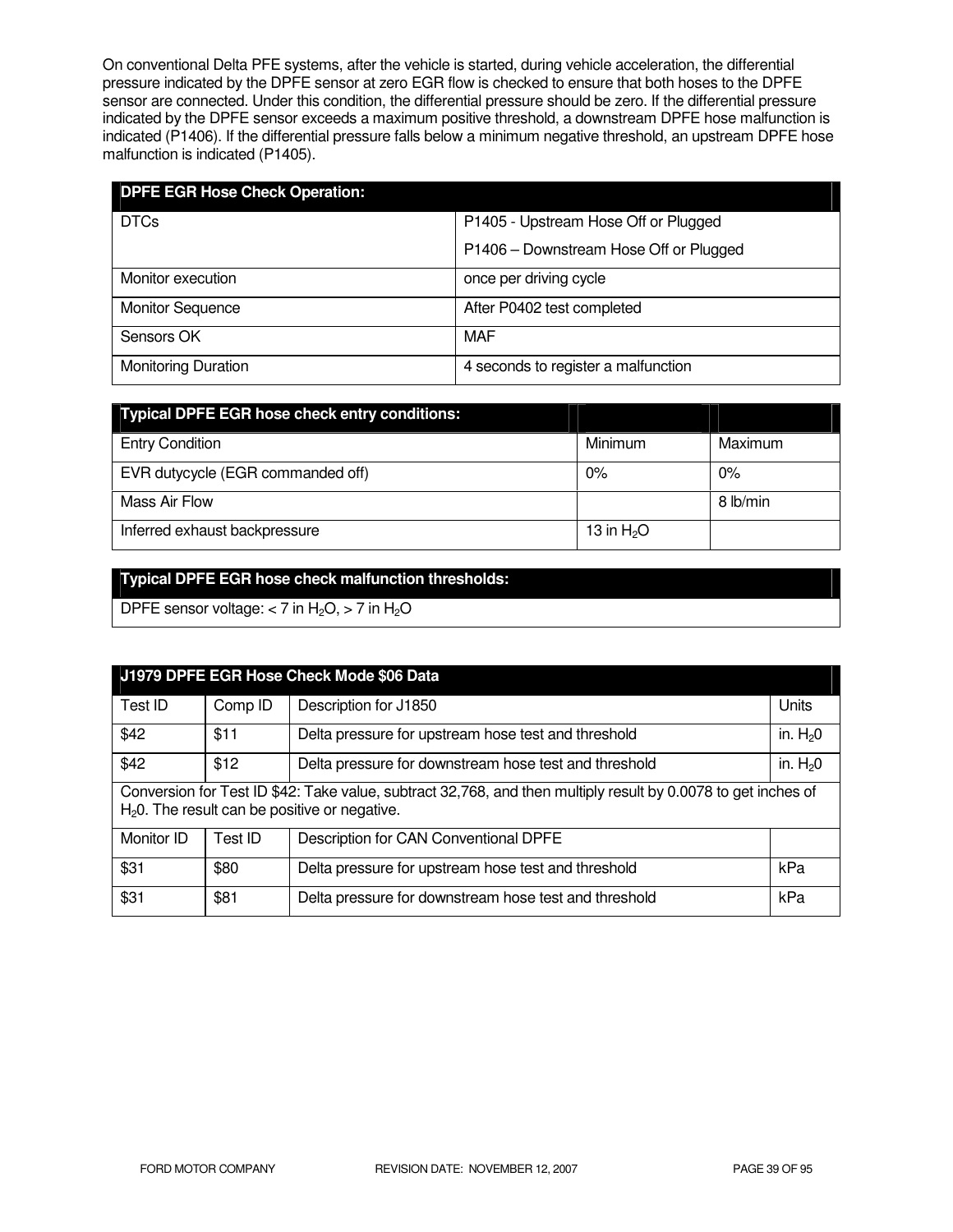After the vehicle has warmed up and normal EGR rates are being commanded by the PCM, the low flow check is performed. Since the EGR system is a closed loop system, the EGR system will deliver the requested EGR flow as long as it has the capacity to do so. If the EVR duty cycle is very high (greater than 80% duty cycle), the differential pressure indicated by the DPFE sensor is evaluated to determine the amount of EGR system restriction. If the differential pressure is below a calibratable threshold, a low flow malfunction in indicated (P0401).

| <b>EGR Flow Check Operation:</b> |                                                                  |
|----------------------------------|------------------------------------------------------------------|
| <b>DTCs</b>                      | P0401 - Insufficient Flow                                        |
| Monitor execution                | once per driving cycle                                           |
| <b>Monitor Sequence</b>          | Done after hose tests for conventional DPFE, after P0402 for ESM |
| Sensors OK                       | CPS, ECT, IAT, MAF, TP                                           |
| <b>Monitoring Duration</b>       | 70 seconds to register a malfunction                             |

| <b>Typical EGR flow check entry conditions:</b> |         |                 |  |
|-------------------------------------------------|---------|-----------------|--|
| <b>Entry Condition</b>                          | Minimum | Maximum         |  |
| <b>EVR Dutycycle</b>                            | 80%     | 100%            |  |
| Engine RPM                                      |         | 2500 rpm        |  |
| Mass Air Flow Rate of Change                    |         | 6% program loop |  |
| Inferred manifold vacuum                        | 6 in Hg | 10 in $Hg$      |  |

# **Typical EGR flow check malfunction thresholds:**

DPFE sensor voltage:  $<$  6 in H<sub>2</sub>O

| J1979 EGR Flow Check Mode \$06 Data                                                                                                                           |         |                                            |           |
|---------------------------------------------------------------------------------------------------------------------------------------------------------------|---------|--------------------------------------------|-----------|
| Test ID                                                                                                                                                       | Comp ID | Description for J1850                      | Units     |
| \$49                                                                                                                                                          | \$30    | Delta pressure for flow test and threshold | in. $H20$ |
| \$4B                                                                                                                                                          | \$30    | EVR dutycycle for flow test and threshold  | percent   |
| Conversion for Test ID \$4B: multiply by 0.0000305 to get percent dutycycle.                                                                                  |         |                                            |           |
| Conversion for Test ID \$49: Take value, subtract 32,768, then multiply result by 0.0078 to get inches of $H_2O$ .<br>The result can be positive or negative. |         |                                            |           |
| Monitor ID                                                                                                                                                    | Test ID | Description for CAN Conventional DPFE      | Units     |
| \$31                                                                                                                                                          | \$85    | Delta pressure for flow test and threshold | kPa       |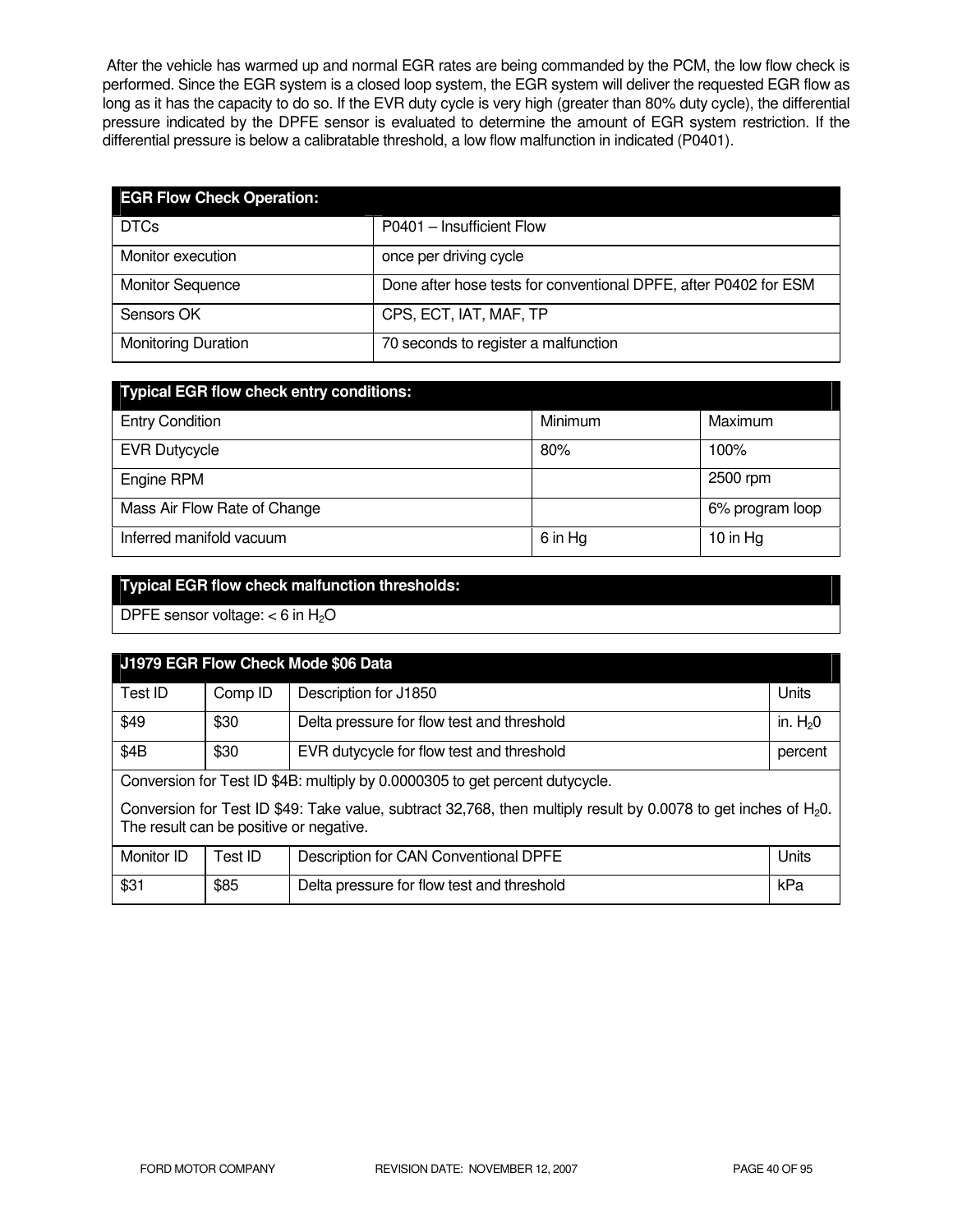## **I/M Readiness Indication**

If the inferred ambient temperature is less than 32  $^{\circ}$ F, or greater than 140  $^{\circ}$ F, or the altitude is greater than 8,000 feet (BARO < 22.5 "Hg), the EGR monitor cannot be run reliably. In these conditions, a timer starts to accumulate the time in these conditions. If the vehicle leaves these extreme conditions, the timer starts decrementing, and, if conditions permit, will attempt to complete the EGR flow monitor. If the timer reaches 500 seconds, the EGR monitor is disabled for the remainder of the current driving cycle and the EGR Monitor I/M Readiness bit will be set to a "ready" condition after one such driving cycle. Starting in the 2002 MY, vehicles will require two such driving cycles for the EGR Monitor I/M Readiness bit to be set to a "ready" condition.

Note: A few 2001 and 2002 MY vehicles do have the above-described bypass logic. If an EGR malfunction is detected below 32 °F, and the EGR system/monitor has been disabled, the EGR Monitor I/M Readiness bit will retain its current status (possibly "not ready" if DTCs had been recently erased).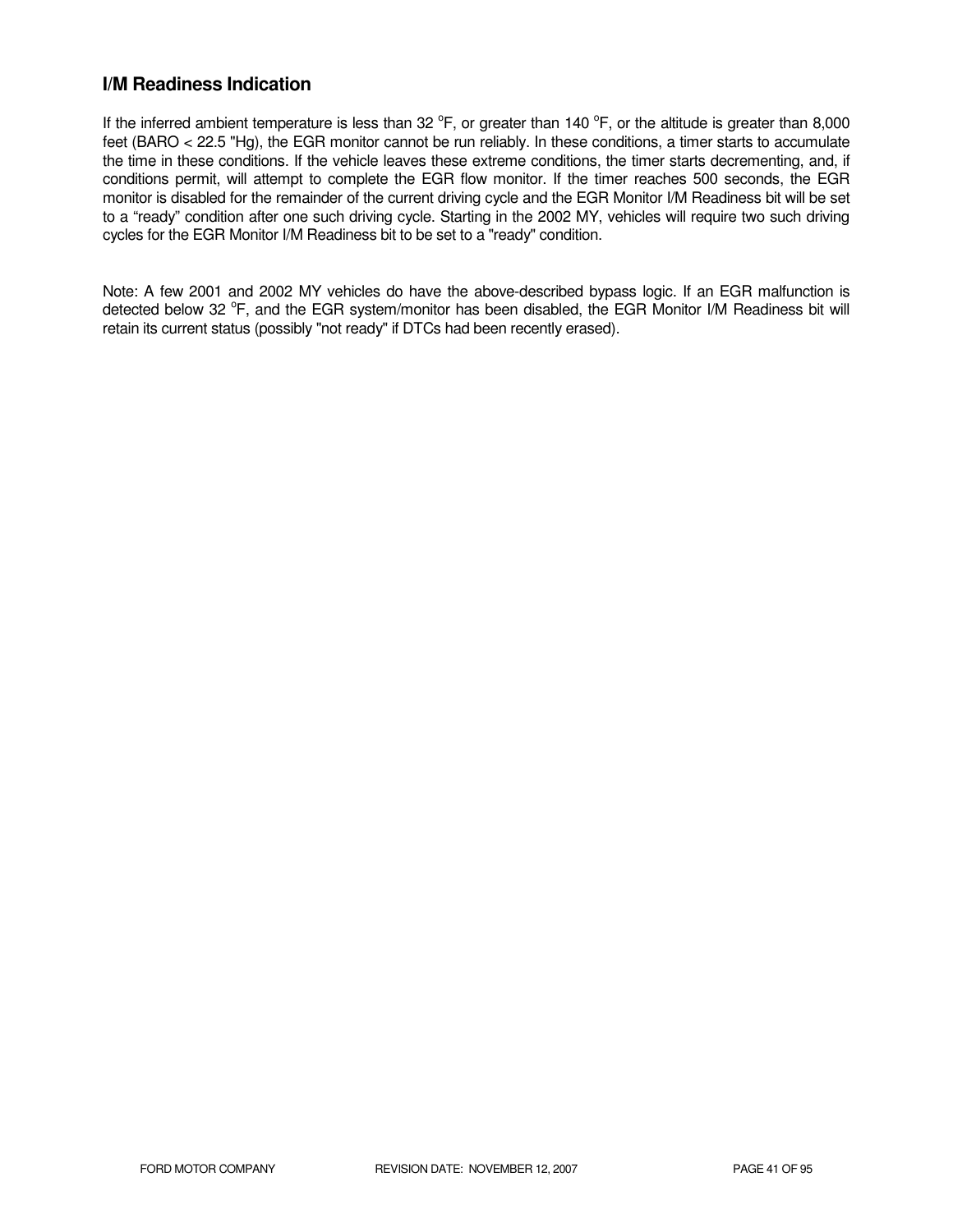## ESM DPFE EGR System Monitor

In the 2002.5 MY, Ford will introduce a revised DPFE system. It functions in the same manner as the conventional DPFE system, however, the various system components have been combined into a single component called the EGR System Module (ESM). This arrangement increases system reliability while reducing cost. By relocating the EGR orifice from the exhaust to the intake, the downstream pressure signal measures Manifold Absolute Pressure (MAP). The ESM will provide the PCM with a differential DPFE signal, identical to the conventional DPFE system. The DPFE signal is obtained by electrically subtracting the MAP and P1 presure signals and providing this signal to the DPFE input on the PCM. 2003 MY and later implementation of the ESM system will add a separate input to the PCM for the MAP sensor signal.

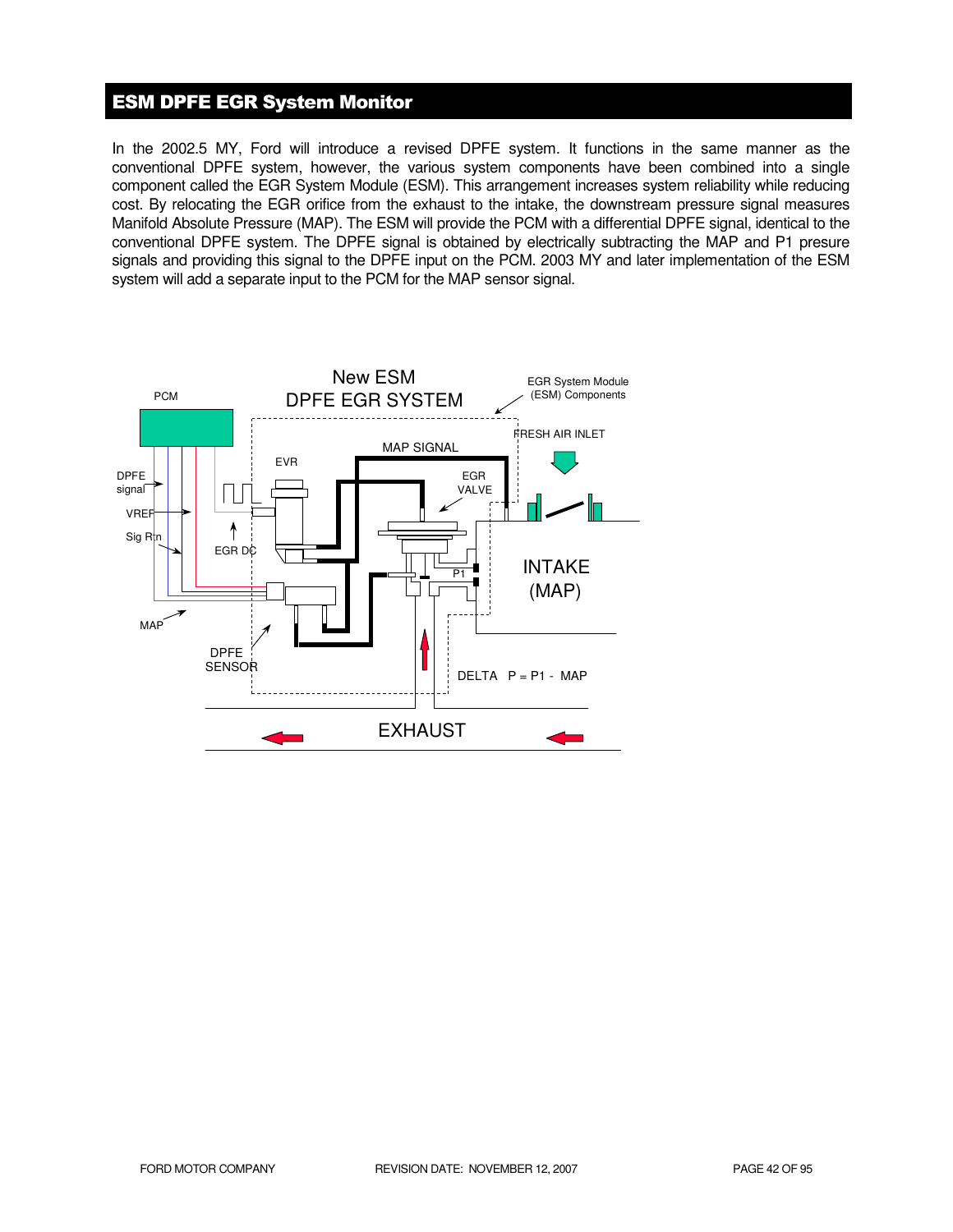The ESM Delta Pressure Feedback EGR Monitor is a series of electrical tests and functional tests that monitor various aspects of EGR system operation.

First, the Delta Pressure Feedback EGR (DPFE) sensor input circuit is checked for out of range values (P1400 or P0405, P1401 or P0406). The Electronic Vacuum Regulator (EVR) output circuit is checked for opens and shorts (P1409 or P0403).

| <b>EGR Electrical Check Operation:</b> |                                              |
|----------------------------------------|----------------------------------------------|
| <b>DTCs</b>                            | P1400 or P0405 - DPFE Circuit Low            |
|                                        | P1401 or P0406 - DPFE Circuit High           |
|                                        | P1409 or P0403 - EVR circuit open or shorted |
| Monitor execution                      | Continuous, during EGR monitor               |
| <b>Monitor Sequence</b>                | None                                         |
| Sensors OK                             |                                              |
| <b>Monitoring Duration</b>             | 4 seconds to register a malfunction          |

#### **Typical EGR electrical check entry conditions:**

EGR system enabled

## **Typical EGR electrical check malfunction thresholds:**

DPFE sensor outside voltage: > 4.96 volts, < 0.0489 volts

EVR solenoid smart driver status indicates open/short

| <b>DPFE Sensor Transfer Function</b>                        |                   |                                         |
|-------------------------------------------------------------|-------------------|-----------------------------------------|
| ESM DPFE volts = Vref $[(0.683 * Delta Pressure) + 10]/100$ |                   |                                         |
| <b>Volts</b>                                                | A/D Counts in PCM | Delta Pressure, Inches H <sub>2</sub> O |
| 0.0489                                                      | 10                | $-13.2$                                 |
| 0.26                                                        | 53                | $-7.0$                                  |
| 0.5                                                         | 102               | 0                                       |
| 0.74                                                        | 151               | 7.0                                     |
| 1.52                                                        | 310               | 30                                      |
| 2.55                                                        | 521               | 60                                      |
| 3.57                                                        | 730               | 90                                      |
| 4.96                                                        | 1015              | 130.7                                   |

Note: EGR normally has large amounts of water vapor that are the result of the engine combustion process. During cold ambient temperatures, under some circumstances, water vapor can freeze in the DPFE sensor, hoses, as well as other components in the EGR system. In order to prevent MIL illumination for temporary freezing, the following logic is used:

If an EGR system malfunction is detected above 32  $\degree$ F, the EGR system and the EGR monitor is disabled for the current driving cycle. A DTC is stored and the MIL is illuminated if the malfunction has been detected on two consecutive driving cycles.

If an EGR system malfunction is detected below 32  $\degree$ F, only the EGR system is disabled for the current driving cycle. A DTC is not stored and the I/M readiness status for the EGR monitor will not change. The EGR monitor, however, will continue to operate. If the EGR monitor determined that the malfunction is no longer present (i.e., the ice melts), the EGR system will be enabled and normal system operation will be restored.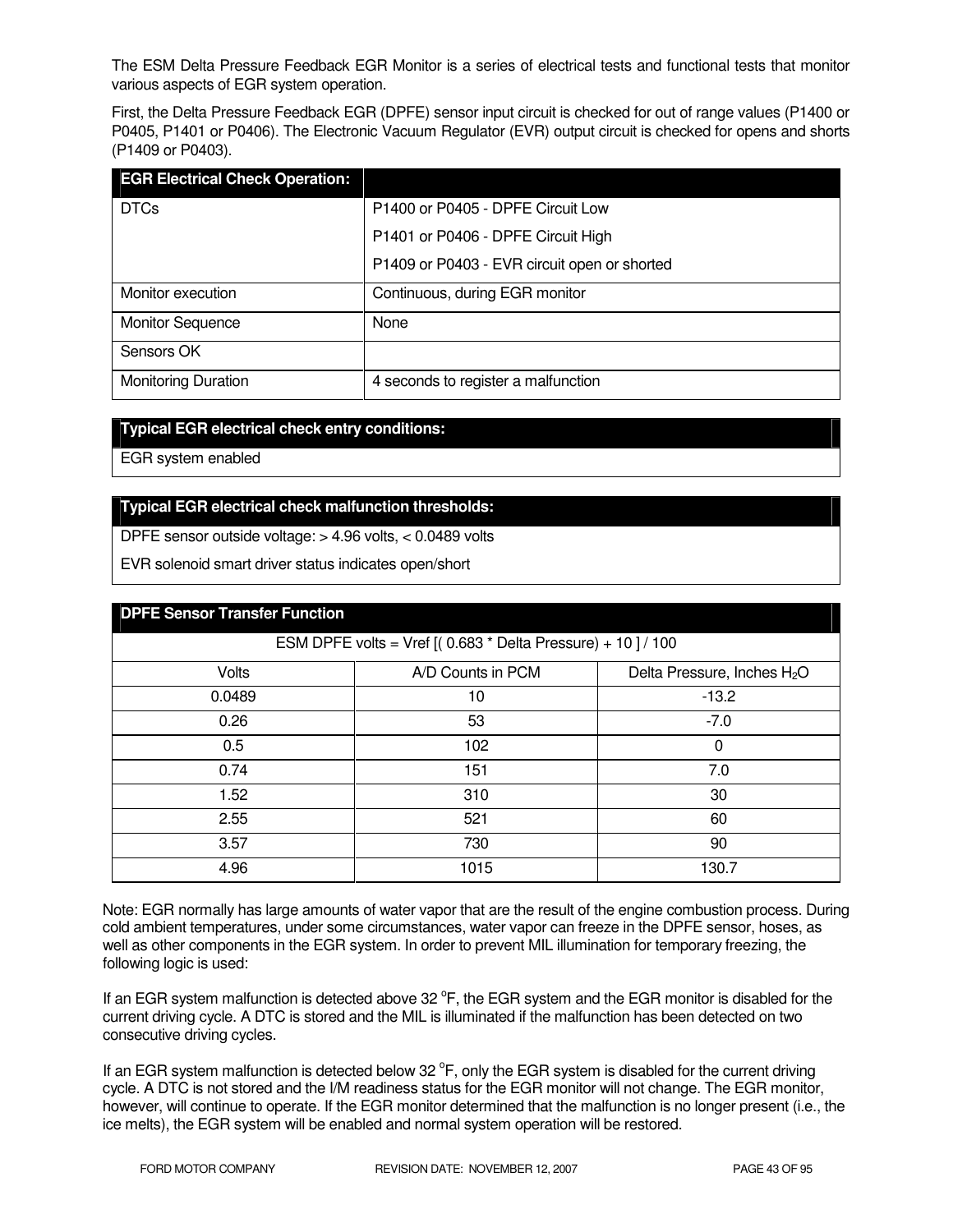The ESM may provide the PCM with a separate, analog Manifold Absolute Pressure Sensor (MAP) signal. For the 2003 MY, the MAP signal has limited use within the PCM. It may be used to read BARO (key on, updated at high load conditions while driving) or to modify requested EGR rates. Note that is the MAP pressure-sensing element fails in the ESM fails, the DPFE signal is also affected. Therefore, this MAP test is only checking the circuit from the MAP sensing element to the PCM.

The MAP sensor is checked for opens, shorts, or out-of-range values by monitoring the analog-to-digital (A/D) input voltage.

| <b>MAP Sensor Check Operation</b> |                                           |
|-----------------------------------|-------------------------------------------|
| <b>DTCs</b>                       | P0107 (low voltage), P0108 (high voltage) |
| Monitor execution                 | continuous                                |
| <b>Monitor Sequence</b>           | None                                      |
| Sensors OK                        | not applicable                            |
| <b>Monitoring Duration</b>        | 5 seconds to register a malfunction       |

#### **MAP electrical check entry conditions:**

Battery voltage > 11.0 volts

#### **Typical MAP sensor check malfunction thresholds:**

Voltage < 0.024 volts or voltage > 4.96 volts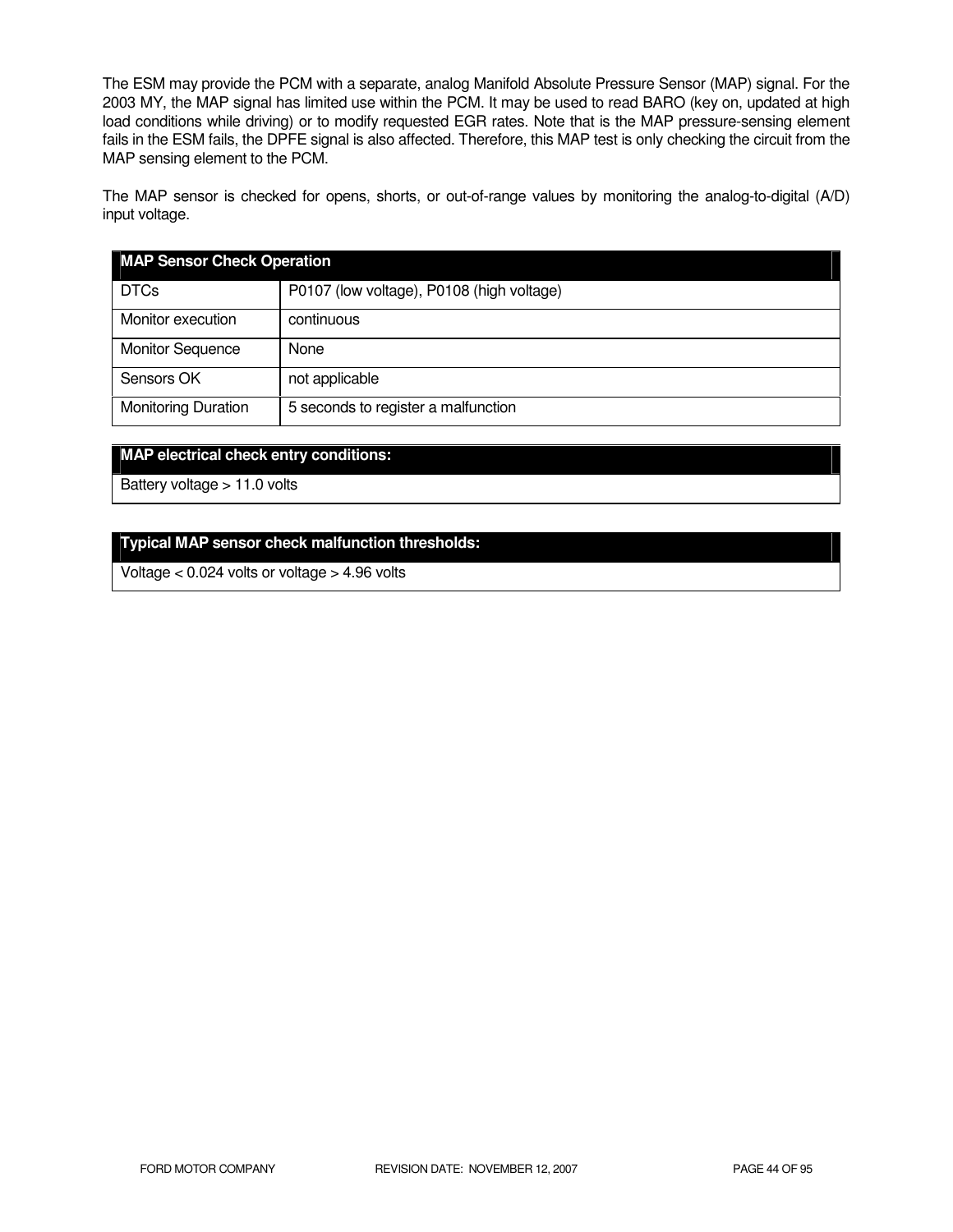On ESM DPFE systems, after the vehicle is started, the differential pressure indicated by the ESM DPFE sensor at idle, at zero EGR flow is checked to ensure that both hoses to the ESM DPFE sensor are connected. At idle, the differential pressure should be zero (both hoses see manifold pressure). If the differential pressure indicated by the ESM DPFE sensor exceeds a maximum threshold or falls below a minimum threshold, an upstream or downstream hose malfunction is indicated (P1405, P1406).

| <b>ESM DPFE EGR Hose Check Operation:</b> |                                        |  |
|-------------------------------------------|----------------------------------------|--|
| <b>DTCs</b>                               | P1405 - Upstream Hose Off or Plugged   |  |
|                                           | P1406 - Downstream Hose Off or Plugged |  |
| Monitor execution                         | once per driving cycle                 |  |
| <b>Monitor Sequence</b>                   | after electrical checks completed      |  |
| Sensors OK                                | MAF                                    |  |
| <b>Monitoring Duration</b>                | 10 seconds to register a malfunction   |  |

| <b>Typical ESM DPFE EGR hose check entry conditions:</b> |                 |                 |
|----------------------------------------------------------|-----------------|-----------------|
| <b>Entry Conditions</b>                                  | Minimum         | Maximum         |
| EVR dutycycle (EGR commanded off)                        | $0\%$           | $0\%$           |
| Closed throttle (warm engine idle)                       |                 |                 |
| <b>Engine Coolant Temperature</b>                        | 150 $\degree$ F | $220^{\circ}$ F |

# **Typical ESM EGR hose check malfunction thresholds:**

DPFE sensor voltage: < -0.122 volts (-11.06 in H<sub>2</sub>O), > 4.69 volts (122.82 in H<sub>2</sub>O)

| J1979 Mode \$06 Data                                                                                   |         |                                                                      |       |
|--------------------------------------------------------------------------------------------------------|---------|----------------------------------------------------------------------|-------|
| Test ID                                                                                                | Comp ID | Description for J1850                                                | Units |
| \$43                                                                                                   | \$11    | Delta pressure sensor voltage for upstream hose test and threshold   | volts |
| \$43                                                                                                   | \$12    | Delta pressure sensor voltage for downstream hose test and threshold | volts |
| Conversion for Test ID \$43: Multiply by 0.0156 to get A/D counts (0-1024) or 0.0000763 to get voltage |         |                                                                      |       |
| Monitor ID                                                                                             | Test ID | Description for CAN ESM DPFE                                         |       |
| \$32                                                                                                   | \$82    | Delta pressure for upstream hose test and threshold                  | kPa   |
| \$32                                                                                                   | \$83    | Delta pressure for downstream hose test and threshold                | kPa   |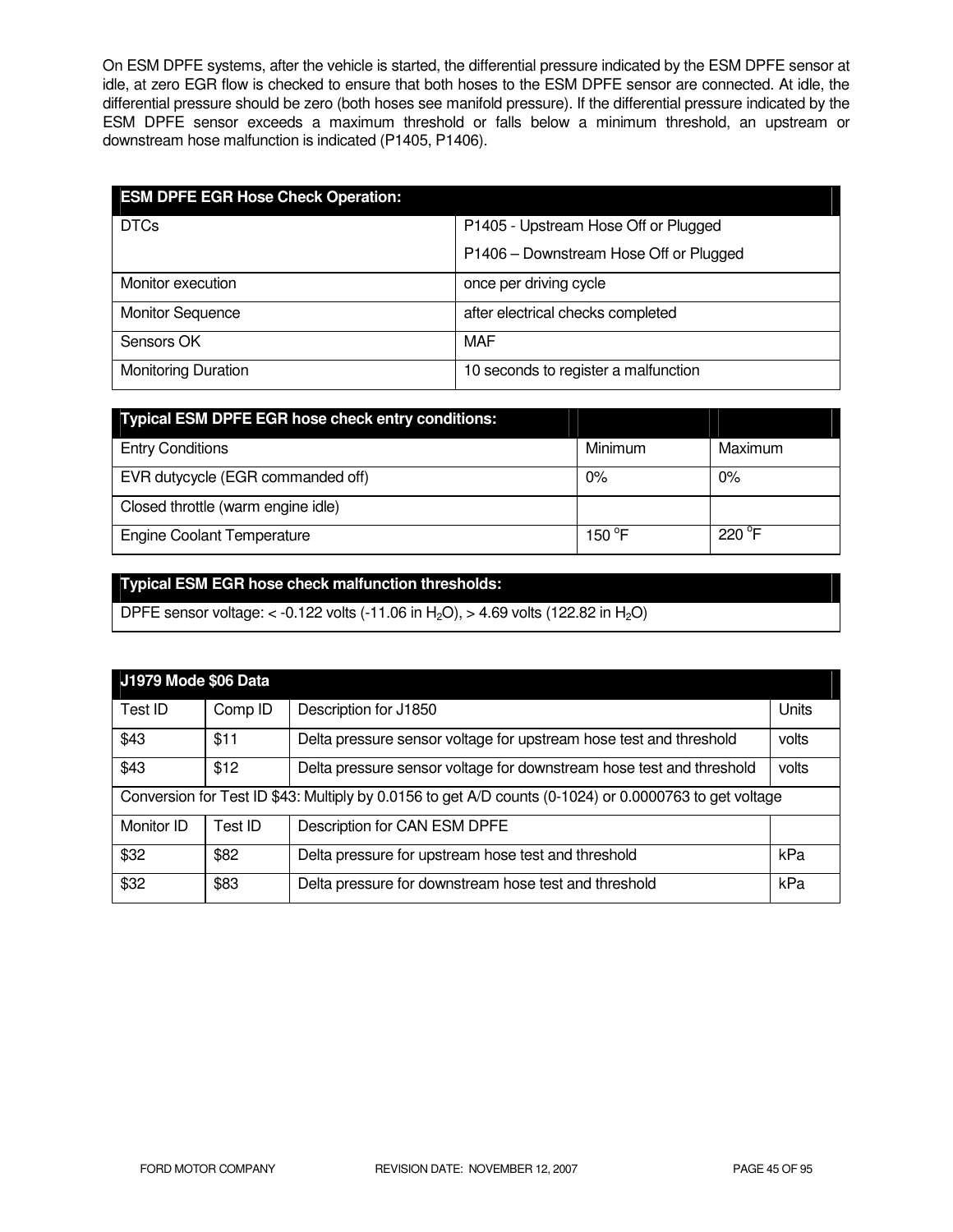Next, the differential pressure indicated by the DPFE sensor is also checked at idle with zero requested EGR flow to perform the high flow check. If the differential pressure exceeds a calibratable limit, it indicates a stuck open EGR valve or debris temporarily lodged under the EGR valve seat (P0402).

| <b>EGR Stuck open Check Operation:</b> |                                      |  |
|----------------------------------------|--------------------------------------|--|
| <b>DTCs</b>                            | P0402                                |  |
| Monitor execution                      | once per driving cycle               |  |
| <b>Monitor Sequence</b>                | done after hose tests completed      |  |
| Sensors OK                             | CPS, ECT, IAT, MAF, TP               |  |
| <b>Monitoring Duration</b>             | 10 seconds to register a malfunction |  |

| <b>Typical EGR stuck open check entry conditions:</b> |         |         |
|-------------------------------------------------------|---------|---------|
| <b>Entry Condition</b>                                | Minimum | Maximum |
| EVR dutycycle (EGR commanded off)                     | 0%      | 0%      |
| Engine RPM (after EGR enabled)                        | at idle | Idle    |

# **Typical EGR stuck open check malfunction thresholds:**

DPFE sensor voltage at idle versus engine-off signal: > 0.6 volts

| J1979 Mode \$06 Data                                                                                   |         |                                                  |       |
|--------------------------------------------------------------------------------------------------------|---------|--------------------------------------------------|-------|
| Test ID                                                                                                | Comp ID | Description for J1850                            | Units |
| \$45                                                                                                   | \$20    | Delta pressure for stuck open test and threshold | volts |
| Conversion for Test ID \$45: Multiply by 0.0156 to get A/D counts (0-1024) or 0.0000763 to get voltage |         |                                                  |       |
| Monitor ID                                                                                             | Test ID | Description for CAN ESM DPFE                     | Units |
| \$32                                                                                                   | \$84    | Delta pressure for stuck open test and threshold | kPa   |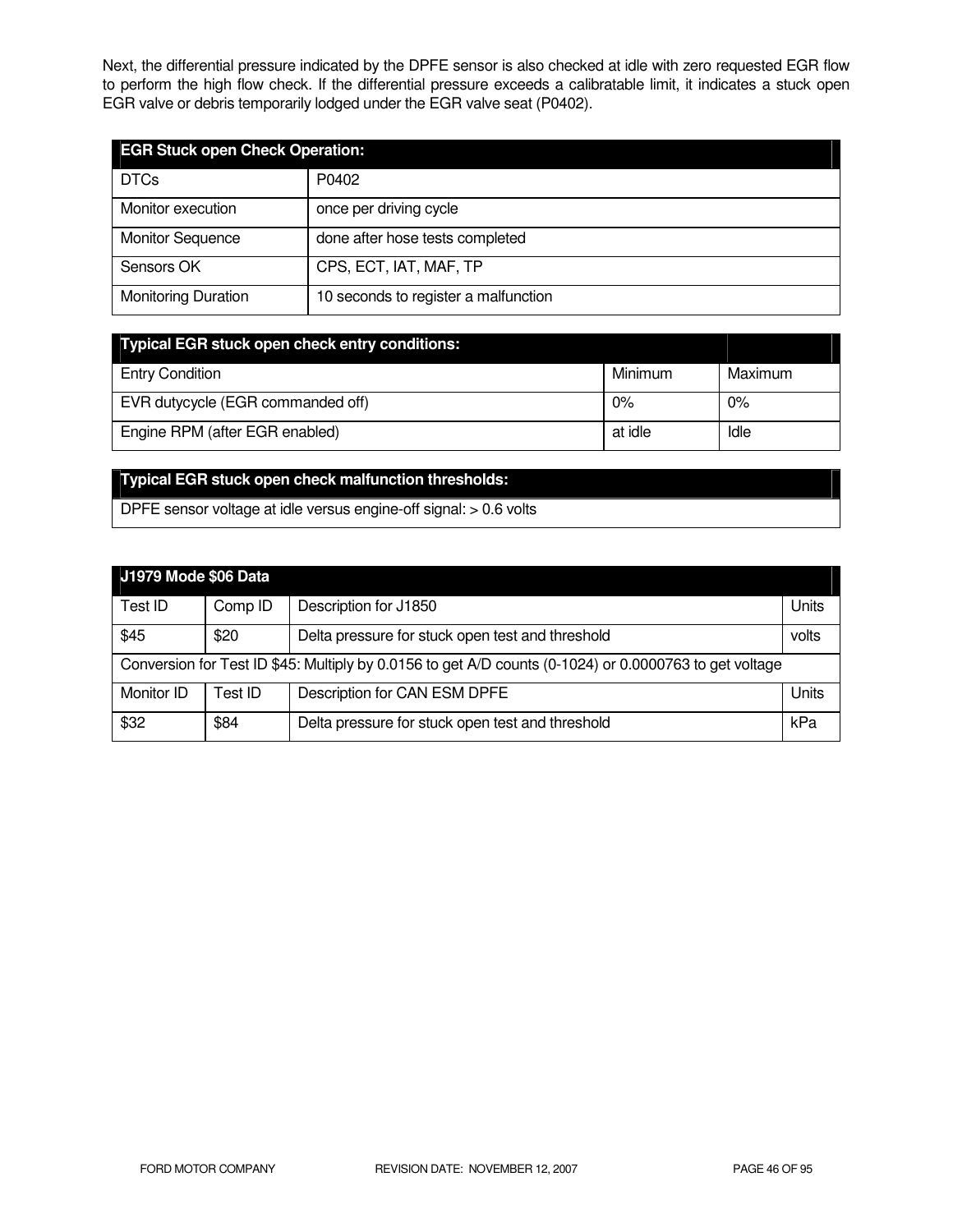After the vehicle has warmed up and normal EGR rates are being commanded by the PCM, the low flow check is performed. Since the EGR system is a closed loop system, the EGR system will deliver the requested EGR flow as long as it has the capacity to do so. If the EVR duty cycle is very high (greater than 80% duty cycle), the differential pressure indicated by the DPFE sensor is evaluated to determine the amount of EGR system restriction. If the differential pressure is below a calibratable threshold, a low flow malfunction in indicated (P0401).

| <b>EGR Flow Check Operation:</b> |                                      |
|----------------------------------|--------------------------------------|
| <b>DTCs</b>                      | P0401 - Insufficient Flow            |
| Monitor execution                | once per driving cycle               |
| <b>Monitor Sequence</b>          | done after P0402 completed           |
| Sensors OK                       | CPS, ECT, IAT, MAF, TP               |
| <b>Monitoring Duration</b>       | 70 seconds to register a malfunction |

| <b>Typical EGR flow check entry conditions:</b> |         |                 |  |
|-------------------------------------------------|---------|-----------------|--|
| <b>Entry Condition</b>                          | Minimum | Maximum         |  |
| <b>EVR Dutycycle</b>                            | 80%     | 100%            |  |
| Engine RPM                                      |         | 2500 rpm        |  |
| Mass Air Flow Rate of Change                    |         | 6% program loop |  |
| Inferred manifold vacuum                        | 6 in Hg | 10 in $Hg$      |  |

# **Typical EGR flow check malfunction thresholds:**

DPFE sensor voltage:  $<$  6 in H<sub>2</sub>O

| J1979 Mode \$06 Data                                                                                                                                          |         |                                            |           |
|---------------------------------------------------------------------------------------------------------------------------------------------------------------|---------|--------------------------------------------|-----------|
| Test ID                                                                                                                                                       | Comp ID | Description for J1850                      | Units     |
| \$49                                                                                                                                                          | \$30    | Delta pressure for flow test and threshold | in. $H20$ |
| \$4B                                                                                                                                                          | \$30    | EVR dutycycle for flow test and threshold  | percent   |
| Conversion for Test ID \$4B: multiply by 0.0000305 to get percent dutycycle.                                                                                  |         |                                            |           |
| Conversion for Test ID \$49: Take value, subtract 32,768, then multiply result by 0.0078 to get inches of $H_2O$ .<br>The result can be positive or negative. |         |                                            |           |
| Monitor ID                                                                                                                                                    | Test ID | Description for CAN ESM DPFE               | Units     |
| \$32                                                                                                                                                          | \$85    | Delta pressure for flow test and threshold | kPa       |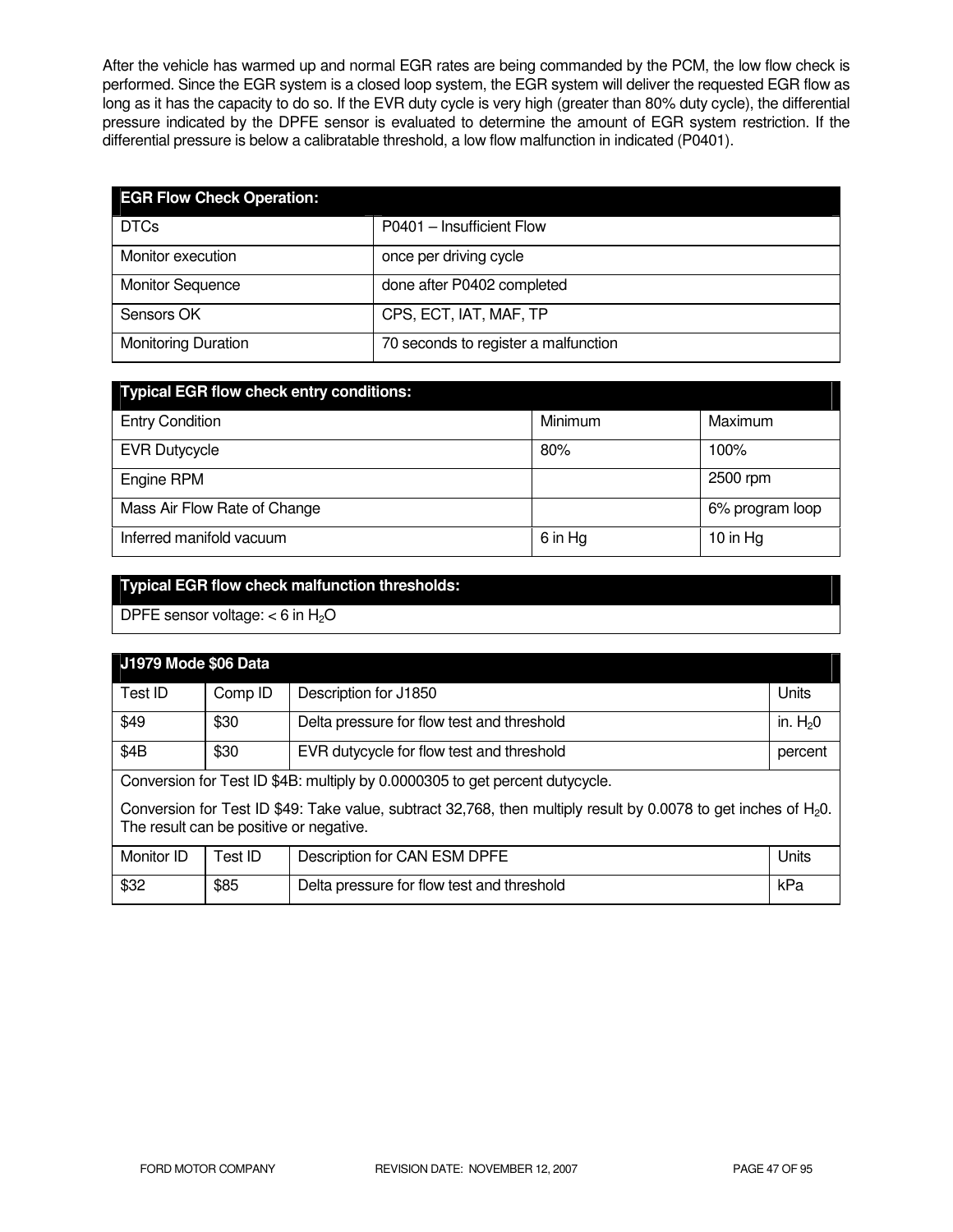## **I/M Readiness Indication**

If the inferred ambient temperature is less than 32  $^{\circ}$ F, or greater than 140  $^{\circ}$ F, or the altitude is greater than 8,000 feet (BARO < 22.5 "Hg), the EGR monitor cannot be run reliably. In these conditions, a timer starts to accumulate the time in these conditions. If the vehicle leaves these extreme conditions, the timer starts decrementing, and, if conditions permit, will attempt to complete the EGR flow monitor. If the timer reaches 500 seconds, the EGR monitor is disabled for the remainder of the current driving cycle and the EGR Monitor I/M Readiness bit will be set to a "ready" condition after one such driving cycle. Starting in the 2002 MY, vehicles will require two such driving cycles for the EGR Monitor I/M Readiness bit to be set to a "ready" condition.

Note: A few 2001 and 2002 MY vehicles do have the above-described bypass logic. If an EGR malfunction is detected below 32 °F, and the EGR system/monitor has been disabled, the EGR Monitor I/M Readiness bit will retain its current status (possibly "not ready" if DTCs had been recently erased).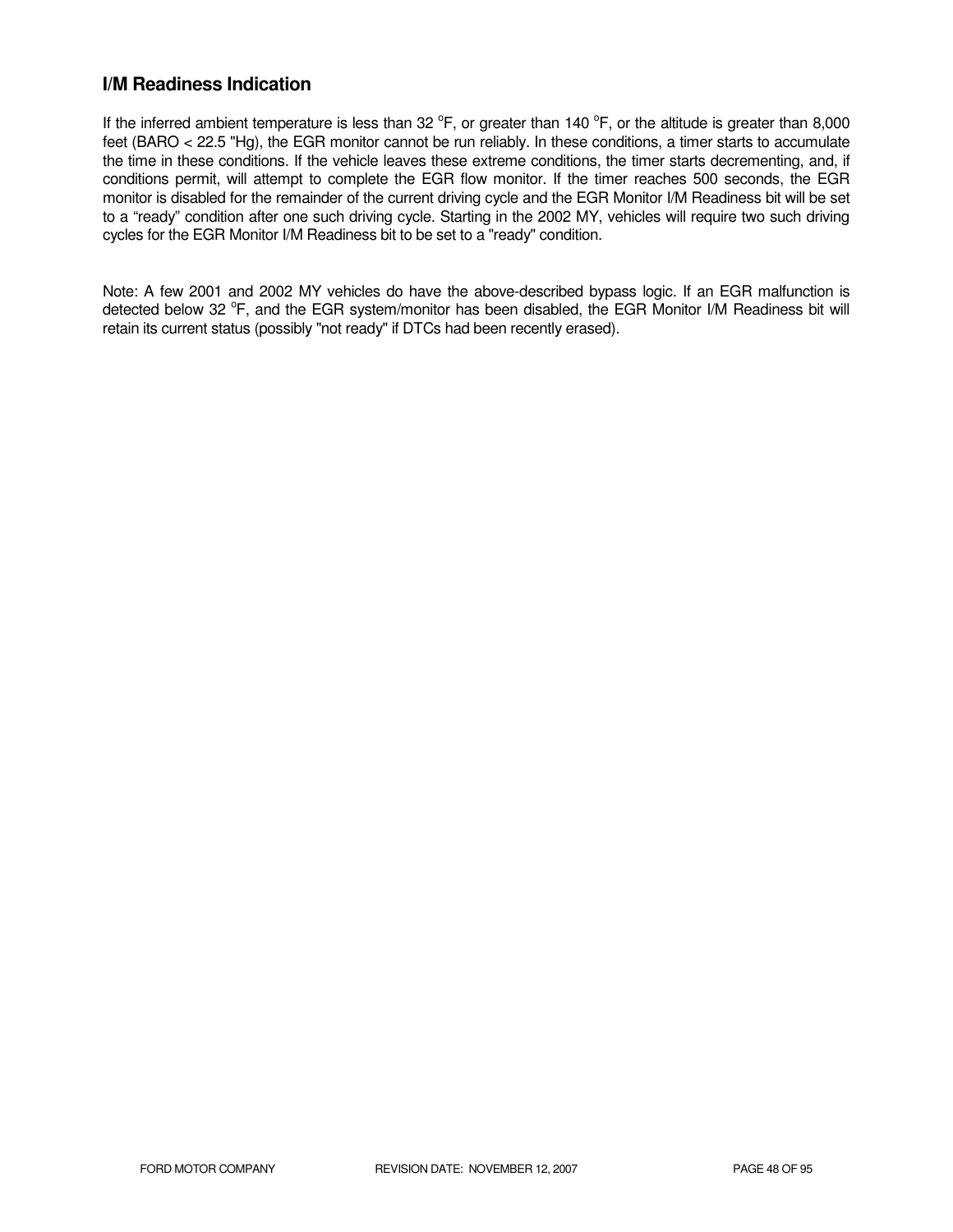# Stepper Motor EGR System Monitor

The Electric Stepper Motor EGR System uses an electric stepper motor to directly actuate an EGR valve rather than using engine vacuum and a diaphragm on the EGR valve. The EGR valve in controlled by commanding from 0 to 52 discreet increments or "steps" to get the EGR valve from a fully closed to fully open position. The position of the EGR valve determines the EGR flow. Because there is no EGR valve position feedback, monitoring for proper EGR flow requires the addition of a MAP sensor.



# **Stepper Motor EGR System**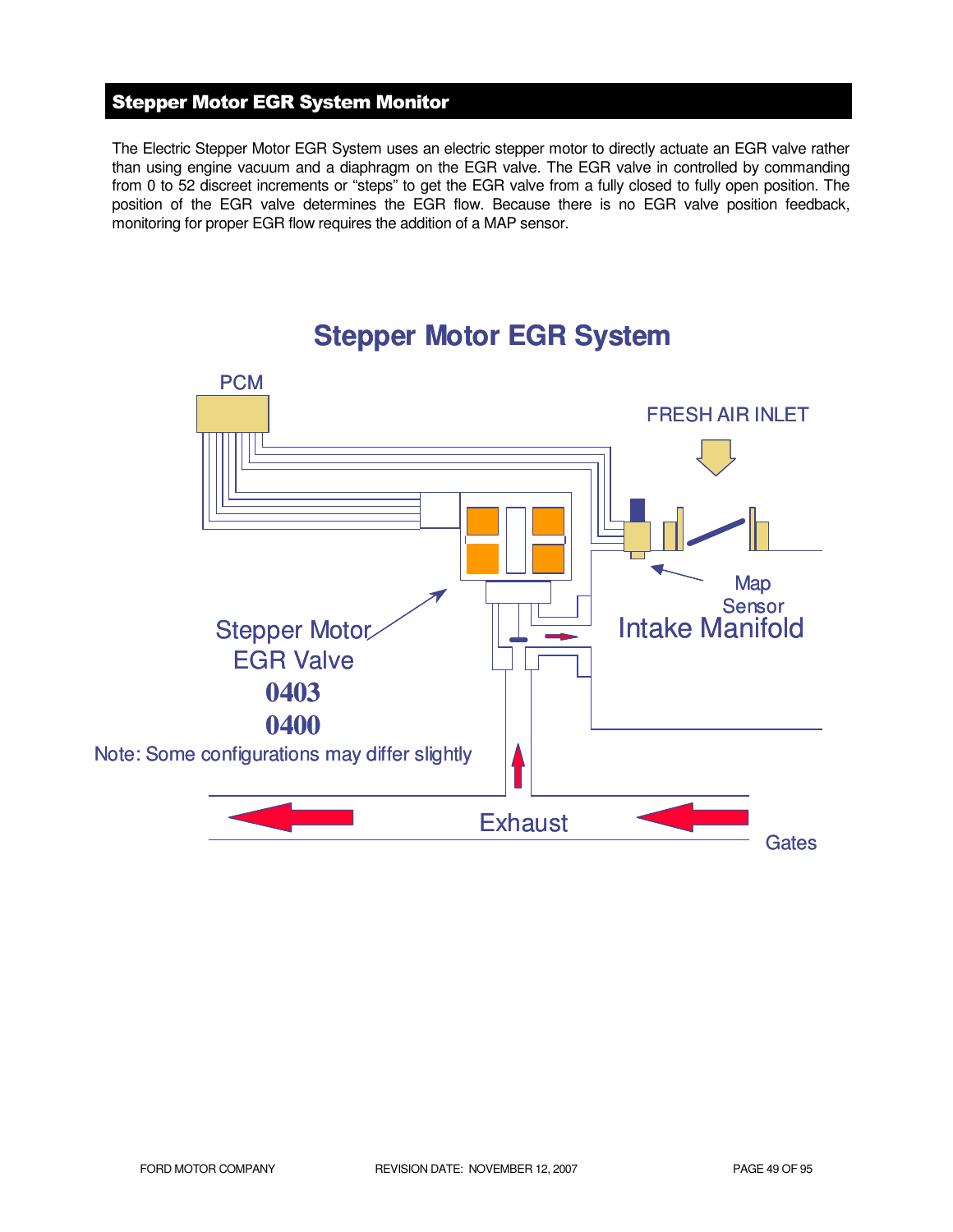The Stepper Motor EGR Monitor consists of an electrical and functional test that checks the stepper motor and the EGR system for proper flow.

The stepper motor electrical test is a continuous check of the four electric stepper motor coils and circuits to the PCM. A malfunction is indicated if an open circuit, short to power, or short to ground has occurred in one or more of the stepper motor coils for a calibrated period of time. If a malfunction has been detected, the EGR system will be disabled, and additional monitoring will be suspended for the remainder of the driving cycle, until the next engine start-up.

| <b>EGR Stepper Monitor Electrical Check Operation:</b> |                                     |  |
|--------------------------------------------------------|-------------------------------------|--|
| <b>DTCs</b>                                            | P0403                               |  |
| Monitor execution                                      | continuous                          |  |
| <b>Monitor Sequence</b>                                | none                                |  |
| Sensors OK                                             |                                     |  |
| <b>Monitoring Duration</b>                             | 4 seconds to register a malfunction |  |

#### **Stepper motor electrical check entry conditions:**

Battery voltage > 11.0 volts

#### **Typical EGR electrical check malfunction thresholds:**

"Smart" Coil Output Driver status indicates open or short to ground, or short to power

EGR flow is monitored using an analog Manifold Absolute Pressure Sensor (MAP). If a malfunction has been detected in the MAP sensor, the EGR monitor will not perform the EGR flow test.

The MAP sensor is checked for opens, shorts, or out-of-range values by monitoring the analog-to-digital (A/D) input voltage.

| <b>MAP Sensor Check Operation</b> |                                           |  |
|-----------------------------------|-------------------------------------------|--|
| <b>DTCs</b>                       | P0107 (low voltage), P0108 (high voltage) |  |
| Monitor execution                 | continuous                                |  |
| <b>Monitor Sequence</b>           | none                                      |  |
| Sensors OK                        | not applicable                            |  |
| <b>Monitoring Duration</b>        | 5 seconds to register a malfunction       |  |

#### **MAP electrical check entry conditions:**

Battery voltage > 11.0 volts

#### **Typical MAP sensor check malfunction thresholds:**

Voltage < 0.024 volts or voltage > 4.96 volts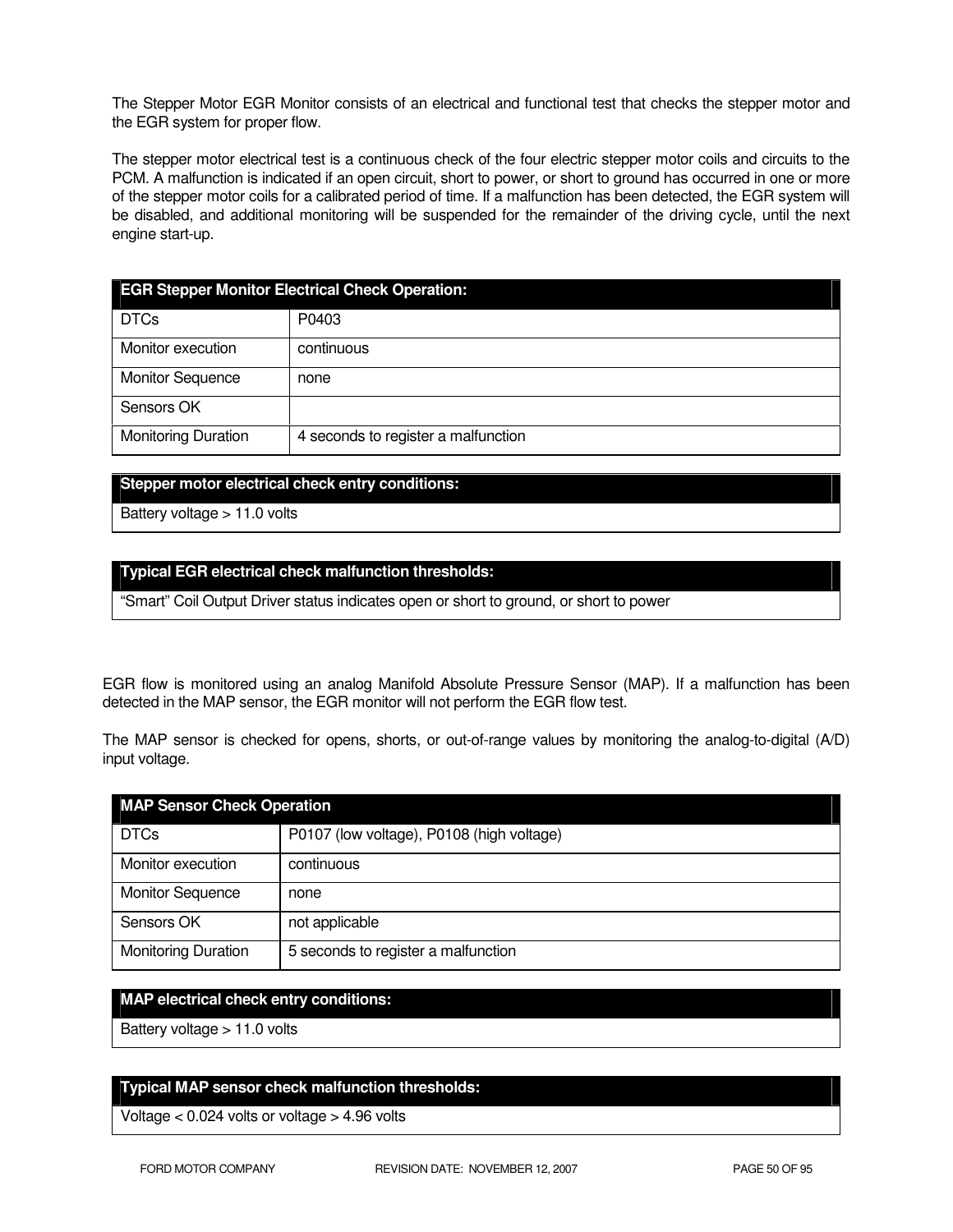The MAP sensor is also checked for rational values. The value of inferred MAP is checked against the actual value of MAP at idle, under steady load conditions.

| <b>MAP Sensor Rationality Check Operation</b> |                                     |  |
|-----------------------------------------------|-------------------------------------|--|
| <b>DTCs</b>                                   | P0106                               |  |
| Monitor execution                             | continuous                          |  |
| <b>Monitor Sequence</b>                       | None                                |  |
| Sensors OK                                    | not applicable                      |  |
| <b>Monitoring Duration</b>                    | 5 seconds to register a malfunction |  |

| <b>Typical MAP Rationality check entry conditions:</b> |         |          |
|--------------------------------------------------------|---------|----------|
| <b>Entry Conditions</b>                                | Minimum | Maximum  |
| Change in load                                         |         | 5%       |
| Engine rpm                                             | 500 rpm | 2500 rpm |
| Closed throttle                                        |         |          |

## **Typical MAP Rationality check malfunction thresholds:**

Difference between inferred MAP and actual MAP > 12 in Hg

After the vehicle has warmed up and normal EGR rates are being commanded by the PCM, the EGR flow check is performed. The flow test is performed once per drive-cycle when a minimum amount of EGR is requested and the remaining entry conditions required to initiate the test are satisfied. If a malfunction is detected, the EGR system as well as the EGR monitor is disabled until the next engine start-up.

The EGR flow test is done by observing the behavior of two different values of MAP - the analog MAP sensor reading, and inferred MAP, (MAP calculated from the Mass Air Flow Sensor, throttle position, rpm, BARO, etc.). During normal, steady-state operating conditions, EGR is intrusively commanded on to a specified percentage. Then, EGR is commanded off. If the EGR system is working properly, there is a significant difference in both the observed and the calculated values of MAP, between the EGR-on and the EGR-off states.

When the flow test entry condition have been satisfied, EGR is commanded to flow at a calibrated test rate (about 10%). At this time, the value of MAP is recorded (EGR-On MAP). The value of inferred MAP EGR-On IMAP is also recorded. Next the EGR is commanded off (0%). Again, the value of MAP is recorded (EGR-Off MAP). The value of EGR-Off IMAP is also recorded. Typically, 7 such On/Off samples are taken. After all the samples have been taken, the average EGR-On MAP, EGR-On IMAP, EGR-Off MAP and EGR-Off IMAP values are stored.

Next, the differences between the EGR-On and EGR-Off values are calculated:

| $MAP$ -delta = EGR-On MAP - EGR-Off MAP       | (analog MAP)   |
|-----------------------------------------------|----------------|
| $IMAP$ delta = EGR-On $IMAP$ - EGR-Off $IMAP$ | (inferred MAP) |

If the sum of MAP-delta and IMAP-delta exceeds a maximum threshold or falls below a minimum threshold, a P0400 high or low flow malfunction is registered.

As an additional check, if the EGR-On MAP exceeds a maximum threshold (BARO - a calibrated value), a P0400 low flow malfunction is registered. This test detects reduced EGR flow on systems where the MAP pickup point is not located in the intake manifold, but is located just upstream of the EGR valve, in the EGR delivery tube.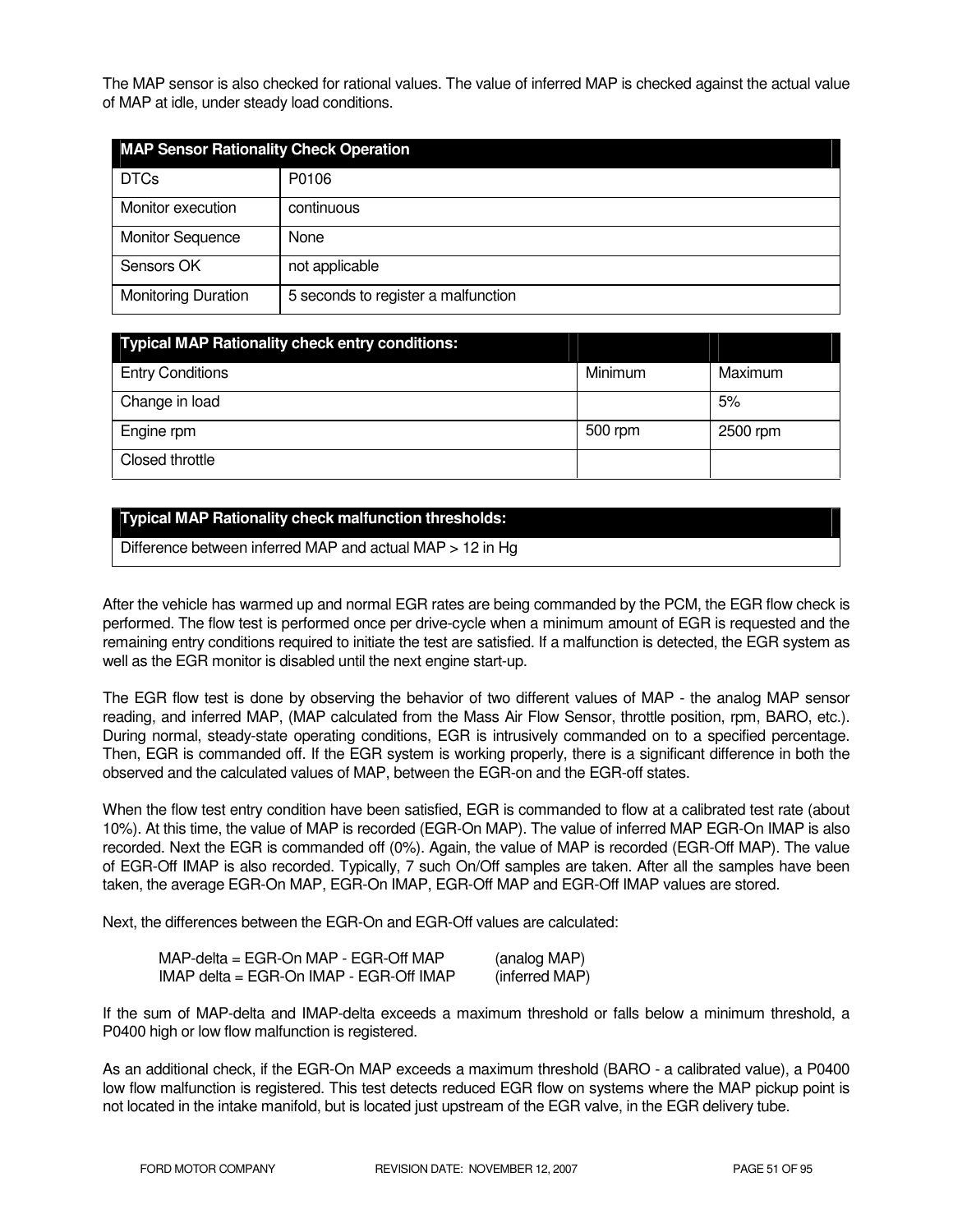Note: BARO is inferred at engine startup using the KOEO MAP sensor reading. It is updated during high, partthrottle, high rpm engine operation.

| <b>EGR Flow Check Operation:</b> |                                                          |  |
|----------------------------------|----------------------------------------------------------|--|
| <b>DTCs</b>                      | P0400                                                    |  |
| Monitor execution                | once per driving cycle                                   |  |
| <b>Monitor Sequence</b>          | None                                                     |  |
| Sensors OK                       | CPS, ECT, IAT, MAF, MAP, TP, BARO not available yet      |  |
| <b>Monitoring Duration</b>       | 15 seconds to register a malfunction (assumes 4 samples) |  |

| <b>Typical EGR flow check entry conditions:</b>                                             |                        |               |
|---------------------------------------------------------------------------------------------|------------------------|---------------|
| <b>Entry Condition</b>                                                                      | Minimum                | Maximum       |
| <b>Desired EGR Mass Flow</b>                                                                | $> 0$ lb/min           |               |
| Engine RPM                                                                                  | 1450 rpm               | 2700 rpm      |
| Inferred Ambient Air Temperature                                                            | $20^{\circ}$ F         | 140 °F        |
| <b>Engine Coolant Temperature</b>                                                           | 164 <sup>°</sup> F     |               |
| <b>Relative Throttle Position</b>                                                           | 0.09 volts             | 0.6 volts     |
| Engine Load                                                                                 | 42%                    | 63%           |
| Vehicle Speed                                                                               | 47 mph                 | 56 mph        |
| Engine RPM Steady (change/0.050 sec)                                                        |                        | 50 rpm        |
| Throttle Position Steady (change/0.050 sec)                                                 |                        | $0.024$ volts |
| Engine Load Steady (change/0.050 sec)                                                       |                        | 1.5%          |
| <b>BARO</b>                                                                                 | 22.5 "Hg               |               |
| O2 sensor tests not running: amplitude test, open-<br>loop downstream forced-excursion test |                        |               |
| No accessory state changes:                                                                 | Neutral/Drive,         |               |
|                                                                                             | A/C On/Off,            |               |
|                                                                                             | Low Speed Fan On/Off,  |               |
|                                                                                             | Power Steering On/Off, |               |
|                                                                                             | High Speed Fan On/Off  |               |

# **Typical EGR flow check malfunction thresholds:**

Sum of MAP-delta and IMAP delta < 0.62 " Hg or Sum of MAP-delta and IMAP delta > 8.00 " Hg or EGR-On  $MAP > BARO - 0$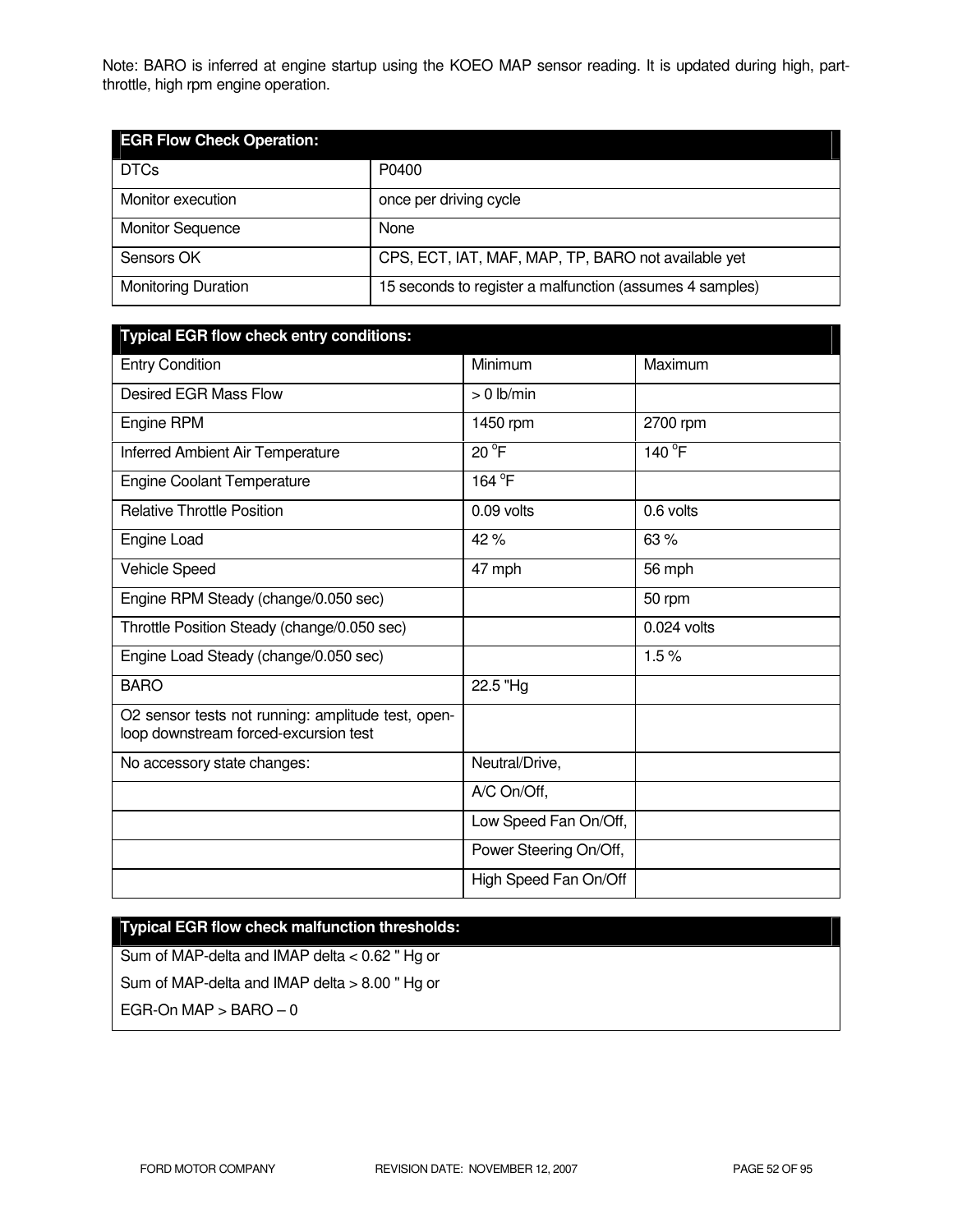| <b>J1979 Mode \$06 Data</b>                                                                                                          |         |                                                         |       |
|--------------------------------------------------------------------------------------------------------------------------------------|---------|---------------------------------------------------------|-------|
| Test ID                                                                                                                              | Comp ID | Description for J1850                                   | Units |
| \$4E                                                                                                                                 | \$31    | Sum of MAP-delta and IMAP delta and max. threshold      | in Hg |
| \$4E                                                                                                                                 | \$31    | Sum of MAP-delta and IMAP delta and min. threshold      | in Hg |
| \$4F                                                                                                                                 | \$00    | EGR-On MAP and max threshold                            | in Hg |
| Conversion for Test ID 4E and 4F: Take value and multiply result by 0.0078125 to get inches of Hg. The<br>result is always positive. |         |                                                         |       |
| Monitor ID                                                                                                                           | Test ID | Description for CAN                                     | Units |
| \$33                                                                                                                                 | \$80    | Sum of MAP-delta and IMAP delta, min and max thresholds | kPa   |
| \$33                                                                                                                                 | \$81    | EGR-On MAP and max threshold                            | kPa   |

## **I/M Readiness Indication**

If the inferred ambient temperature is less than 20  $^{\circ}$ F, greater than 130  $^{\circ}$ F, or the altitude is greater than 8,000 feet (BARO < 22.5 "Hg), the EGR flow test cannot be reliably done. In these conditions, the EGR flow test is suspended and a timer starts to accumulate the time in these conditions. If the vehicle leaves these extreme conditions, the timer starts decrementing, and, if conditions permit, will attempt to complete the EGR flow monitor. If the timer reaches 500 seconds, the EGR flow test is disabled for the remainder of the current driving cycle and the EGR Monitor I/M Readiness bit will be set to a "ready" condition after one such driving cycle. Starting in the 2002 MY, vehicles will require two such driving cycles for the EGR Monitor I/M Readiness bit to be set to a "ready" condition.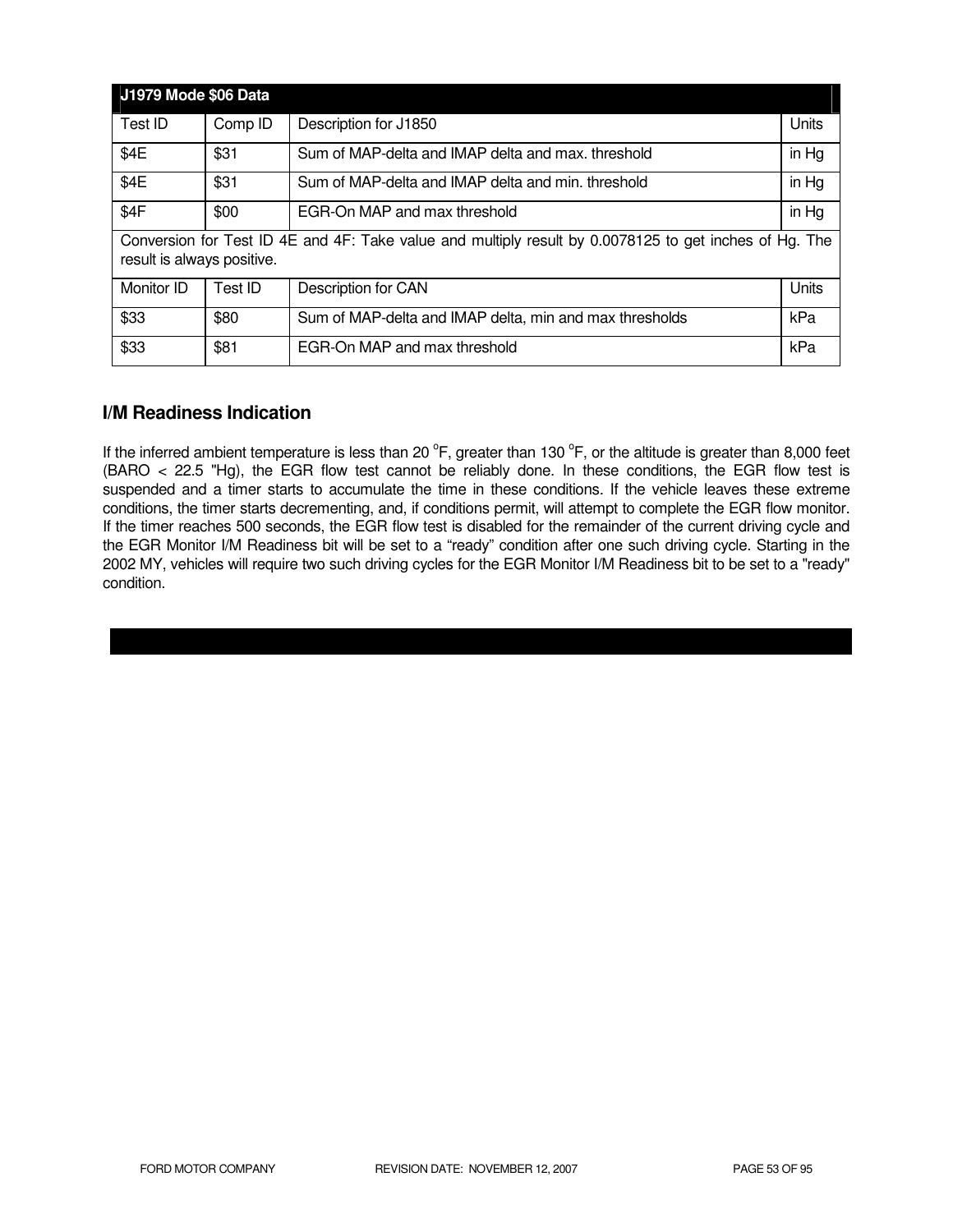# PCV System Monitor

Ford plans to comply with the PCV monitoring requirements by modifying the current PCV system design. The PCV valve will be installed into the rocker cover using a quarter-turn cam-lock design to prevent accidental disconnection. High retention force molded plastic lines will be used from the PCV valve to the intake manifold. The diameter of the lines and the intake manifold entry fitting will be increased so that inadvertent disconnection of the lines after a vehicle is serviced will cause either an immediate engine stall or will not allow the engine to be restarted. Some vehicles will incorporate such designs beginning in the 2001 MY. In the event that the vehicle does not stall if the line between the intake manifold and PCV valve is inadvertently disconnected, the vehicle will have a large vacuum leak that will cause the vehicle to run lean at idle. This will illuminate the MIL after two consecutive driving cycles and will store one or more of the following codes: Lack of O2 sensor switches, Bank1 (P1131 or P2195), Lack of O2 sensor switches Bank 2 (P1151 or P2197), Fuel System Lean, Bank1 (P0171),, Fuel System Lean, Bank 2 (P0174)

## Thermostat Monitor

Ford plans to comply with the thermostat monitoring requirement by using a slightly-modified version of the current "Insufficient temperature for closed-loop" test (P0125 or P0128). If the engine is being operated in a manner that is generating sufficient heat, the engine coolant temperature (ECT) or cylinder head temperature (CHT) should warm up in a predictable manner. A timer is incremented while the engine is at moderate load and vehicle speed is above a calibrated limit. The target/minimum timer value is based on ambient air temperature at start-up. If the timer exceeds the target time and ECT/CHT has not warmed up to the target temperature, a malfunction is indicated. The test runs if the start-up IAT temperature is below the target temperature. A 2-hour engine-off soak time is required to erase a pending or confirmed DTC. This feature prevents false-passes where engine coolant temperature rises after the engine is turned off during a short engine-off soak. The target temperature is calibrated to the thermostat regulating temperature minus 20 °F. For a typical 195 °F thermostat, the warm-up temperature would be calibrated to 175  $\degree$ F. This test is being phased in starting in the 2000 MY. A vehicle, which is not part of the thermostat monitor phase-in, utilizes a 140  $\overline{P}$  warm-up temperature.

| <b>Insufficient Temperature for Closed Loop Check Operation:</b> |                                                                               |  |
|------------------------------------------------------------------|-------------------------------------------------------------------------------|--|
| <b>DTCs</b>                                                      | P0125 or P0128                                                                |  |
| Monitor execution                                                | Once per driving cycle                                                        |  |
| <b>Monitor Sequence</b>                                          | None                                                                          |  |
| <b>Monitoring Duration</b>                                       | 300 to 800 seconds within test entry conditions, based on ambient temperature |  |

| Typical P0125/P0128 check entry conditions:           |                |                  |
|-------------------------------------------------------|----------------|------------------|
| <b>Entry Condition</b>                                | Minimum        | Maximum          |
| Vehicle speed                                         | 15 mph         |                  |
| Intake Air Temp at Start-up                           | $20^{\circ}$ F | Target ECT temp. |
| Engine Load                                           | 30%            |                  |
| Engine off (soak) time to clear pending/confirmed DTC | 2 hours        |                  |

## **Typical P0125/P0128 check malfunction thresholds:**

Time period expired without reaching 175 °F target ECT temperature.

Time period is 300 to 800 seconds based on ambient temperature at start-up.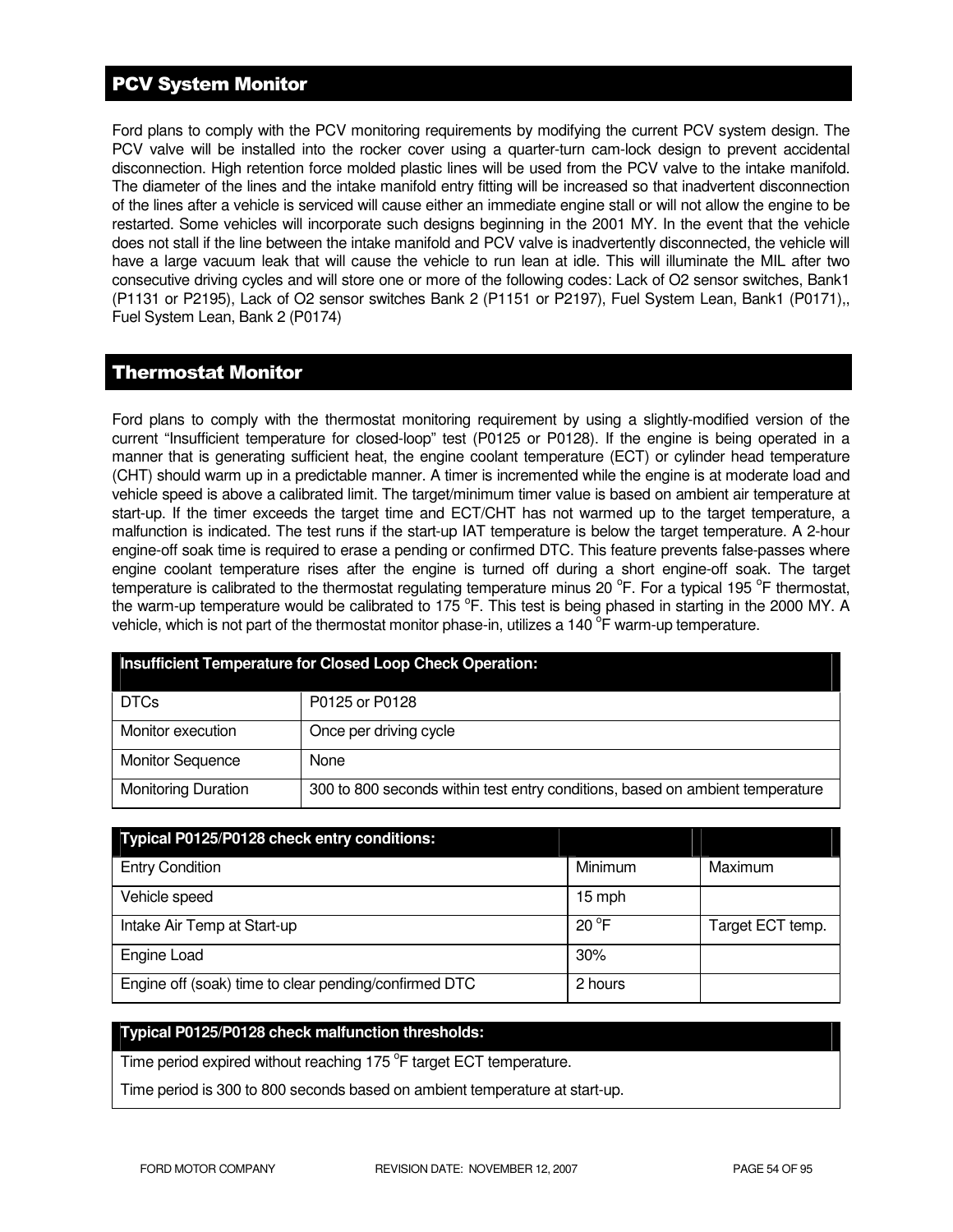# Electronic Throttle Control

The Gen 2 Electronic Throttle Control system uses a strategy that delivers output shaft torque, based on driver demand, utilizing an electronically controlled throttle body. Gen 2 ETC strategy was developed mainly to improve fuel economy. This is possible by decoupling throttle angle (produces engine torque) from pedal position (driver demand). This allows the powertrain control strategy to optimize fuel control and transmission shift schedules while delivering the requested wheel torque. Gen 2 ETC is being introduced on the 2003 MY Lincoln LS and Ford Thunderbird.



Because safety is a major concern with ETC systems, a complex safety monitor strategy (hardware and software) was developed. The monitor system is distributed across two processors: the main powertrain control processor and a monitoring processor called an Enhanced-Quizzer (E-Quizzer) processor.

The primary monitoring function is performed by the Independent Plausibility Check (IPC) software, which resides on the main processor. It is responsible for determining the driver-demanded torque and comparing it to an estimate of the actual torque delivered. If the generated torque exceeds driver demand by specified amount, the IPC takes appropriate mitigating action.

Since the IPC and main controls share the same processor, they are subject to a number of potential, commonfailure modes. Therefore, the E-Quizzer processor was added to redundantly monitor selected PCM inputs and to act as an intelligent watchdog and monitor the performance of the IPC and the main processor. If it determines that the IPC function is impaired in any way, it takes appropriate Failure Mode and Effects Management (FMEM) actions.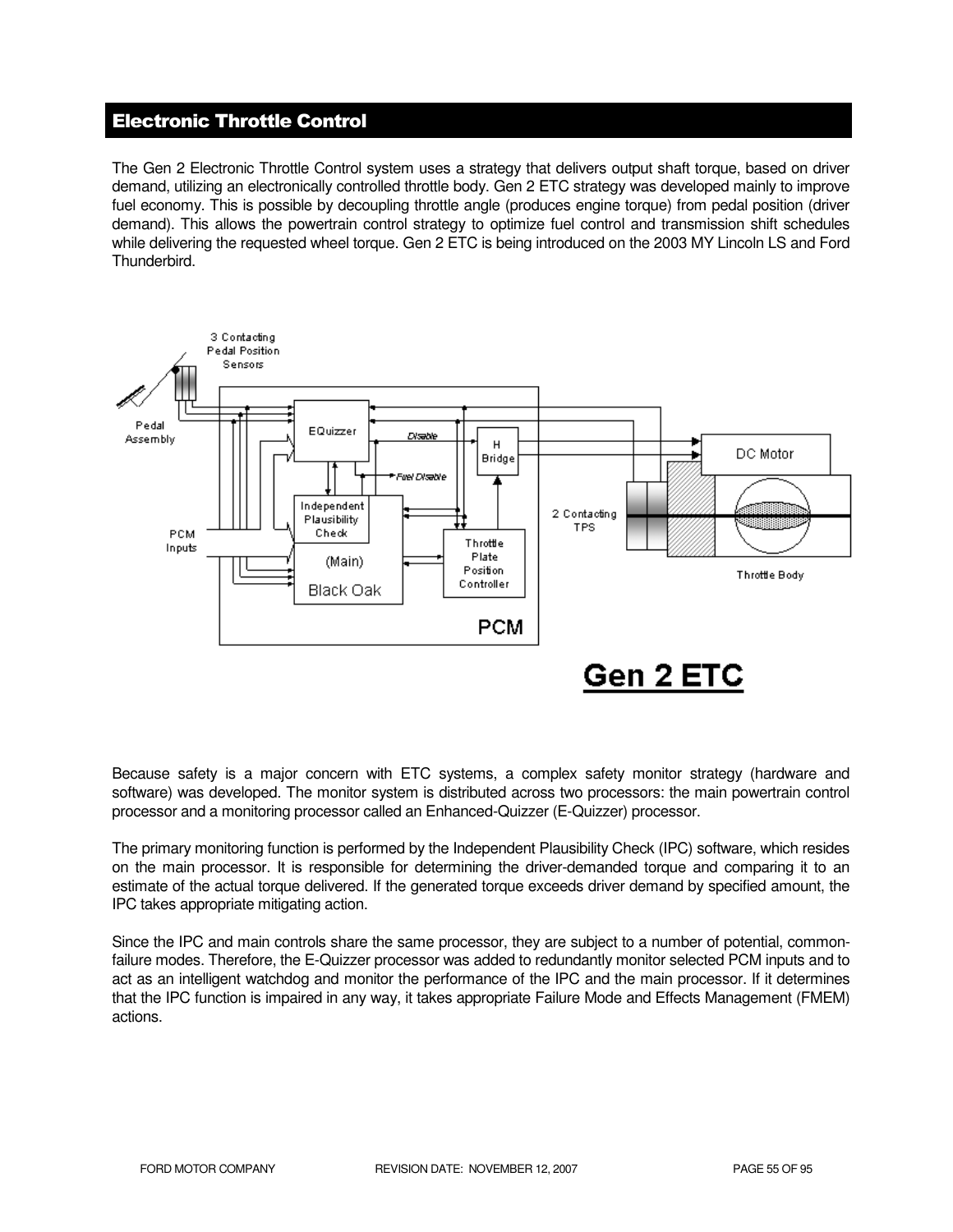| <b>ETC System Failure Mode and Effects Management:</b> |                                                                                                                                                                                                                                                                                                                                                                                                                                                                                                                                                                                                                                                                                                      |  |
|--------------------------------------------------------|------------------------------------------------------------------------------------------------------------------------------------------------------------------------------------------------------------------------------------------------------------------------------------------------------------------------------------------------------------------------------------------------------------------------------------------------------------------------------------------------------------------------------------------------------------------------------------------------------------------------------------------------------------------------------------------------------|--|
| Effect                                                 | Failure Mode                                                                                                                                                                                                                                                                                                                                                                                                                                                                                                                                                                                                                                                                                         |  |
| No Effect on Driveability                              | A loss of redundancy or loss of a non-critical input could result in a fault that does not affect<br>driveability. The ETC light will turn on, but the throttle control and torque control systems will<br>function normally.                                                                                                                                                                                                                                                                                                                                                                                                                                                                        |  |
| Disable Speed Control                                  | If certain failures are detected, speed control will be disabled. Throttle control and torque<br>control will continue to function normally.                                                                                                                                                                                                                                                                                                                                                                                                                                                                                                                                                         |  |
| RPM Guard w/ Pedal<br>Follower                         | In this mode, torque control is disabled due to the loss of a critical sensor or PCM fault. The<br>throttle is controlled in pedal-follower mode as a function of the pedal position sensor input<br>only. A maximum allowed RPM is determined based on pedal position (RPM Guard.) If the<br>actual RPM exceeds this limit, spark and fuel are used to bring the RPM below the limit. The<br>ETC light and the MIL are turned on in this mode and a P2106 is set. EGR, VCT, and IMRC<br>outputs are set to default values.                                                                                                                                                                          |  |
| <b>RPM Guard w/ Default</b><br>Throttle                | In this mode, the throttle plate control is disabled due to the loss of Throttle Position, the<br>Throttle Plate Position Controller, or other major Electronic Throttle Body fault. A default<br>command is sent to the TPPC, or the H-bridge is disabled. Depending on the fault detected,<br>the throttle plate is controlled or springs to the default (limp home) position. A maximum<br>allowed RPM is determined based on pedal position (RPM Guard.) If the actual RPM<br>exceeds this limit, spark and fuel are used to bring the RPM below the limit. The ETC light<br>and the MIL are turned on in this mode and a P2110 is set. EGR, VCT, and IMRC outputs<br>are set to default values. |  |
| RPM Guard w/ Forced<br>High Idle                       | This mode is caused by the loss of 2 or 3 pedal position sensor inputs due to sensor, wiring,<br>or PCM faults. The system is unable to determine driver demand, and the throttle is controlled<br>to a fixed high idle airflow. There is no response to the driver input. The maximum allowed<br>RPM is a fixed value (RPM Guard.) If the actual RPM exceeds this limit, spark and fuel are<br>used to bring the RPM below the limit. The ETC light and the MIL are turned on in this mode<br>and a P2104 is set. EGR, VCT, and IMRC outputs are set to default values.                                                                                                                             |  |
| Shutdown                                               | If a significant processor fault is detected, the monitor will force vehicle shutdown by disabling<br>all fuel injectors. The ETC light and the MIL are turned on in this mode and a P2105 is set.                                                                                                                                                                                                                                                                                                                                                                                                                                                                                                   |  |
|                                                        | Note: ETC illuminates or displays a message on the message center immediately, MIL<br>illuminates after 2 driving cycles                                                                                                                                                                                                                                                                                                                                                                                                                                                                                                                                                                             |  |

## Electronic Throttle Monitor

| <b>Electronic Throttle Monitor Operation:</b> |                                                                                                                                                        |  |
|-----------------------------------------------|--------------------------------------------------------------------------------------------------------------------------------------------------------|--|
| <b>DTCs</b>                                   | P0606 - PCM processor failure (MIL, ETC light)                                                                                                         |  |
|                                               | P2106 – ETC FMEM – forced limited power; sensor fault: MAF, one TP, CKP, TSS,<br>OSS, stuck throttle, throttle actuator circuit fault (MIL, ETC light) |  |
|                                               | P2110 - ETC FMEM - forced limited rpm; two TPs failed; TPPC detected fault (MIL,<br>ETC light)                                                         |  |
|                                               | P2104 – ETC FMEM – forced idle, two or three pedal sensors failed (MIL, ETC light)                                                                     |  |
|                                               | P2105 - ETC FMEM - forced engine shutdown; EQuizzer detected fault (MIL, ETC<br>light)                                                                 |  |
|                                               | U0300 – ETC software version mismatch, IPC, EQuizzer or TPPC (MIL, ETC light)                                                                          |  |
| Monitor execution                             | Continuous                                                                                                                                             |  |
| <b>Monitor Sequence</b>                       | None                                                                                                                                                   |  |
| Sensors OK                                    | not applicable                                                                                                                                         |  |
| <b>Monitoring Duration</b>                    | < 1 seconds to register a malfunction                                                                                                                  |  |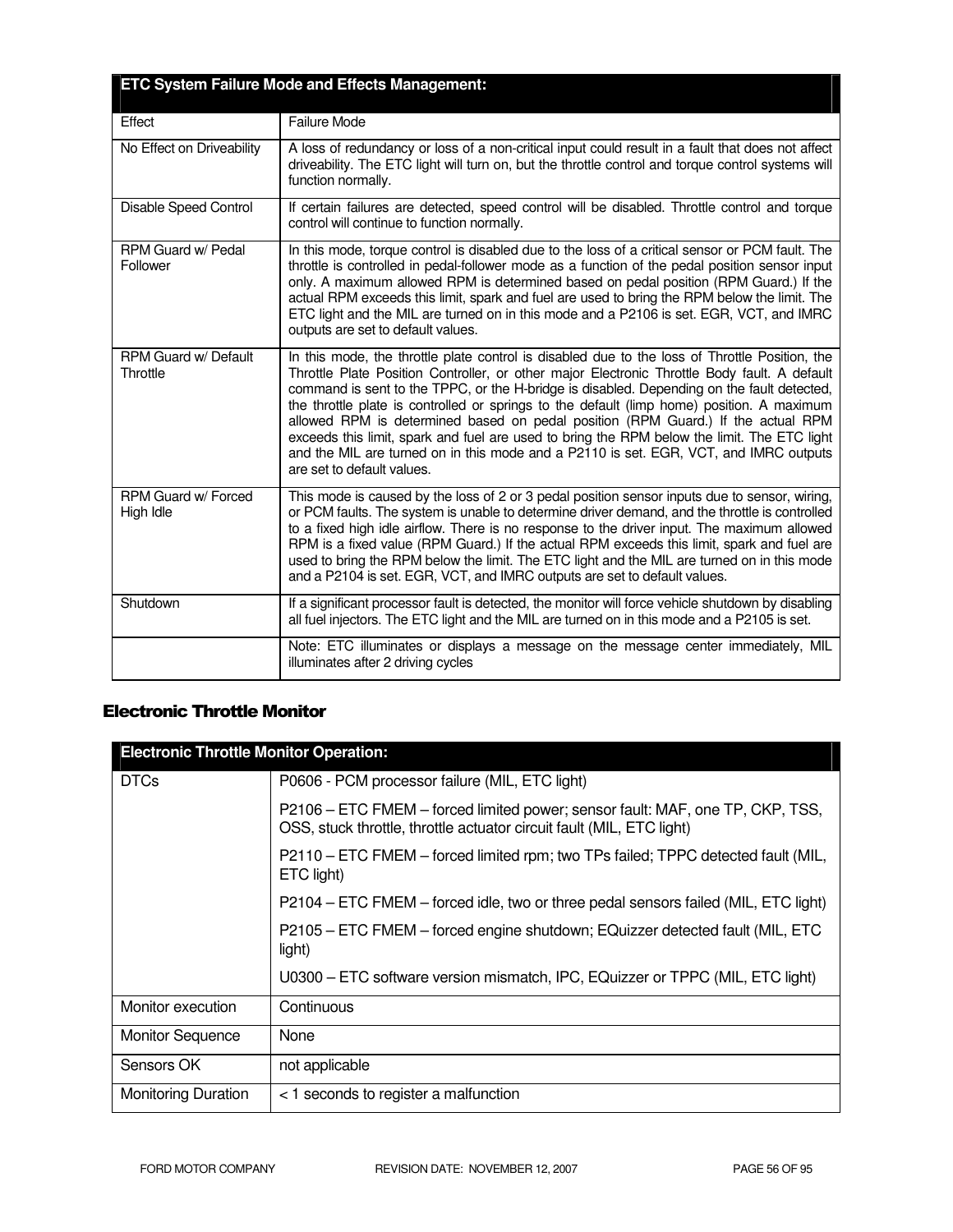| <b>Accelerator Pedal Position Sensor Check Operation:</b> |                                                              |  |
|-----------------------------------------------------------|--------------------------------------------------------------|--|
| <b>DTCs</b>                                               | P2122, P2123 - APP D circuit continuity (ETC light, non-MIL) |  |
|                                                           | P2121 - APP D range/performance (ETC light, non-MIL)         |  |
|                                                           | P2138 - APP D / APP E correlation (ETC light, non-MIL)       |  |
|                                                           | P2127, P2128 - APP E circuit continuity (ETC light, non-MIL) |  |
|                                                           | P2126 – APP E range/performance (ETC light, non-MIL)         |  |
|                                                           | P2140 - APP E / APP F correlation (ETC light, non-MIL)       |  |
|                                                           | P2132, P2133 - APP F circuit continuity (ETC light, non-MIL) |  |
|                                                           | P2131 - APP F range/performance (ETC light, non-MIL)         |  |
|                                                           | P2139 - APP D / APP F correlation (ETC light, non-MIL)       |  |
| Monitor execution                                         | continuous                                                   |  |
| <b>Monitor Sequence</b>                                   | none                                                         |  |
| Sensors OK                                                | not applicable                                               |  |
| <b>Monitoring Duration</b>                                | < 1 seconds to register a malfunction                        |  |

## **APP sensor check malfunction thresholds:**

Circuit continuity - Voltage < 0.25 volts or voltage > 4.75 volts

Correlation and range/performance – sensor disagreement between processors (PCM and EQuizzer)

| <b>Throttle Position Sensor Check Operation:</b> |                                                         |  |
|--------------------------------------------------|---------------------------------------------------------|--|
| <b>DTCs</b>                                      | P0122, P0123 - TP A circuit continuity (MIL, ETC light) |  |
|                                                  | P0121 - TP A range/performance (non-MIL)                |  |
|                                                  | P2135 - TP A / TP B correlation (ETC light, non-MIL)    |  |
|                                                  | P0222, P0223 - TP B circuit continuity (MIL, ETC light) |  |
|                                                  | P0221 - TP B range/performance (non-MIL)                |  |
| Monitor execution                                | Continuous                                              |  |
| <b>Monitor Sequence</b>                          | None                                                    |  |
| Sensors OK                                       | not applicable                                          |  |
| <b>Monitoring Duration</b>                       | < 1 seconds to register a malfunction                   |  |

## **TP sensor check malfunction thresholds:**

Circuit continuity - Voltage < 0.25 volts or voltage > 4.75 volts

Correlation and range/performance – sensor disagreement between processors (PCM and EQuizzer), TP inconsistent with TPPC throttle plate position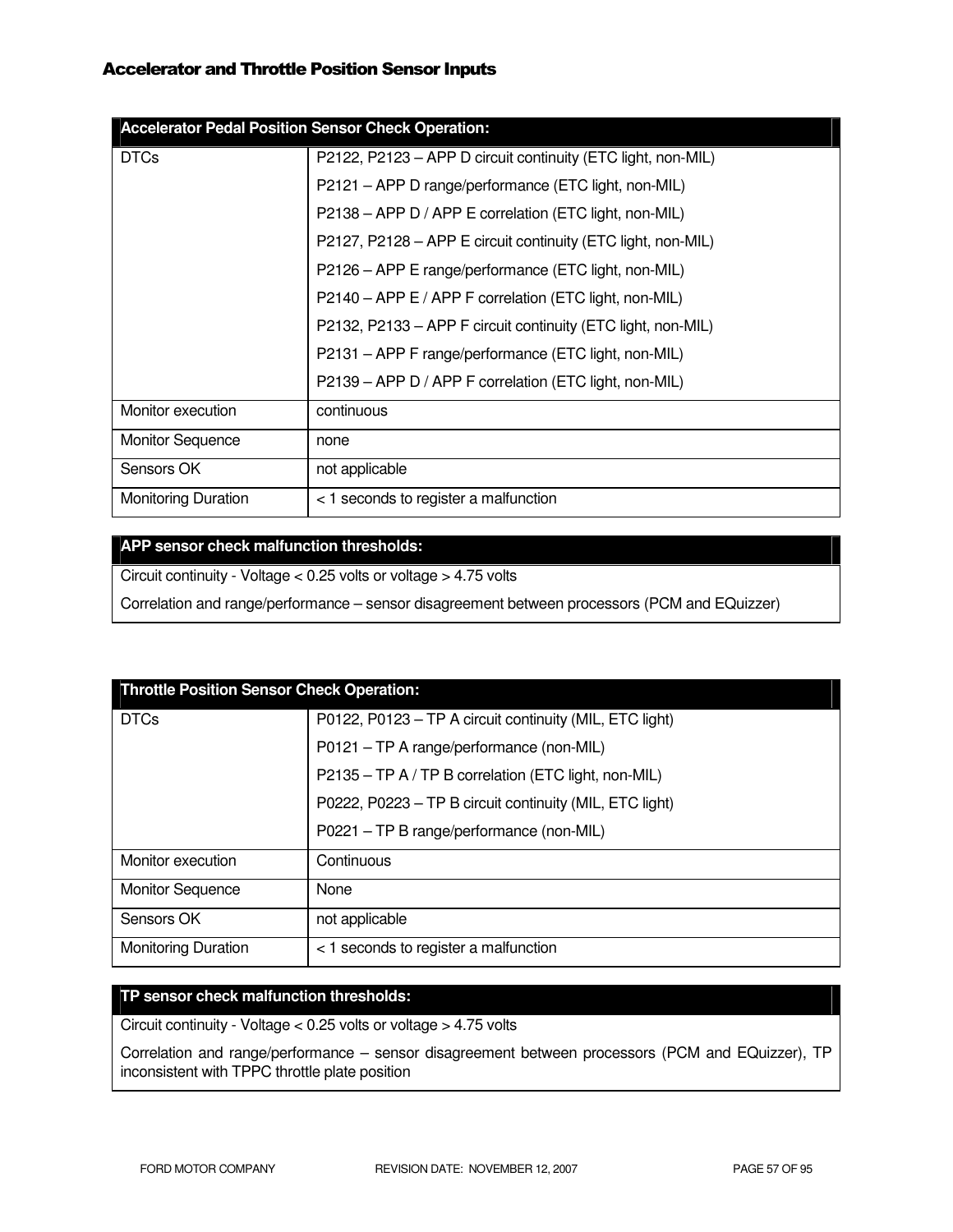## Throttle Plate Position Controller (TPPC) Outputs

The purpose of the TPPC is to control the throttle position to the desired throttle angle. It is a separate chip embedded in the PCM. The desired angle is communicated from the main CPU via a 312.5 Hz duty cycle signal. The TPPC interprets the duty cycle signal as follows:

0% <= DC < 5% - Out of range, limp home default position.

5% <= DC < 6% - Commanded default position, closed.

6% <= DC < 7% - Commanded default position. Used for key-on, engine off.

7% <= DC < 10% - Closed against hard-stop. Used to learn zero throttle angle position (hard-stop) after key-up

10%  $\lt$  DC  $\lt$  =92% - Normal operation, between 0 degrees (hard-stop) and 82%, 10% duty cycle = 0 degrees throttle angle, 92% duty cycle = 82 degrees throttle angle.

92% < DC <= 96% - Wide Open Throttle, 82 to 86 degrees throttle angle.

96% < DC <= 100% - Out of Range, limp home default position

The desired angle is relative to the hard-stop angle. The hard-stop angle is learned during each key-up process before the main CPU requests the throttle plate to be closed against the hard-stop. The output of the TPPC is a voltage request to the H-driver (also in PCM). The H driver is capable of positive or negative voltage to the Electronic Throttle Body Motor.

| <b>Throttle Plate Controller Check Operation:</b> |                                                                                                                              |  |
|---------------------------------------------------|------------------------------------------------------------------------------------------------------------------------------|--|
| <b>DTCs</b>                                       | P2107 - processor test (MIL)                                                                                                 |  |
|                                                   | P2111 – throttle actuator system stuck open (MIL,)                                                                           |  |
|                                                   | P2112 – throttle actuator system stuck closed (MIL)                                                                          |  |
|                                                   | P2100 – throttle actuator circuit open, short to power, short to ground (MIL,)                                               |  |
|                                                   | P2101 - throttle actuator range/performance test (MIL)                                                                       |  |
|                                                   | Note: For all the above DTCs, in addition to the MIL, the ETC light will be on for<br>the fault that caused the FMEM action. |  |
| Monitor execution                                 | Continuous                                                                                                                   |  |
| <b>Monitor Sequence</b>                           | None                                                                                                                         |  |
| <b>Monitoring Duration</b>                        | < 5 seconds to register a malfunction                                                                                        |  |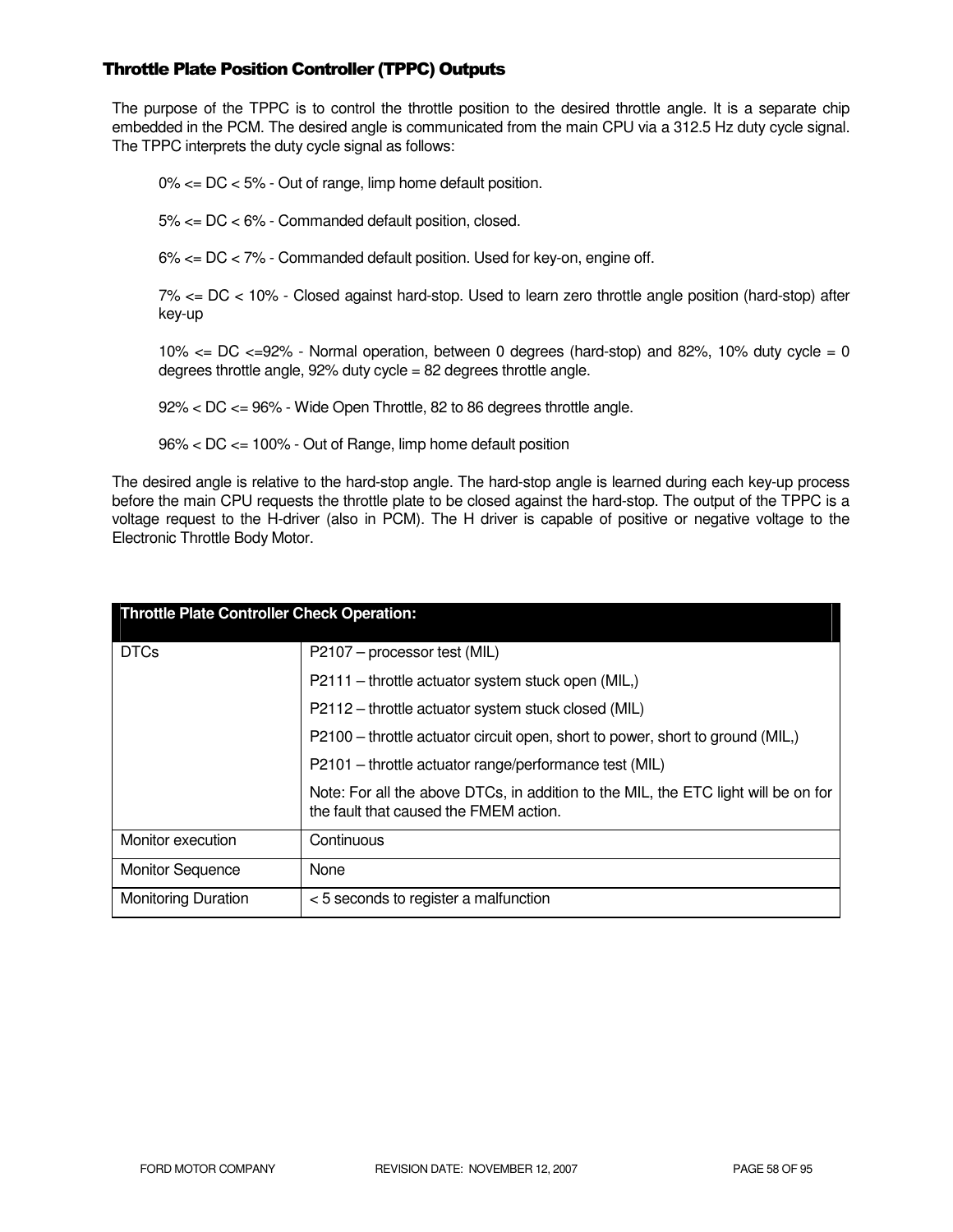## Comprehensive Component Monitor - Engine

## Engine Inputs

Analog inputs such as Intake Air Temperature (P0112, P0113), Engine Coolant Temperature (P0117, P0118), Cylinder Head Temperature (P1289. P1290), Mass Air Flow (P0102, P0103) and Throttle Position (P0122, P0123, P1120), Fuel Temperature (P0182, P0183), Engine Oil Temperature (P0197, P0198), Fuel Rail Pressure (p0192, P0193) are checked for opens, shorts, or rationality by monitoring the analog -to-digital (A/D) input voltage.

| <b>Engine Coolant Temperature Sensor Check Operation:</b> |                                       |  |
|-----------------------------------------------------------|---------------------------------------|--|
| <b>DTCs</b>                                               | P0117 (low input), P0118 (high input) |  |
| Monitor execution                                         | continuous                            |  |
| <b>Monitor Sequence</b>                                   | None                                  |  |
| Sensors OK                                                | not applicable                        |  |
| <b>Monitoring Duration</b>                                | 5 seconds to register a malfunction   |  |

#### **Typical ECT sensor check malfunction thresholds:**

Voltage  $< 0.244$  volts or voltage  $> 4.96$  volts

The ECT rationality test checks to make sure that ECT is not stuck high in a range that causes other OBD to be disabled. If after a long soak, ECT is very high  $(>230\text{ °F})$  and is also much higher than IAT at start, it is assumed that ECT is stuck high.

| <b>ECT Sensor Rationality Check Operation:</b> |                                       |  |
|------------------------------------------------|---------------------------------------|--|
| <b>DTCs</b>                                    | P0116 (ECT stuck high)                |  |
| Monitor execution                              | Once per driving cycle                |  |
| <b>Monitor Sequence</b>                        | None                                  |  |
| Sensors OK                                     | ECT, CHT, IAT                         |  |
| <b>Monitoring Duration</b>                     | 100 seconds to register a malfunction |  |

| <b>Typical ECT Sensor Rationality check entry conditions:</b> |                  |         |
|---------------------------------------------------------------|------------------|---------|
| <b>Entry Condition</b>                                        | Minimum          | Maximum |
| Engine-off time (soak time)                                   | 360 min          |         |
| Difference between ECT and IAT                                |                  | 50 deg  |
| <b>Engine Coolant Temperature</b>                             | 230 $^{\circ}$ F |         |

## **Typical ECT Sensor Rationality check malfunction thresholds:**

Catalyst, Misfire, Fuel System or HO2S Monitors have not run this drive cycle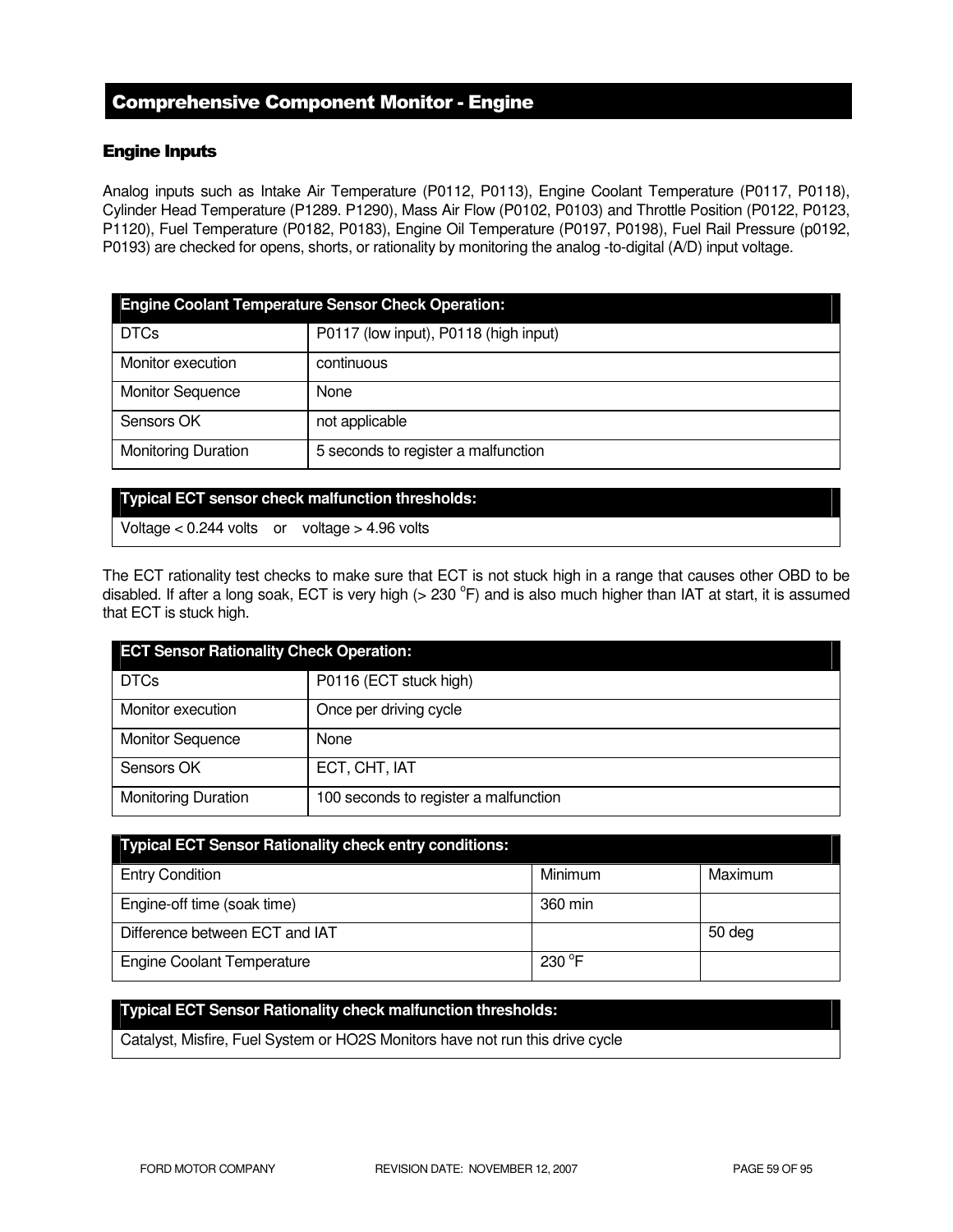Currently, vehicles use either an ECT sensor or CHT sensor, not both. The CHT sensor measures cylinder head metal temperature as opposed to engine coolant temperature. At lower temperatures, CHT temperature is equivalent to ECT temperature. At higher temperatures, ECT reaches a maximum temperature (dictated by coolant composition and pressure) whereas CHT continues to indicate cylinder head metal temperature. If there is a loss of coolant or air in the cooling system, the CHT sensor will still provides an accurate measure of cylinder head metal temperature. If a vehicle uses a CHT sensor, the PCM software calculates both CHT and ECT values for use by the PCM control and OBD systems.

| <b>Cylinder Head Temperature Sensor Check Operation:</b> |                                                                            |  |
|----------------------------------------------------------|----------------------------------------------------------------------------|--|
| <b>DTCs</b>                                              | P1289 (high input), P1290 (low input), P1299 (fail-safe cooling activated) |  |
| Monitor execution                                        | continuous                                                                 |  |
| <b>Monitor Sequence</b>                                  | none                                                                       |  |
| Sensors OK                                               | not applicable                                                             |  |
| <b>Monitoring Duration</b>                               | 5 seconds to register a malfunction                                        |  |

## **Typical CHT sensor check malfunction thresholds:**

Voltage  $< 0.244$  volts or voltage  $> 4.96$  volts

For P1299, MIL illuminates immediately if CHT > 270  $^{\circ}$  Fuel shut-off is activated to reduce engine and coolant temperature

| Intake Air Temperature Sensor Check Operation: |                                       |  |
|------------------------------------------------|---------------------------------------|--|
| <b>DTCs</b>                                    | P0112 (low input), P0113 (high input) |  |
| Monitor execution                              | continuous                            |  |
| <b>Monitor Sequence</b>                        | none                                  |  |
| Sensors OK                                     | not applicable                        |  |
| <b>Monitoring Duration</b>                     | 5 seconds to register a malfunction   |  |

# **Typical IAT sensor check malfunction thresholds:**

Voltage < 0.244 volts or voltage > 4.96 volts

| <b>Engine Oil Temperature Sensor Check Operation:</b> |                                       |  |
|-------------------------------------------------------|---------------------------------------|--|
| <b>DTCs</b>                                           | P0197 (low input), P0198 (high input) |  |
| Monitor execution                                     | continuous                            |  |
| <b>Monitor Sequence</b>                               | none                                  |  |
| Sensors OK                                            | not applicable                        |  |
| <b>Monitoring Duration</b>                            | 5 seconds to register a malfunction   |  |

## **Typical EOT sensor check malfunction thresholds:**

Voltage < 0.20 volts or voltage > 4.96 volts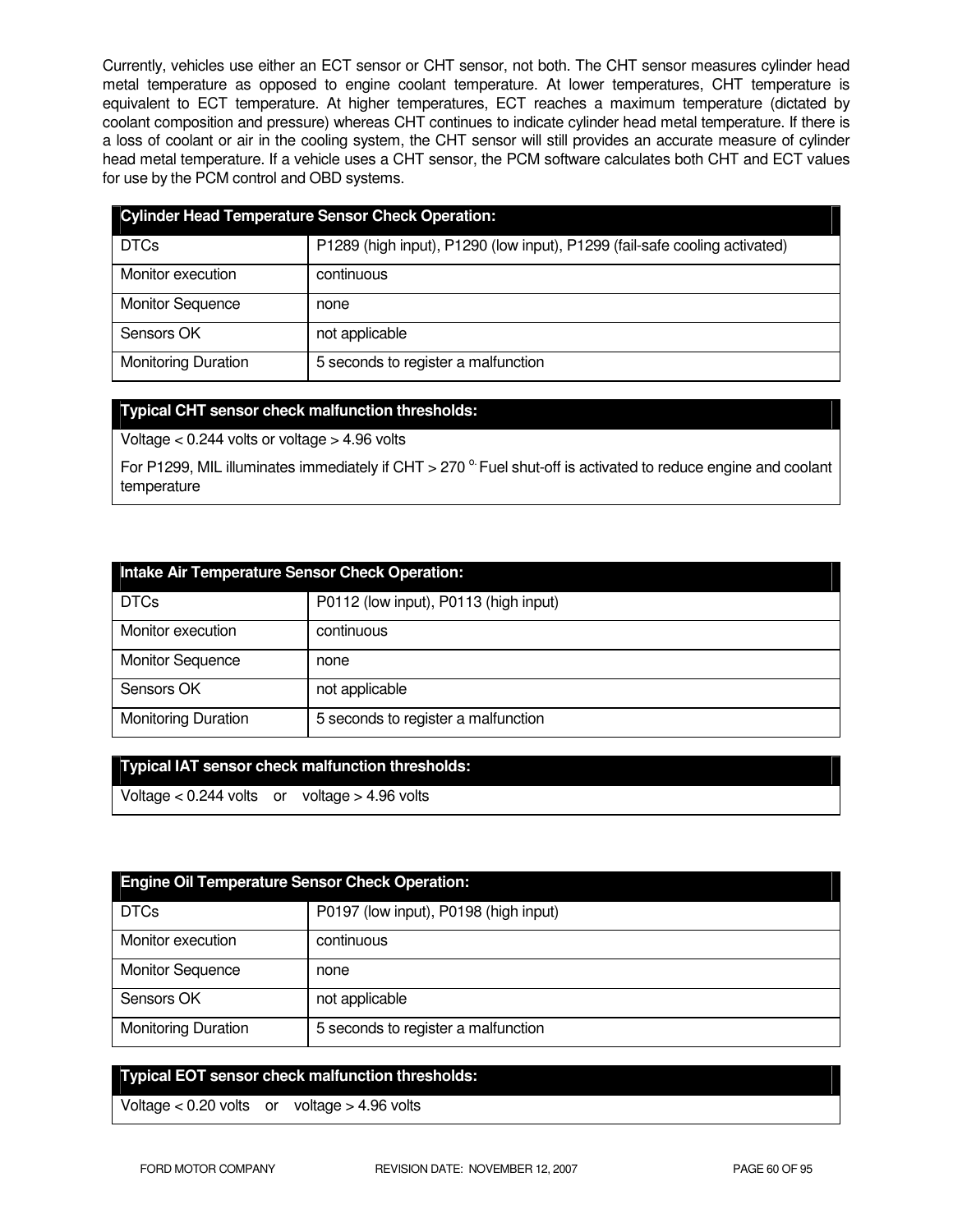| <b>Fuel Rail Pressure Sensor Check Operation:</b> |                                       |  |
|---------------------------------------------------|---------------------------------------|--|
| <b>DTCs</b>                                       | P0192 (low input), P0193 (high input) |  |
| Monitor execution                                 | continuous                            |  |
| <b>Monitor Sequence</b>                           | None                                  |  |
| Sensors OK                                        | not applicable                        |  |
| <b>Monitoring Duration</b>                        | 8 seconds to register a malfunction   |  |

#### **Typical FRP sensor check malfunction thresholds:**

Voltage < 0.049 volts or voltage > 4.88 volts

The FRP range/performance test checks to make sure that fuel rail pressure can be properly controlled by the electronic returnless fuel system. The FPS sensor is also checked for in-range failures that can be caused by loss of Vref to the sensor. Note that the FRP is referenced to manifold vacuum (via a hose) while the fuel rail pressure sensor is not referenced to manifold vacuum. It uses gage pressure. As a result, a mechanical gage in the fuel rail will display a different pressure than the FPR PID on a scan tool. The scan tool PID will read higher because of manifold vacuum.

| <b>FRP Range/Performance Check Operation:</b> |                                                       |  |
|-----------------------------------------------|-------------------------------------------------------|--|
| <b>DTCs</b>                                   | P0191 (FRP range/performance), P1090 (stuck in range) |  |
| Monitor execution                             | Continuous                                            |  |
| <b>Monitor Sequence</b>                       | None                                                  |  |
| Sensors OK                                    | <b>FRP</b>                                            |  |
| <b>Monitoring Duration</b>                    | 8 seconds to register a malfunction                   |  |

| Typical FRP Sensor Range/Performance check entry conditions: |         |         |  |
|--------------------------------------------------------------|---------|---------|--|
| <b>Entry Condition</b>                                       | Minimum | Maximum |  |
| Demand pressure reasonable                                   | 35 psig | 60 psig |  |
| Fuel level                                                   | 15%     |         |  |

## **Typical FRP Range/Performance check malfunction thresholds:**

Fuel pressure error (demand – actual pressure) > 40 psig

| <b>Typical FRP Sensor Stuck check entry conditions:</b> |         |            |
|---------------------------------------------------------|---------|------------|
| <b>Entry Condition</b>                                  | Minimum | Maximum    |
| FRP sensor input                                        | 0 psig  | 46 psig    |
| FRP input not moving                                    |         | psig / sec |

# **Typical FRP Stuck check malfunction thresholds:**

Fuel pressure error (demand – actual pressure) > 5 psig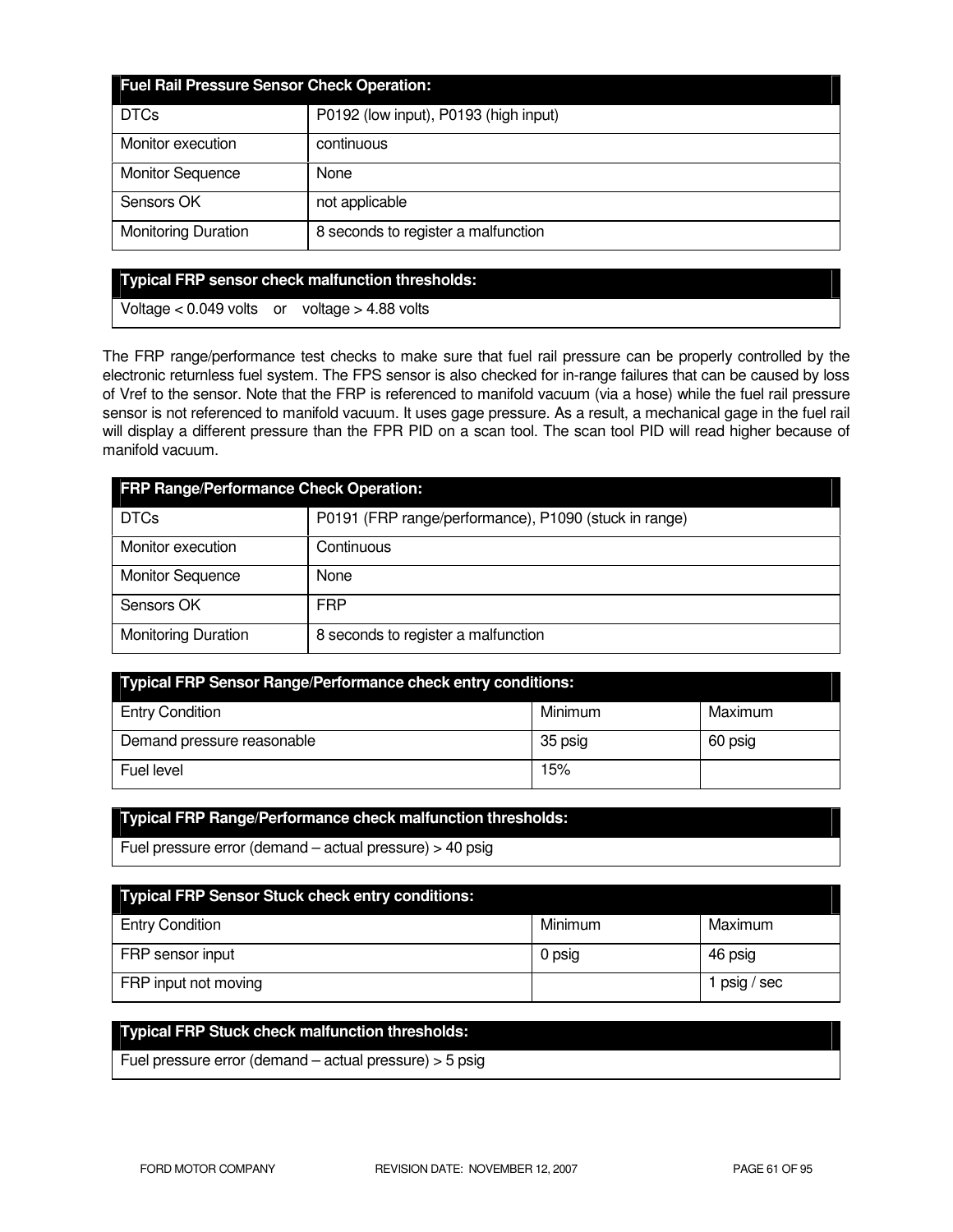| Throttle Position Sensor Check Operation: |                                                                        |  |
|-------------------------------------------|------------------------------------------------------------------------|--|
| <b>DTCs</b>                               | P0122 (low input), P0123 (high input), P1120 (closed throttle too low) |  |
| Monitor execution                         | continuous                                                             |  |
| <b>Monitor Sequence</b>                   | none                                                                   |  |
| Sensors OK                                | not applicable                                                         |  |
| <b>Monitoring Duration</b>                | 5 seconds to register a malfunction                                    |  |

**Typical TP sensor check malfunction thresholds:** 

Voltage < 0.20 volts or voltage > 4.80 volts or voltage < 0.488

| <b>MAF Sensor Check Operation:</b> |                                       |  |
|------------------------------------|---------------------------------------|--|
| <b>DTCs</b>                        | P0102 (low input), P0103 (high input) |  |
| Monitor execution                  | continuous                            |  |
| <b>Monitor Sequence</b>            | none                                  |  |
| Sensors OK                         | not applicable                        |  |
| <b>Monitoring Duration</b>         | 5 seconds to register a malfunction   |  |

## **Typical MAF sensor check malfunction thresholds:**

Voltage < 0.244 volts and engine running or voltage > 4.785 volts engine rpm < 4,000 rpm

The MAF and TP sensors are cross-checked to determine whether the sensor readings are rational and appropriate for the current operating conditions. (P1121/P0068)

| <b>MAF/TP Rationality Check Operation:</b> |                                        |  |
|--------------------------------------------|----------------------------------------|--|
| <b>DTCs</b>                                | P1121 or P0068                         |  |
| Monitor execution                          | Continuous                             |  |
| <b>Monitor Sequence</b>                    | None                                   |  |
| Sensors OK                                 |                                        |  |
| <b>Monitoring Duration</b>                 | 3 seconds within test entry conditions |  |

| <b>Typical MAF/TP rationality check entry conditions:</b> |                 |                     |  |
|-----------------------------------------------------------|-----------------|---------------------|--|
| <b>Entry Condition</b>                                    | Minimum         | Maximum             |  |
| Engine RPM                                                | 1000 rpm        | minimum of 3800 rpm |  |
| <b>Engine Coolant Temp</b>                                | 100 $\degree$ F |                     |  |

# **Typical MAF/TP rationality check malfunction thresholds:**  Load  $> 60\%$  and TP  $< 2.4$  volts or Load  $< 30\%$  and TP  $> 2.4$  volts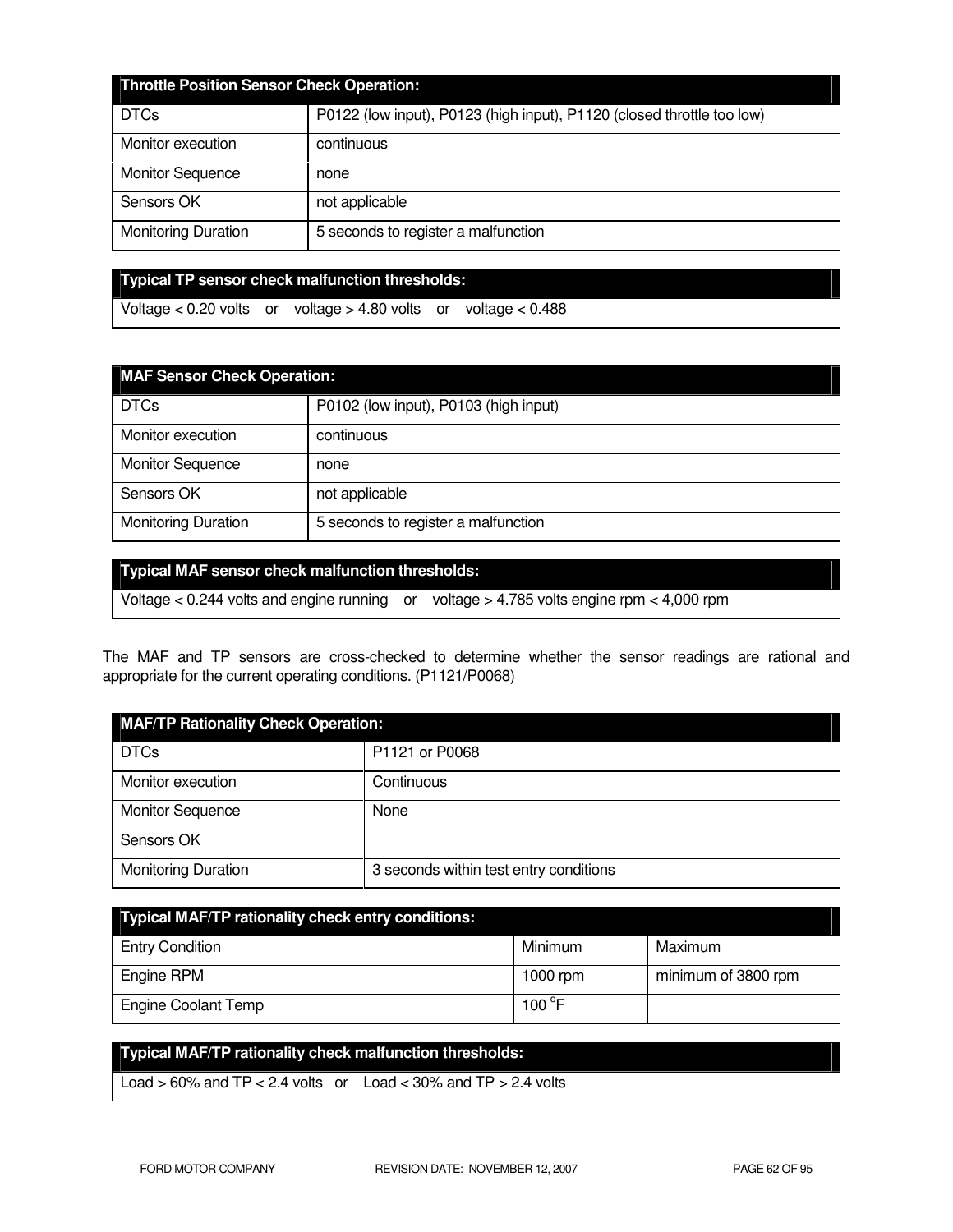#### **Miscellaneous**

Loss of Keep Alive Memory (KAM) power (a separate wire feeding the PCM) results is a P1633 DTC and immediate MIL illumination on most applications.

Vehicles that require tire/axle information to be programmed into the Vehicle ID block (VID) will store a P1639 if the VID block is not programmed or corrupted.

The PCM "engine off" or "soak" timer is tested to ensure that it is functional.

The value of engine coolant temperature decays after the engine is turned off. This decay is modeled as a function of ECT, IAT and soak time. If, during a cold start, (difference between ECT and IAT is low), the actual ECT at start is much lower than the predicted ECT at start, it means that the soak timer is not functioning and a P0606 DTC is stored. (If the timer fails, it will read zero seconds and the model will predict that ECT will be the same temperature as when the engine was last turned off.)

## Ignition

Distributor Ignition systems (TFI) are no longer in production. Electronic Ignition systems (Electronic Distributorless Ignition System - EDIS or Coil on Plug - COP) systems are being used on all applications.

The EDIS system uses a chip to process the 36 (or 40) tooth crankshaft position signal, generate a low data rate PIP signal for the PCM microprocessor and control a 4 or 6 terminal coil pack which fires a pair of spark plugs. One of these sparkplugs is on the compression stroke, while the other is on the exhaust stroke. The EDIS chip can be incorporated within the PCM or in a separate ignition control module.

The COP system also uses an EDIS chip in the same way as described above, however, each sparkplug has it's own coil which is fired only once on the compression stroke.

The ignition system is checked by monitoring three ignition signals during normal vehicle operation:

Profile Ignition Pickup (CKP, commonly known as PIP), the timing reference signal derived from the crankshaft 36-tooth wheel and processed by the EDIS chip. PIP is a 50% duty cycle, square wave signal that has a rising edge at 10 deg BTDC.

Camshaft IDentification (CMP, commonly known at CID), a signal derived from the camshaft to identify the #1 cylinder

Ignition Diagnostic Monitor (IDM), a signal that indicates that the primary side of the coil has fired. This signal is received as a digital pulse width signal from the EDIS chip. The EDIS chip determines if the current flow to the ignition coil reaches the required current (typically 5.5 Amps for COP, 3.0 to 4.0 Amps for DIS) within a specified time period (typically > 200 microseconds for both COP and DIS). The EDIS chip also outputs status information when the engine is not running.

First, the relationship between successive PIP events is evaluated to determine whether the PIP signal is rational. Too large a change in 3 successive PIP indicates a missing or noisy PIP signal (P0320). Next, the CMP edge count is compared to the PIP edge count. If the proper ratio of CMP events to PIP events is not being maintained (for example, 1 CMP edge for every 8 PIP edges for an 8-cylinder engine), it indicates a missing or noisy CMP signal (P0340). Finally, the relationship between IDM edges and PIP edges is evaluated. If there is not an IDM edge (coil firing) for every PIP edge (commanded spark event), the PCM will look for a pattern of failed IDM events to determine which ignition coil has failed. If the ignition coil cannot be identified or if the engine is running and there are no IDM edges, the IDM circuit is malfunctioning (P1351).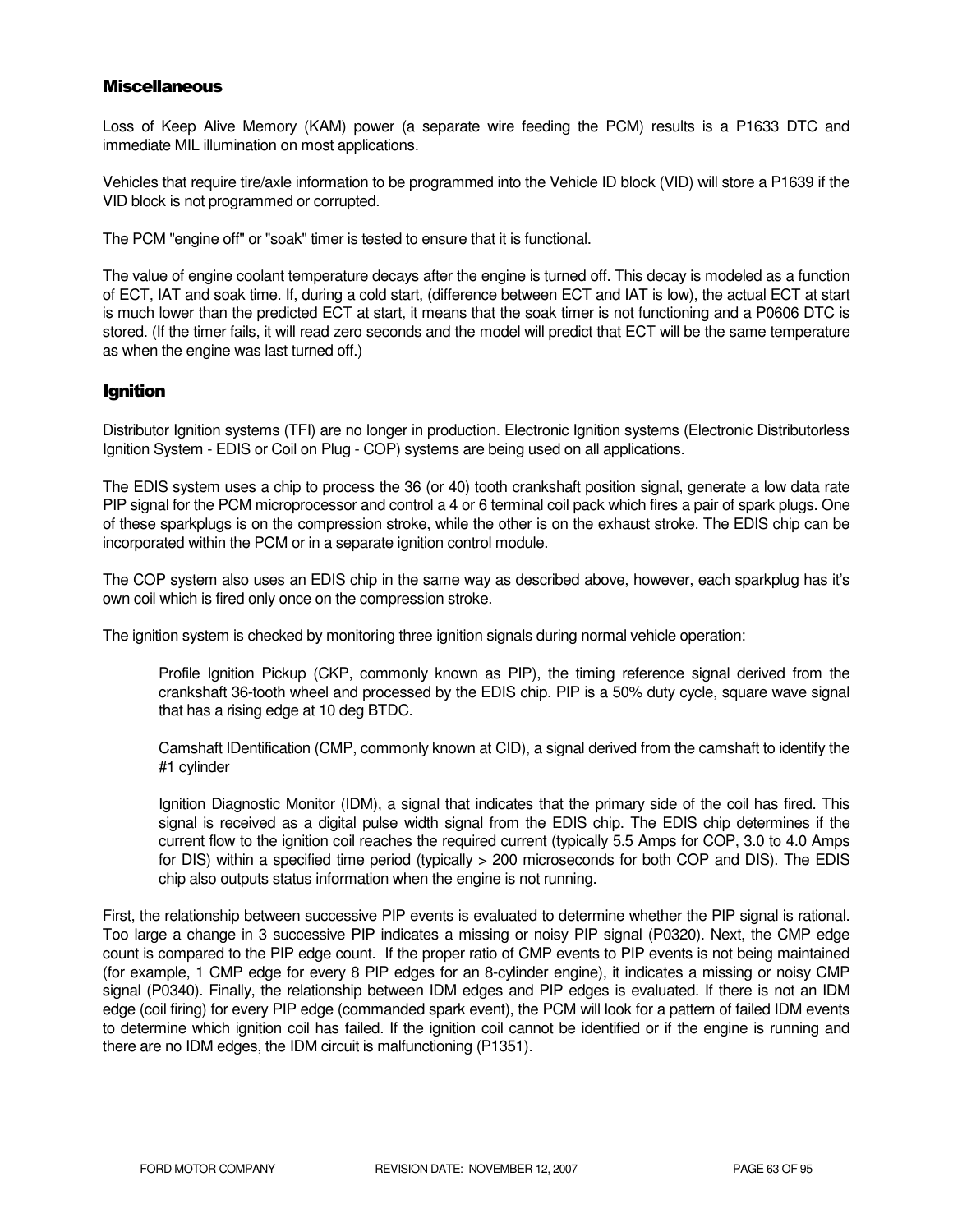| Ignition System Check Operation: |                              |
|----------------------------------|------------------------------|
| <b>DTCs</b>                      | P0320 (CKP),                 |
|                                  | P0340 (CMP)                  |
|                                  | P0351 - P0360 (Coil primary) |
| Monitor execution                | continuous                   |
| <b>Monitor Sequence</b>          | none                         |
| Sensors OK                       |                              |
| <b>Monitoring Duration</b>       | <5 seconds                   |

| Typical ignition check entry conditions: |           |                     |
|------------------------------------------|-----------|---------------------|
| <b>Entry Condition</b>                   | Minimum   | Maximum             |
| Engine RPM for CKP, CMP                  | $200$ rpm |                     |
| Engine RPM for coil primary              | $200$ rpm | minimum of 3200 rpm |

## **Typical ignition check malfunction thresholds:**

For PIP: Time between PIP edges: > 350 milliseconds

Ratio of current PIP period to last two periods: < 0.75, > 1.75

For CMP: Ratio of PIP events to CMP events: 4:1, 6:1, 8:1 or 10:1 based on engine cyl.

For coils: Ratio of PIP events to IDM events: 1:1

If an ignition coil primary circuit failure is detected for a single cylinder or coil pair, the fuel injector to that cylinder or cylinder pair will be shut off for 30 seconds to prevent catalyst damage. Up to two cylinders may be disabled at the same time on 6 and 8 cylinder engines and one cylinder is disabled on 4 cylinder engines. After 30 seconds, the injector is re-enabled. If an ignition coil primary circuit failure is again detected, (about 0.10 seconds), the fuel injector will be shut off again and the process will repeat until the fault is no longer present. Note that engine misfire can trigger the same type of fuel injector disablement.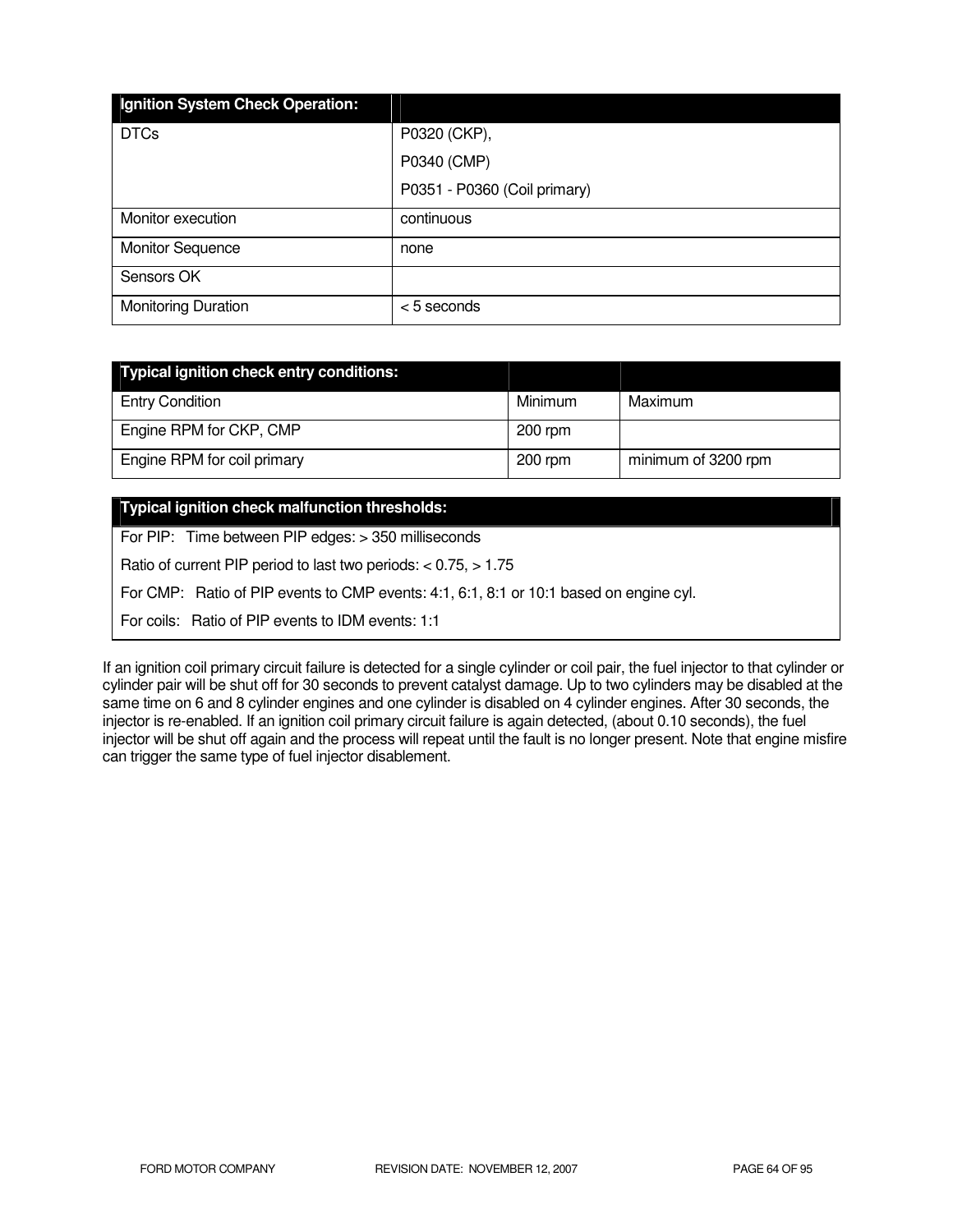## Engine Outputs

The Idle Air Control (IAC) solenoid is checked electrically for open and shorts (P1504 or P0511) and is functionally checked by monitoring the closed loop idle speed correction required to maintain the desired idle rpm. If the proper idle rpm cannot be maintained and the system has a high rpm (+100) or low rpm error (-200) greater than the malfunction threshold, an IAC malfunction is indicated. (P1506 or P0507, P1507or P0506)

| <b>IAC Check Operation:</b> |                                       |
|-----------------------------|---------------------------------------|
| <b>DTCs</b>                 | P1504/P0511 (opens/shorts)            |
|                             | P1506/P0507 (functional - overspeed)  |
|                             | P1507/P0506 (functional - underspeed) |
| Monitor execution           | once per driving cycle                |
| <b>Monitor Sequence</b>     | None                                  |
| Sensors OK                  |                                       |
| <b>Monitoring Duration</b>  | 30 seconds                            |

| <b>Typical IAC functional check entry conditions:</b>    |            |         |
|----------------------------------------------------------|------------|---------|
| <b>Entry Condition</b>                                   | Minimum    | Maximum |
| <b>Engine Coolant Temp</b>                               | 150 °F     |         |
| Time since engine start-up                               | 30 seconds |         |
| Closed loop fuel                                         | Yes        |         |
| Throttle Position (at idle, closed throttle, no dashpot) | Closed     | Closed  |

#### **Typical IAC functional check malfunction thresholds:**

For underspeed error: Actual rpm 100 rpm below target, closed-loop IAC correction > 1 lb/min

For overspeed error: Actual rpm 200 rpm above target, closed-loop IAC correction < .2 lb/min

Starting in the 2002 MY, some vehicle application will perform a fuel injector continuity test. The PCM will monitor the "smart" driver fault status bit that indicates either an open circuit, short to power or short to ground.

| <b>Injector Check Operation:</b> |                                    |
|----------------------------------|------------------------------------|
| <b>DTCs</b>                      | P0201 through P0210 (opens/shorts) |
| Monitor execution                | Continuous within entry conditions |
| <b>Monitor Sequence</b>          | None                               |
| <b>Monitoring Duration</b>       | 10 seconds                         |

| Typical injector circuit check entry conditions: |            |                  |
|--------------------------------------------------|------------|------------------|
| <b>Entry Condition</b>                           | Minimum    | Maximum          |
| <b>Battery Voltage</b>                           | 11.0 volts |                  |
| <b>Engine Coolant Temp</b>                       |            | 240 $^{\circ}$ F |
| Intake Air Temp                                  |            | 150 $\degree$ F  |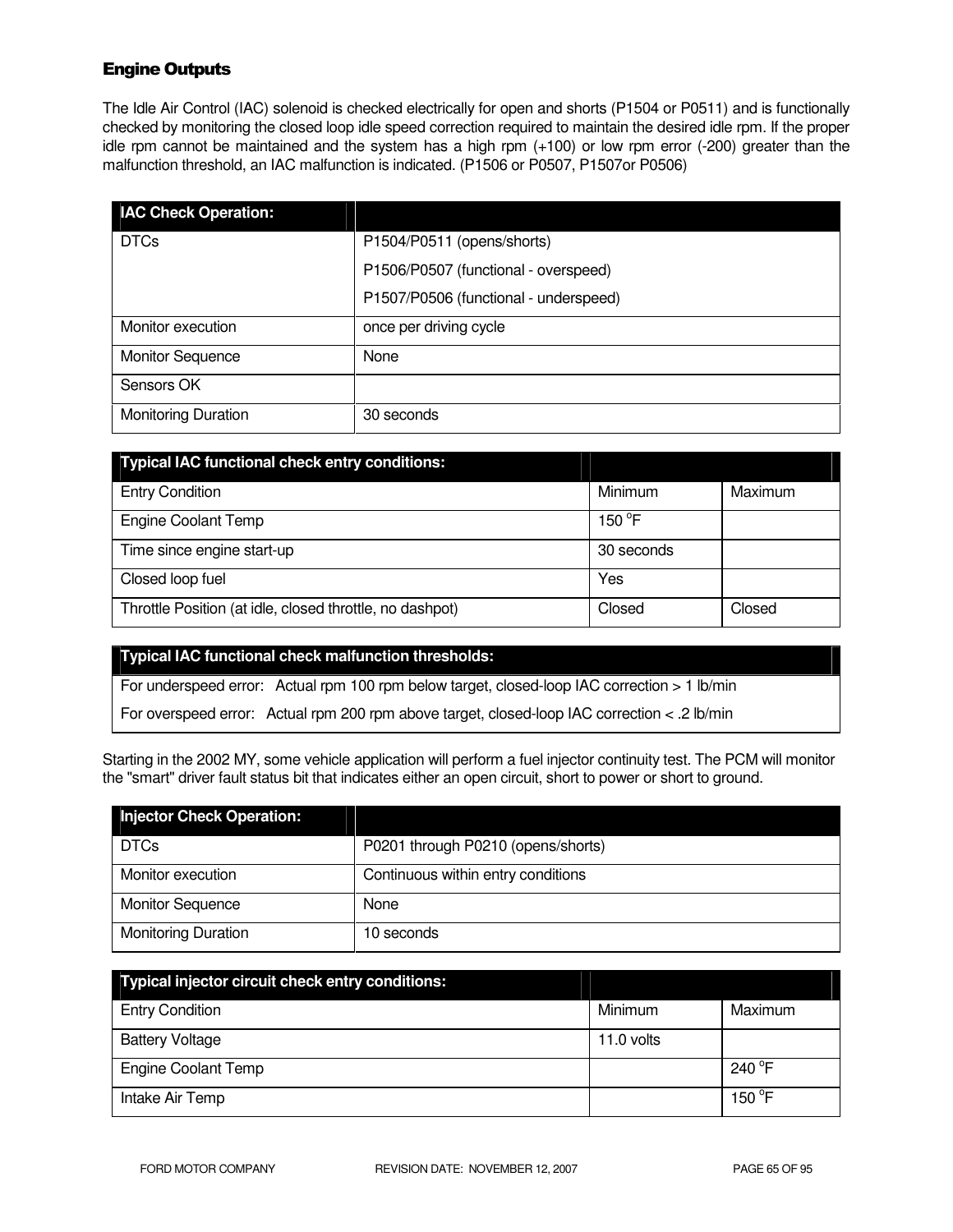Electronic Returnless Fuel Systems (ERFS) utilize a Fuel Pump Driver Module (FPDM) to control fuel pressure. The PCM uses a Fuel Rail Pressure Sensor (FRP) for feedback. The PCM outputs a duty cycle to the FPDM to maintain the desired fuel rail pressure. During normal operation, the PCM will output a FP duty cycle from 5% to 51%. The FPDM will run the fuel pump at twice this duty cycle, e.g. if the PCM outputs a 42% duty cycle, the FPDM will run the fuel pump at 84%. If the PCM outputs a 75% duty cycle, the FPDM will turn off the fuel pump.

The FPDM returns a duty cycled diagnostic signal back to the PCM on the Fuel Pump Monitor (FPM) circuit to indicate if there are any faults in the FPDM.

If the FPDM does not out any diagnostic signal, (0 or 100% duty cycle), the PCM sets a P1233 DTC. This DTC is set if the FPDM loses power. This can also occur if the Inertia Fuel Switch is tripped.

If the FPDM outputs a 25% duty cycle, it means that the fuel pump control duty cycle is out of range. This may occurs if the FPDM does not receive a valid control duty cycle signal from the PCM. The FPDM will default to 100% duty cycle on the fuel pump control output. The PCM sets a P1235 DTC.

If the FPDM outputs a 75% duty cycle, it means that the FPDM has detected an open or short on the fuel pump control circuit. The PCM sets a P1237 DTC.

If the FPDM outputs a 50% duty cycle, the FPDM is functioning normally.

| <b>Fuel Pump Driver Module Check Operation:</b> |                                        |  |
|-------------------------------------------------|----------------------------------------|--|
| <b>DTCs</b>                                     | P1233 – FPDM disabled of offline       |  |
|                                                 | P1235 - Fuel pump control out of range |  |
|                                                 | P1237 - Fuel pump secondary circuit    |  |
| Monitor execution                               | Continuous, voltage > 11.0 volts       |  |
| <b>Monitor Sequence</b>                         | None                                   |  |
| <b>Monitoring Duration</b>                      | 3 seconds                              |  |

Some vehicle applications (2.3L Ranger) use an electric thermostat heater. These vehicles use a high temperature thermostat (220 <sup>o</sup>F versus 192 °F) to achieve faster warm-up times. The heater circuit can be energized by the PCM whenever additional cooling is required. (The PCM energizes the heater based primarily on ECT/CHT, but can allow for additional cooling based on inputs from rpm, load, IAT and TFT.) The heat generated by the heater causes the thermostat to open at a lower temperature than the rated temperature of the thermostat (up to 50  $\degree$ F lower), thereby, providing additional engine and transmission cooling. The PCM duty cycles the heater output at 100% to open the open the thermostat, 70% to keep it open and 0% to provided rated thermostat function. The PCM monitors the "smart" driver fault status bit that indicates either an open circuit, short to power or short to ground. If the heater circuit fails such that it is always off, the vehicle can run hotter than normal. If the heater fails such that it is always on, the vehicle may also fail the thermostat test (P0125/P0128).

| <b>Thermostat Heater Check Operation:</b> |                                    |  |
|-------------------------------------------|------------------------------------|--|
| <b>DTCs</b>                               | P1432 or P0597 (opens/shorts)      |  |
| Monitor execution                         | Continuous at 0 and 100% dutycycle |  |
| <b>Monitor Sequence</b>                   | None                               |  |
| <b>Monitoring Duration</b>                | 5 seconds                          |  |

| Typical thermostat heater check entry conditions: |            |         |
|---------------------------------------------------|------------|---------|
| <b>Entry Condition</b>                            | Minimum    | Maximum |
| <b>Battery Voltage</b>                            | 11.0 volts |         |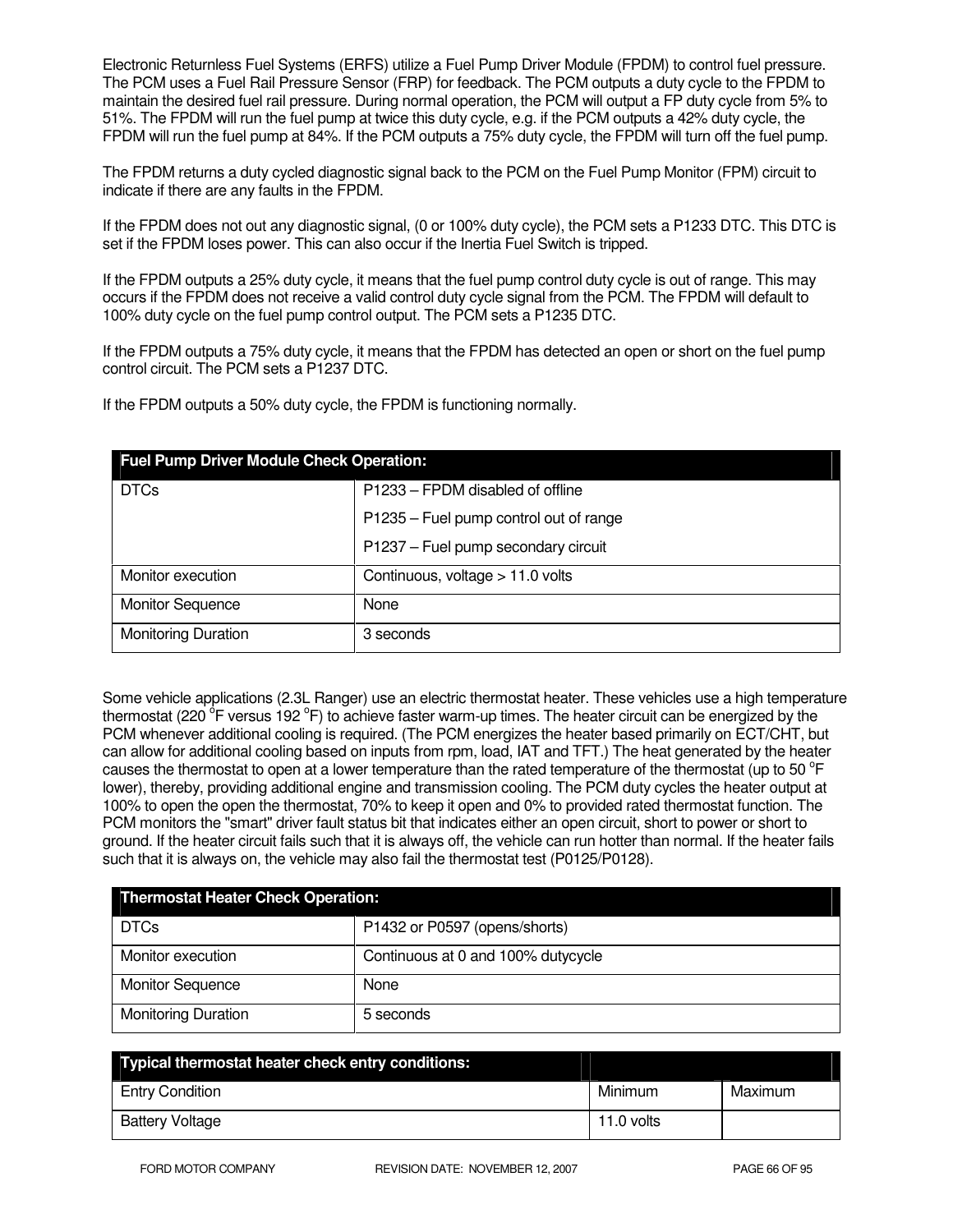There are several different styles of hardware used to control airflow within the engine air intake system. In general, the devices are defined based on whether they control in-cylinder motion (charge motion) or manifold dynamics (tuning).

Systems designed to control charge motion are defined to be Intake Manifold Runner Controls. IMRC systems generally have to modify spark when the systems are active because altering the charge motion affects the burn rate within the cylinder.

Systems designed to control intake manifold dynamics or tuning are defined to be Intake Manifold Tuning Valves. IMTV systems generally do not require any changes to spark or air/fuel ratio because these systems only alter the amount of airflow entering the engine.

## Intake Manifold Runner Control Systems

The Intake Manifold Runner Control (IMRC) consists of a remote mounted, electrically motorized actuator with an attaching cable for each housing on each bank. Some applications will use one cable for both banks. The cable or linkage attaches to the housing butterfly plate levers. (The 2.0L (2V) Focus/Escort IMRC uses a motorized actuator mounted directly to a single housing without the use of a cable.)

The IMRC housing is an aluminum casting with two intake air passages for each cylinder. One passage is always open and the other is opened and closed with a butterfly valve plate. The housing uses a return spring to hold the butterfly valve plates closed. The motorized actuator houses an internal switch or switches, depending on the application, to provide feedback to the PCM indicating cable and butterfly valve plate position.

Below approximately 3000 rpm, the motorized actuator will not be energized. This will allow the cable to fully extend and the butterfly valve plates to remain closed. Above approximately 3000 rpm, the motorized actuator will be energized. The attaching cable will pull the butterfly valve plates into the open position. (Some vehicles will activate the IMRC near 1500 rpm.)

The Intake Manifold Swirl Control used on the 2.3L Ranger consists of a manifold mounted vacuum actuator and a PCM controlled electric solenoid. The linkage from the actuator attaches to the manifold butterfly plate lever. The IMSC actuator and manifold are composite/plastic with a single intake air passage for each cylinder. The passage has a butterfly valve plate that blocks 60% of the opening when actuated, leaving the top of the passage open to generate turbulence. The housing uses a return spring to hold the butterfly valve plates open. The vacuum actuator houses an internal monitor circuit to provide feedback to the PCM indicating butterfly valve plate position.

Below approximately 3000 rpm, the vacuum solenoid will be energized. This will allow manifold vacuum to be applied and the butterfly valve plates to remain closed. Above approximately 3000 rpm, the vacuum solenoid will be de-energized. This will allow vacuum to vent from the actuator and the butterfly valve plates to open.

| <b>IMRC System Check Operation:</b> |                                                          |
|-------------------------------------|----------------------------------------------------------|
| <b>DTCs</b>                         | P1516/P2014 - IMRC input switch electrical check, Bank 1 |
|                                     | P1517/P0219 - IMRC input switch electrical check, Bank 2 |
|                                     | P1520/P2008 - IMRC output electrical check               |
|                                     | P1518/P2004 - IMRC stuck open, electric operated         |
|                                     | P1537/P2004 - IMRC stuck open, vacuum operated, Bank 1   |
|                                     | P1538/P2005 - IMRC stuck open, vacuum operated, Bank 2   |
| Monitor execution                   | continuous                                               |
| <b>Monitor Sequence</b>             | None                                                     |
| Sensors OK                          |                                                          |
| <b>Monitoring Duration</b>          | 5 seconds                                                |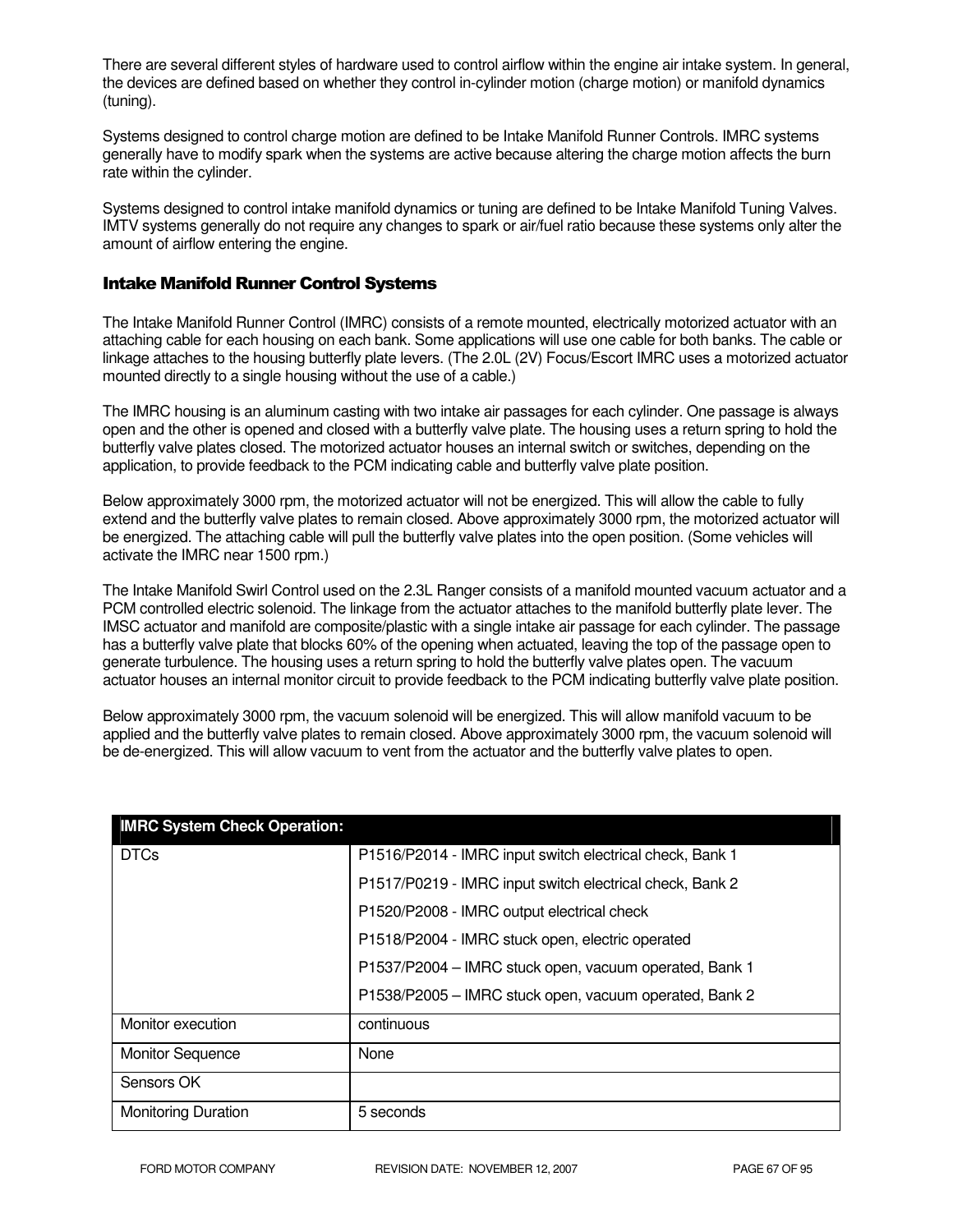#### **Typical IMRC functional check malfunction thresholds**

IMRC plates do not match commanded position (functional)

IMRC switches open/shorted (electrical)

## Intake Manifold Tuning Valve Systems

The intake manifold tuning valve (IMTV) is a motorized actuated unit mounted directly to the intake manifold. The IMTV actuator controls a shutter device attached to the actuator shaft. There is no monitor input to the PCM with this system to indicate shutter position.

The motorized IMTV unit will not be energized below approximately 2600 rpm or higher on some vehicles. The shutter will be in the closed position not allowing airflow blend to occur in the intake manifold. Above approximately 2600 rpm or higher, the motorized unit will be energized. The motorized unit will be commanded on by the PCM initially at a 100 percent duty cycle to move the shutter to the open position and then falling to approximately 50 percent to continue to hold the shutter open.

| <b>IMTV Check Operation:</b> |                                                                         |
|------------------------------|-------------------------------------------------------------------------|
| <b>DTCs</b>                  | P1549 or P0660 - IMTV output electrical check (does not illuminate MIL) |
| Monitor execution            | continuous                                                              |
| <b>Monitor Sequence</b>      | None                                                                    |
| Sensors OK                   |                                                                         |
| <b>Monitoring Duration</b>   | 5 seconds                                                               |

## Variable Cam Timing Systems

Variable Cam Timing (VCT) enables rotation of the camshaft(s) relative to the crankshaft (phase-shifting) as a function of engine operating conditions. There are four possible types of VCT with DOHC engines:

- Intake Only (phase-shifting only the intake cam);
- Exhaust Only (phase-shifting only the exhaust cam);
- Dual Equal (phase-shifting the intake and exhaust cams equally);
- Dual Independent (phase-shifting the intake and exhaust cams independently).

All four types of VCT are used primarily to increase internal residual dilution at part throttle to reduce NOx, and to improve fuel economy. This allows for elimination the external EGR system. Ford currently uses Exhaust Only but is introducing Intake Only on the 2003 MY Lincoln LS.

With Exhaust Only VCT, the exhaust camshaft is retarded at part throttle to delay exhaust valve closing for increased residual dilution and to delay exhaust valve opening for increased expansion work.

With Intake Only VCT, the intake camshaft is advanced at part throttle and WOT (at low to mid-range engine speeds) to open the intake valve earlier for increased residual dilution and close the intake valve earlier in the compression stroke for increased power.

The VCT system hardware consists of a control solenoid and a pulse ring on the camshaft. The PCM calculates relative cam position using the CMP input to process variable reluctance sensor pulses coming from the pulse ring mounted on the camshaft. Each pulse wheel has  $N + 1$  teeth where  $N =$  the number of cylinders per bank. The N equally spaced teeth are used for cam phasing; the remaining tooth is used to determine cylinder # 1 position. Relative cam position is calculated by measuring the time between the rising edge of profile ignition pickup (PIP) and the falling edges of the VCT pulses.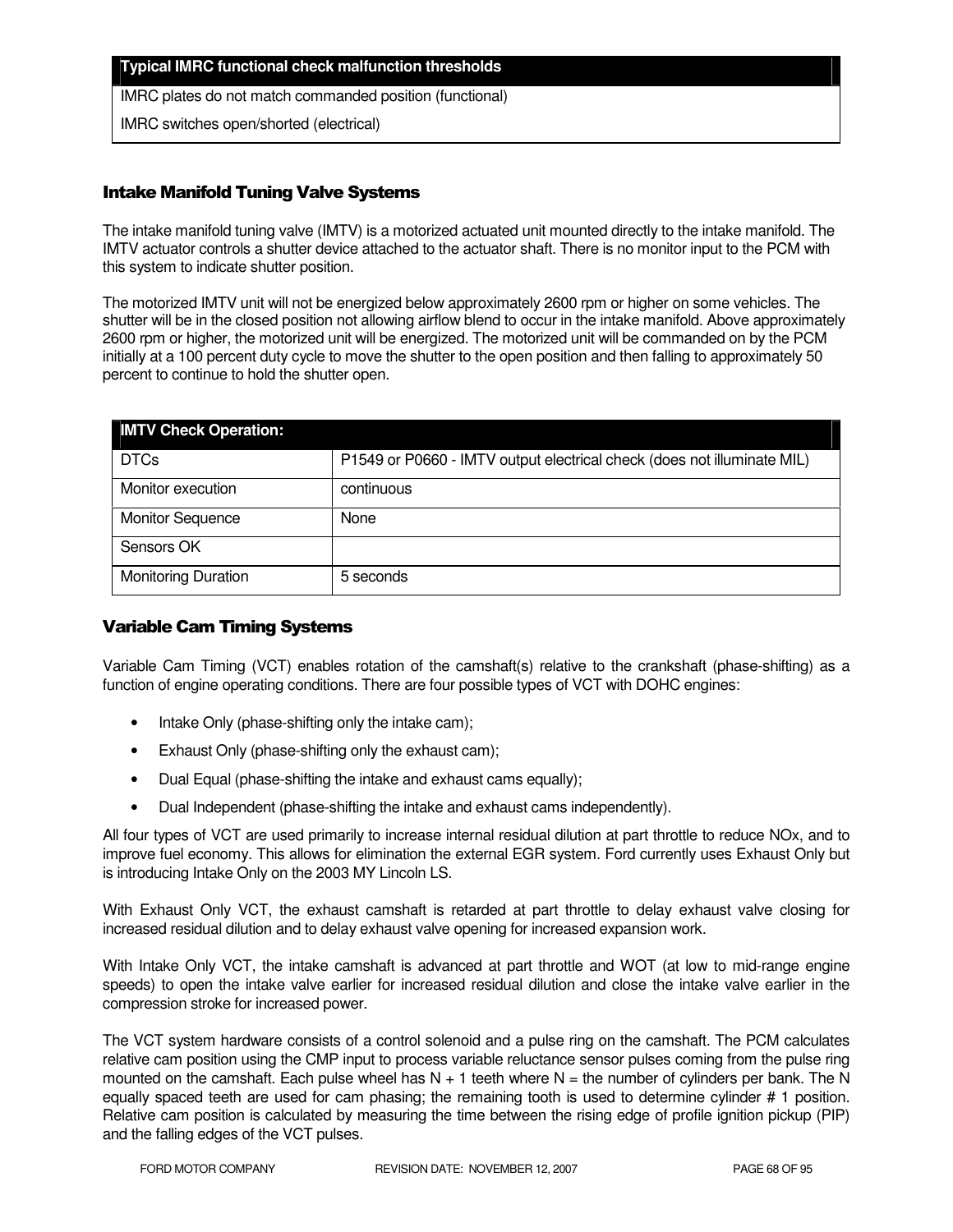The PCM continually calculates a cam position error value based on the difference between the desired and actual position and uses this information to calculate a commanded duty cycle for the VCT solenoid valve. When energized, engine oil is allowed to flow to the VCT unit thereby advancing and retarding cam timing. The variable cam timing unit assembly is coupled to the camshaft through a helical spline in the VCT unit chamber. When the flow of oil is shifted from one side of the chamber to the other, the differential change in oil pressure forces the piston to move linearly along the axis of the camshaft. This linear motion is translated into rotational camshaft motion through the helical spline coupling. A spring installed in the chamber is designed to hold the camshaft in the low-overlap position when oil pressure is too low (~15 psi) to maintain adequate position control. The camshaft is allowed to rotate up to 30 degrees.

The VCT output driver in the PCM is checked electrically for opens and shorts (P1380/P0010, P1385/P0020). The VCT system is checked functionally by monitoring the closed loop cam position error correction. If the proper cam position cannot be maintained and the system has an advance or retard error greater than the malfunction threshold, a VCT control malfunction is indicated (P1381/P0011, P1383/P0012, P1386/P0021, P1388/P0022).

|                            | <b>Camshaft Position Control System Check Operation:]</b>  |
|----------------------------|------------------------------------------------------------|
| <b>DTCs</b>                | P1380/P0010 Camshaft Position Actuator Circuit (Bank 1)    |
|                            | P1381/P0011 Cam Position Actuator Over Advanced (Bank 1)   |
|                            | P1383/P0012 Cam Position Actuator Over Retarded (Bank 1)   |
|                            | P1385/P0020 - Camshaft Position Actuator Circuit (Bank 2)  |
|                            | P1386/P0021 - Cam Position Actuator Over Advanced (Bank 2) |
|                            | P1388/P0022 - Cam Position Actuator Over Retarded (Bank 2) |
| Monitor execution          | Continuous                                                 |
| <b>Monitor Sequence</b>    | ECT > 150 °F                                               |
| Sensors OK                 |                                                            |
| <b>Monitoring Duration</b> | 5 seconds                                                  |

## **Typical CPC functional check malfunction thresholds:**

timing over-advanced/over-retarded by > 10 crankshaft degrees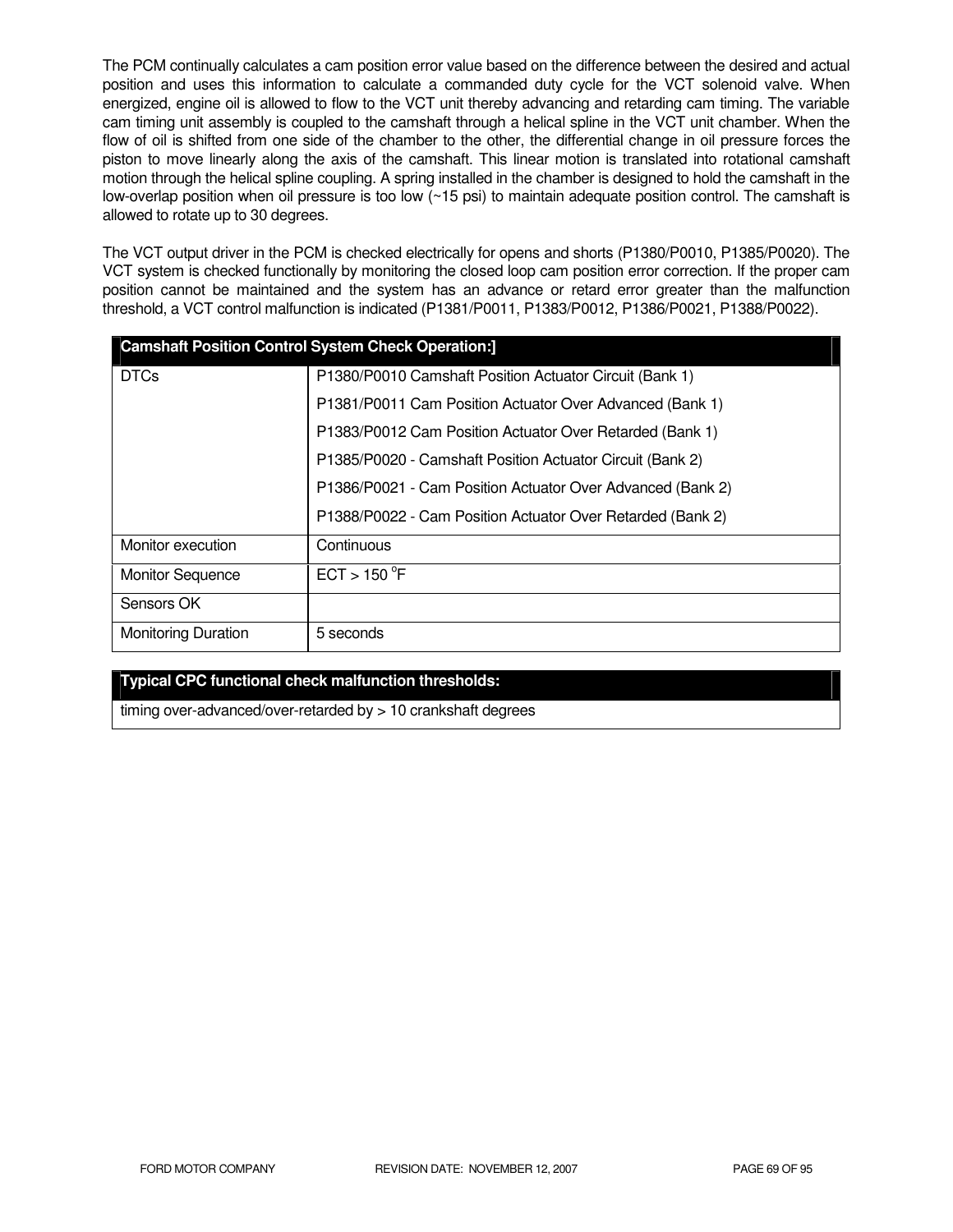# Comprehensive Component Monitor - Transmission

## **General**

The MIL is illuminated for all emissions related electrical component malfunctions. For malfunctions attributable to a mechanical component (such as a clutch, gear, band, valve, etc.), some transmissions are capable of not commanding the mechanically failed component and providing the remaining maximum functionality (functionality is reassessed on each power up)- in such case a non-MIL Diagnostic Trouble Code (DTC) will be stored and, if so equipped, a Transmission Control Indicator Light (TCIL) will flash.

## Transmission Inputs

| <b>Transmission Range Sensor Check Operation:</b> |                                                     |  |
|---------------------------------------------------|-----------------------------------------------------|--|
| <b>DTCs</b>                                       | P0708, P0705 (open/invalid pattern for digital TRS) |  |
|                                                   | P0707, P0708 (opens/shorts for analog TRS)          |  |
|                                                   | P0705 (Out of range signal frequency for PWM TRS)   |  |
|                                                   | P0706, P0707 (Low / High duty cycle for PWM TRS)    |  |
| Monitor execution                                 | Continuous                                          |  |
| <b>Monitor Sequence</b>                           | None                                                |  |
| Sensors OK                                        |                                                     |  |
| <b>Monitoring Duration</b>                        | 30 seconds                                          |  |

| <b>Typical TRS check entry conditions:</b> |                                    |             |
|--------------------------------------------|------------------------------------|-------------|
| <b>Auto Transmission Entry Conditions</b>  | <b>Minimum</b>                     | Maximum     |
| Gear selector position                     | each position for up to 30 seconds | 480 seconds |

## **Typical TRS malfunction thresholds:**

For digital sensor: Invalid pattern from 3 or 5 digital inputs and/or 1 analog circuit open for 5 seconds For analog sensor: Voltage > 4.8 volts or < 0.2 voltage for 5 seconds

For Pulse Width Modulated (PWM) sensor : Frequency > 160 Hz or < 100 Hz,

Duty Cycle  $> 90\%$  or  $< 10\%$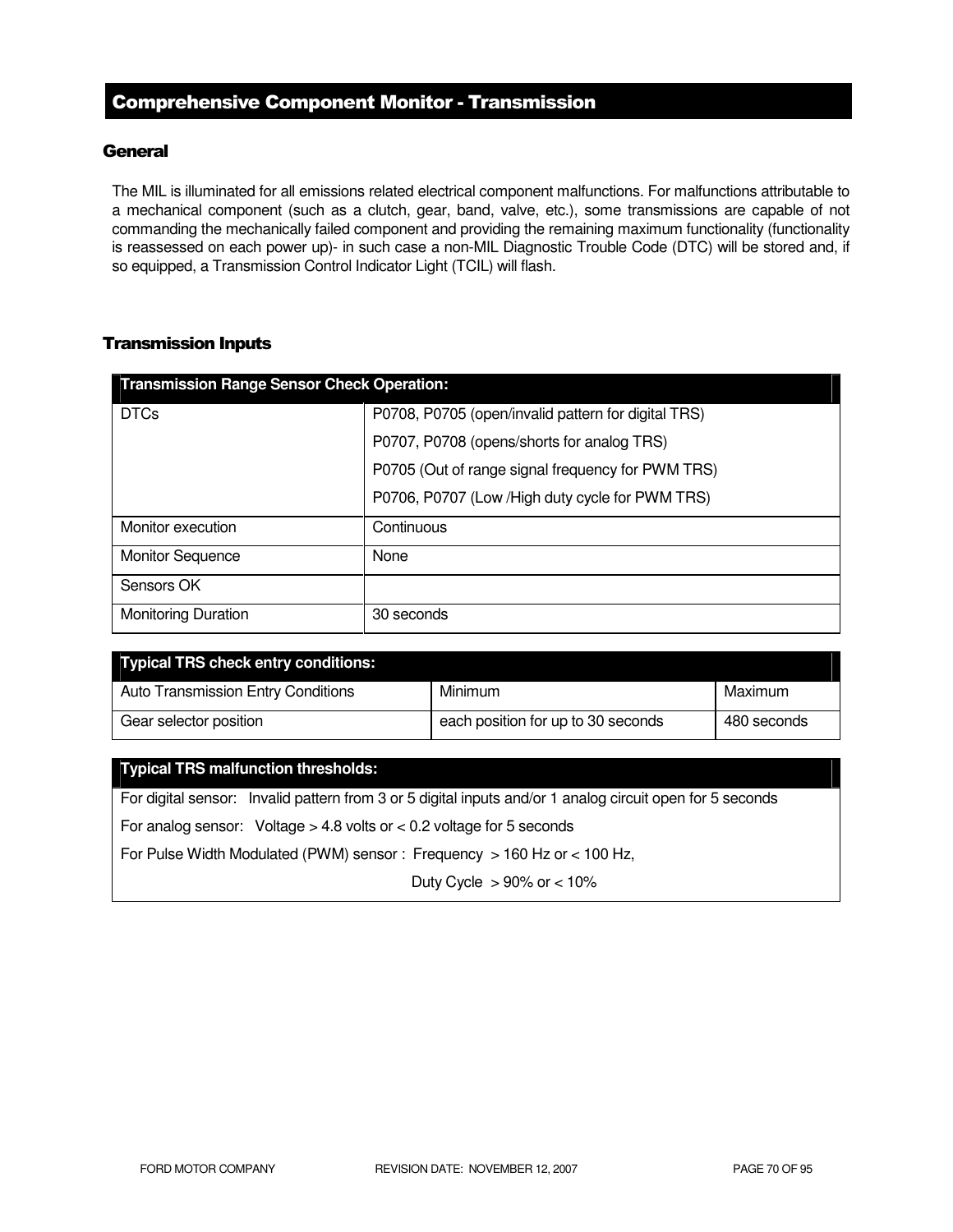Most vehicle applications no longer have a standalone vehicle speed sensor input. The PCM sometimes obtains vehicle speed information from another module on the vehicle, i.e. ABS module. In most cases, however, vehicle speed is calculated in the PCM by using the transmission output shaft speed sensor signal and applying a conversion factor for axle ratio and tire programmed into the Vehicle ID block. A Vehicle Speed Output pin on the PCM provides the rest of the vehicle with the standard 8,000 pulses/mile signal.

Note: If the Vehicle ID block has not been programmed or has been programmed with an out-of-range (uncertified) tire/axle ratio, a P1639 DTC will be stored and the MIL will be illuminated immediately.

| <b>Vehicle Speed Sensor Functional Check Operation:</b> |            |  |
|---------------------------------------------------------|------------|--|
| <b>DTCs</b>                                             | P0500      |  |
| Monitor execution                                       | Continuous |  |
| <b>Monitor Sequence</b>                                 | None       |  |
| Sensors OK                                              |            |  |
| <b>Monitoring Duration</b>                              | 30 seconds |  |

| <b>Typical VSS functional check entry conditions:</b> |          |         |
|-------------------------------------------------------|----------|---------|
| <b>Auto Transmission Entry Conditions</b>             | Minimum  | Maximum |
| Gear selector position                                | drive    |         |
| Engine rpm (above converter stall speed) OR           | 3000 rpm |         |
| Turbine shaft rpm (if available) OR                   | 1500 rpm |         |
| Output shaft rpm                                      | 650 rpm  |         |
| Vehicle speed (if available)                          | 15 mph   |         |
|                                                       |          |         |
| <b>Manual Transmission Entry Conditions</b>           |          |         |
| Engine load                                           | 50%      |         |
| Engine rpm                                            | 2400 rpm |         |

## **Typical VSS functional check malfunction thresholds:**

Vehicle is inferred to be moving with positive driving torque and VSS is < 1 - 5 mph for 5 seconds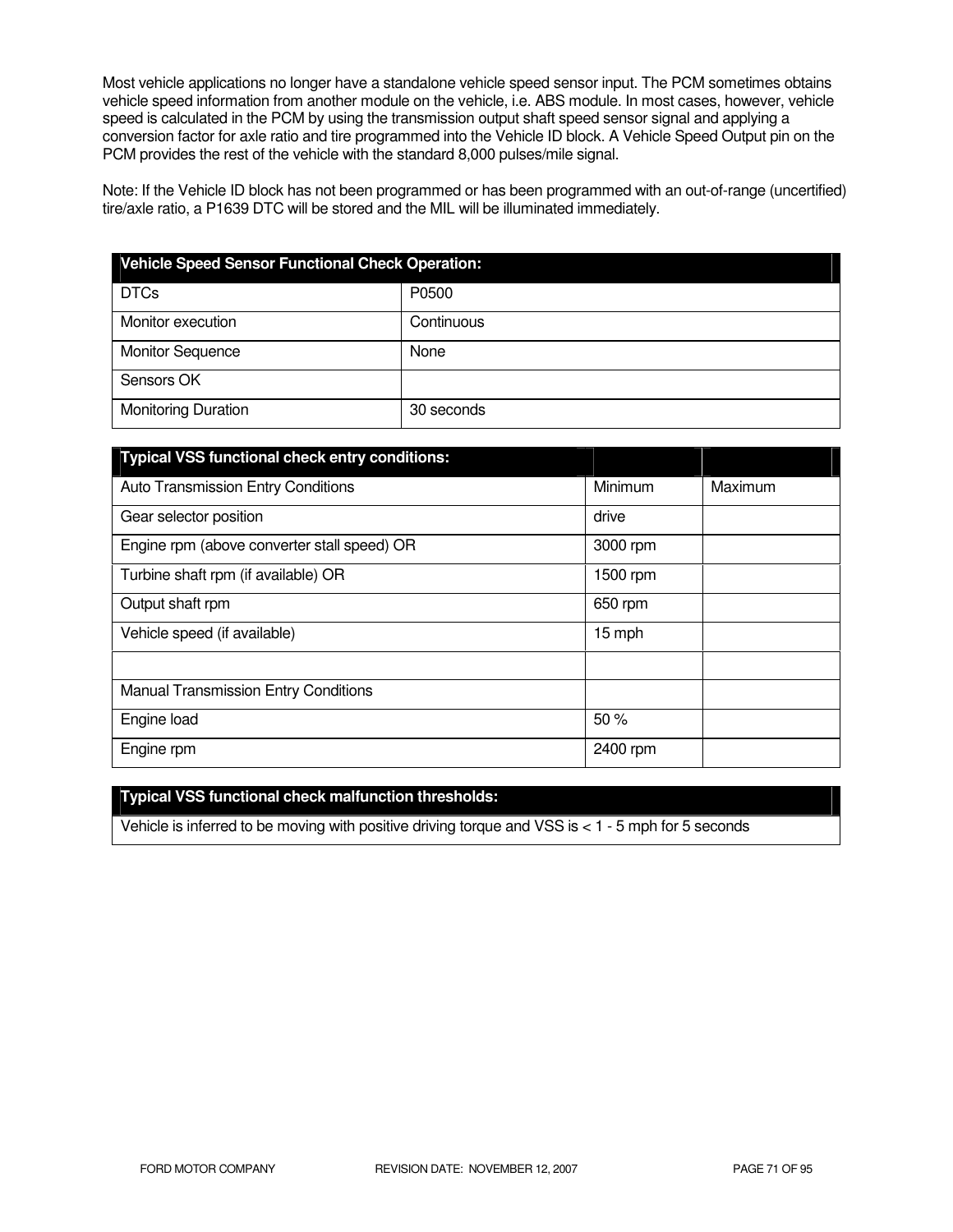| <b>Output Shaft Speed Sensor Functional Check Operation:</b> |            |  |
|--------------------------------------------------------------|------------|--|
| <b>DTCs</b>                                                  | P0720      |  |
| Monitor execution                                            | Continuous |  |
| <b>Monitor Sequence</b>                                      | None       |  |
| Sensors OK                                                   |            |  |
| <b>Monitoring Duration</b>                                   | 30 seconds |  |

| <b>Typical OSS functional check entry conditions:</b> |          |         |
|-------------------------------------------------------|----------|---------|
| <b>Auto Transmission Entry Conditions</b>             | Minimum  | Maximum |
| Gear selector position                                | drive    |         |
| Engine rpm (above converter stall speed) OR           | 3000 rpm |         |
| Turbine shaft rpm (if available) OR                   | 1500 rpm |         |
| Output shaft rpm                                      | 650 rpm  |         |
| Vehicle speed (if available)                          | 15 mph   |         |

## **Typical OSS functional check malfunction thresholds:**

Vehicle is inferred to be moving with positive driving torque and OSS < 100 to 200 rpm for 5 seconds

| Intermediate Shaft Speed Sensor Functional Check Operation: |            |  |
|-------------------------------------------------------------|------------|--|
| <b>DTCs</b>                                                 | P0791      |  |
| Monitor execution                                           | Continuous |  |
| <b>Monitor Sequence</b>                                     | None       |  |
| Sensors OK                                                  |            |  |
| <b>Monitoring Duration</b>                                  | 30 seconds |  |

| <b>Typical ISS functional check entry conditions:</b> |                |         |
|-------------------------------------------------------|----------------|---------|
| <b>Auto Transmission Entry Conditions</b>             | <b>Minimum</b> | Maximum |
| Gear selector position                                | drive          |         |
| Engine rpm (above converter stall speed) OR           | 3000 rpm       |         |
| Turbine shaft rpm (if available) OR                   | 1500 rpm       |         |
| Output shaft rpm                                      | 650 rpm        |         |
| Vehicle speed (if available)                          | 15 mph         |         |

# **Typical ISS functional check malfunction thresholds:**

Vehicle is inferred to be moving with positive driving torque and ISS < 250 rpm for 5 seconds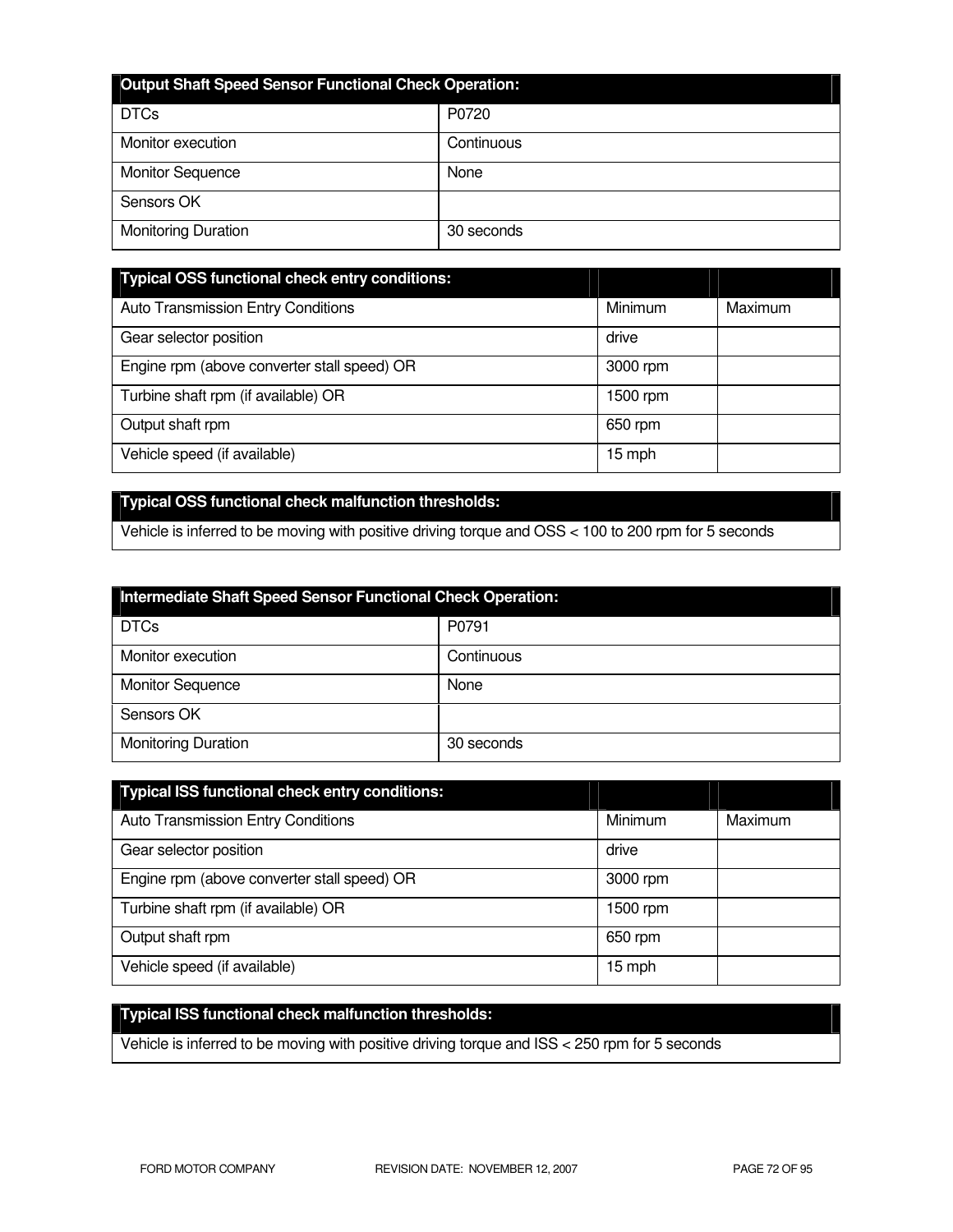| <b>Turbine Shaft Speed Sensor Functional Check Operation:</b> |            |  |
|---------------------------------------------------------------|------------|--|
| <b>DTCs</b>                                                   | P0715      |  |
| Monitor execution                                             | Continuous |  |
| <b>Monitor Sequence</b>                                       | None       |  |
| Sensors OK                                                    |            |  |
| <b>Monitoring Duration</b>                                    | 30 seconds |  |

| <b>Typical TSS functional check entry conditions:</b> |                                           |         |
|-------------------------------------------------------|-------------------------------------------|---------|
| Auto Transmission Entry Conditions                    | Minimum                                   | Maximum |
| Gear selector position                                | drive                                     |         |
| Engine rpm (above converter stall speed) OR           | 3000 rpm                                  |         |
| Turbine shaft rpm (if available) OR                   | 1500 rpm                                  |         |
| Output shaft rpm                                      | 650 rpm                                   |         |
| Vehicle speed (if available)                          | 15 mph                                    |         |
| Torque converter lock-up (some applications)          | $3^{\text{ra}}$<br><sup>'</sup> gear only |         |

# **Typical TSS functional check malfunction thresholds:**

vehicle is inferred to be moving with positive driving torque and TSS < 200 rpm for 5 seconds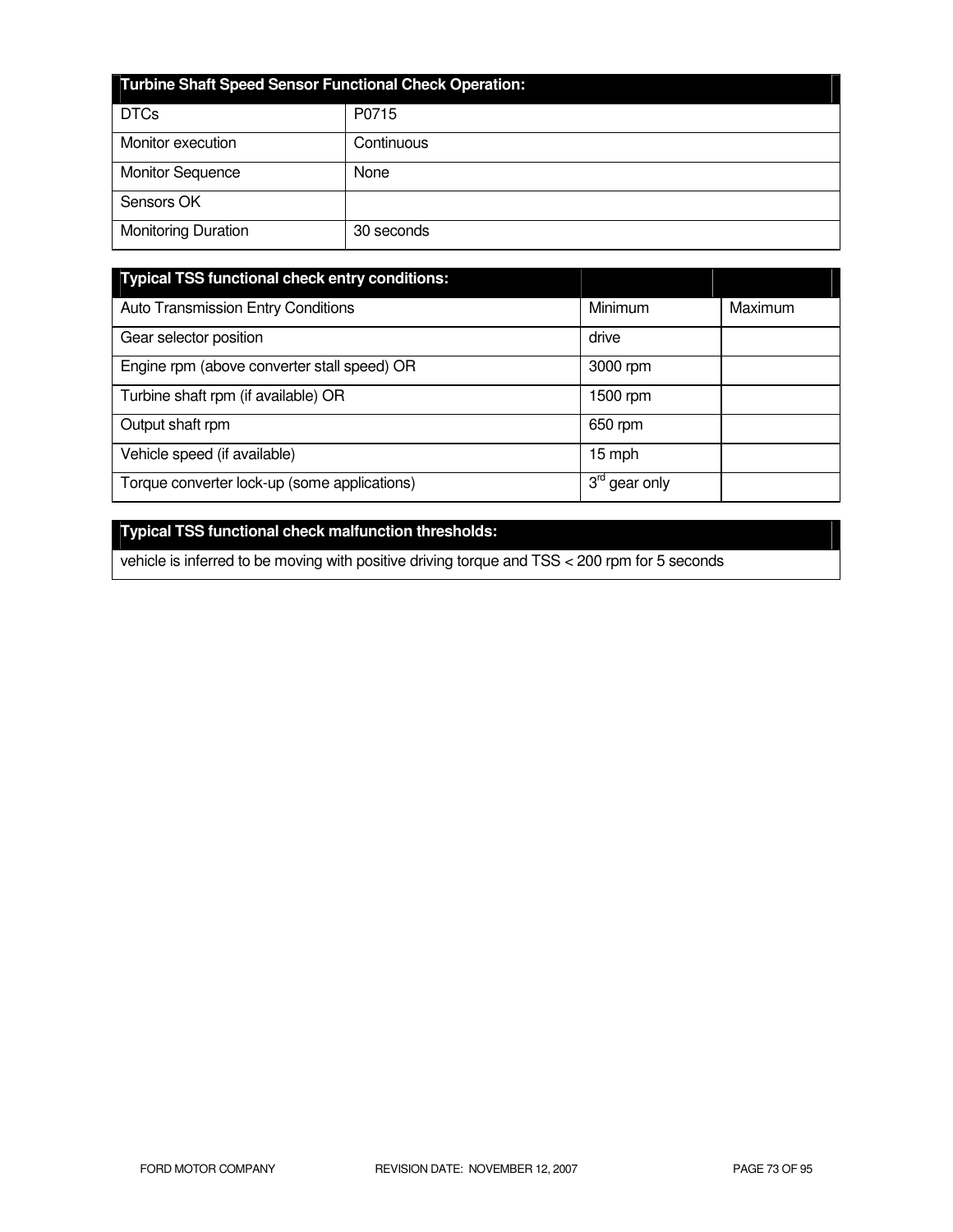| <b>Transmission Fluid Temperature Sensor Functional Check Operation:</b> |                                                                  |  |
|--------------------------------------------------------------------------|------------------------------------------------------------------|--|
| DTCs (non-MIL)                                                           | P0712, P0713 (open/short)                                        |  |
|                                                                          | P1713, (stuck low), P1718 (stuck high) or P0711 (stuck low/high) |  |
| Monitor execution                                                        | continuous                                                       |  |
| <b>Monitor Sequence</b>                                                  | none                                                             |  |
| Sensors OK                                                               | (ECT substituted if TFT has malfunction)                         |  |
| <b>Monitoring Duration</b>                                               | 5 seconds for electrical, 600 seconds for functional check       |  |

| <b>Typical TFT functional check entry conditions:</b> |                       |         |
|-------------------------------------------------------|-----------------------|---------|
| <b>Auto Transmission Entry Conditions</b>             | Minimum               | Maximum |
| Engine Coolant Temp (hot or cold, not midrange)       | $>100$ <sup>°</sup> F | < 20 °F |
| Time in run mode                                      | 500 sec               |         |
| Time in gear, vehicle moving, positive torque         | 150 sec               |         |
| Time with engine off (soak time)                      | 420 min               |         |
| <b>Vehicle Speed</b>                                  | 15 mph                |         |

# **Typical TFT malfunction thresholds:**

Electrical check:

TFT voltage <0.05 or > 4.6 volts for 5 seconds

TFT functional check (TFT stuck at high temperature or stuck at low temperature):

 $<$  6  $\mathrm{^{\circ}F}$  rise or fall in TFT after startup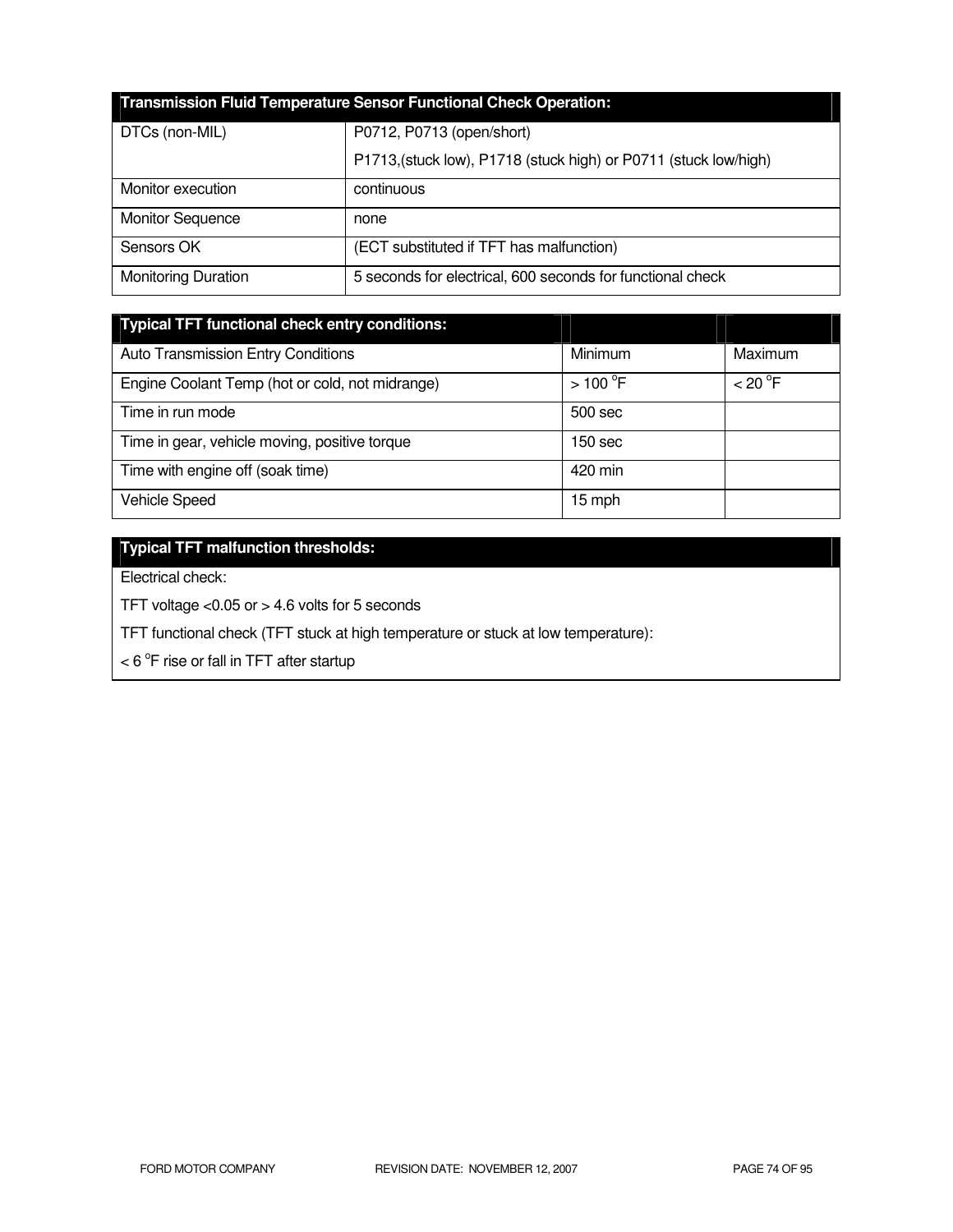### Transmission Outputs

| <b>Shift Solenoid Check Operation:</b> |                                                                             |
|----------------------------------------|-----------------------------------------------------------------------------|
| <b>DTCs</b>                            | SS A - P0750 electrical,                                                    |
|                                        | P1714 ISIG functional, or P0751 mechanical functional                       |
|                                        | SS B - P0755 electrical,                                                    |
|                                        | P1715 ISIG functional, or P0756 mechanical functional                       |
|                                        | SS C - P0760 electrical.                                                    |
|                                        | P1716 ISIG functional, or P0761 mechanical functional                       |
|                                        | SS D - P0765 electrical,                                                    |
|                                        | P1717 ISIG functional, or P0766 mechanical functional                       |
|                                        | SS E - P0770 electrical, or P0771 mechanical functional                     |
| Monitor execution                      | electrical - continuous, functional - during off to on solenoid transitions |
| <b>Monitor Sequence</b>                | None                                                                        |
| Sensors OK                             |                                                                             |
| <b>Monitoring Duration</b>             | 10 solenoid events                                                          |

| <b>Typical Shift Solenoid ISIG functional check entry conditions:</b> |                                                   |         |
|-----------------------------------------------------------------------|---------------------------------------------------|---------|
| <b>Entry Conditions</b>                                               | Minimum                                           | Maximum |
| <b>Transmission Fluid Temp</b>                                        | 70 °F                                             | 225 °F  |
| Throttle position                                                     | (actual TP<br>positive<br>drive torque<br>varies) |         |

| <b>Typical Shift Solenoid mechanical functional check entry conditions:</b> |                       |         |
|-----------------------------------------------------------------------------|-----------------------|---------|
| Entry Conditions (with turbine speed)                                       | Minimum               | Maximum |
| Gear ratio calculated                                                       | each gear             |         |
| Throttle position                                                           | positive drive torque |         |

| <b>Typical Shift Solenoid mechanical functional check entry conditions:</b> |                       |         |
|-----------------------------------------------------------------------------|-----------------------|---------|
| Entry Conditions (without turbine speed)                                    | Minimum               | Maximum |
| Rpm drop is obtained                                                        | each shift            |         |
| Throttle position                                                           | positive drive torque |         |

## **Typical SS malfunction thresholds:**

Electrical check: Output driver feedback circuit does not match commanded driver state for 5 seconds

ISIG functional check: ISIG chip hardware circuit does not detect characteristic current dip and rise produced by solenoid movement.

Mechanical functional check: Actual obtained gear or shift pattern indicates which shift solenoid is stuck on or off.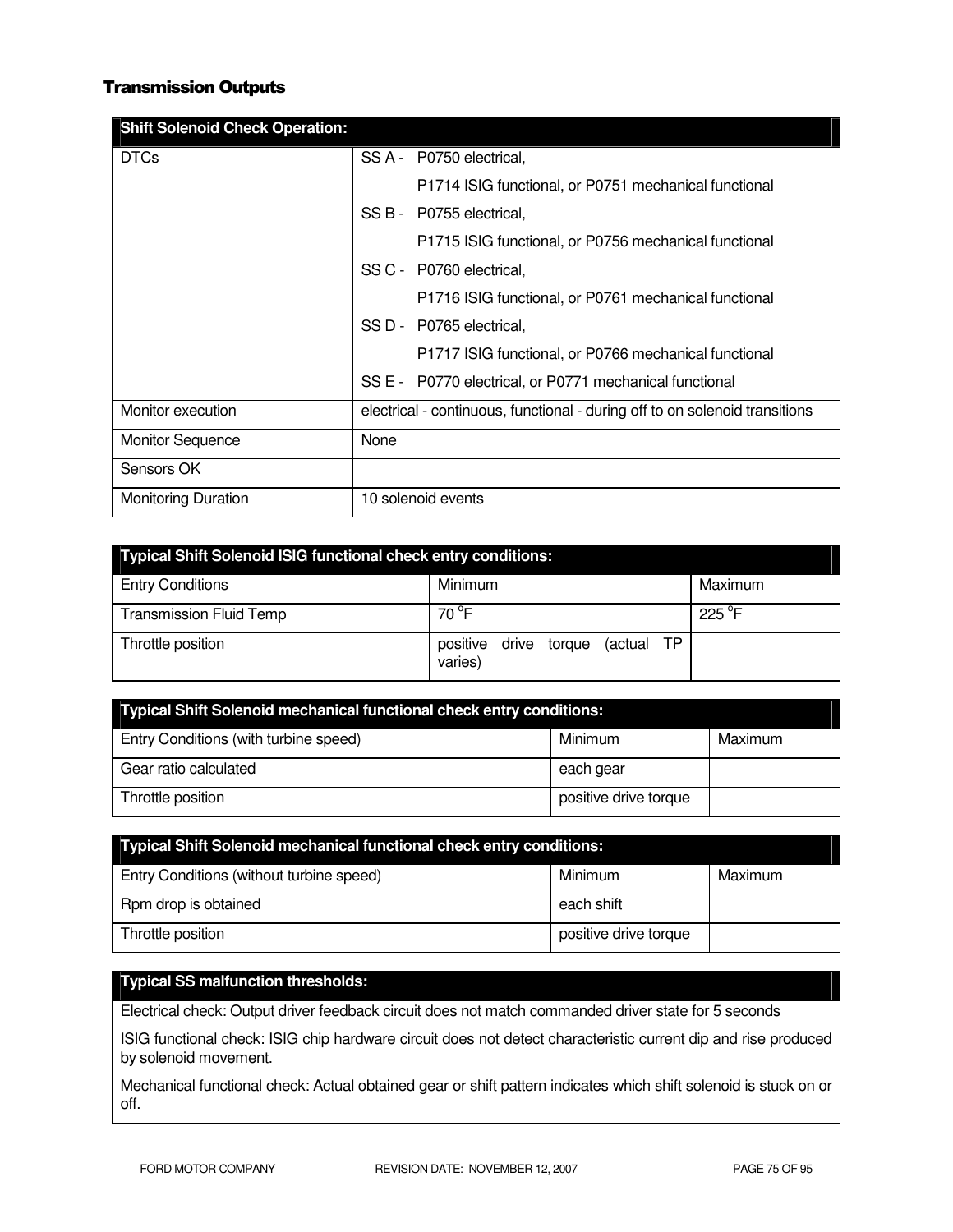| <b>Torque Converter Clutch Check Operation:</b> |                                                       |
|-------------------------------------------------|-------------------------------------------------------|
| <b>DTCs</b>                                     | P0743 electrical,                                     |
|                                                 | P1740 ISIG functional, or P1744 mechanical functional |
|                                                 | P1742 or P0741 mechanical functional, stuck on        |
| Monitor execution                               | electrical - continuous,                              |
|                                                 | mechanical - during lockup                            |
| <b>Monitor Sequence</b>                         | none                                                  |
| Sensors OK                                      | <b>VSS</b>                                            |
| <b>Monitoring Duration</b>                      | 5 lock-up events                                      |

| <b>Typical Torque Converter Clutch ISIG functional check entry conditions:</b> |                       |                 |
|--------------------------------------------------------------------------------|-----------------------|-----------------|
| <b>Entry Conditions</b>                                                        | Minimum               | Maximum         |
| <b>Transmission Fluid Temp</b>                                                 | $70^{\circ}$ F        | $225^{\circ}$ F |
| <b>Engine Torque</b>                                                           | positive drive torque |                 |
| Commanded TCC dutycycle for 0 rpm slip                                         | 60%                   | 90%             |

| <b>Typical Torque Converter Clutch mechanical functional check entry conditions:</b> |                       |         |
|--------------------------------------------------------------------------------------|-----------------------|---------|
| <b>Entry Conditions</b>                                                              | Minimum               | Maximum |
| <b>Throttle Position</b>                                                             | steady                |         |
| <b>Engine Torque</b>                                                                 | positive drive torque |         |
| <b>Transmission Fluid Temp</b>                                                       | $70^{\circ}$ F        | 225 °F  |
| Commanded TCC dutycycle (0 rpm slip)                                                 | 60%                   | 100%    |
| Not shifting                                                                         |                       |         |

## **Typical TCC malfunction thresholds:**

Electrical check:

Output driver feedback circuit does not match commanded driver state for 5 seconds(> 1.0 volt if commanded on, < 2.0 volts if commanded off.)

ISIG functional check:

ISIG chip hardware circuit does not detect characteristic current dip and rise produced by solenoid movement.

Mechanical check:

Slip across torque converter > 100 rpm or (on some applications) speed ratio < 0.93

Mechanical check:

Slip across torque converter < 20 rpm with converter commanded off (some applications)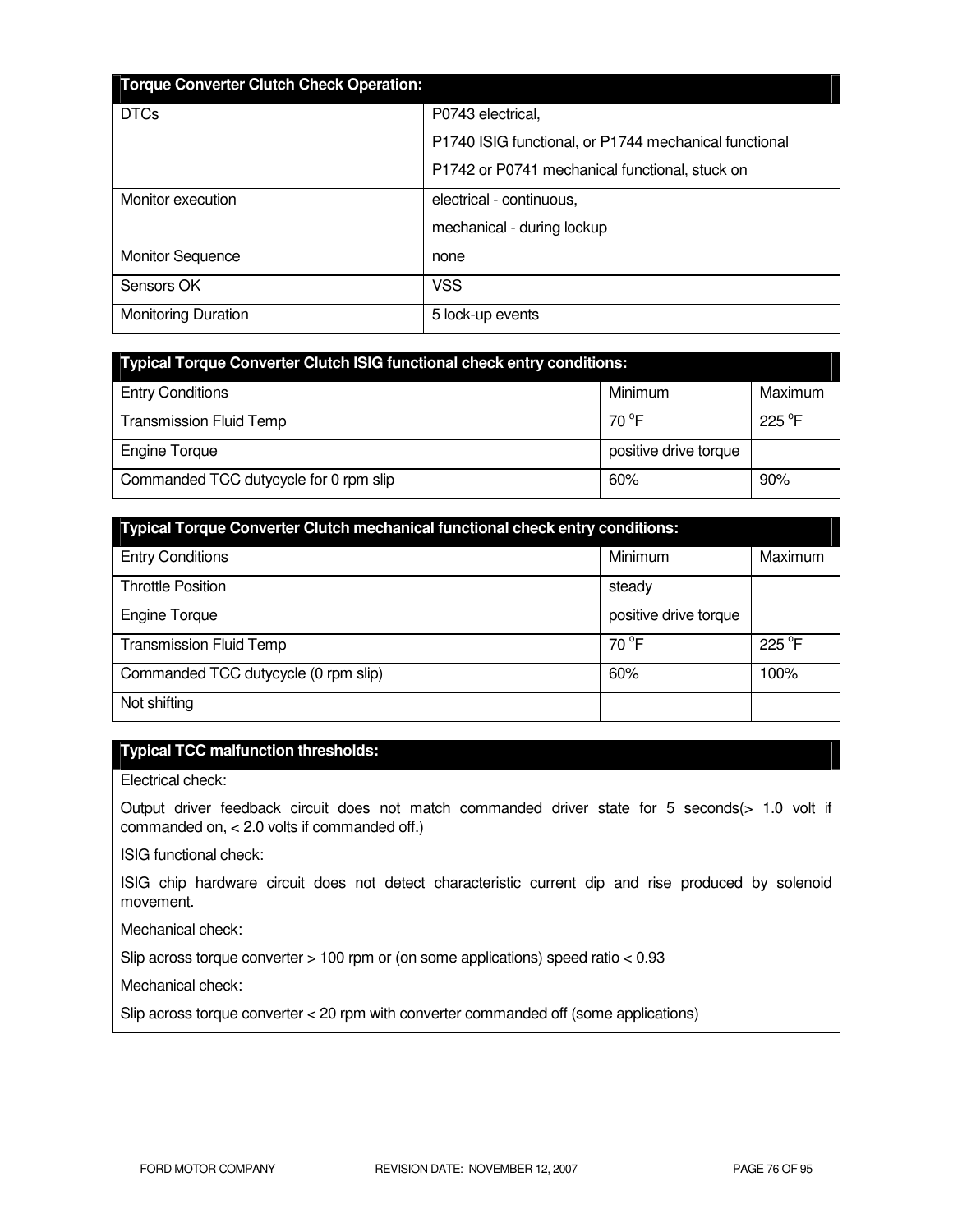| <b>Electronic Pressure Control Check Operation:</b> |                                                                                     |
|-----------------------------------------------------|-------------------------------------------------------------------------------------|
|                                                     |                                                                                     |
| <b>DTCs</b>                                         | P1747 or P0962 electrical.                                                          |
|                                                     | P1789 or P0966, P0797 or P0970(some applications)<br>short to ground (low pressure) |
|                                                     | P0745, P0775, P0795 mechanical functional<br>(some<br>applications)                 |
| Monitor execution                                   | Continuous                                                                          |
| <b>Monitor Sequence</b>                             | none                                                                                |
| Sensors OK                                          |                                                                                     |
| <b>Monitoring Duration</b>                          | Electrical: 5 seconds,                                                              |
|                                                     | Mechanical functional: up to 30 seconds                                             |

| <b>Typical Electronic Pressure Control mechanical functional check entry conditions:</b> |                       |                 |  |  |
|------------------------------------------------------------------------------------------|-----------------------|-----------------|--|--|
| <b>Entry Conditions</b>                                                                  | Minimum               | Maximum         |  |  |
| Gear ratio calculated                                                                    | each gear             |                 |  |  |
| <b>Transmission Fluid Temperature</b>                                                    | $70^{\circ}$ F        | $225^{\circ}$ F |  |  |
| <b>Throttle Position</b>                                                                 | positive drive torque |                 |  |  |

## **Typical EPC malfunction thresholds:**

Electrical check:

Current feedback circuit is less than commanded current for 5 seconds

Mechanical functional check:

Actual obtained gear pattern indicates EPC fault

| Inductive Signature Chip Communication Check Operation: |                                |  |  |  |
|---------------------------------------------------------|--------------------------------|--|--|--|
| <b>DTCs</b>                                             | P1636 loss of communication    |  |  |  |
| Monitor execution                                       | off-to-on solenoid transitions |  |  |  |
| <b>Monitor Sequence</b>                                 | none                           |  |  |  |
| Sensors OK                                              |                                |  |  |  |
| <b>Monitoring Duration</b>                              | $<$ 100 solenoid events        |  |  |  |

| <b>Typical Inductive Signature Chip Communication Check entry conditions:</b> |         |                  |
|-------------------------------------------------------------------------------|---------|------------------|
| <b>Entry Conditions</b>                                                       | Minimum | Maximum          |
| <b>Transmission Fluid Temp</b>                                                | 70 °F   | 225 $^{\circ}$ F |
| Solenoid commanded off duration                                               |         | $<$ 2 seconds    |

# **Typical Inductive Signature Communication Chip malfunction thresholds:**

Checksum error, chip not responding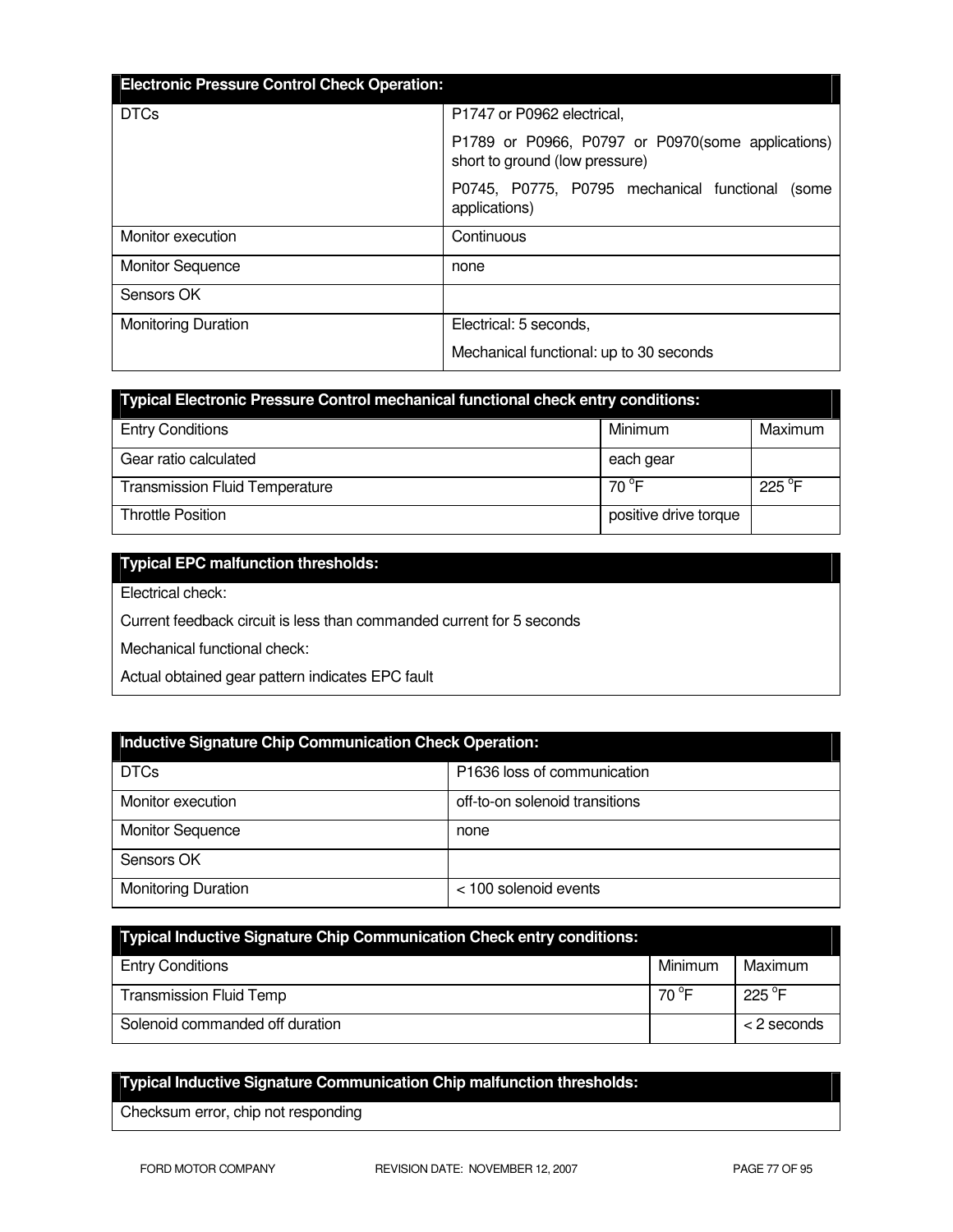# 4R70W (RWD) Transmission

(no turbine speed sensor)

#### Transmission Inputs

The Digital Transmission Range (DTR) sensor provides a single analog and three digital inputs to the PCM. The PCM decodes the inputs to determine the driver-selected gear position (Park, Rev, Neutral, OD, 2, 1). This input device is checked for opens and invalid input patterns. (P0708 P0705)

The Vehicle Speed Sensor (VSS) and Output Shaft Speed (OSS) sensor, if equipped, are inputs that are checked for rationality. If the engine rpm is above the torque converter stall speed and engine load is high, it can be inferred that the vehicle must be moving. If there is insufficient output from the VSS sensor, a malfunction is indicated (P0500). If there is insufficient output from the OSS sensor, a malfunction is indicated (P0720).

#### Transmission Outputs

#### Shift Solenoids

The Shift Solenoid (SSA and SSB) output circuits are checked for opens and shorts by the PCM by monitoring the status of a feedback circuit from the output driver (P0750 SSA, P0755 SSB).

All vehicle applications will utilize an inductive signature circuit to monitor the shift solenoids functionally. The ISIG circuit monitors the current signature of the shift solenoid as the solenoid is commanded on. A solenoid that functions properly will show a characteristic decrease in current as the solenoid starts to move. If the solenoid is malfunctioning, the current will not change (P1714 SSA, P1715 SSB). The lack of communication between the ISIG chip and the PCM microprocessor is also monitored (P1636).

### Torque Converter Clutch

The Torque Converter Clutch (TCC) output circuit is a duty-cycled output that is checked electrically for opens and shorts by the PCM by monitoring the status of a feedback circuit from the output driver (P0743).

All vehicle applications will utilize an inductive signature circuit to monitor the torque converter clutch. The ISIG circuit monitors the current signature of the TCC solenoid as the solenoid is commanded on. A solenoid that functions properly will show a characteristic decrease in current as the solenoid starts to move. If the solenoid is malfunctioning, the current will not change (P1740) . In some applications, the ISIG test is run in conjunction with the other transmission functional tests. The lack of communication between the ISIG chip and the PCM microprocessor is also monitored (P1636).

#### Electronic Pressure Control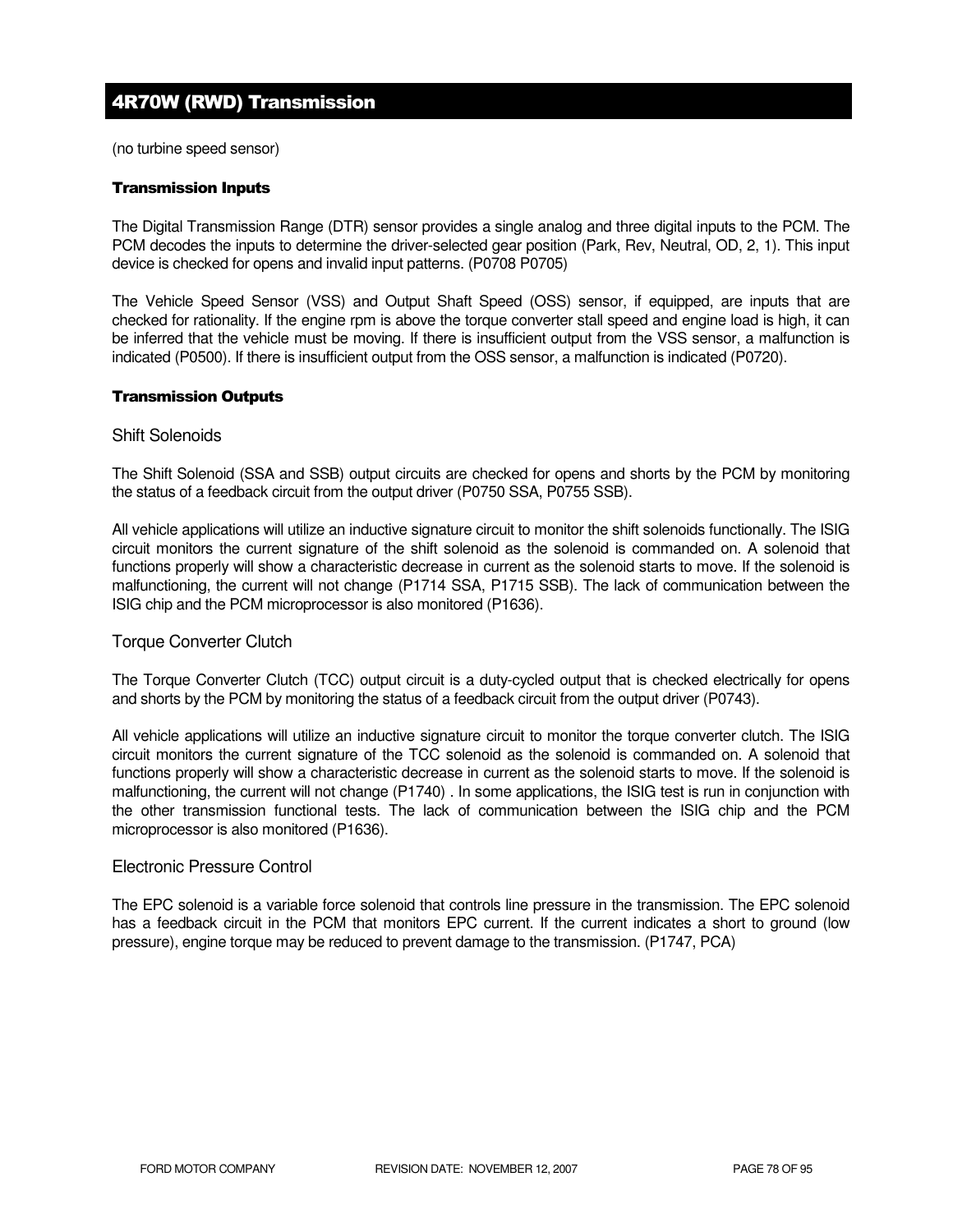# AX4S/4F50N (AX4N) (FWD) Transmission

(has turbine speed sensor)

#### Transmission Inputs

The Digital Transmission Range (DTR) sensor provides a single analog and three digital inputs to the PCM. The PCM decodes the inputs to determine the driver-selected gear position (Park, Rev, Neutral, OD, D, 1). This input device is checked for opens and invalid input patterns. (P0708 P0705)

The Turbine Shaft Speed (TSS) sensor and Output Shaft Speed (OSS) sensor, if equipped, are analog inputs that are checked for rationality. If the engine rpm is above the torque converter stall speed and engine load is high, it can be inferred that the vehicle must be moving. If there is insufficient output from the TSS sensor, a malfunction is indicated (P0715). If there is insufficient output from the OSS sensor, a malfunction is indicated (P0720).

#### Transmission Outputs

#### Shift Solenoids

The Shift Solenoid (SSA SSB and SSC) output circuits are checked for opens and shorts by the PCM by monitoring the status of a feedback circuit from the output driver (P0750 SSA, P0755 SSB, P0760 SSC).

All vehicle applications will utilize an inductive signature circuit to monitor the shift solenoids functionally. The ISIG circuit monitors the current signature of the shift solenoid as the solenoid is commanded on. A solenoid that functions properly will show a characteristic decrease in current as the solenoid starts to move. If the solenoid is malfunctioning, the current will not change (P1714 SSA, P1715 SSB, P1716 SSC). The ISIG test runs in conjunction with the other transmission functional tests. The lack of communication between the ISIG chip and the PCM microprocessor is also monitored (P1636).

#### Torque Converter Clutch

The Torque Converter Clutch (TCC) output circuit is a duty-cycled output that is checked electrically for opens and shorts by the PCM by monitoring the status of a feedback circuit from the output driver (P0743).

All vehicle applications will utilize an inductive signature circuit to monitor the torque converter clutch. The ISIG circuit monitors the current signature of the TCC solenoid as the solenoid is commanded on. A solenoid that functions properly will show a characteristic decrease in current as the solenoid starts to move. If the solenoid is malfunctioning, the current will not change (P1740). The ISIG test runs in conjunction with the other transmission functional tests. The lack of communication between the ISIG chip and the PCM microprocessor is also monitored (P1636).

#### Electronic Pressure Control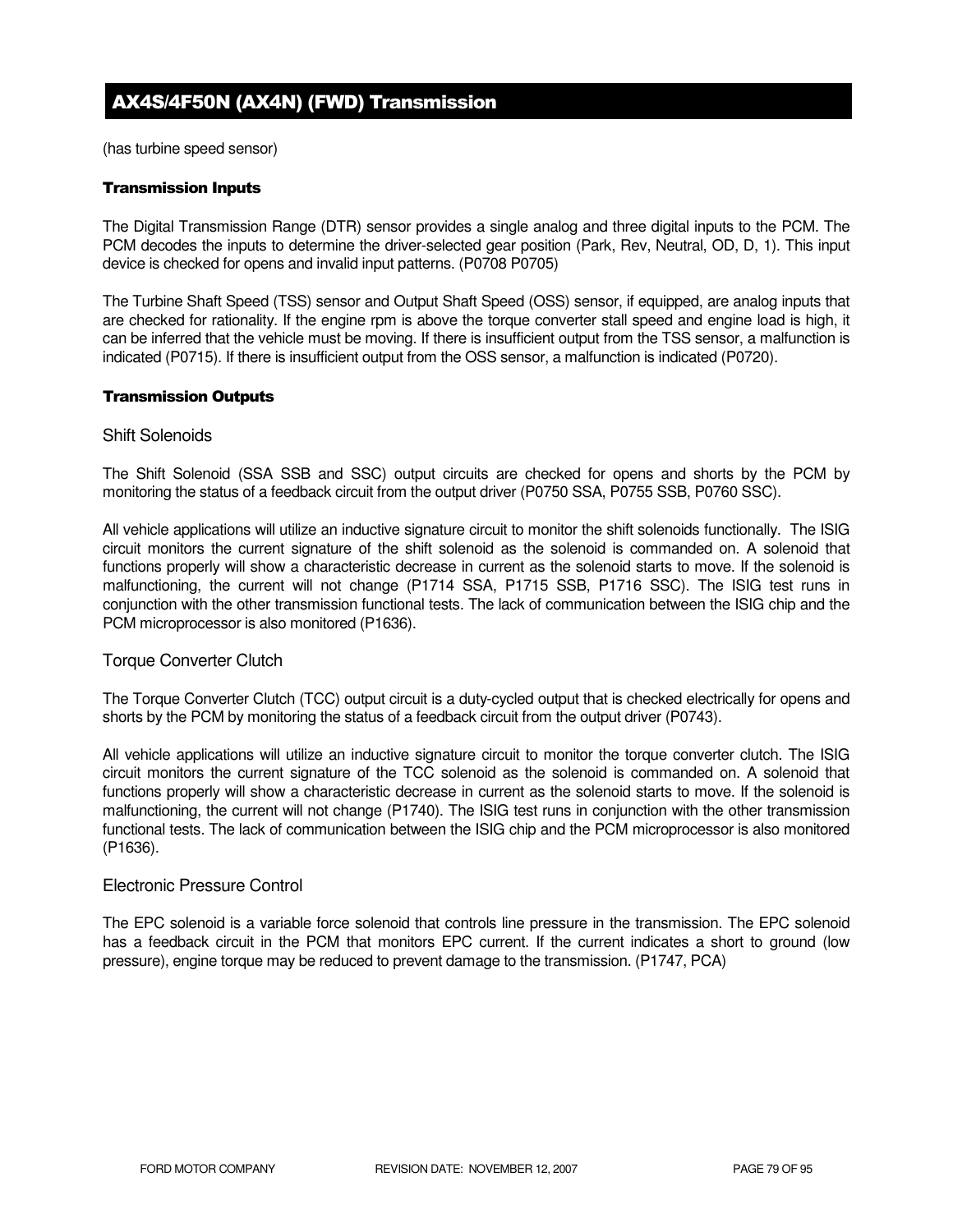# CD4E (FWD) Transmission

(has turbine speed sensor)

#### Transmission Inputs

The Analog Transmission Range (TR) sensor provides a single analog input to the PCM. The voltage corresponds to the driver-selected gear position (Park, Rev, Neutral, OD, 2, 1). This input is checked for opens and shorts. (P0707, P0708)

The Turbine Shaft Speed (TSS) sensor and Output Shaft Speed (OSS) sensors are analog inputs that are checked for rationality. If the engine rpm is above the torque converter stall speed and engine load is high, it can be inferred that the vehicle must be moving. If there is insufficient output from the TSS sensor, a malfunction is indicated (P0715). If there is insufficient output from the OSS sensor, a malfunction is indicated (P0720).

#### Transmission Outputs

#### Shift Solenoids

The Shift Solenoid (SSA and SSB) output circuits are checked for opens and shorts by the PCM by monitoring the status of a feedback circuit from the output driver (P0750 SSA, P0755 SSB).

All vehicle applications will utilize an inductive signature circuit to monitor the shift solenoids functionally. The ISIG circuit monitors the current signature of the shift solenoid as the solenoid is commanded on. A solenoid that functions properly will show a characteristic decrease in current as the solenoid starts to move. If the solenoid is malfunctioning, the current will not change (P1714 SSA, P1715 SSB). The ISIG test runs in conjunction with the other transmission functional tests. The lack of communication between the ISIG chip and the PCM microprocessor is also monitored (P1636).

#### Torque Converter Clutch

The Torque Converter Clutch (TCC) output circuit is a duty-cycled output that is checked electrically for opens and shorts by the PCM by monitoring the status of a feedback circuit from the output driver (P0743).

The PWM used to control CD4E's TCC does not have sufficient inductive signature, therefore on these applications the TCC solenoid is functionally tested by monitoring converter slip. If the TCC is failed on when commanded off, a P1742 fault code will be stored. If the TCC off when commanded on, a P1744 fault code will be stored.

### Electronic Pressure Control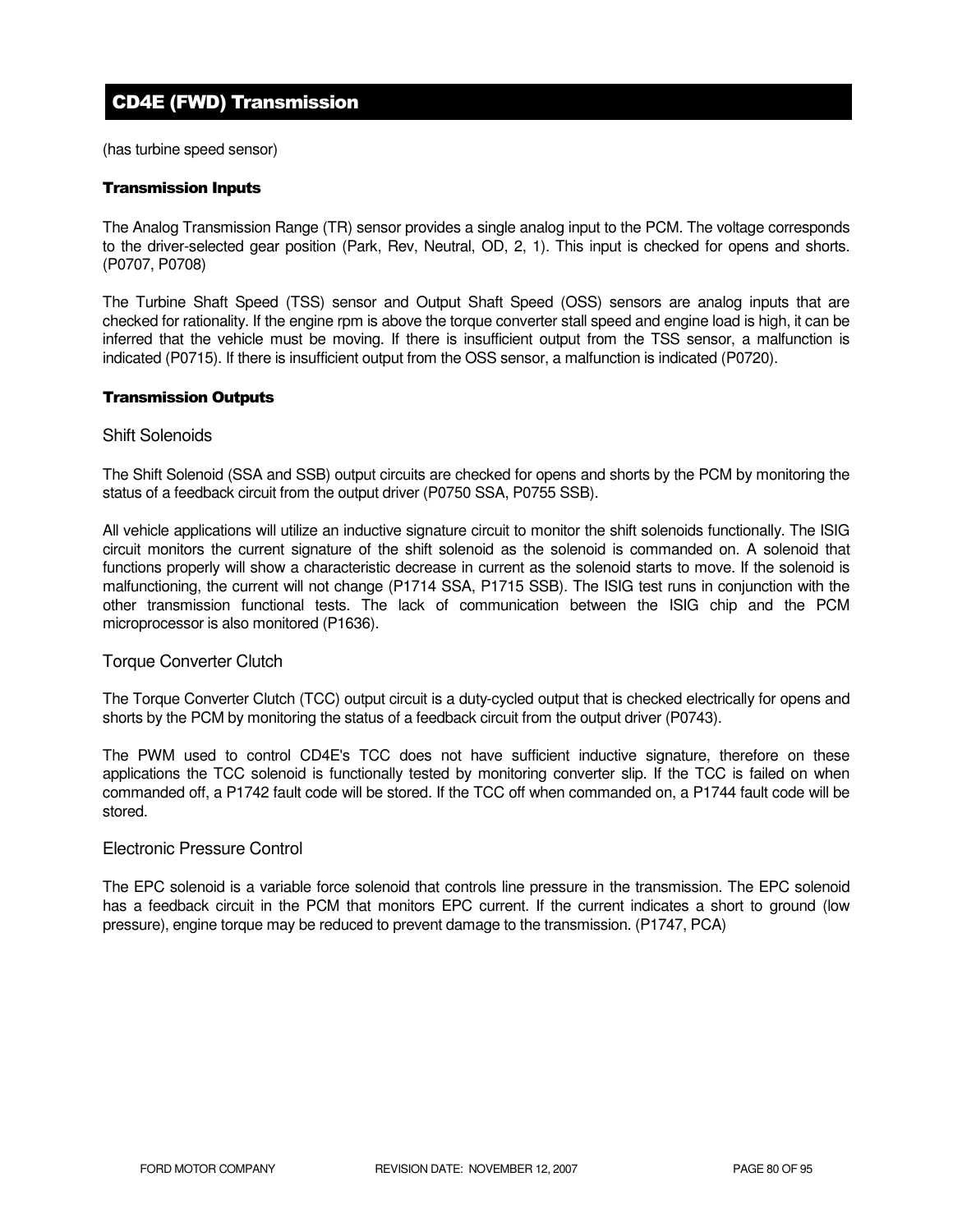# 5R44E (RWD) Transmission

(has turbine speed sensor)

#### Transmission Inputs

The Digital Transmission Range (DTR) sensor provides a single analog and three digital inputs to the PCM. The PCM decodes these inputs to determine the driver-selected gear position (Park, Rev, Neutral, OD, 2, 1).

This input device is checked for opens and invalid input patterns. (P0708 P0705)

The Turbine Shaft Speed (TSS) sensor and Output Speed Sensor (OSS) are inputs that are checked for rationality. Provided one of the two speed sensors has sufficient signal and engine load is high enough and the engine speed is above the torque converter stall speed, it can be inferred that the vehicle must be moving. If there is insufficient output from the TSS sensor, a malfunction is indicated (P0715). If there is insufficient output from the OSS sensor, a malfunction is indicated (P0720).

#### Transmission Outputs

#### Shift Solenoids

The Shift Solenoid (SSA, SSB, SSC, and SSD) output circuits are checked for opens and shorts by the PCM by monitoring the status of a feedback circuit from the output driver (P0750 SSA, P0755 SSB, P0760 SSC, and P0765 SSD).

All vehicle applications will utilize an inductive signature circuit to monitor the shift solenoids functionally. The ISIG circuit monitors the current signature of the shift solenoid as the solenoid is commanded on. A solenoid that functions properly will show a characteristic decrease in current as the solenoid starts to move. If the solenoid is malfunctioning, the current will not change (P1714 SSA, P1715 SSB, P1716 SSC, P1717 SSD). The ISIG test runs in conjunction with the other transmission functional tests. The lack of communication between the ISIG chip and the PCM microprocessor is also monitored (P1636).

#### Torque Converter Clutch

The Torque Converter Clutch (TCC) output circuit is a duty-cycled output that is checked electrically for opens and shorts by the PCM by monitoring the status of a feedback circuit from the output driver (P0743).

These vehicle applications will utilize an inductive signature circuit to monitor the torque converter clutch. The ISIG circuit monitors the current signature of the TCC solenoid as the solenoid is commanded on. A solenoid that functions properly will show a characteristic decrease in current as the solenoid starts to move. If the solenoid is malfunctioning, the current will not change (P1740). The ISIG test is run in conjunction with the other transmission functional tests. The lack of communication between the ISIG chip and the PCM microprocessor is also monitored (P1636).

### Electronic Pressure Control Output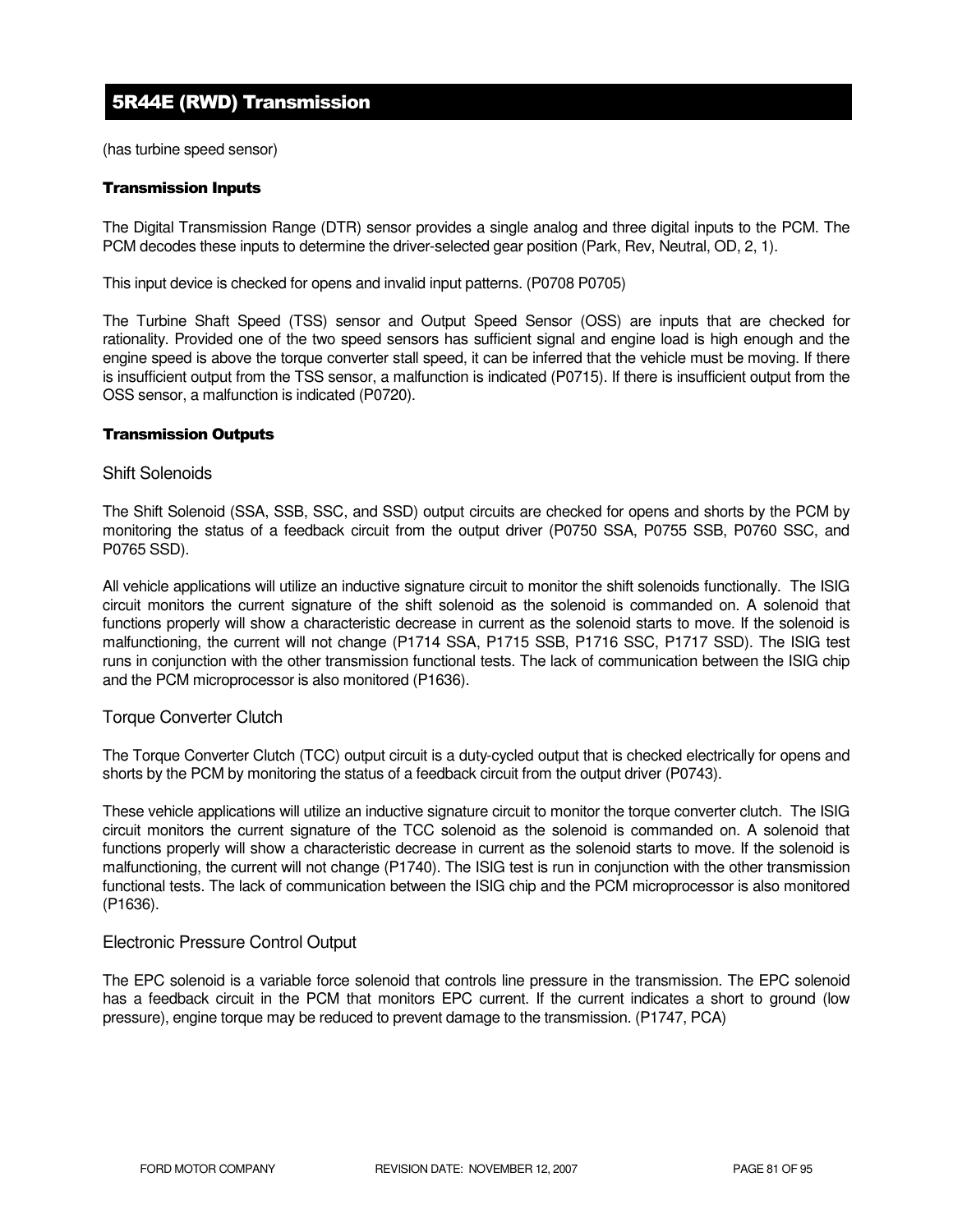# 5R55E (RWD) Transmission

(has turbine speed sensor)

#### Transmission Inputs

The Digital Transmission Range (DTR) sensor provides a single analog and three digital inputs to the PCM. The PCM decodes these inputs to determine the driver-selected gear position (Park, Rev, Neutral, OD, 2, 1). This input device is checked for opens and invalid input patterns. (P0708, P0705)

The Turbine Shaft Speed (TSS) and Output Shaft Speed (OSS) sensors are inputs that are checked for rationality. Provided one of the twp speed sensors has sufficient signal and engine load is high enough and the engine rpm is above the torque converter stall speed, it can be inferred that the vehicle must be moving. If there is insufficient output from the TSS sensor, a malfunction is indicated (P0715). If there is insufficient output from the OSS sensor, a malfunction is indicated (P0720).

#### Transmission Outputs

#### Shift Solenoids

The Shift Solenoid (SSA, SSB, SSC and SSD) output circuits are checked for opens and shorts by the PCM by monitoring the status of a feedback circuit from the output driver (P0750 SSA, P0755 SSB, P0760 SSC, P0765 SSD).

These vehicle applications will utilize an inductive signature circuit to monitor the shift solenoids functionally. The ISIG circuit monitors the current signature of the shift solenoid as the solenoid is commanded on. A solenoid that functions properly will show a characteristic decrease in current as the solenoid starts to move. If the solenoid is malfunctioning, the current will not change (P1714 SSA, P1715 SSB, P1716 SSC, P1717 SSD). The ISIG test is run in conjunction with the other transmission functional tests. The lack of communication between the ISIG chip and the PCM microprocessor is also monitored (P1636).

#### Torque Converter Clutch

The Torque Converter Clutch (TCC) output circuit is a duty-cycled output that is checked electrically for opens and shorts by the PCM by monitoring the status of a feedback circuit from the output driver (P0743).

These vehicle applications will utilize an inductive signature circuit to monitor the torque converter clutch. The ISIG circuit monitors the current signature of the TCC solenoid as the solenoid is commanded on. A solenoid that functions properly will show a characteristic decrease in current as the solenoid starts to move. If the solenoid is malfunctioning, the current will not change (P1740). The ISIG test runs in conjunction with the other transmission functional tests. The lack of communication between the ISIG chip and the PCM microprocessor is also monitored (P1636).

#### Electronic Pressure Control Output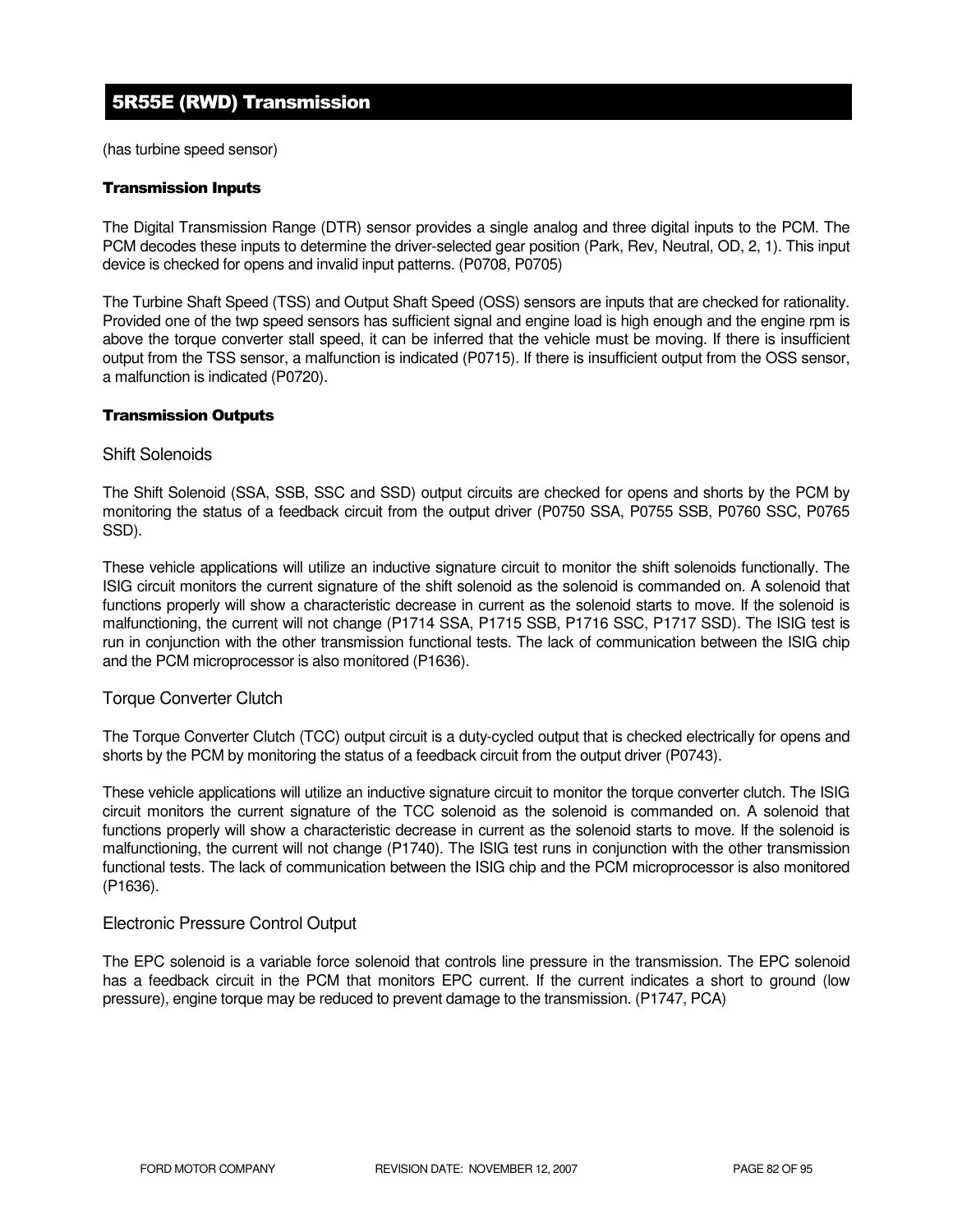## 5R55S (RWD) Transmission – without ETC

(has turbine speed sensor)

The 5R55S replaces the 5R55W transmission from 2002 MY. The diagnostics for the 5R55S and 5R55W are identical. The controls are slightly different for vehicles that use Electronic Throttle Control (ETC) versus vehicles that do not use ETC.

#### Transmission Inputs

The Digital Transmission Range (DTR) sensor provides a single analog and three digital inputs to the PCM. The PCM decodes these inputs to determine the driver-selected gear position. This input device is checked for opens and invalid input patterns. (P0708, P0705)

Turbine Shaft Speed (TSS) and Output Shaft Speed (OSS) sensors are analog inputs that are checked for rationality. If the engine rpm is above the torque converter stall speed and engine load is high, it can be inferred that the vehicle must be moving. If there is insufficient output from the TSS sensor, a malfunction is indicated (P0715). If there is insufficient output from the OSS sensor, a malfunction is indicated (P0720).

#### Transmission Outputs

#### Shift Solenoids

The Shift Solenoid (SSA, SSB, SSC, SSD) output circuits are checked for opens and shorts by the PCM by monitoring the status of a feedback circuit from the output driver (P0750 SSA, P0755 SSB, P0760 SSC, P0765 SSD).

These vehicle applications will utilize an inductive signature circuit to monitor the shift solenoids functionally. The ISIG circuit monitors the current signature of the shift solenoid as the solenoid is commanded on. A solenoid that functions properly will show a characteristic decrease in current as the solenoid starts to move. If the solenoid is malfunctioning, the current will not change (P1714 SSA, P1715 SSB, P1716 SSC, P1717 SSD). The ISIG test runs in conjunction with the other transmission functional tests. The lack of communication between the ISIG chip and the PCM microprocessor is also monitored (P1636).

#### Electronic Pressure Control Outputs

The VFS solenoids are variable force solenoids that control line pressure and gear selection in the transmission. The VFS solenoids have a feedback circuit in the PCM that monitors VFS current. If the current indicates a short to ground (low pressure), engine torque may be reduced to prevent damage to the transmission. (P1747, P1789, P0797).

The VFS solenoids are also checked for functionality by utilizing a rationality test that looks at gear ratios. If VFS/shift solenoid electrical faults and shift solenoid ISIG faults are not present, then actual ratios versus expected ratios are used to infer VFS failures. (P0745 PCA, P0775 PCB, P0795 PCC)

#### Torque Converter Clutch

The Torque Converter Clutch (TCC) output circuit is a duty-cycled output that is checked electrically for opens and shorts by the PCM by monitoring the status of a feedback circuit from the output driver (P0743).

These vehicle applications will utilize an inductive signature circuit to monitor the torque converter clutch. The ISIG circuit monitors the current signature of the TCC solenoid as the solenoid is commanded on. A solenoid that functions properly will show a characteristic decrease in current as the solenoid starts to move. If the solenoid is malfunctioning, the current will not change (P1740). The ISIG test runs in conjunction with the other transmission functional tests. The lack of communication between the ISIG chip and the PCM microprocessor is also monitored (P1636).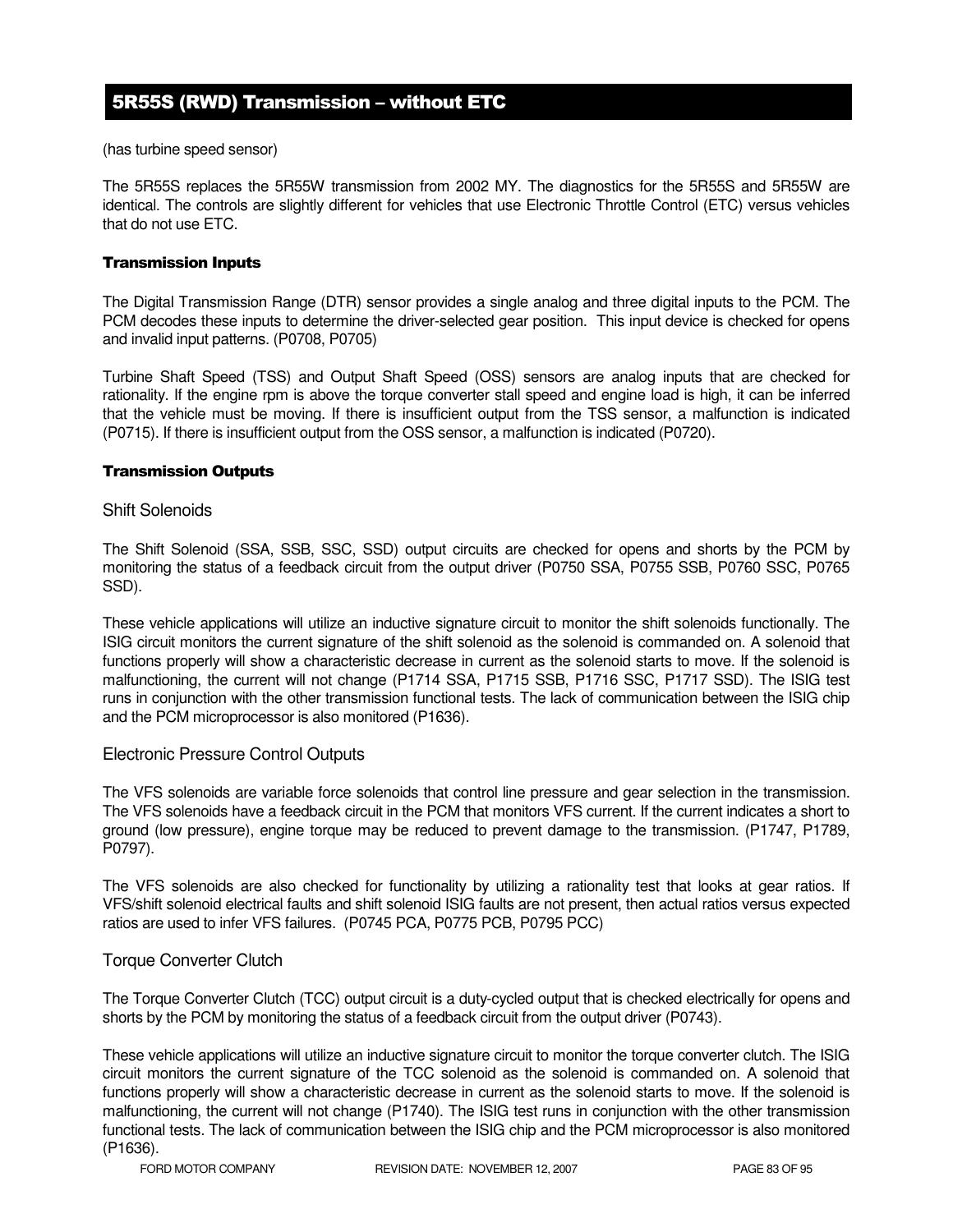### Direct One Way Clutch

The Direct One Way Clutch is checked for functionality by utilizing a rationality test that looks at transmission input torque relative to commanded throttle position while in 1<sup>st</sup>, 3<sup>rd</sup>, or 4<sup>th</sup> gear. If a direct one way clutch fault is present, then the transmission will not be able to carry torque at high throttle angles in 1<sup>st</sup>, 3<sup>rd</sup>, or 4<sup>th</sup> gears. (P1700)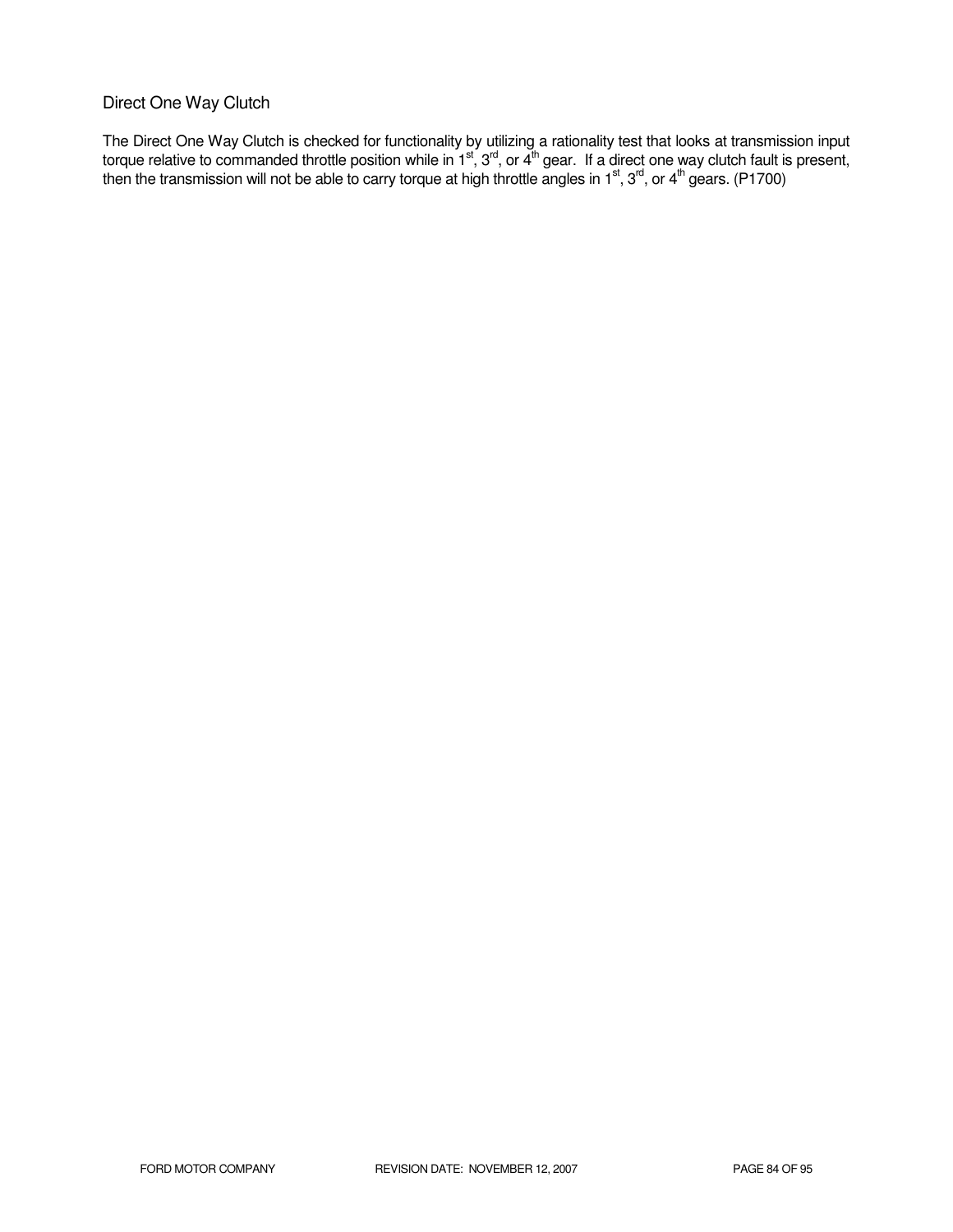# 5R55S (RWD) Transmission – with ETC

(has turbine speed sensor)

The 5R55S replaces the 5R55W transmission from 2002 MY. The diagnostics for the 5R55S and 5R55W are identical. The controls are slightly different for vehicles that use Electronic Throttle Control (ETC) versus vehicles that do not use ETC.

#### Transmission Inputs

The Digital Transmission Range (DTR) sensor provides a single analog and three digital inputs to the PCM. The PCM decodes these inputs to determine the driver-selected gear position. This input device is checked for opens and invalid input patterns. (P0708, P0705)

Turbine Shaft Speed (TSS) and Output Shaft Speed (OSS) sensors are analog inputs that are checked for rationality. If the engine rpm is above the torque converter stall speed and engine load is high, it can be inferred that the vehicle must be moving. If there is insufficient output from the TSS sensor, a malfunction is indicated (P0715). If there is insufficient output from the OSS sensor, a malfunction is indicated (P0720).

#### Transmission Outputs

#### Shift Solenoids

The Shift Solenoid (SSA, SSB, SSC, SSD) output circuits are checked for opens and shorts by the PCM by monitoring the status of a feedback circuit from the output driver (P0750 SSA, P0755 SSB, P0760 SSC, P0765 SSD).

These vehicle applications will utilize an inductive signature circuit to monitor the shift solenoids functionally. The ISIG circuit monitors the current signature of the shift solenoid as the solenoid is commanded on. A solenoid that functions properly will show a characteristic decrease in current as the solenoid starts to move. If the solenoid is malfunctioning, the current will not change (P1714 SSA, P1715 SSB, P1716 SSC, P1717 SSD). The ISIG test runs in conjunction with the other transmission functional tests. The lack of communication between the ISIG chip and the PCM microprocessor is also monitored (P1636).

#### Electronic Pressure Control Outputs

The VFS solenoids are variable force solenoids that control line pressure and gear selection in the transmission. The VFS solenoids have a feedback circuit in the PCM that monitors VFS current. If the current indicates a short to ground (low pressure), engine torque may be reduced to prevent damage to the transmission. (P0962, P0966, P0970).

The VFS solenoids are also checked for functionality by utilizing a rationality test that looks at gear ratios. If VFS/shift solenoid electrical faults and shift solenoid ISIG faults are not present, then actual ratios versus expected ratios are used to infer VFS failures. (P0745 PCA, P0775 PCB, P0795 PCC)

#### Torque Converter Clutch

The Torque Converter Clutch (TCC) output circuit is a duty-cycled output that is checked electrically for opens and shorts by the PCM by monitoring the status of a feedback circuit from the output driver (P0743).

These vehicle applications will utilize an inductive signature circuit to monitor the torque converter clutch. The ISIG circuit monitors the current signature of the TCC solenoid as the solenoid is commanded on. A solenoid that functions properly will show a characteristic decrease in current as the solenoid starts to move. If the solenoid is malfunctioning, the current will not change (P1740). The ISIG test runs in conjunction with the other transmission functional tests. The lack of communication between the ISIG chip and the PCM microprocessor is also monitored (P1636).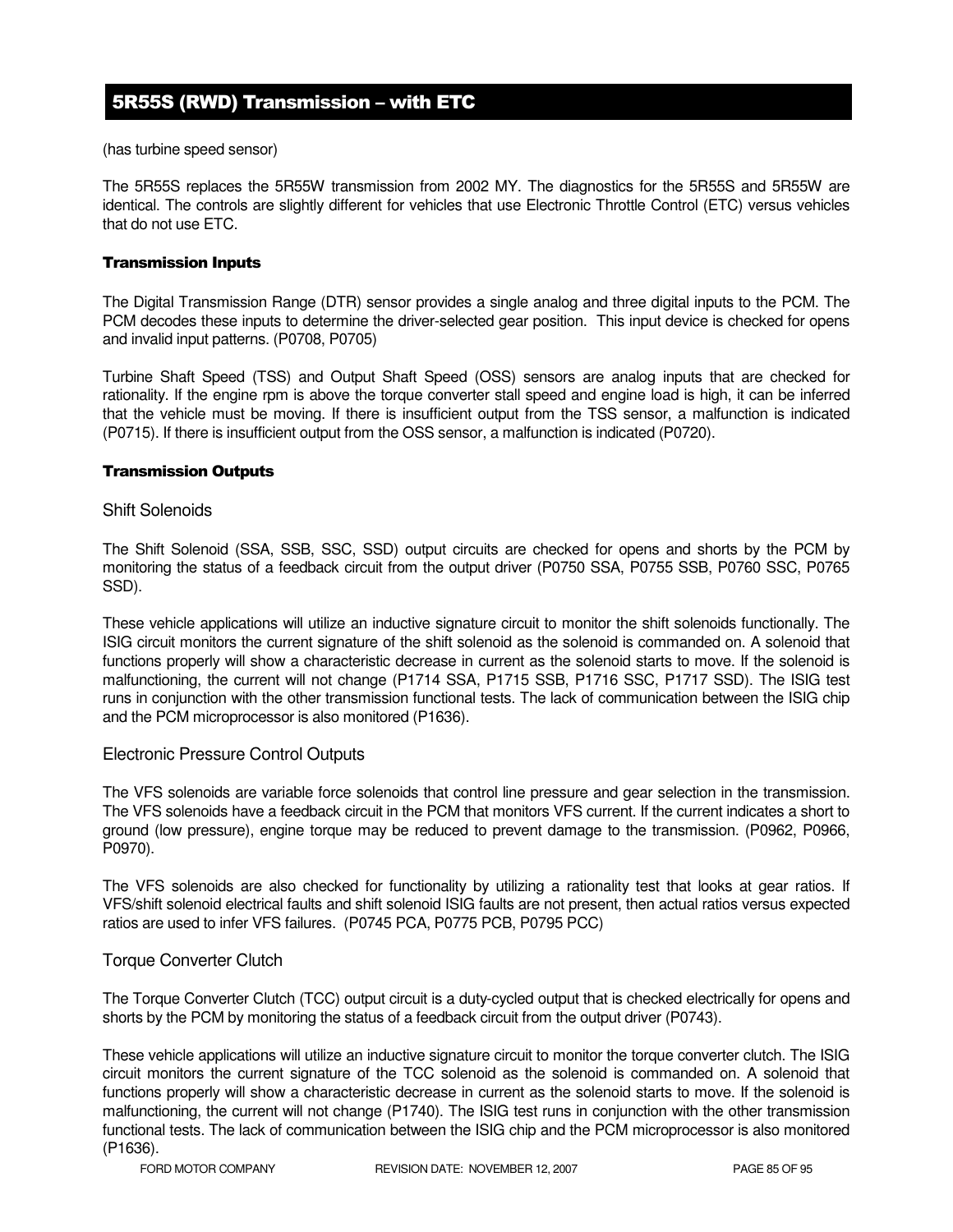## Direct One Way Clutch

The Direct One Way Clutch is checked for functionality by utilizing a rationality test that looks at transmission input torque relative to commanded throttle position while in 1<sup>st</sup>, 3<sup>rd</sup>, or 4<sup>th</sup> gear. If a direct one way clutch fault is present, then the transmission will not be able to carry torque at high throttle angles in 1<sup>st</sup>, 3<sup>rd</sup>, or 4<sup>th</sup> gears. (P1700)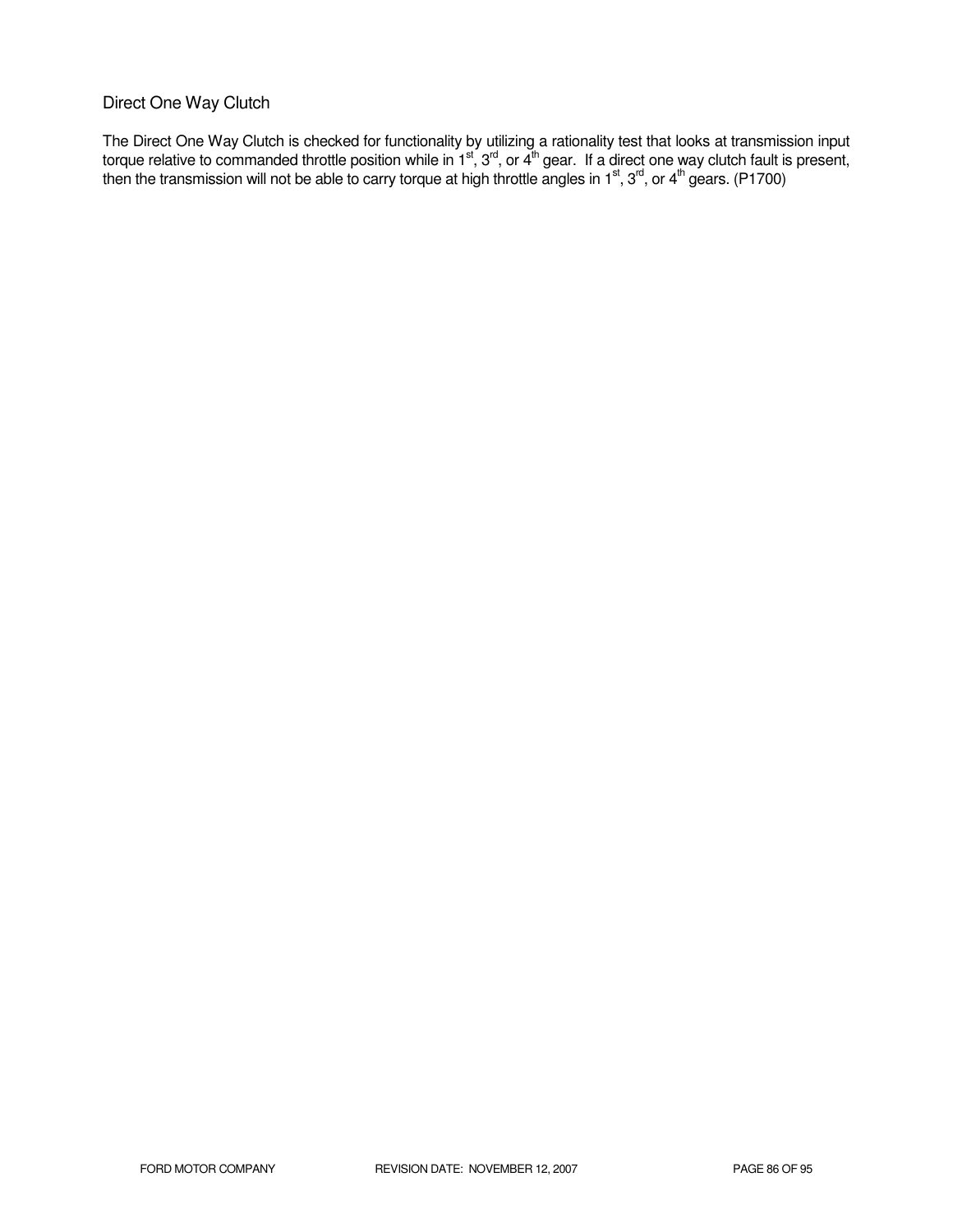# 4R100 (E4OD) (RWD) Transmission

(turbine speed sensor in most applications)

#### Transmission Inputs

The Digital Transmission Range (DTR) sensor provides a single analog and three digital inputs to the PCM. The PCM decodes the inputs to determine the driver-selected gear position (Park, Rev, Neutral, OD, 2, 1). This input device is checked for opens and invalid input patterns. (P0708, P0705)

The Vehicle Speed Sensor (VSS), Turbine Shaft Speed (TSS) sensor and Output Shaft Speed (OSS) sensor, if equipped, are analog inputs that are checked for rationality. If the engine rpm is above the torque converter stall speed and engine load is high, it can be inferred that the vehicle must be moving. If there is insufficient output from the VSS sensor, a malfunction is indicated (P0500). If there is insufficient output from the TSS sensor, a malfunction is indicated (P0715). If there is insufficient output from the OSS sensor, a malfunction is indicated (P0720).

#### Transmission Outputs

#### Shift Solenoids

The Shift Solenoid (SSA and SSB) output circuits are checked for opens and shorts by the PCM by monitoring the status of a feedback circuit from the output driver (P0750 SSA, P0755 SSB).

All vehicle applications will utilize an inductive signature circuit to monitor the shift solenoids functionally. The ISIG circuit monitors the current signature of the shift solenoid as the solenoid is commanded on. A solenoid that functions properly will show a characteristic decrease in current as the solenoid starts to move. If the solenoid is malfunctioning, the current will not change (P1714 SS1, P1715 SS2). The ISIG test runs in conjunction with the other transmission functional tests. In all applications, the lack of communication between the ISIG chip and the PCM microprocessor is also monitored (P1636).

#### Torque Converter Clutch

The Torque Converter Clutch (TCC) output circuit is a duty-cycled output that is checked electrically for opens and shorts internally in the PCM by monitoring the status of a feedback circuit from the output driver (P0743).

4R100's TCC solenoid does not have sufficient inductive signature, therefore the solenoid is functionally tested thru ratio. All vehicle applications use duty-cycled output drivers which utilize a rationality check for TCC operation. Actuation of the TCC on and off will result in a change of the calculated speed ratio under high engine load. If a speed ratio delta does not occur, a malfunction is indicated (P1744).

### Electronic Pressure Control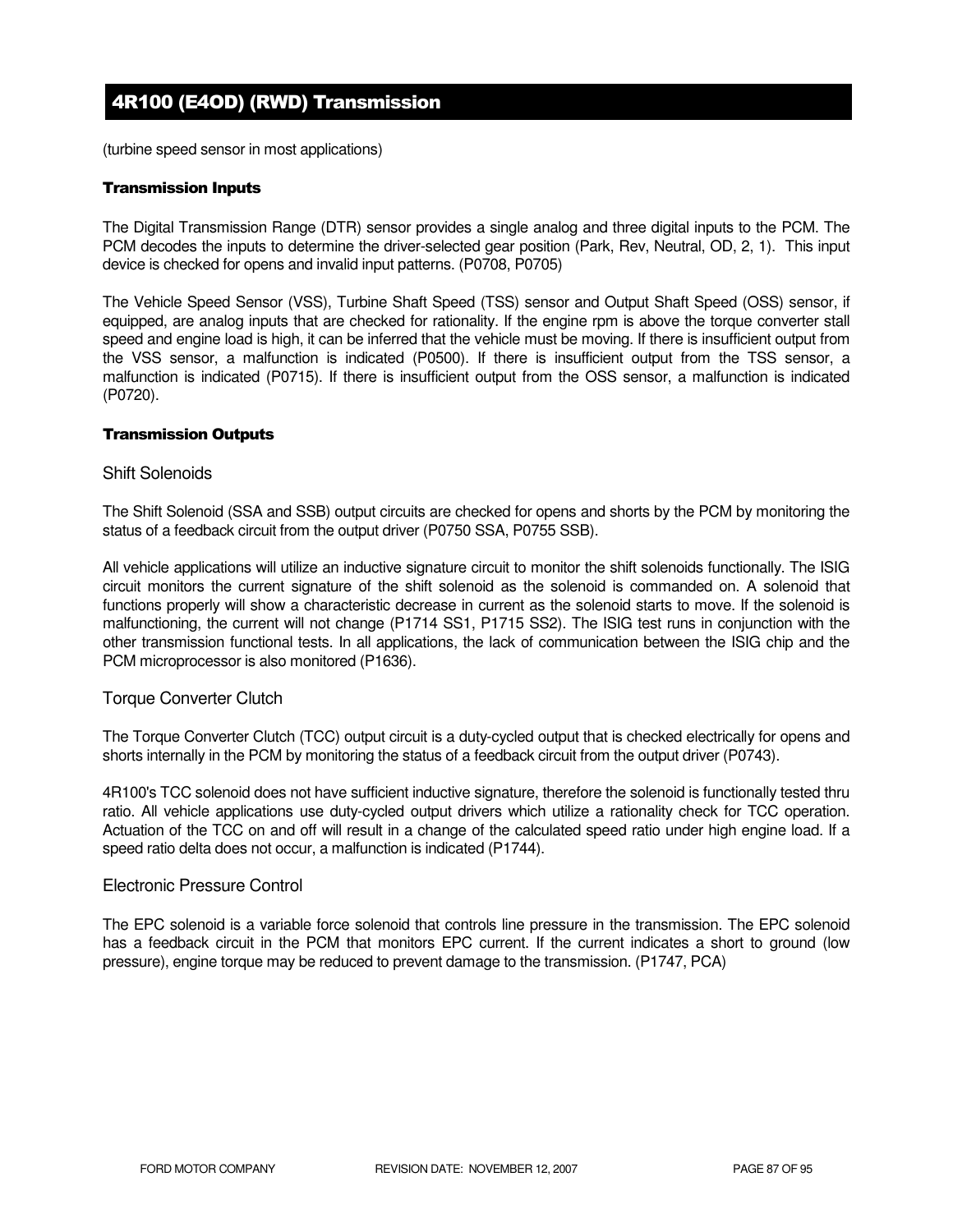# 5R110W (RWD) Transmission

### Transmission Inputs

#### Transmission Range Sensor

The Non-contacting Pulse Width Modulated Transmission Range Sensor (TRS) provides a duty cycle signal for each position. This signal is transmitted at a frequency of 125 Hz. The PCM decodes the duty cycle to determine the driver-selected gear position (Park, Rev, Neutral, OD, 3, 2, 1). This input device is checked for out of range frequency, low duty cycle and high duty cycle input signals. (P0706, P0707, P0708)

#### Speed Sensors

The Turbine Shaft Speed (TSS) sensor, Intermediate Shaft Speed (ISS) sensor and Output Shaft Speed (OSS) sensor, if equipped, are hall effect inputs that are checked for rationality. The vehicle speed signal is provided from the ABS system to the PCM. If the engine rpm is above the torque converter stall speed and engine load is high, it can be inferred that the vehicle must be moving. If there is insufficient output from the VSS sensor, a malfunction is indicated (P0500). If there is insufficient output from the TSS sensor, a malfunction is indicated (P0715). If there is insufficient output from the ISS sensor, a malfunction is indicated (P0791). If there is insufficient output from the OSS sensor, a malfunction is indicated (P0720).

### Transmission Fluid Temperature

5R110W has a feature called "Cold mode". If TFT is below 0 deg F, the transmission will limit operation to 1<sup>st</sup>, 2<sup>nd</sup>,  $3^{\text{rd}}$ , and 4<sup>th</sup> gears (5<sup>th</sup> and 6<sup>th</sup> gears are disabled). Cold mode remains in effect until TFT rises above 0 deg F or vehicle operation (based on shift times or heat generated by driving) indicates that TFT should not be in the cold mode range, at which point normal operation is enabled.

Direct clutch apply times cold have forced the addition of this cold mode (DC takes excessive times to apply below –10 deg F), and require revisions to TFT failure management – if TFT is failed at start up the transmission will be placed in cold mode and remain there until TFT is no longer failed and above 0 deg F or the vehicle operating conditions listed above trigger an exit from cold mode.

Once out of cold mode a TFT failure will not trigger cold mode (can only go into cold mode once/power-up); but this mode is new to 5R110W.

TFT is monitored for circuit faults (P0712, P0713) and in-range failures (P0711)

For this reason all TFT diagnostics illuminate the MIL on 5R110W.

#### Transmission Outputs

### Shift Solenoids

The Shift Solenoid (SSA, SSB, SSC, SSD, and SSE) output circuits are checked for opens and shorts by the PCM by monitoring the status of a feedback circuit from the output driver (SSA P0750, P0973, P0974; SSB P0755, P0976, P0977; SSC P0760, P0979, P0980; SSD P0765, P0982, P0983; SSE P0770, P0985, P0986).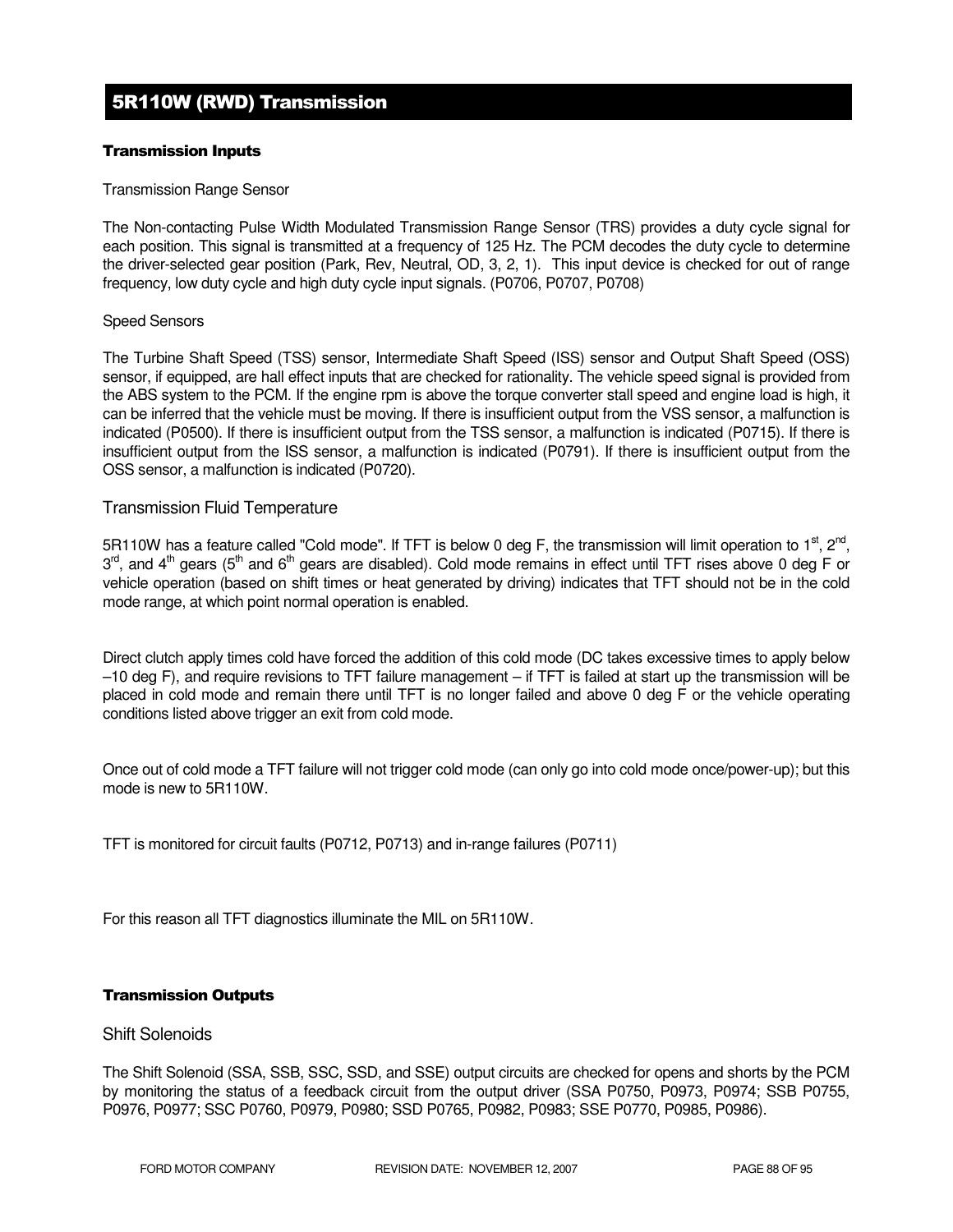The shift solenoids will be tested for function. This is determined by vehicle inputs such as gear command, and gear. Shift solenoid malfunction codes (SSA P2700, SSB P2701, SSC P2702, SSD P2703, SSE P2704)

### Torque Converter Clutch

The Torque Converter Clutch (TCC) output circuit is a duty-cycled output that is checked electrically for opens and shorts internally in the PCM by monitoring the status of a feedback circuit from the output driver (P0740, P0742, P0744).

The TCC solenoid is checked functionally by evaluating torque converter slip under steady state conditions when the torque converter is fully applied. If the slip exceeds the malfunction thresholds when the TCC is commanded on, a TCC malfunction is indicated (P0741).

### Electronic Pressure Control

The EPC solenoid is a variable force solenoid that controls line pressure in the transmission. The EPC solenoid has a feedback circuit in the PCM that monitors EPC current. If the current indicates a short to ground (low pressure), a high side switch will be opened. This switch removes power from all 7 VFS's, providing Park, Reverse, Neutral, and 5M (in all forward ranges) with maximum line pressure based on manual lever position. (P0960, P0962, P0963)

### High Side Switch

5R110W has a high side switch that can be used to remove power from all 7 VFS's simultaneously. If the high side switch is opened, all 7 solenoids will be electrically off, providing Park, Reverse, Neutral, and 5M (in all forward ranges) with maximum line pressure based on manual lever position. The switch is tested for open faults (switch failed closed will provide normal control). If the switch fails, a P0657 fault code will be stored.

#### CAN Communications error

The TCM receives critical information from the ECM via CAN. If the CAN link fails, the TCM no longer has torque or engine speed information available – the high side switch will be opened. The TCM will store a U0100 fault code if unable to communicate with the TCM.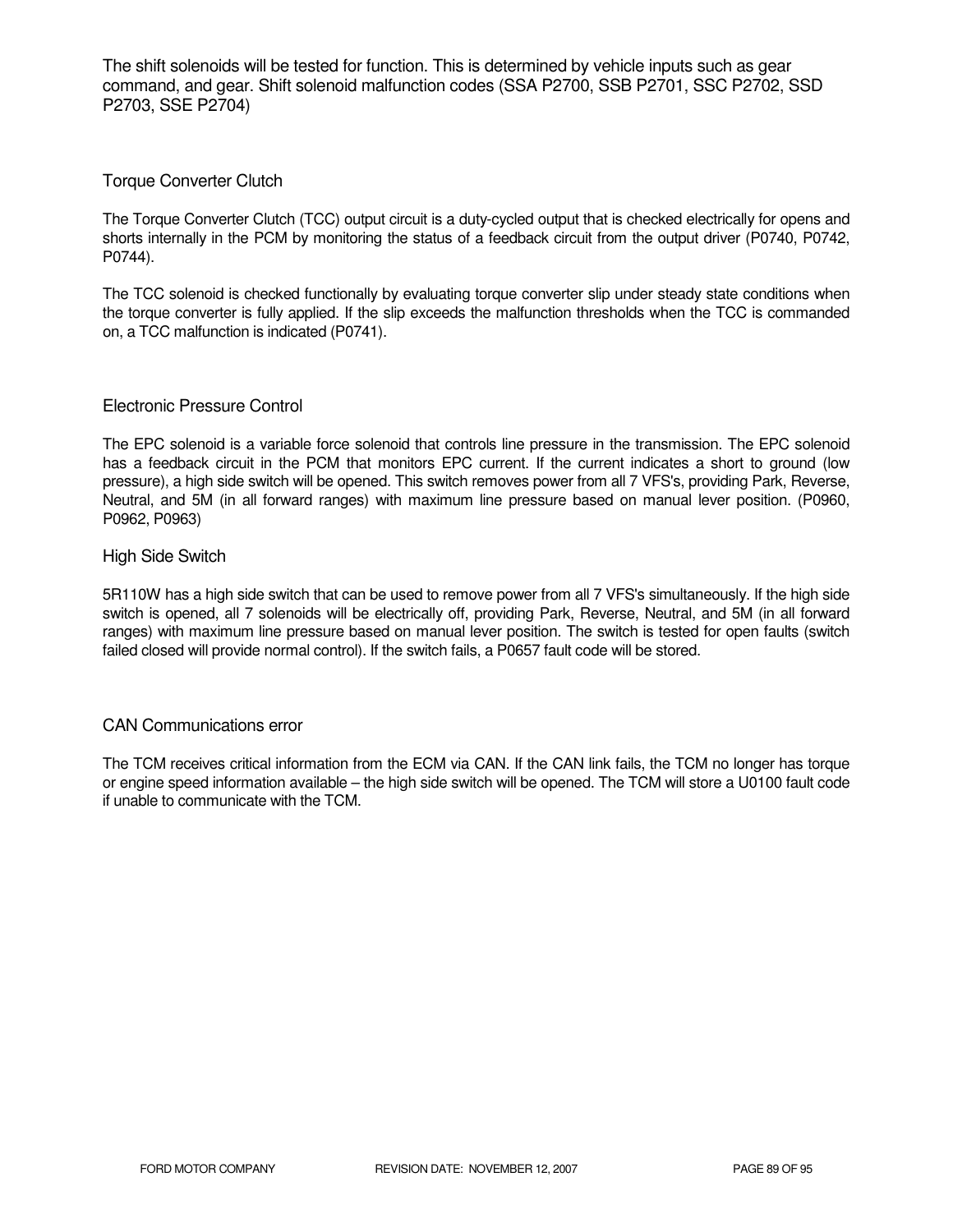# 4F27E (FN) (FWD) Transmission

(has turbine speed sensor)

#### Transmission Inputs

The Transmission Range Sensor (TRS) provides five digital inputs, one for Park and Neutral, one for Reverse, one for Drive, one for Second and one for First. These inputs are monitored for opens and shorts (P0705).

The Turbine Shaft Speed (TSS) sensor and Output Shaft Speed (OSS) sensors are analog inputs that are checked for rationality. If the engine rpm is above the torque converter stall speed or one of the two speed sensors has sufficient signal and engine load is high enough, it can be inferred that the vehicle must be moving. If there is insufficient output from the TSS sensor, a malfunction is indicated (P0715). If there is insufficient output from the OSS sensor, a malfunction is indicated (P0720).

#### Transmission Outputs

#### Shift Solenoids

The Shift Solenoid (SSA, SSB, SSC, SSD, and SSE) output circuits are checked for opens and shorts by the PCM by monitoring the status of a feedback circuit from the output driver (P0750, P0755, P0760, P0765 and P0770 respectively).

The shift solenoids are functionally (mechanically) checked by means of a comprehensive malfunction pattern test. This monitor examines learned gear states and the TCC function to determine if a shift solenoid mechanical failure has occurred

(P0751, P0756, P0761, P0766 and P0771 respectively).

#### Torque Converter Clutch

No single solenoid controls the TCC in the FN. Electrical checks for all shift solenoids are performed as indicated above. The TCC is checked functionally by evaluating torque converter slip under steady state conditions when the torque converter is fully applied. If the slip exceeds the malfunction thresholds when the TCC is commanded on, a TCC malfunction is indicated (P0741). If slip is below an open converter threshold when the TCC is commanded off, a TCC malfunction is indicated through the shift solenoid functional test (P0756).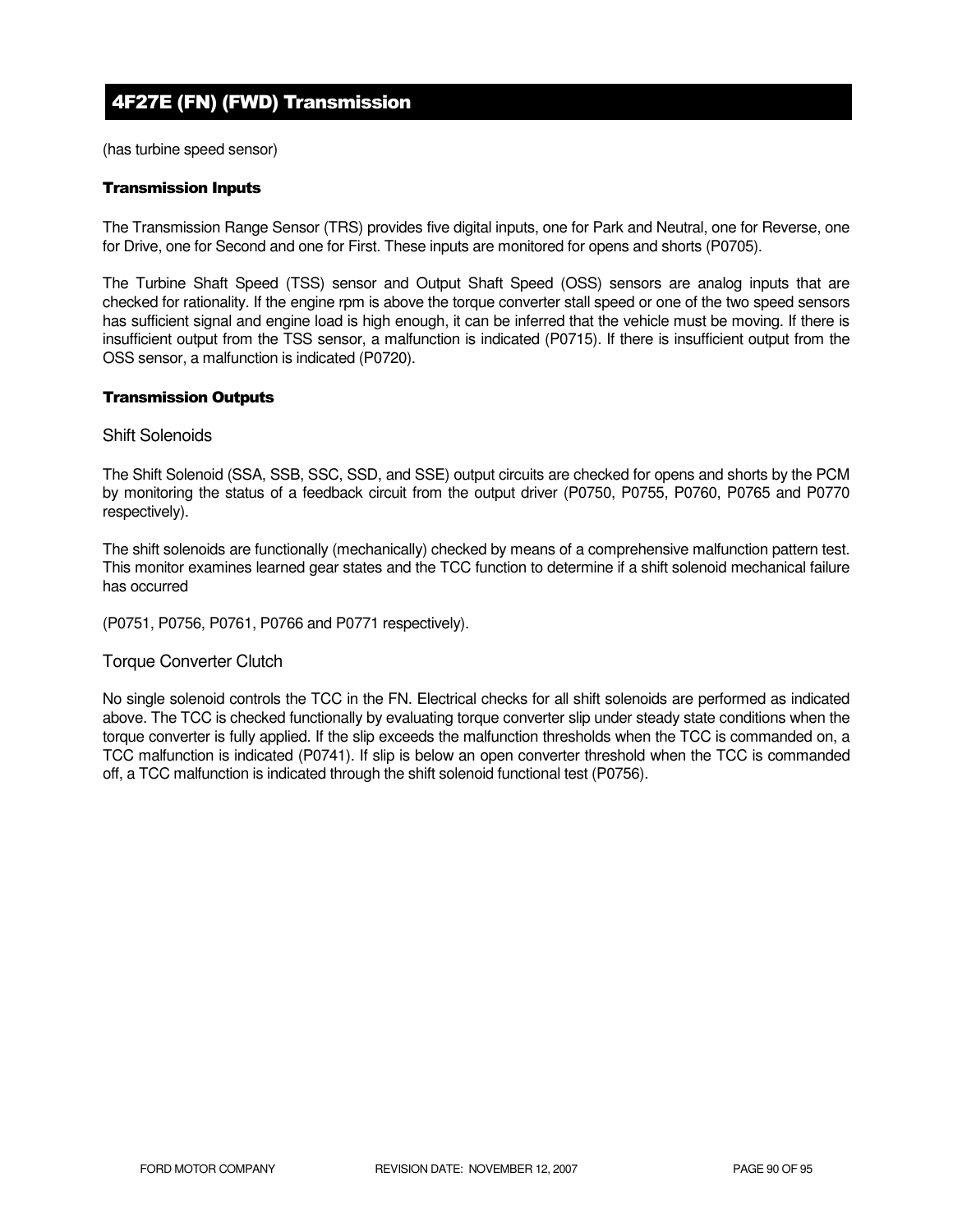# On Board Diagnostic Executive

The On-Board Diagnostic (OBD) Executive is a portion of the PCM strategy that manages the sequencing and execution of all diagnostic tests. It is the "traffic cop" of the diagnostic system. Each test/monitor can be viewed as an individual task, which may or may not be able to run concurrently with other tasks. The Diagnostic Executive enables/disables OBD monitors in order to accomplish the following:

- Sequence the OBD monitors such that when a test runs, each input that it relies upon has already been tested.
- Controls and co-ordinates the execution of the individual OBD system monitors: Catalyst, Misfire, EGR, O2, Fuel, AIR, EVAP and, Comprehensive Component Monitor (CCM).
- Stores freeze frame and "similar condition" data
- Manages storage and erasure of Diagnostic Trouble Codes as well as MIL illumination
- Controls and co-ordinates the execution of the On-Demand tests: Key On Engine Off (KOEO), Key On Engine Running (KOER), and the Output Test Mode (OTM).
- Performs transitions between various states of the diagnostic and powertrain control system to minimize the effects on vehicle operation.
- Interfaces with the diagnostic test tools to provide diagnostic information (I/M readiness, various J1979 test modes) and responds to special diagnostic requests (J1979 Mode 08 and 09).

The diagnostic also executive controls several overall, global OBD entry conditions.

- The Diagnostic Executive waits for 4 seconds after the PCM is powered before initiating any OBD monitoring. For the 2001 MY and beyond, this delay has been eliminated to meet the "zero startup delay" misfire monitoring requirements.
- The Diagnostic Executive suspends OBD monitoring when battery voltage falls below 11.0 volts.
- The Diagnostic Executive suspends monitoring of fuel-system related monitors (catalyst, misfire, evap, O2, AIR and fuel system) when fuel level falls below 15%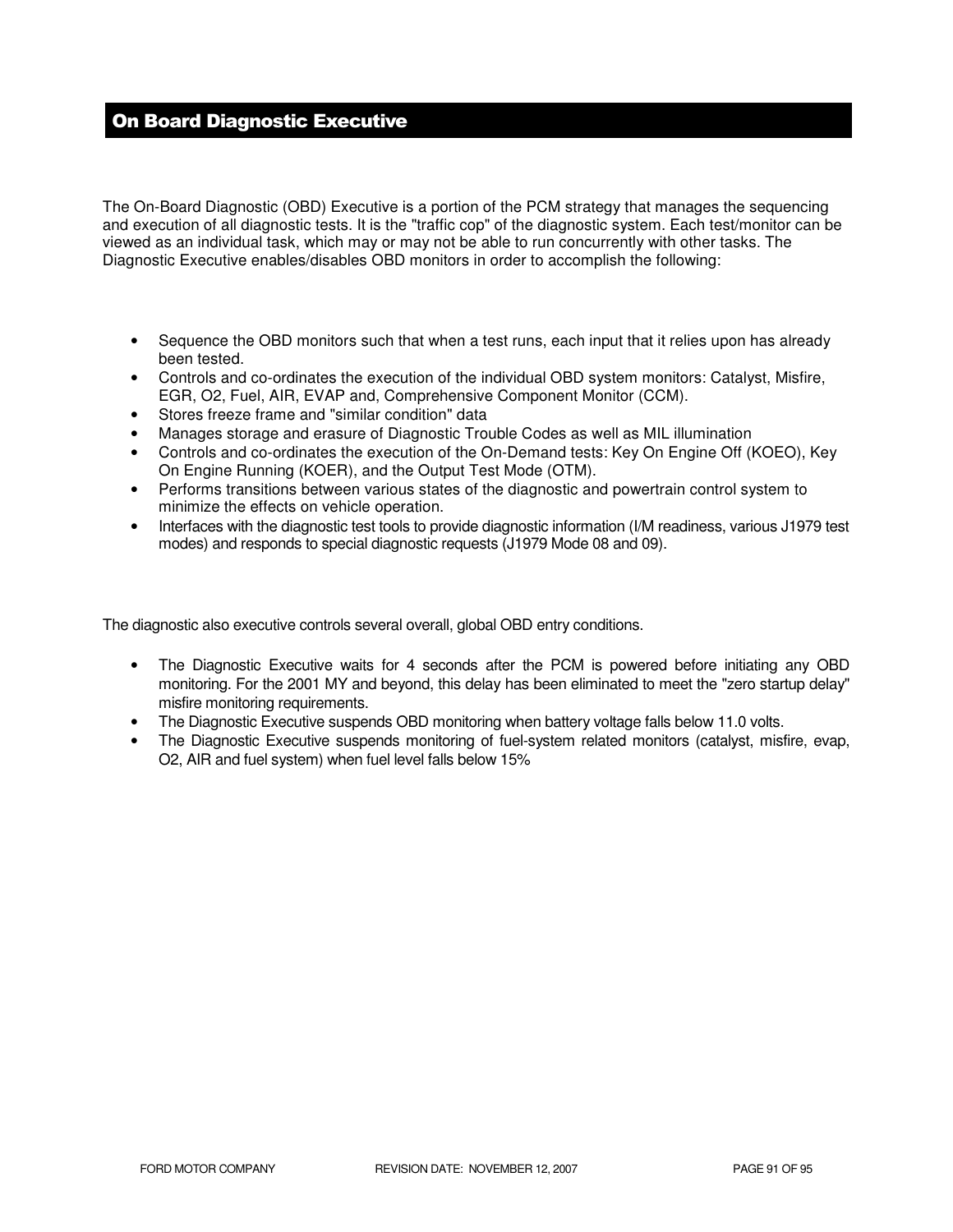## Exponentially Weighted Moving Average

Exponentially Weighted Moving Averaging is a well-documented statistical data processing technique that is used to reduce the variability on an incoming stream of data. Use of EWMA does not affect the mean of the data, however, it does affect the distribution of the data. Use of EWMA serves to "filter out" data points that exhibit excessive and unusual variability and could otherwise erroneously light the MIL.

The simplified mathematical equation for EWMA implemented in software is as follows:

New Average = [New data point \* "filter constant"] + [( 1 - "filter constant") \* Old Average]

This equation produces an exponential response to a step-change in the input data. The "Filter Constant" determines the time constant of the response. A large filter constant (i.e. 0.90 ) means that 90% of the new data point is averaged in with 10% of the old average. This produces a very fast response to a step change. Conversely, a small filter constant (i.e. 0.10 ) means that only 10% of the new data point is averaged in with 90% of the old average. This produces a slower response to a step change.

When EWMA is applied to a monitor, the new data point is the result from the latest monitor evaluation. A new average is calculated each time the monitor is evaluated and stored in Keep Alive Memory (KAM). This normally occurs each driving cycle. The MIL is illuminated and a DTC is stored based on the New Average store in KAM.

In order to facilitate repair verification and DDV demonstration, 2 different filter constants are used. A "fast filter constant" is used after KAM is cleared/DTCs are erased and a "normal filter constant" is used for normal customer driving. The "fast filter" is used for 2 driving cycles after KAM is cleared/DTCs are erased, and then the "normal filter" is used. The "fast filter" allows for easy repair verification and monitor demonstration in 2 driving cycles, while the normal filter is used to allow up to 6 driving cycles, on average, to properly identify a malfunction and illuminate the MIL.

In order to relate filter constants to driving cycles for MIL illumination, filter constants must be converted to time constants. The mathematical relationship is described below:

```
Time constant = [(1 / \text{filter constant}) - 1]^* evaluation period
```
The evaluation period is a driving cycle. The time constant is the time it takes to achieve 68% of a step-change to an input. Two time constants achieve 95% of a step change input.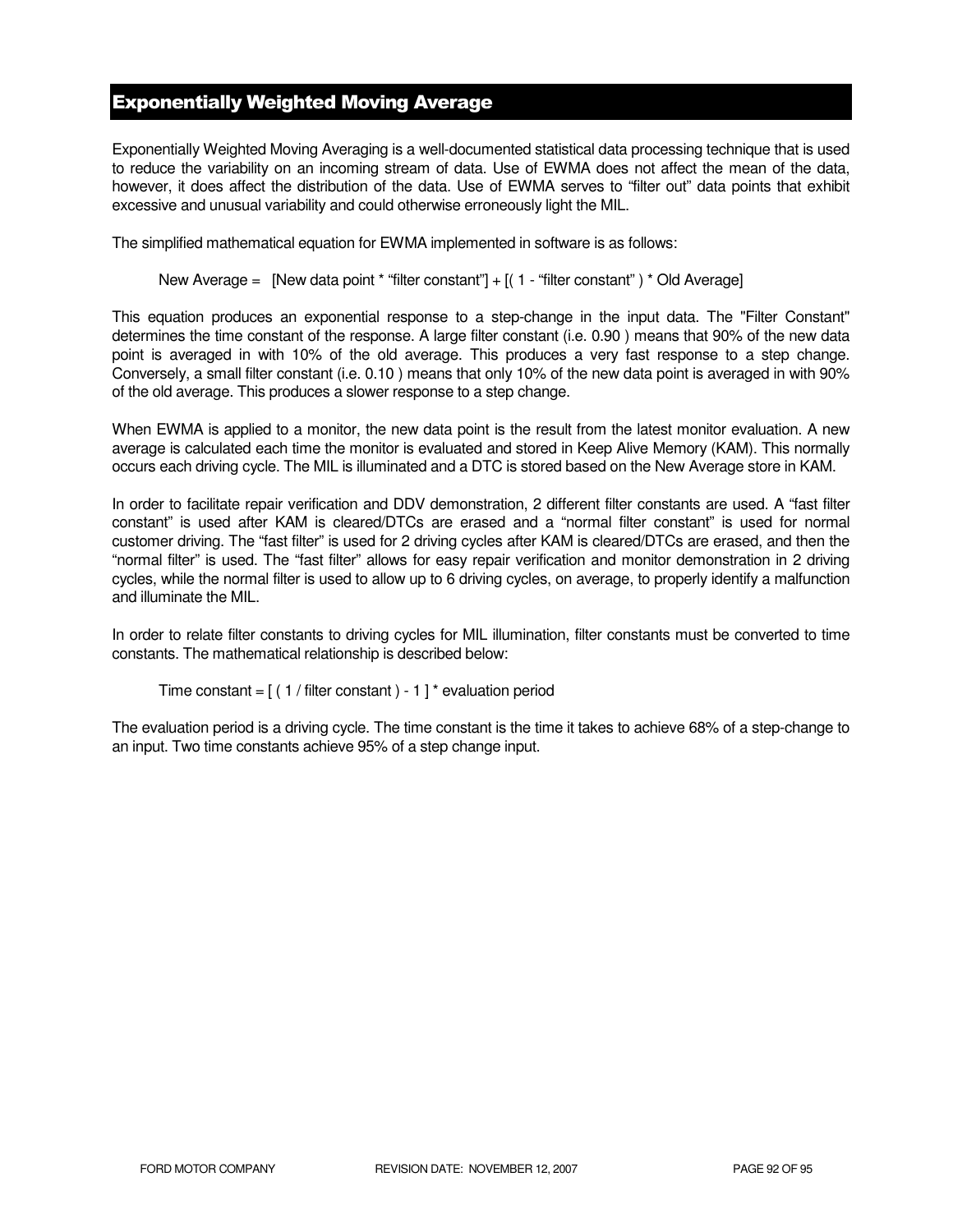### Catalyst Monitor EWMA

EWMA has been incorporated in the catalyst monitor. There are 3 calibrateable parameters that determine the MIL illumination characteristics.

- "Fast" filter constant, used for 2 driving cycles after DTCs are cleared or KAM is reset
- "Normal" filter constant, used for all subsequent, "normal" customer driving
- Number of driving cycles to use fast filter after KAM clear (normally set to 2 driving cycles)

Several examples for a typical calibration (4.6L Mark VIII ) are shown in the tables below. Specific calibration information can be obtained from the parameter listing provided for each strategy.

| <b>Monitor</b><br>evaluation | <b>EWMA Filter Calculation,</b><br>"normal" filter constant | Weighted<br>Average | <b>Driving</b><br>cycle | <b>Action/Comment</b>              |
|------------------------------|-------------------------------------------------------------|---------------------|-------------------------|------------------------------------|
| ("new data")                 | set to 0.4                                                  | ("new<br>average")  | number                  |                                    |
|                              | Malfunction threshold $= .75$                               |                     |                         |                                    |
| 0.15                         | $.15*(0.4) + .15*(1 - 0.4)$                                 | 0.15                |                         | normal 100K system                 |
| 1.0                          | $*(0.4) + .15*(1 - 0.4)$<br>1.0                             | 0.49                | 1                       | catastrophic failure               |
| 1.0                          | 1.0<br>$*(0.4) + .49 * (1 - 0.4)$                           | 0.69                | $\overline{2}$          |                                    |
| 1.0                          | 1.0<br>$*(0.4) + .69 * (1 - 0.4)$                           | 0.82                | 3                       | exceeds threshold                  |
| 1.0                          | 1.0<br>$*(0.4) + .82 * (1 - 0.4)$                           | 0.89                | 4                       | MIL on                             |
| 0.15                         | $.15*(0.4) + .15*(1 - 0.4)$                                 | 0.15                |                         | normal 100K system                 |
|                              |                                                             |                     |                         |                                    |
| 0.8                          | $0.8*(0.4) + .15*(1 - 0.4)$                                 | 0.41                | 1                       | 1.5 <sup>*</sup> threshold failure |
| 0.8                          | $0.8*(0.4) + .41*(1 - 0.4)$                                 | 0.57                | $\overline{2}$          |                                    |
| 0.8                          | $0.8*(0.4) + .57*(1 - 0.4)$                                 | 0.66                | 3                       |                                    |
| 0.8                          | $0.8*(0.4) + .66*(1 - 0.4)$                                 | 0.72                | 4                       |                                    |
| 0.8                          | $0.8*(0.4) + .72*(1 - 0.4)$                                 | 0.75                | 5                       | exceeds threshold                  |
| 0.8                          | $0.8*(0.4) + .75*(1 - 0.4)$                                 | 0.77                | 6                       | MIL on                             |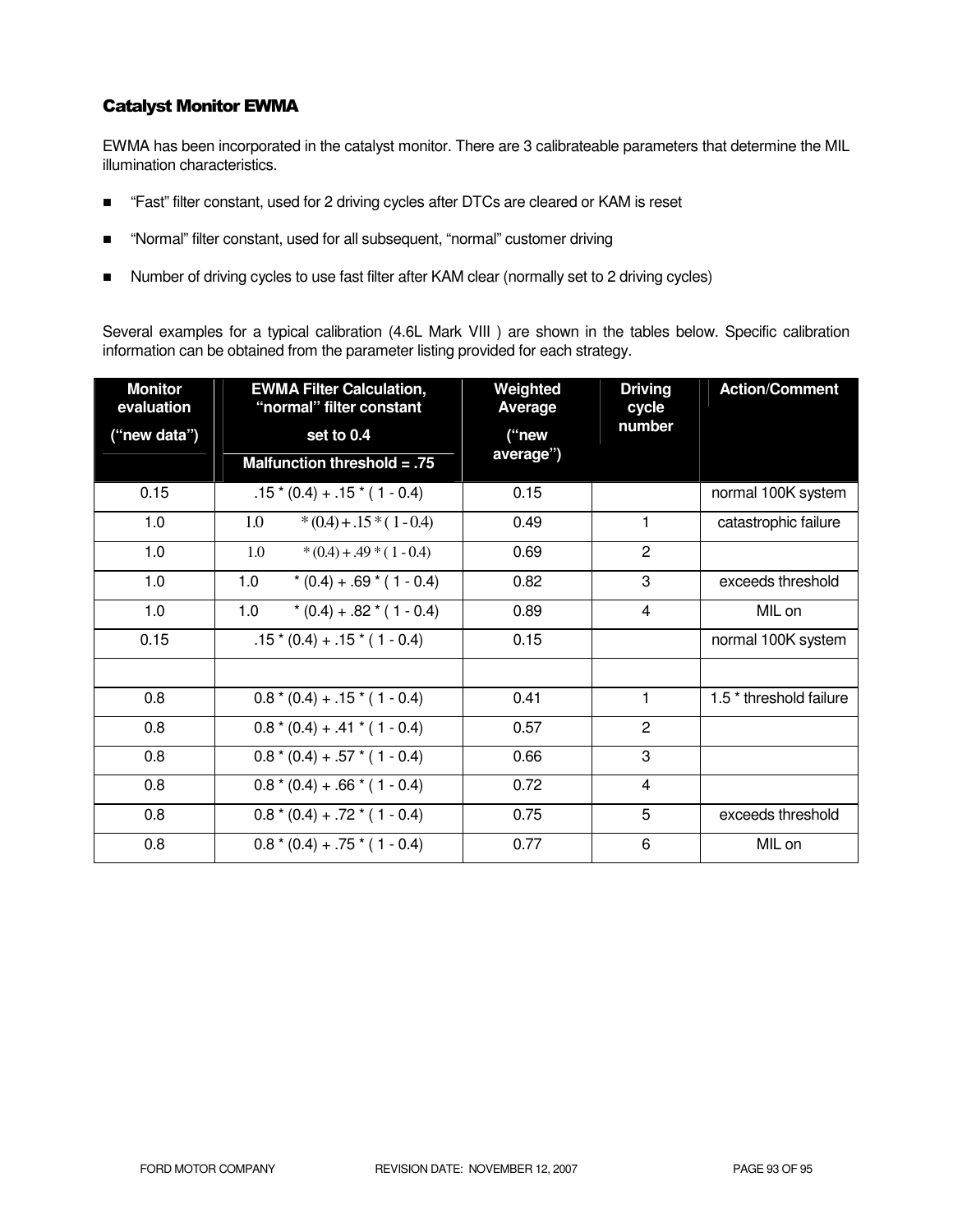## I/M Readiness Code

The readiness function is implemented based on the J1979 format. A battery disconnection or clearing codes using a scan tool results in the various I/M readiness bits being set to a "not-ready" condition. As each noncontinuous monitor completes a full diagnostic check, the I/M readiness bit associated with that monitor is set to a "ready" condition. This may take one or two driving cycles based on whether malfunctions are detected or not. The readiness bits for comprehensive component monitoring, misfire and fuel system monitoring are considered complete once all the non-continuous monitors have been evaluated. Because the evaporative system monitor requires ambient conditions between 40 and 100  $^{\circ}$ F and BARO > 22.5 " Hg (< 8,000 ft.) to run, special logic can "bypass" the running the evap monitor for purposes of clearing the evap system I/M readiness bit due to the continued presence of these extreme conditions.

### Evap bypass logic for 1997, 1998 and 1999 MY c/o vehicles:

If the evaporative system monitor cannot complete because ambient temperature conditions were encountered outside the 40 to 100 °F and BARO range at speeds above 40 mph during a driving cycle in which all continuous and non-continuous monitors were evaluated, the evaporative system monitor is then considered complete due to the continued presence of extreme conditions. If the above conditions are repeated during a second driving cycle, the I/M readiness bit for the evaporative system is set to a "ready" condition. (Note: Some 1997 and 1998 vehicles do not require catalyst monitor completion to bypass.)

### Evap bypass logic for new 1999 MY, 2000 MY, and beyond vehicles:

If the evaporative system monitor conditions are met with the exception of the 40 to 100 $^{\circ}$ F ambient temperatures or BARO range, a timer is incremented. The timer value is representative of conditions where the Evap monitor could have run (all entry conditions met except IAT and BARO) but did not run due to the presence of those extreme conditions. If the timer continuously exceeds 30 seconds during a driving cycle in which all continuous and non-continuous monitors were evaluated, the evaporative system monitor is then considered complete. If the above conditions are repeated during a second driving cycle, the I/M readiness bit for the evaporative system is set to a "ready" condition.

### Power Take Off Mode

While PTO mode is engaged, the I/M readiness bits are set to a "not-ready" condition. When PTO mode is disengaged, the I/M readiness bits are restored to their previous states prior to PTO engagement. During PTO mode, only CCM circuit checks continue to be performed.